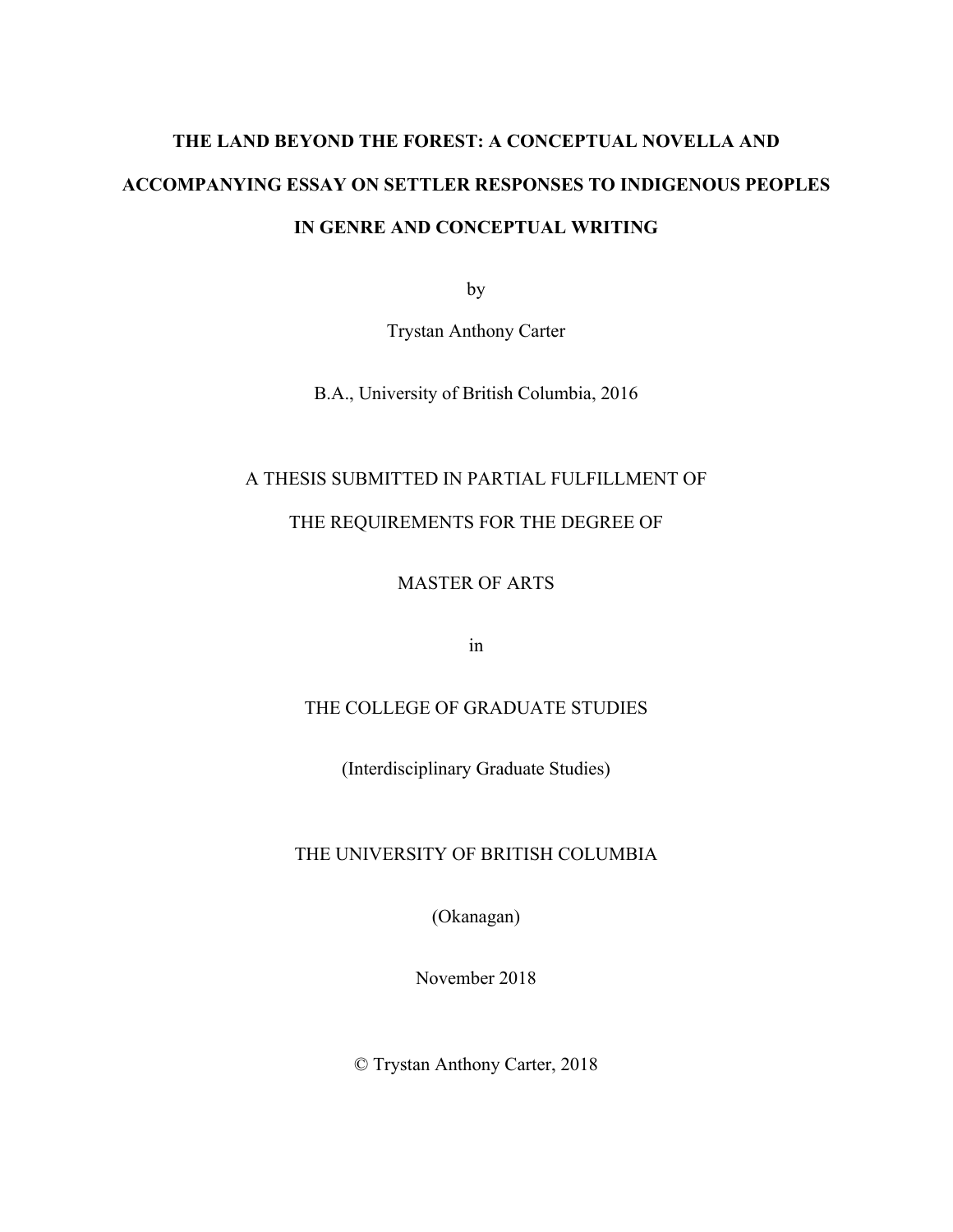The following individuals certify that they have read, and recommend to the College of Graduate Studies for acceptance, a thesis/dissertation entitled:

# THE LAND BEYOND THE FOREST: A CONCEPTUAL NOVELLA AND ACCOMPANYING ESSAY ON SETTLER RESPONSES TO INDIGENOUS PEOPLES IN GENRE AND CONCEPTUAL WRITING

Submitted by Trystan Anthony Carter in partial fulfillment of the requirements of the degree of Master of Arts.

Anne Fleming, Faculty of Creative & Critical Studies

#### **Supervisor**

Dr. David Jefferess, Faculty of Creative & Critical Studies

#### **Supervisory Committee Member**

Dr. Daniel Keyes, Faculty of Creative & Critical Studies

#### **Supervisory Committee Member**

Dr. Greg Younging, Faculty of Community, Culture, and Global Studies

#### **University Examiner**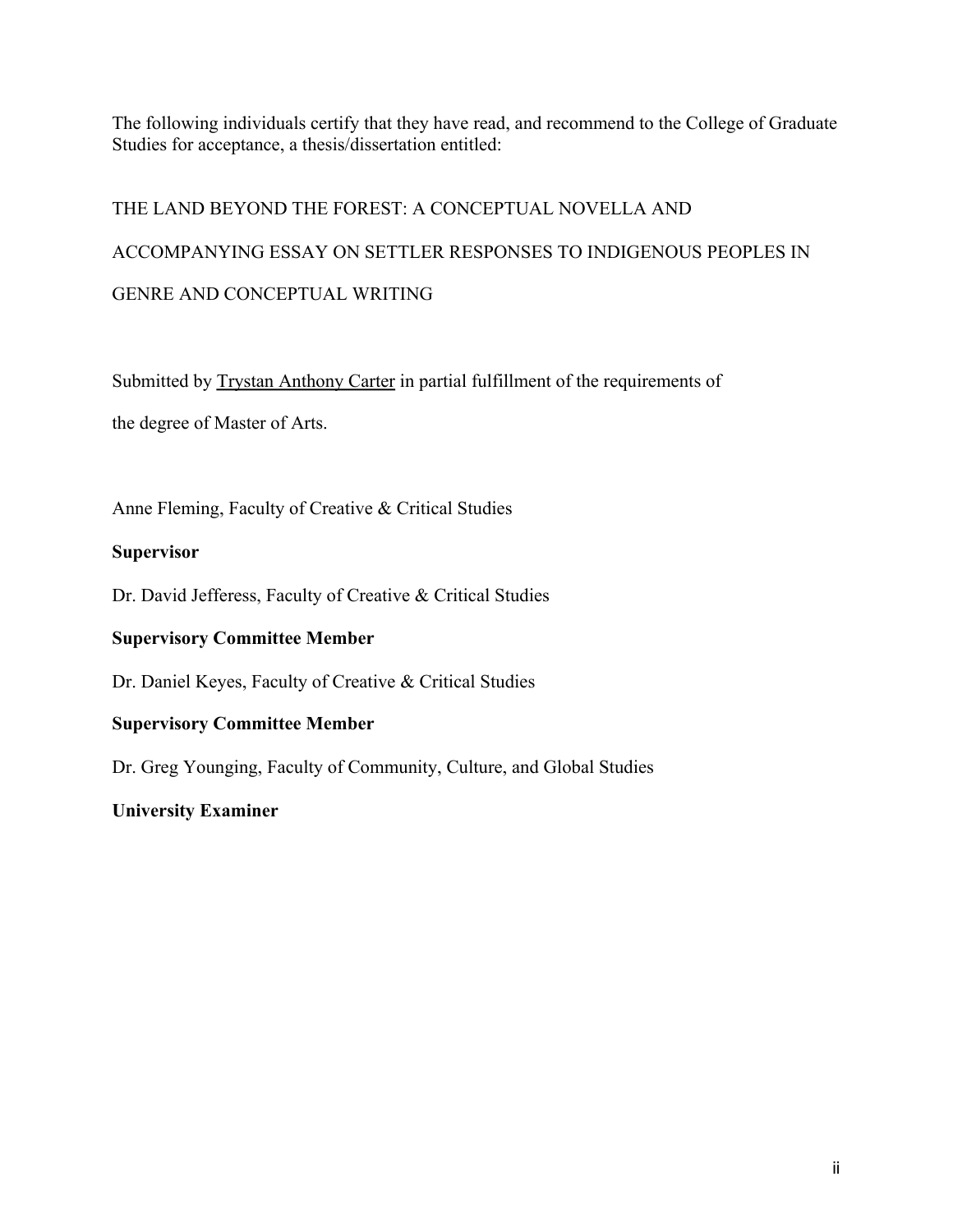#### **Abstract**

*The Land beyond the Forest* is a conceptual, found-text novella that blends public domain texts from and about Canada's Fur Trade-era with the core text from Bram Stoker's *Dracula*. In addition to the novel is an essay detailing the treatment and representation of Indigenous peoples in a range of texts from early Canadian Gothic novels and poems as well as more recent works such as film westerns and Canadian conceptual and experimental poetry. The novella and essay are working in concert to read the ways Settler writers in North America have appropriated and misrepresented Indigenous culture and how they continue to do so despite attempting redress and reconciliation in their work. I conclude by demonstrating how conceptual writing is a viable way for non-Indigenous writers to contribute to reconciliation, both by citing recent examples and presenting my own work, while avoiding the errors Settler writers in more conventional forms of writing continue to make.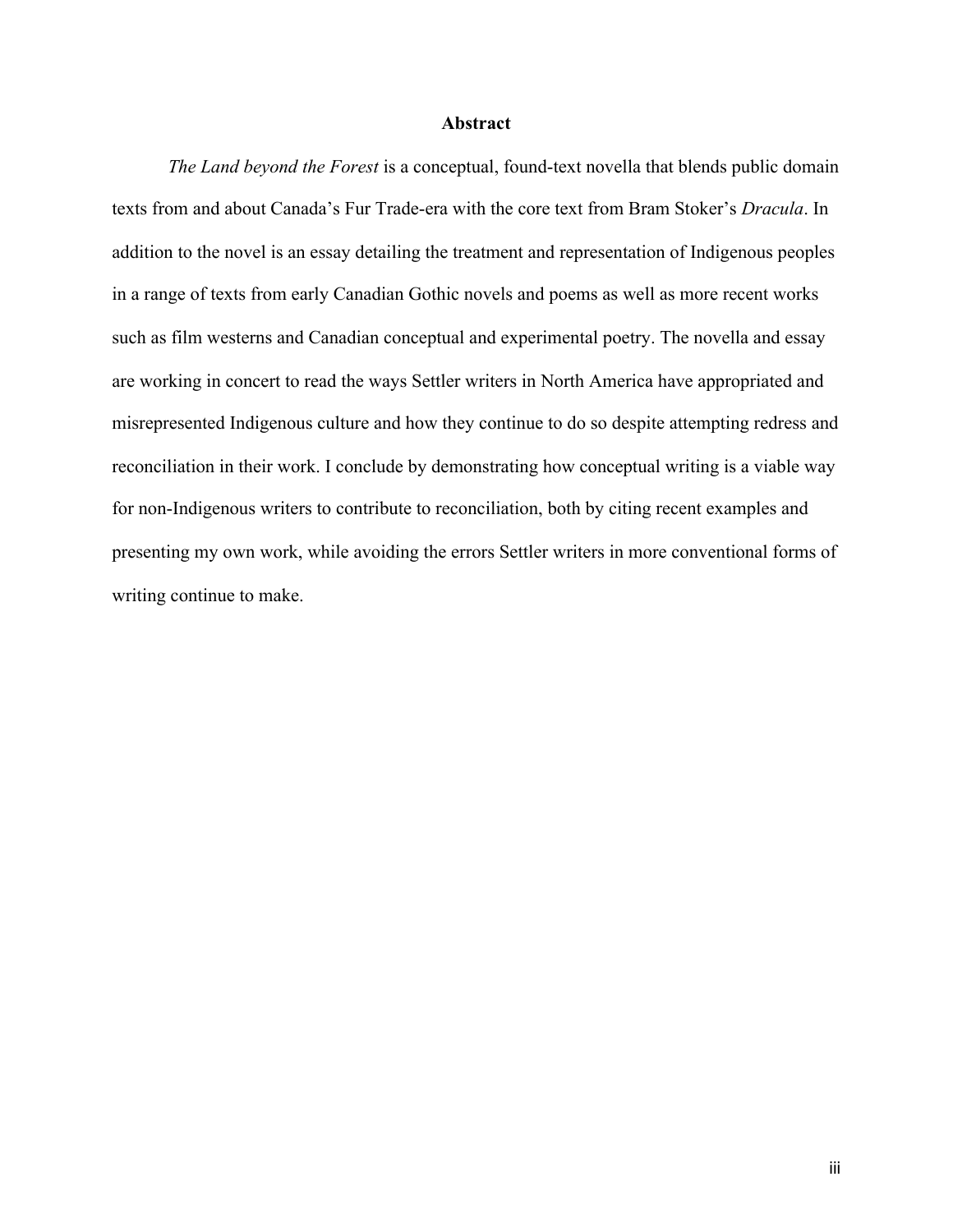#### **Lay Summary**

With my thesis taking two parts my goal with this work is two-fold: with my creative portion, I am attempting to conflate the narrative of progress attached to Canada's fur trade with that of Dracula's endeavour to corrupt Victorian England by combining the text of *Dracula* with texts from Canada's fur trade. In the theoretical portion, I am investigating how Settler writers have represented and misrepresented Indigenous peoples in writing, specifically the genres of the Gothic, the Western, and experimental poetry, and how experimental writing can allow settler writers to contribute to redress and reconciliation while avoiding the pitfalls of more conventional forms and genres.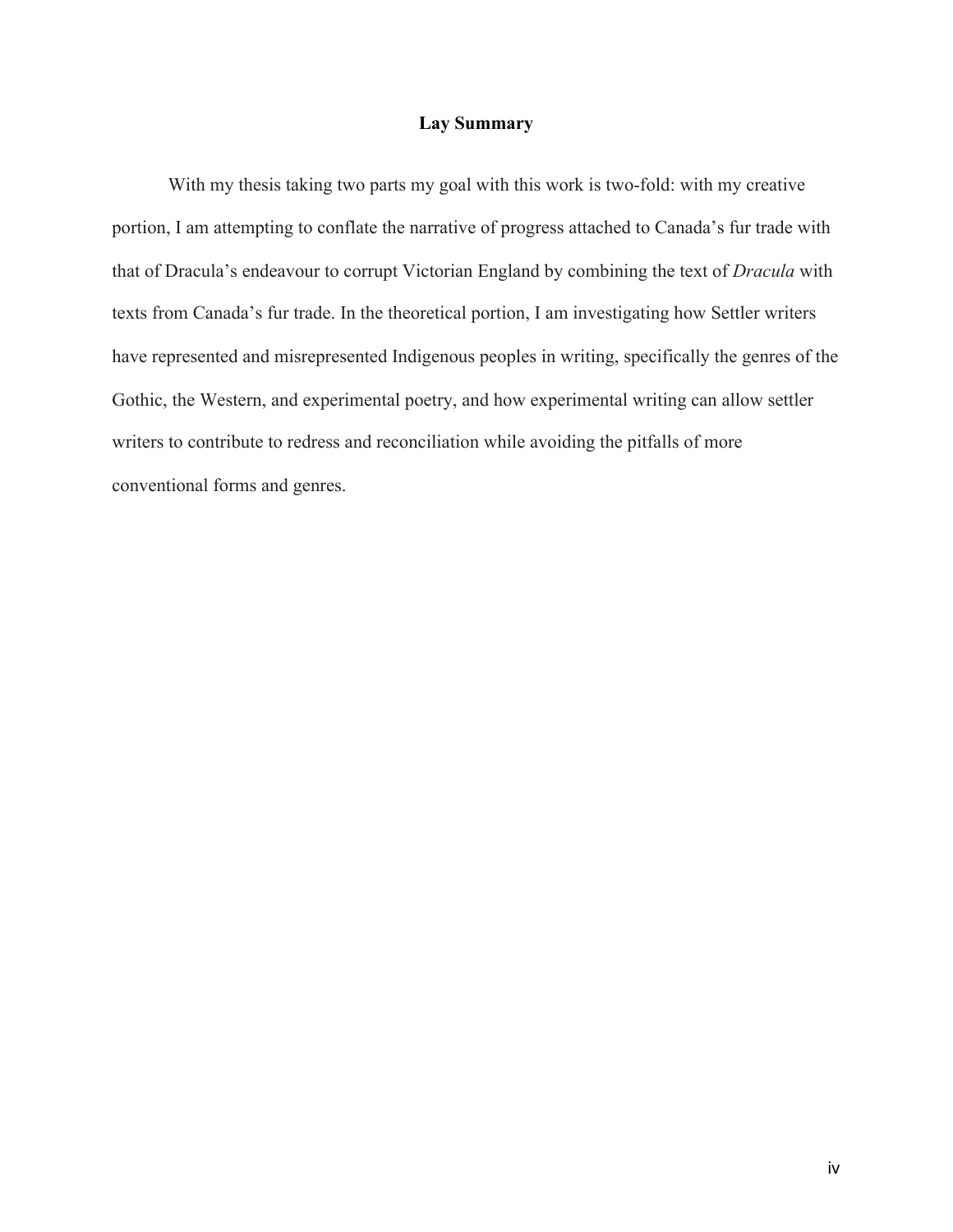| Section 1: Roadside Attractions: Settler Responses to Indigenous Peoples in Genre and |  |
|---------------------------------------------------------------------------------------|--|
|                                                                                       |  |
|                                                                                       |  |
|                                                                                       |  |
|                                                                                       |  |
|                                                                                       |  |

## **Table of Contents**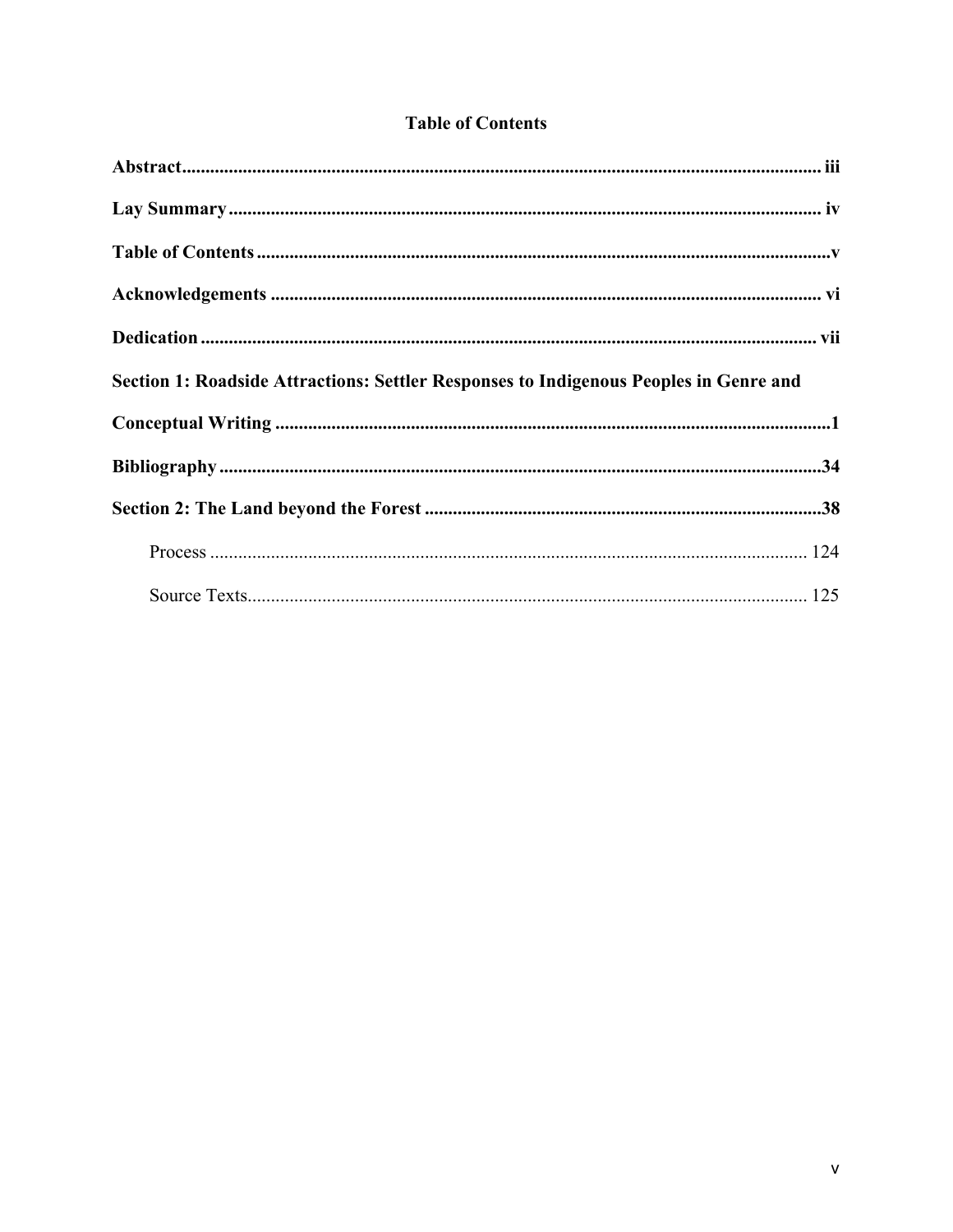#### **Acknowledgements**

I would like to acknowledge the incredible support I have received from both the students and faculty of UBC Okanagan as well as the institution itself. Speaking more specifically to this project, I would like to acknowledge, first, Melissa Jacques, who gave me an opportunity to write a short story for her Vampire Fiction class that began the creative process that lead to this project. I would also like to acknowledge Kevin McPherson, professor at Okanagan College, who first showed me the possibilities of experimental and conceptual writing and, most of all, taught me to have fun with it. And, of course, I must acknowledge my thoughtful and supportive committee: Daniel Keyes, whose generosity and knowledge in these fields was invaluable; David Jefferess, who has mentored me and taught me in the realm of postcolonial thought since second year and has afforded me opportunities wherever possible to work creatively within that field and its related fields; and my supervisor, Anne Fleming, who has supported and mentored me through a number of different projects in both my undergraduate and graduate studies and has helped me excel and grow as a writer more than I can reasonably measure.

I also would like to give special thanks to my friends and family for their support, both direct and indirect, which has helped sustain me through this process: My grandmother, Noreen Wolfer, and my mother, Loralei Carter, as well as Brandon Taylor, Joe Lanaway, Marc Fredette, and Brodie Mackenzie-Dale.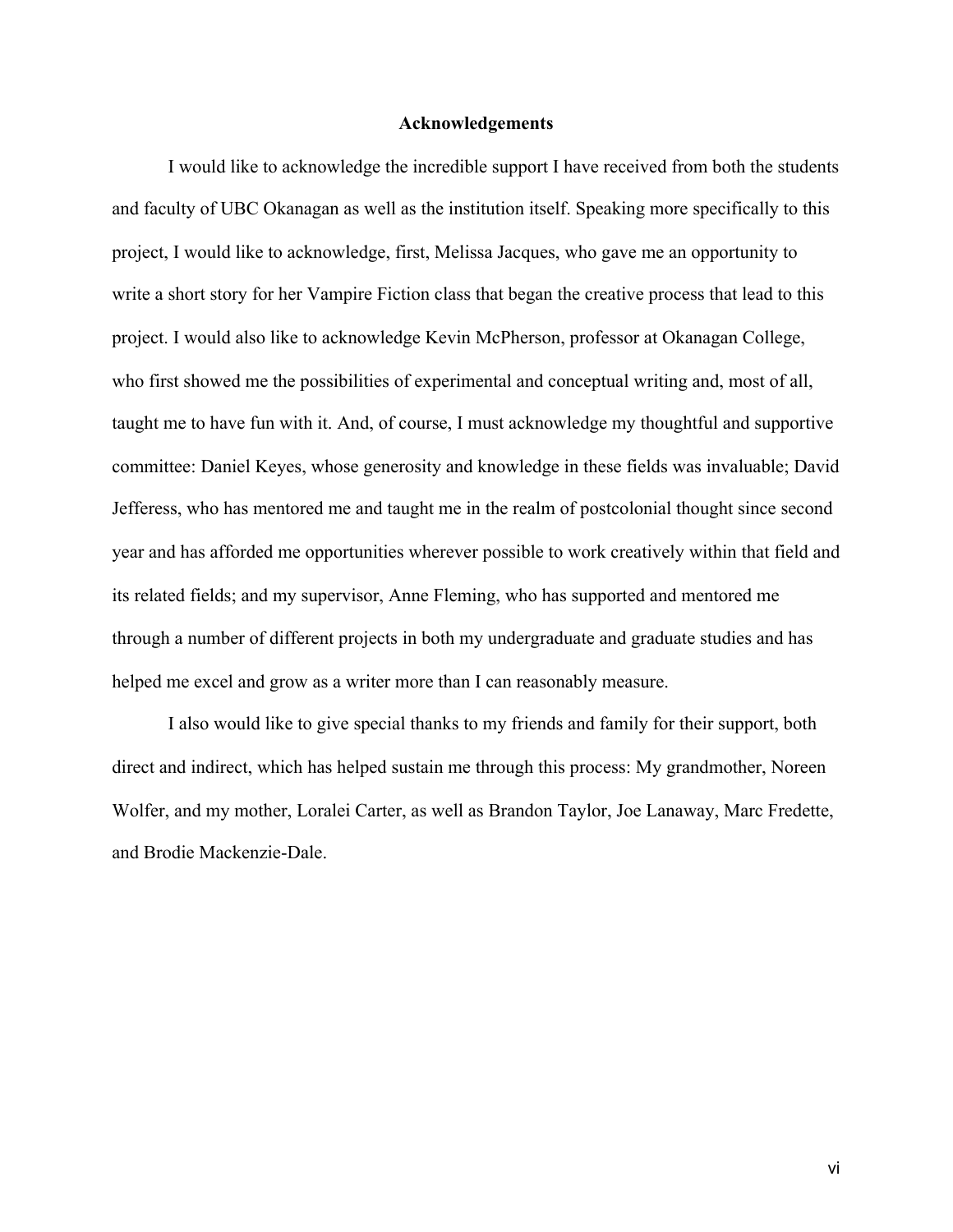## **Dedication**

I would like to dedicate this work to Brittni Mackenzie-Dale. All of this has been worth it just to meet you.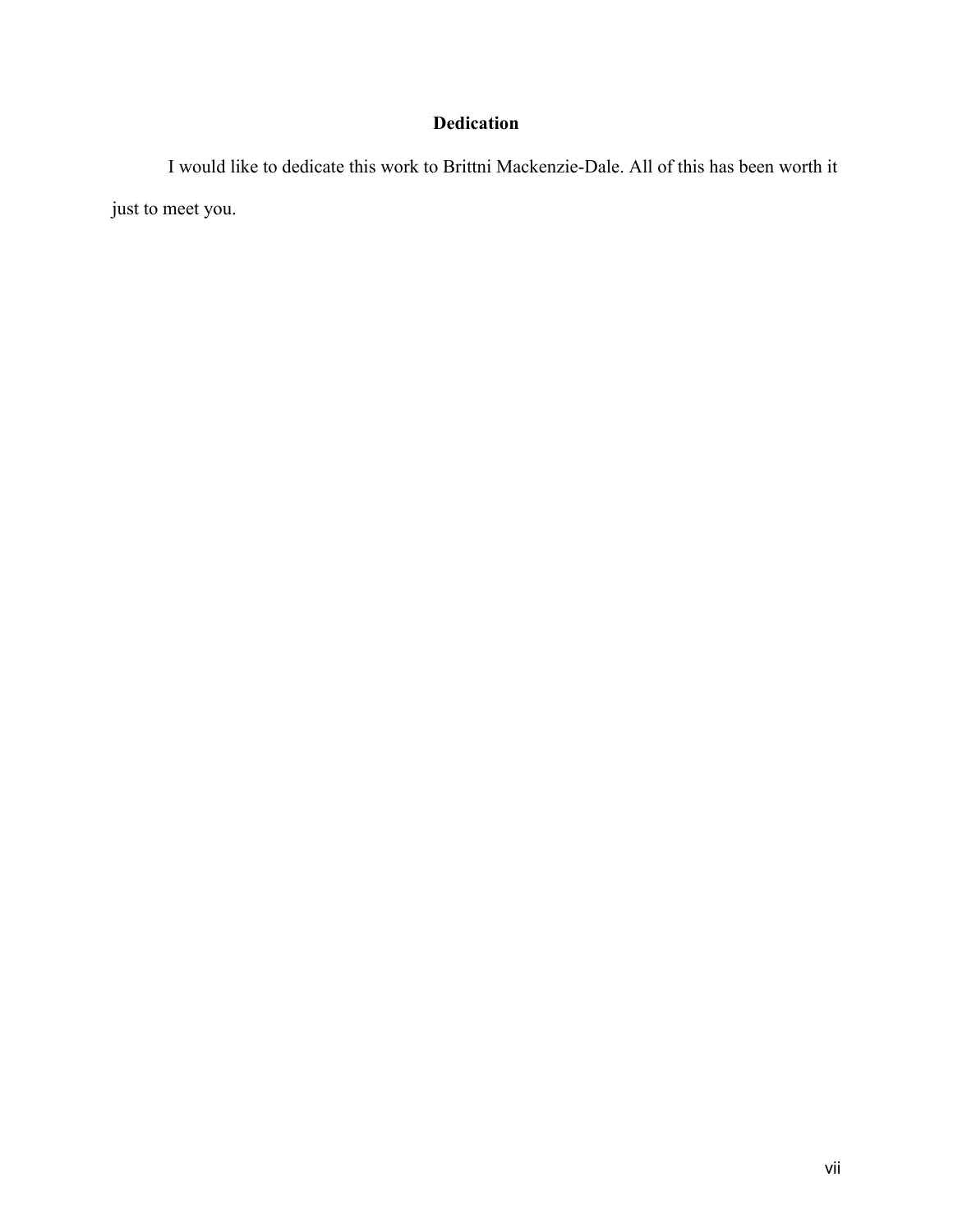## **Section 1: Roadside Attractions: Settler Responses to Indigenous Peoples in Genre and Conceptual Writing**

At the beginning of my Master's degree, I sought to investigate the nature of Canada's colonial past and current relationship with Indigenous peoples through a retelling of Bram Stoker's *Dracula* where the titular vampire was recast as a top-level bureaucrat in an analog of the Hudson's Bay company. It struck me upon studying Stoker's novel that his vampire, a violent symbol of Victorian anxieties towards immigrants, could be, in a meaningful way, repurposed to represent similar anxieties felt by Indigenous peoples in Canada during the fur trade in terms of their evolving relationship with early European settlers and traders. Additionally, the piece could speak to current settler Canadians and Indigenous peoples in Canada in regards to where colonization stands presently and where we might move forward towards whatever may constitute reconciliation.

Reconciliation in Canada is in something of a state of flux. Reconciliation as a mandate may not be developing in the way the TRC had intended, based on the actions of the federal and provincial governments in Canada. As of the writing of this paper, Justin Trudeau's Liberal government has bought the hotly contested Trans Mountain pipeline from its parent company Kinder Morgan despite a legal challenge by concerned Indigenous parties being in court (Subramaniam). John Horgan, the Premier of British Columbia, approved the Site C dam, a hydroelectric dam on BC's Peace River and the traditional lands of the Treaty 8 First Nations (Hunter). Horgan went ahead with the project, shirking responsibility for it, claiming that it was not his project to begin with (Hunter), and then, with no other excuse, simply stated "I'm not the first person to stand before you and disappoint Indigenous people" (Neve). Dylan Robinson notes in his article "Recon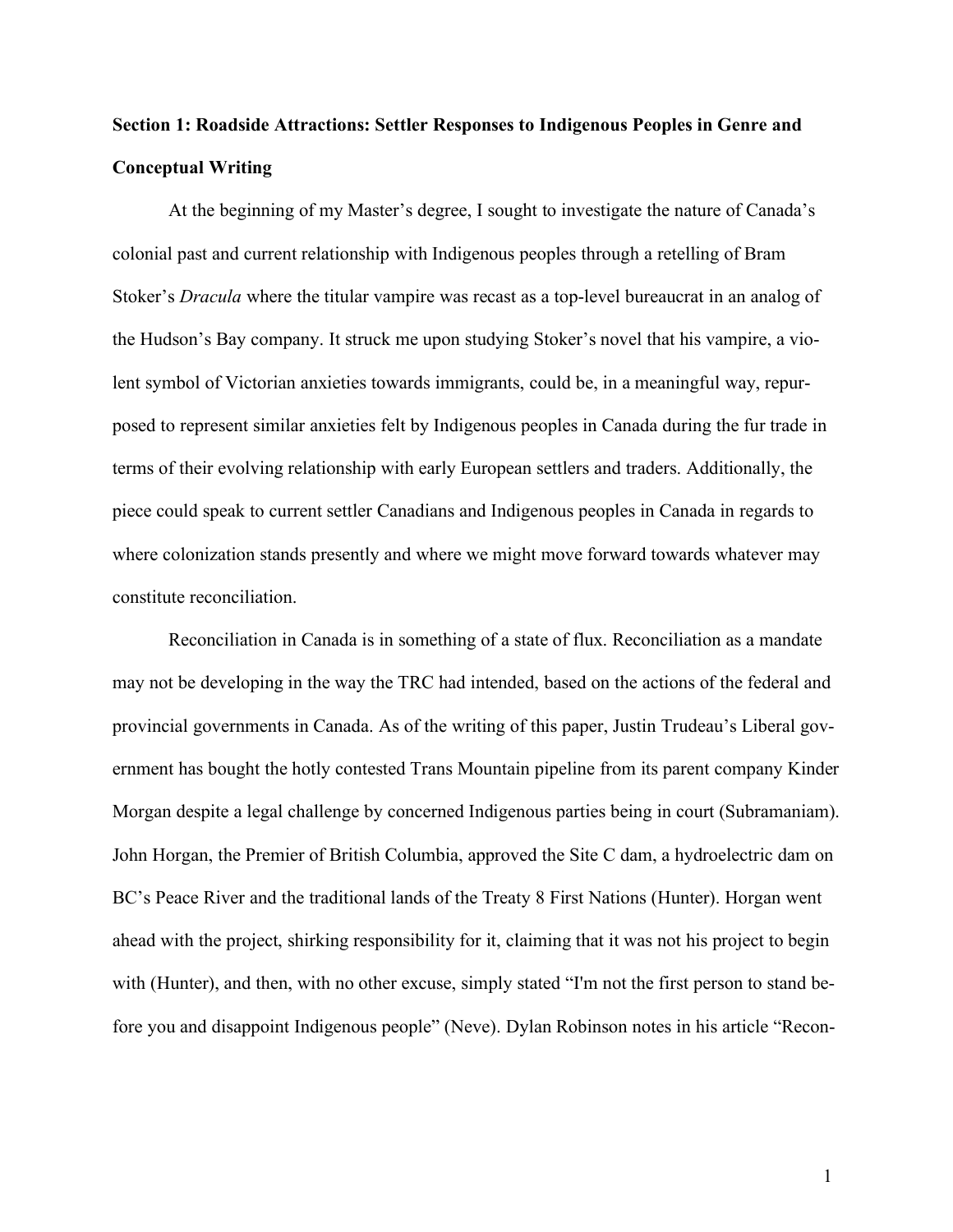ciliation Relations" that "Since the inauguration of Canada's Truth and Reconciliation Commission (TRC) on the Indian residential schools in 2008, the term reconciliation has proliferated in governmental, artistic, and educational contexts across Canada" and moves on to examine how reconciliation has already been co-opted by provincial governments in order to forge better and more "prosperous" business deals with Indigenous groups (60). While Robinson's article was written in 2015, affairs, as I have noted above, have certainly have not improved.

So, then, writing a Gothic vampire narrative, with its potential parallels to the nature of colonization, assimilation, and former and current governmental opportunism, seemed an apt genre to tackle this subject matter. However, how could I write a narrative speaking to the issues concerning Indigenous peoples in Canada without including an Indigenous character in some capacity? And how could I do so being a white straight cis-gendered man who is himself a descendant of Settler-Canadians? Despite my research through my undergrad and into my Masters, I assumed that, despite my subject position, as long as my retelling of *Dracula* was well researched and that I could deal with the political issues within the text in a meaningful and respectful way, I could sidestep the pitfalls of other Settler writers while still weaving a narrative that was objectively a 'good' and entertaining read. I assumed, naively, that my story would somehow be different, that I might be the one Settler Canadian writer to crack representing Indigenous peoples in a popular genre narrative through sheer force of will and altruism. Ultimately, I attempted to write the story regardless. This was a mistake, and continues to be a mistake that many writers in settler-nations, both Canada and the United States, continue to make. Hollywood, most visibly, continues to relegate Indigenous characters to expositional backups or simple plot devices, as with Grace Dove's already-dead "Wife of Hugh Glass" in *The Revenant* (2015), Gil Birmingham's half-Mexican, half-Indigenous dead-by-the-end deputy in *Hell or*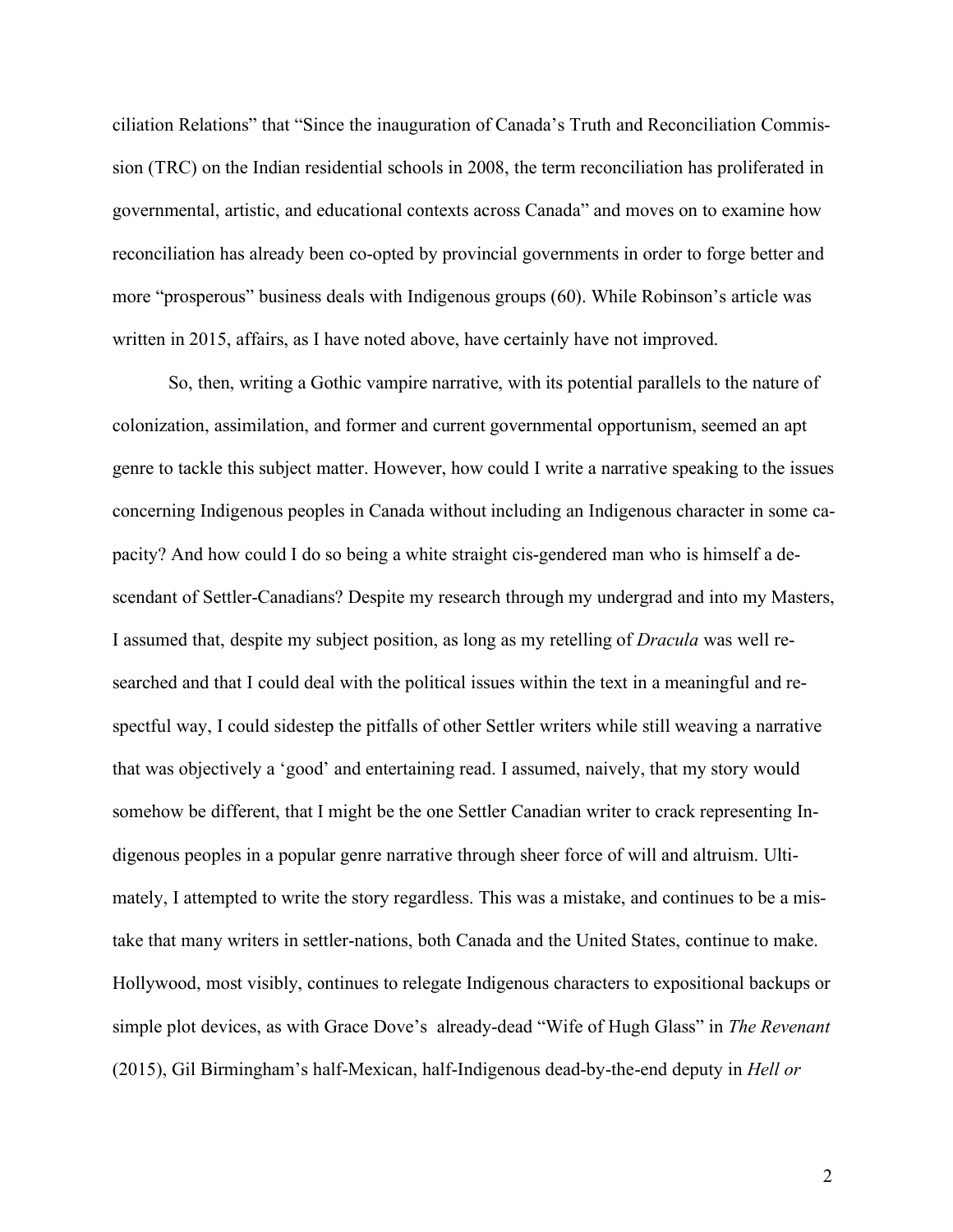*High Water* (2016), and the ever-informative yet under-characterized "Chief" in *Wonder Woman* (2017). There is a greedy and head-strong assumption that our stories, our white, settler, conflictdriven, three-act stories are so important, that they should and deserve to be told, and that our pursuit of a certain political end, whether that be redress, reconciliation, or something else, will justify those means.

Nowhere is this sentiment clearer than the keynote address author Lionel Shriver made at the Sydney Writer's festival in 2017. Here Shriver advocated for the freedom of the writer, balking at calls for a more careful and considered approach to writing outside of one's subject position and suggesting that writers should simply be given credit for attempting to write outside their subject positions, and stating, whilst wearing a sombrero on stage, that "we fiction writers have to preserve the right to wear many hats – including sombreros."

Other writers have voiced sentiments similar to this as well, with Hal Niedzviecki, who resigned as the editor of *Write* magazine in 2017 after writing a brief essay advocating free reign of the writer not unlike Schriver. "In my opinion," Niedzviecki writes, "anyone, anywhere, should be encouraged to imagine other peoples, other cultures, other identities" (Renzetti). Despite backlash, Niedzviecki's essay brought forth numerous other writers on Twitter, advocating *carte blanche* similar views (Hagi). Canada, in particular, has been here before.

Two decades ago the Writer's Guild of Canada attempted to snuff out calls for any kind of restrictions on its largely Settler membership (Fee 64). Neil Bissoondath, a Trinidadian-Canadian author, whom Schriver echoes distinctly, said "I reject the idea of cultural appropriation completely. I reject anything that limits the imagination. No one has the right to tell me who I should or should not write about, and telling me what or how I do that amounts to censorship. I don't believe anyone can steal the culture of another" (qtd. in Fee 64).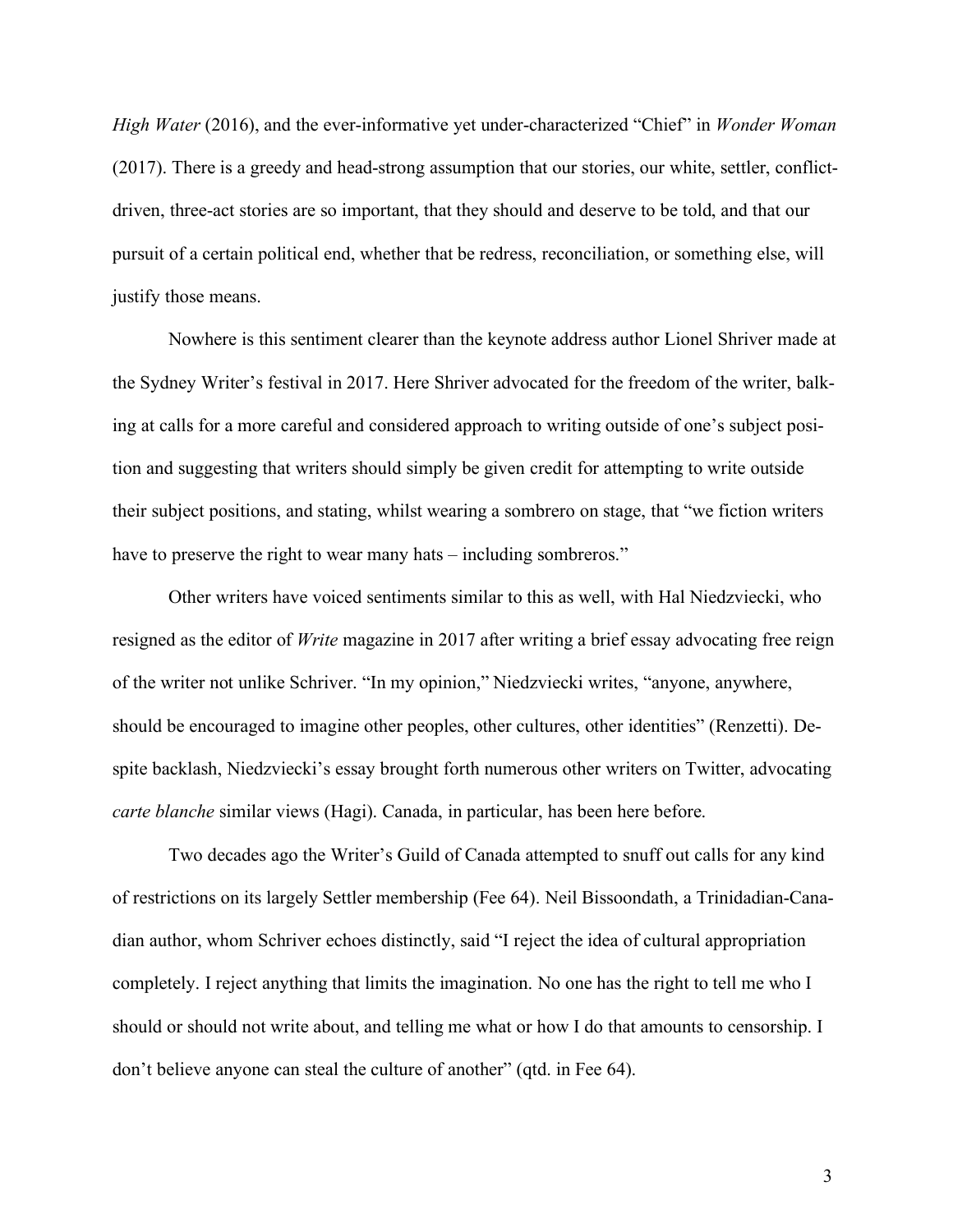While the exploration of the relationship between Settlers and Indigenous peoples and the furthering of the conversation around them certainly stands to benefit from writers of fiction and poetry exploring them, unfortunately for the Schrivers, Niedzvieckis, and eager white Settler students of the world such as myself, we are simply going to have to find a better way of doing it. There have been too many poorly written Indigenous characters, too many Tontos, too many, in Thomas King's words, "dead Indians" in white writing to justify white writers continuing to write these characters the same way repeatedly and expecting a fairer and more inclusive result. While white-settler writers should certainly not bow out of trying to make meaningful strides towards reconciliation through writing, they must find new ways of doing so. Conceptual and experimental writing can provide exciting alternatives to more traditional genres and forms for Settler writers that do not recreate damaging stereotypes that only make reconciliation more difficult, as I will explore later. Lionel Schriver says, "we fiction writers have to preserve the right to wear many hats." The mistake here is believing that this was ever a right, rather than a rare privilege to be earned.

Now I will discuss the tradition of the Gothic in early Canadian writing, not only because of how it pertains to the genre trappings of the creative work that accompanies this paper, but also how it foregrounds the appropriation and misrepresentation of Indigenous peoples by Settler writers for their own ends. Appropriative writing in Canada begins with early Gothic texts, according to Cynthia Sugars in her comprehensive text *Canadian Gothic*. Notable amongst early texts she analyzes are poems by infamous Indian Affairs alum Duncan Campbell Scott, both his oft-taught "The Onandoga Madonna" and the lesser known "Powassan's Drum". However, before delving into those poems, it is important to draw a distinction between *the* Gothic and Canada's particular brand.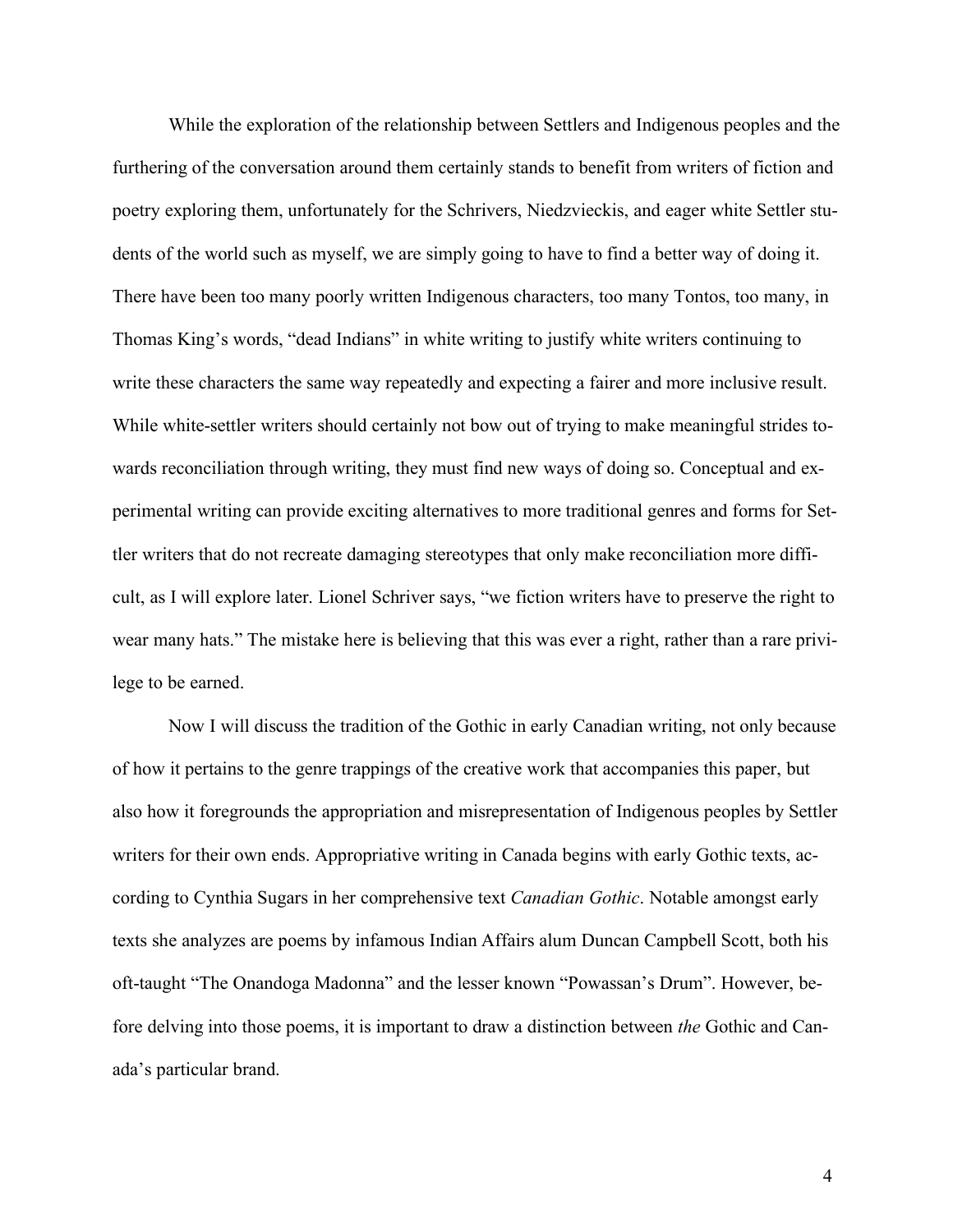The Gothic was a reactionary genre that set its sights on that which was external to both England as a whole and its dominant upper class. As Stephen D. Arrata notes in his chapter "The Occidental Tourist: *Dracula* and the Anxiety of Reverse Colonization" "Late-Victorian fiction in particular is saturated with the sense that the entire nation — as a race of people, as a political and imperial force, as a social and cultural power — was in irretrievable decline" (622). Gothic texts not only reflected societal fears but were the subject of fear and derision themselves initially, as Fred Botting in his book *Gothic* writes "Intensified by fears of radicalism and revolution, the challenge to aesthetic values was framed in terms of social transgression: virtue, propriety and domestic order were considered to be under threat" (21). Victorian England feared what was beyond the shadows of its homes, counties, and nation's borders, and these texts, the original Gothic, represented those fears and brought them uncomfortably into view.

Settler Canadian writers working with the Gothic, however, did not have a home or a history for which to fear and consider corrupted by external forces. Sugars states this plainly early in her book, writing that "For years, early Canadian writers struggled with an attempt to express a 'story' of the place that would be true to their experience of a new environment yet which would somehow have the cultural pedigree of European tradition" (50). The Gothic then, became an exercise of creating something to fear, rather than focusing on something already present, in order to create a sense of home and nation that the young colony was seen to be lacking. As Sugars phrases it, "Canadian authors were…manipulating their 'hauntings' in self-consciously discernible – even in self-sustaining – ways" (49). The Indigenous peoples of Canada thus became easy targets for this Gothicization due to their cultural differences. Sugars notes that "Native peoples were equated with the landscape as a monstrous presence that threatened to overwhelm the European colonizer from without (as an external threat) and within (as an intrapsychic threat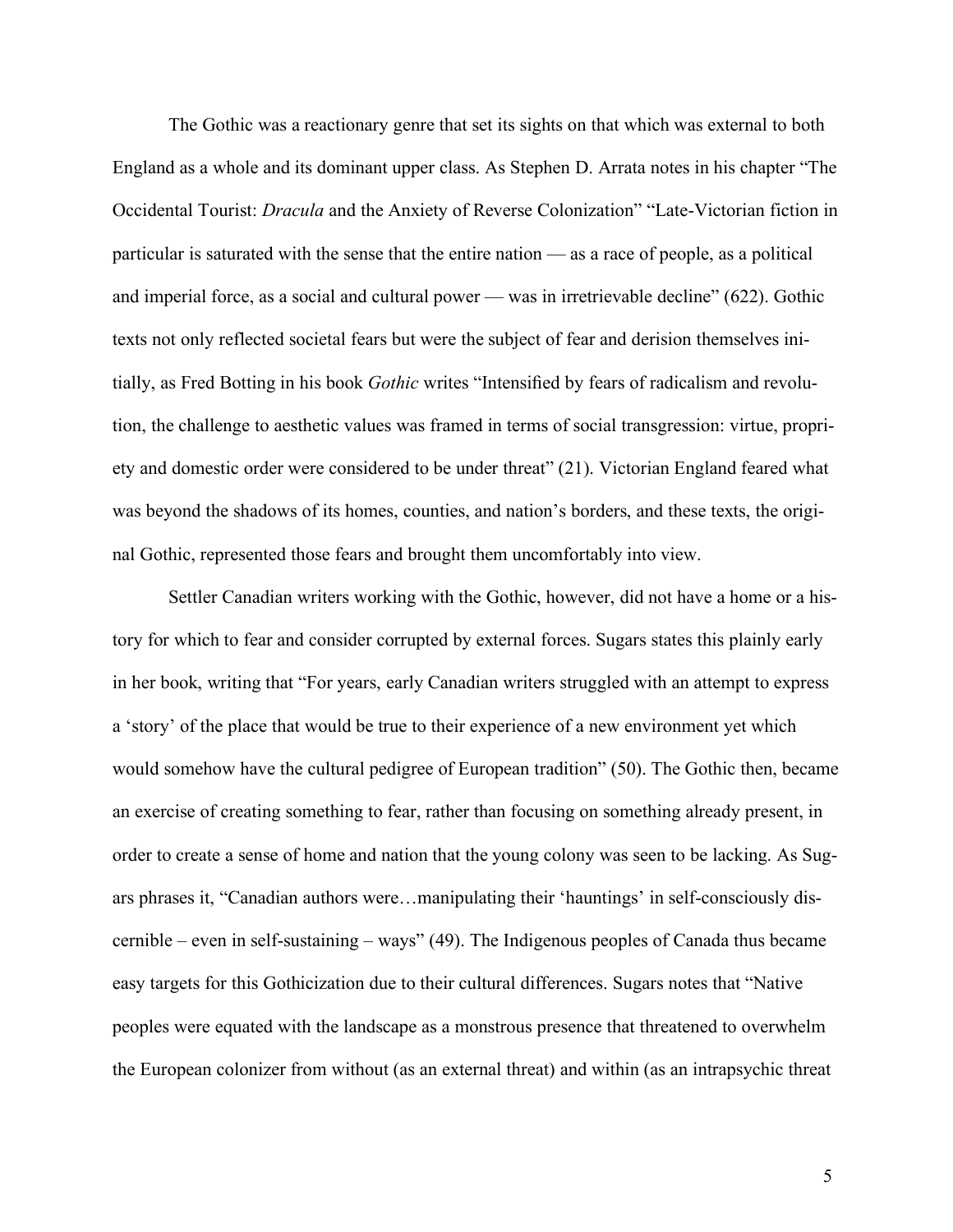to civilized mores and rational sanity)" (22). In other words, Indigenous peoples in narrative could be appropriated and reformed into both a Dracula-like external threat and a Mr. Hyde-like internal threat: the monster clawing at the door and the one corrupting one's mind.

While Sugars's study focuses more on how Gothic fiction was repurposed in early Canada as a means of establishing a national literature and thus a national identity, this establishment of a Canadian gothic was not possible without a certain degree of appropriation of the Indigenous peoples' identities and culture. Despite being essential to settlers' early survival, commerce, and exploration of the continent, they were appropriated and fashioned into the new bogeymen of a burgeoning nation. Simultaneously, early Settler-Canadian writers had as much a vested interest in rendering themselves the caretakers of their new home as they did rendering the colony homely by way of Indigenous gothicization. As Malissa Phung notes in her article "Are People of Colour Settlers Too" "Nineteenth century Canadian literature was deeply invested in telling stories and devising images that worked to affirm the myth of Indigenous people as a vanishing and dying race, only to be replaced by stories and images of Indigenized white settlers; that is, Indigenous in their ability to cultivate Indigenous attributes and skills" (293). Adding to this, Daniel Francis writes in his book *The Imaginary Indian*, "The early image-makers all agreed that Indians were disappearing. This 'fact' was why it was so important to capture a record of their culture before it died away. This fate was what made Indians so interesting to the public at large" (68). Not only were Indigenous peoples and their cultures appropriated in order to give Canada a sense of history by way of gothicization, they were rendered past as well.

One of the first and most prominent cases of the appropriation and gothicization of Indigenous culture in North American Settler writing is in John Richardson's 1832 novel *Wacousta*,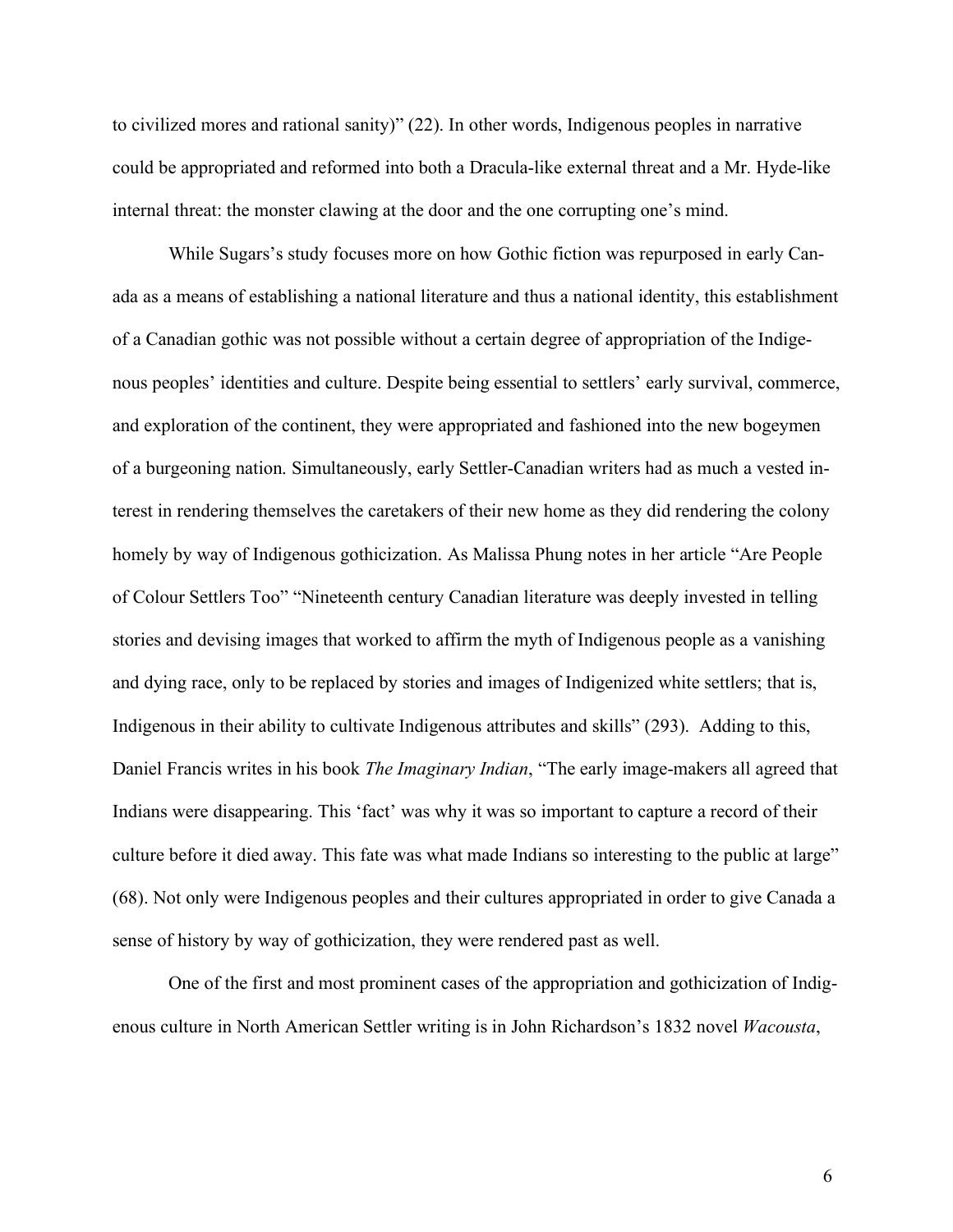where an Indigenous monster of sorts is terrorizing a fur trading outpost, recreating the external/internal dichotomy of the Gothic in Canada. As Leigh Matthews notes broadly in his article "The New World Gaze: Disguising "The Eye of Power" in John Richardson's *Wacousta*":

the novel deals with the period of Indian rebellion against this stronghold of imperial authority in the wilderness, an event requiring that the fort, which in times of peaceful rule of colonial Natives was ideally meant to be a centre of cultural exchange, be transformed into a military garrison, a fortified architectural attempt to present a clearly demarcated boundary between empire and wilderness, British and Other, to differentiate between 'us' and 'them,' subject and object.

By the novel's end, the Indigenous monster is revealed to be a settler who "dresses as a Native man…driven by a desire for revenge" (Rothenberger 105). Besides effectively shifting the Gothic threat from external to internal, this is also bald-faced appropriation of a kind embedded in the DNA of Canadian writing. Richardson does not utilize the Indigenous peoples and their culture within the novel as a means of critiquing their relationship with the Settlers; he does so only to appropriate their difference in order to create a counterfeit of an ancient terror. Returning to Sugars: "*Wacousta* is figured as the dark underside of the British imperial enterprise which projects its fears onto Aboriginal peoples, thus rendering them a Gothic source of terror" (33). The rendering of Indigenous peoples as a Gothic source of terror is a hallmark of much early Canadian writing, as evidenced also in the poetry of Duncan Campbell Scott.

As mentioned earlier, Duncan Campbell Scott's poems also appropriate in order to create a sense of Gothic historicism. In his poem "The Onondaga Madonna," his subject, an Indigenous woman holding her son is described as "weird," "savage," and covered in blood within the first five of its brief fourteen lines. Despite the woman's race "waning" according to Scott, there is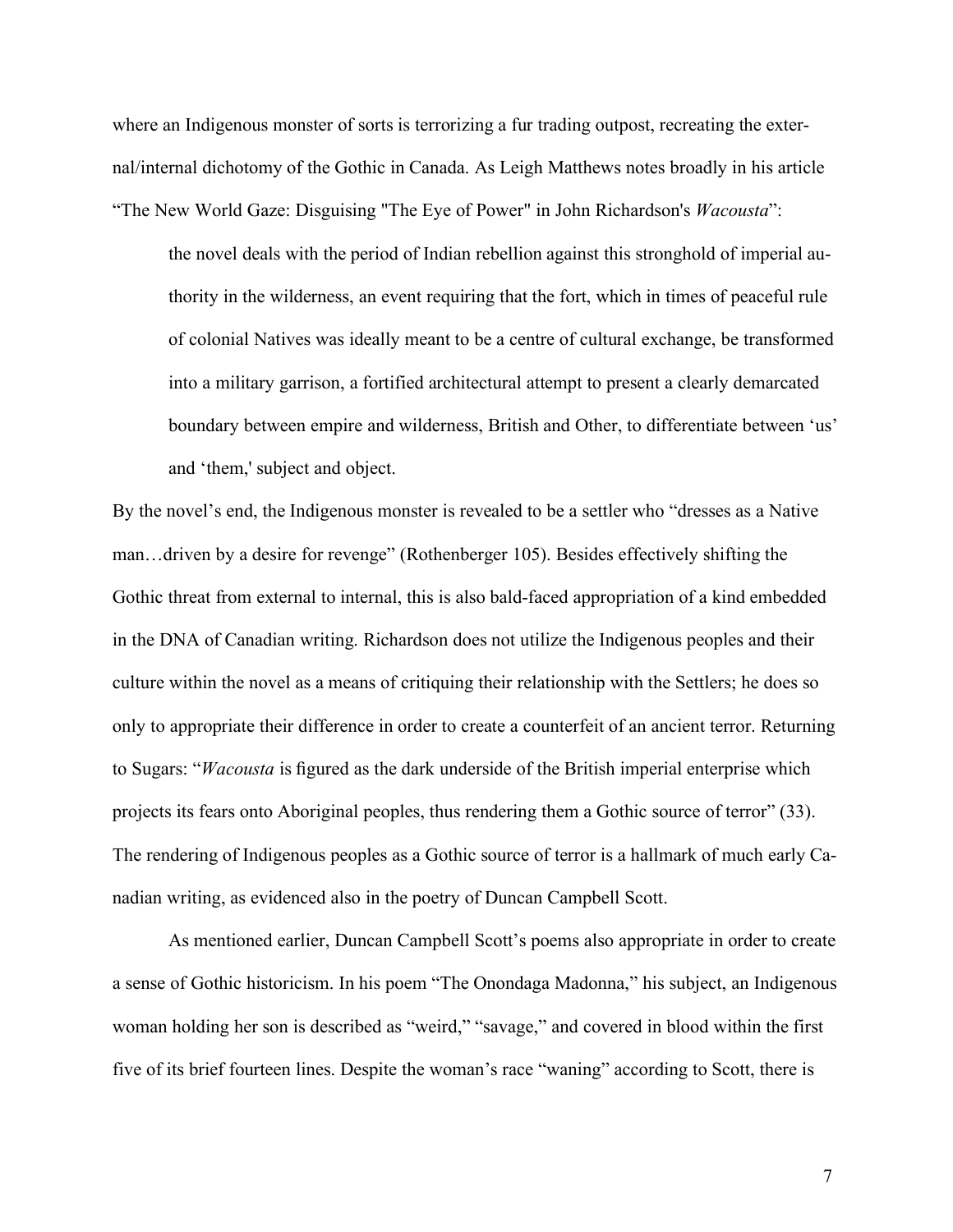not only a sense of history, but also a sense of finality and relief. Scott depicts the woman as storied and experienced, her "blood…mingled with her ancient foes" and "lips…dabbled with the stains of feuds and forays and her father's woes." By alluding to the timeline of conflict preceding the woman and her father, Scott appropriates her culture and people and misrepresents it in order to give his own perception of Canada a more extensive history, a mere twenty two years old at the time of publication, than it actually has. The fact that Scott's Madonna stands in some degree of undescribed defeat (the baby she holds the "latest promise of her nation's doom") also denotes a certain kind of accomplishment because, while he does afford her admiration, he relishes somewhat in the ending of her people's time. This not only furthers a certain narrative of Canada having an extensive history by way of some symbolic victory over Indigenous peoples, it shores up the narrative of progress essential to Canada's nationhood, not only when Scott wrote it, but today as well. While the poem is now often laughed at in first year English classes, the sentiments of it remain embedded in the Canadian, and North American, cultural imaginary. Chelsea Vowel speaks to this in her book *Indigenous Writes*, writing that "You never have to wait long for unambiguously racist opinions, depicting Indigenous peoples in an unflattering light...In fact, certain people...manage to make a living claiming to be experts on us while basically assuring Canadians that Indigenous peoples are inferior and broken in every possible way" (117). She adds that Carmen Robertson and Mark Cronlund Anderson in their book *Seeing Red: A History of Natives in Canadian Newspapers* note that "with respect to Aboriginal peoples, the colonial imaginary has thrived, even dominated, and continues to do so in mainstream Englishlanguage newspapers" (qtd. in Vowel 119). This kind of imaginary began with writers like Scott, White writers, appropriating aspects of Indigenous culture and misrepresenting it in order to weave a narrative that suits their imperial nation building enterprise.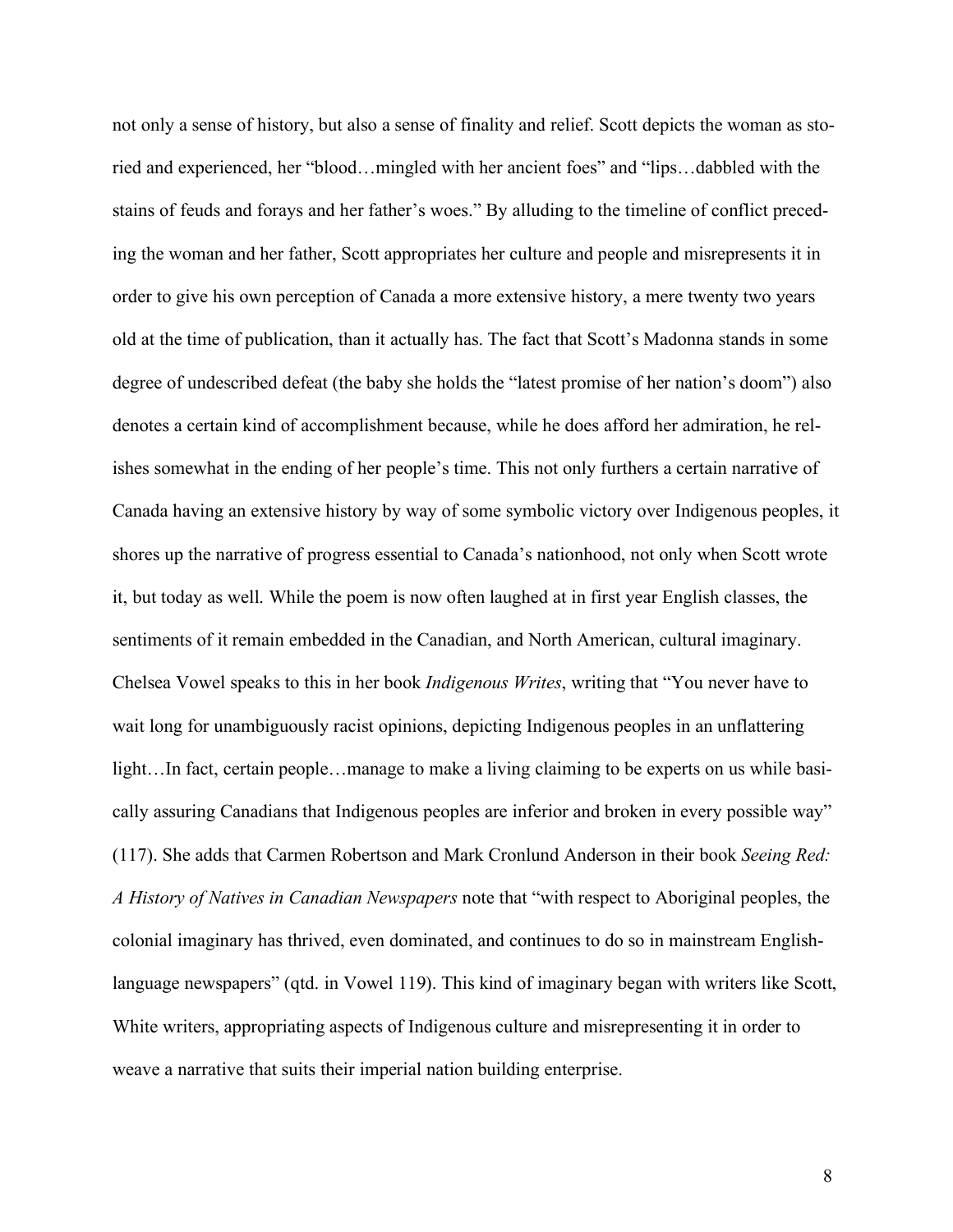Some playful and much more recent Canadian Gothic texts are the series of *Ginger Snaps* horror films. These films, produced between 2000 and 2004, tell the stories of two sisters, Ginger and Brigitte, who become werewolves. The films leverage the idea of the werewolf as a metaphor for female empowerment and budding female sexuality. While the first two are set in present day, I am going to focus on the third film, *Ginger Snaps Back* (2004), by director Grant Harvey and writers Christina Ray and Stephen Massicotte, all white Canadians*.*

*Ginger Snaps Back* shifts the series to 19th Century, Fur Trade-era Canada from the contemporary setting of the first two films. The film begins with Ginger and Brigitte lost in the woods after being shipwrecked prior to the opening. Shortly after this, and after Brigitte being injured in a bear trap, they are rescued by an Indigenous man known only as "The Hunter" and are escorted to a trading post that has been besieged by werewolf attacks. The sisters' presence disrupts the entirely male population of the outpost, driving one character, Reverend Gilbert, to blame them for the werewolf attacks, attacks for which it is clear to the viewer they are not the cause of. The conflict from there escalates until all the men are killed in a night-time werewolf attack and the sisters are all that remain.

From the outset, it is clear that the project of the *Ginger Snaps* films is a schlocky critique of the patriarchy and misogyny. From Ginger's sarcastic "welcome to civilization" as they enter the outpost, the film's thematic scope is trained on men and how they interact, in primarily negative ways, with its two female leads. This overdetermined feminist critique of patriarchy is, of course, fine in the first two films set in contemporary suburban Canada. Not every creative work, despite Kimberlé Crenshaw's intersectionality rightfully taking hold as a concept and credo, must be doing the work of all social issues at all times, nor would it be necessarily feasible. However, *Ginger Snaps Back* egregiously appropriates Indigeneity and deploys it almost entirely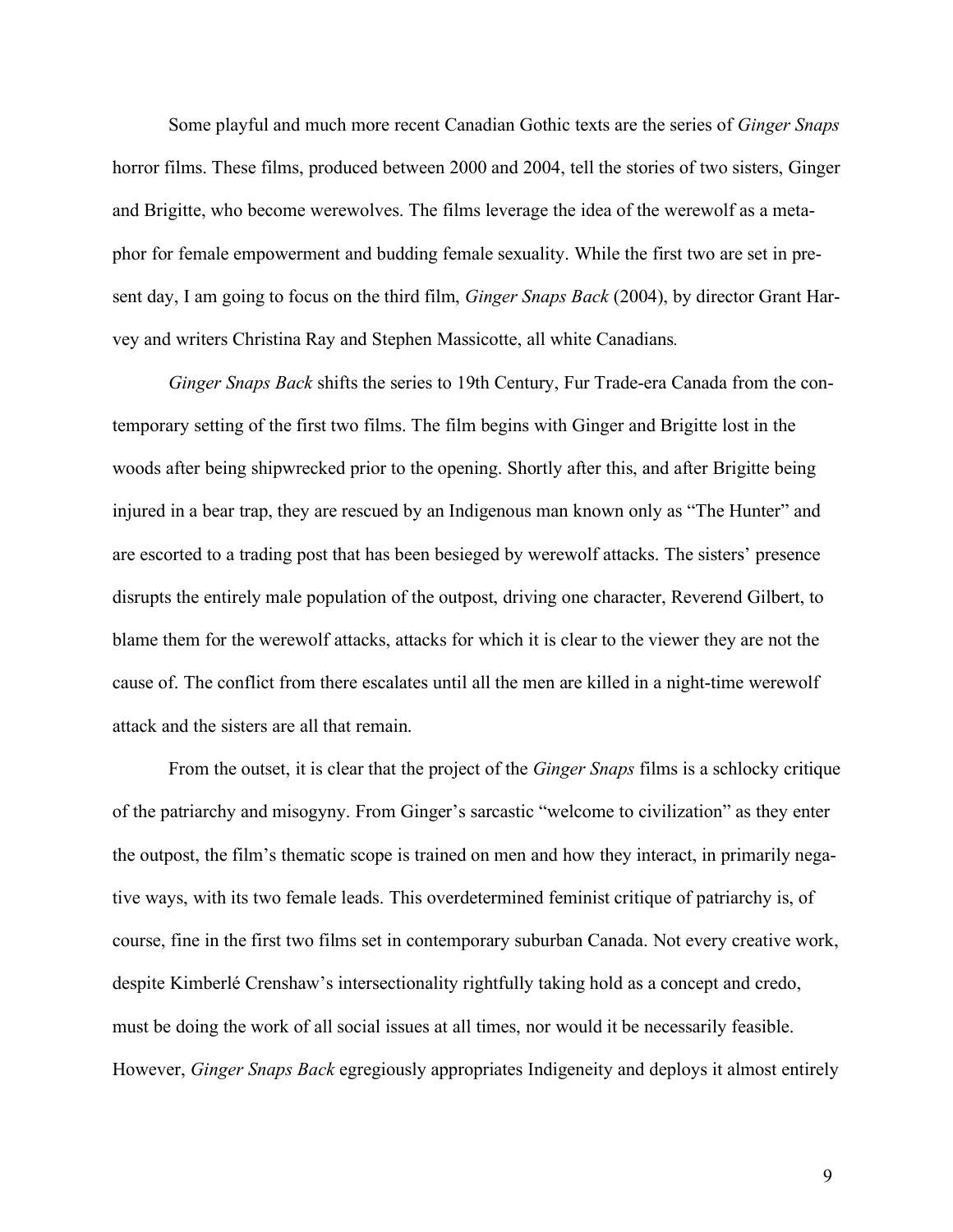as exposition and for plot advancement, giving its Indigenous characters none of the agency that the two sisters are afforded, resulting in Indigenous caricatures having neither depth nor authenticity.

The first Indigenous character the sisters encounter is an elderly woman in what appears to be an attacked and abandoned Indigenous encampment. This woman, the viewers later learn, is the Seer, and she imparts cryptic exposition to the sisters regarding the werewolf attacks in clear English that is spoken in the slow, dotted-with-pauses rhythm indicative of the screen stereotype of the Indigenous person. Shortly after this encounter, when Brigitte's bear trap accident occurs, the sisters are rescued by the Hunter, a stoic Indigenous man outfitted in a long leather coat and a copious amount of knives who, throughout the film, is the only character capable of routinely intervening against the werewolf attacks. Despite this, he is only ever referred to as "the Indian" or "Savage." When they arrive at the outpost initially, Ginger says "The Indian helped us." Later at dinner one man proposes "a toast to our magnificent Indian friend" only to have another character call him a "redskin" and accuse him of being the cause of the werewolf attacks. The Hunter is clearly meant to fulfill an appealing action-hero type role, a role not often afforded to Indigenous characters, but any breakthrough in terms of representation is entirely mitigated by his clear use as a simple plot device. The Hunter only shows up to inform the sisters of the prophecy connecting them to the werewolves, or to save them in increasingly heroic ways.

Finally, the Hunter is killed by Brigitte during the climax of the film. As Brigitte learns that the werewolves can only be stopped if Ginger is killed, the Hunter provides Brigitte with a knife. Instead of going after Ginger, Brigitte kills the Hunter in a moment that epitomizes the film's issues with representation. As Sunnie Rothenberger notes in her paper "'Welcome to Civi-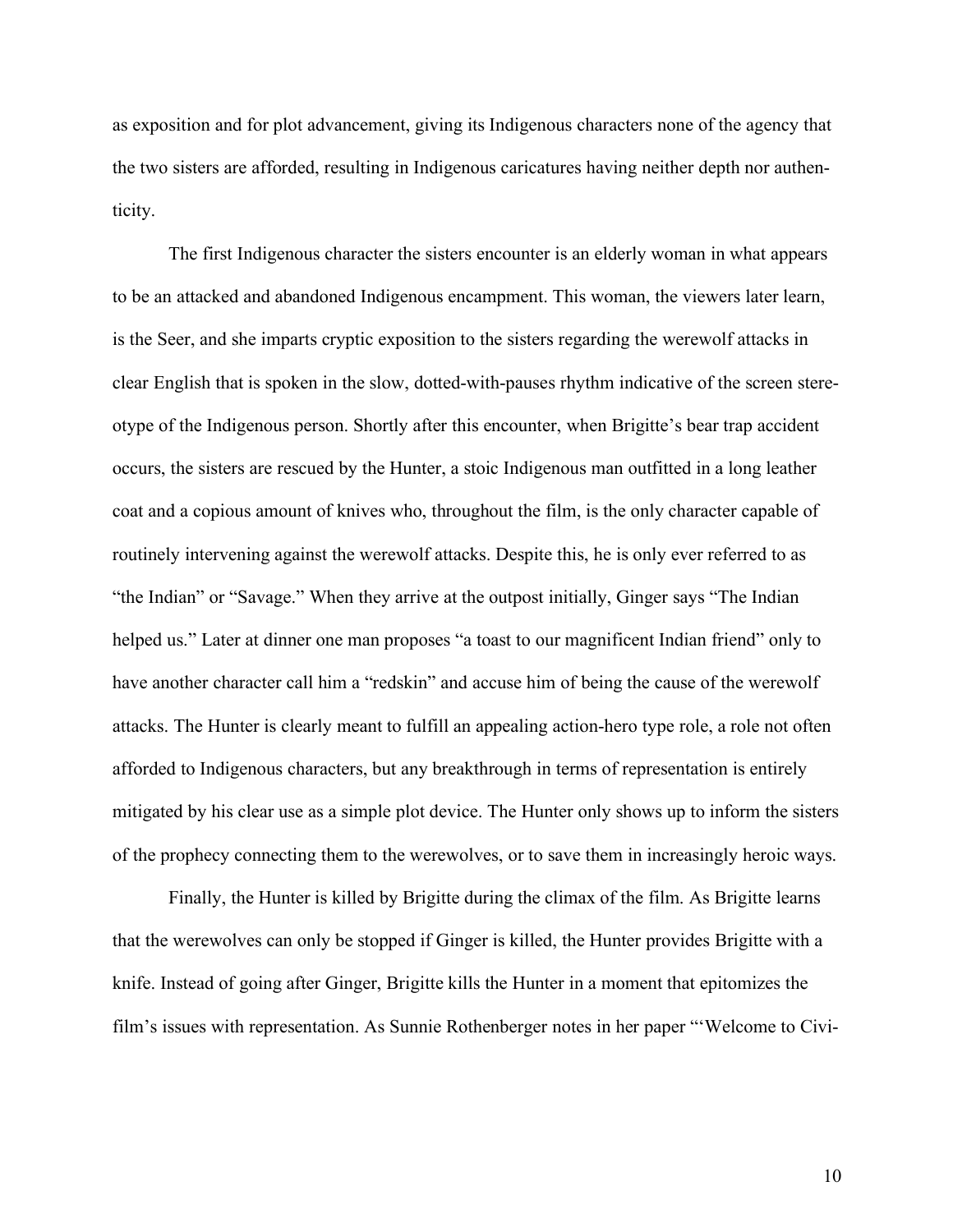lization': Colonialism, the Gothic, and Canada's Self-Protective Irony in the *Ginger Snaps* Werewolf Trilogy" "The Hunter serves his purpose as a go-between for the girls and the land…and is destroyed, both literally via murder and symbolically in his reduction to a European version of patriarchal masculinity" (110). The Hunter character in this film is Indigenous appropriation at its most reductive: appropriated and employed solely for exposition and *deus ex machina* moments, recreating the stereotype that Indigenous people are both knowledgeable about the land and capable of defending against its terrors. It should also be noted that not only does The Hunter die, but The Seer is also killed, by Ginger, after Brigitte has a revelatory dream in her presence, as well as a nameless Indigenous teen, also killed by Ginger after informing the sisters of the Seer's location: All these Indigenous characters are knowledgeable, nameless, and disposed of once their usefulness to the main, white, characters has been exhausted.

By utilizing the fur trade, a turbulent period for interactions between settlers and Indigenous peoples, as merely a backdrop and prop for its continued feminist message of sexuality and friendship, *Ginger Snaps Back* is unfortunately as appropriative and misrepresentative as *Wacousta* and Scott's poems, signaling that despite the great chronological gap, very little progress, if any, has been made in terms of Gothic, and genre, texts written by white settler Canadians. Indigenous characters in the hands of white settler Canadian writers and directors, however strong, capable, and present, remain merely props in service of white characters, speaker, writers, and filmmakers.

I am now going to turn my attention to some recent films that, while they do not wholly fall within the Gothic tradition of writing nonetheless fit within this discussion of genre texts responding to Indigenous issues. Although Hollywood has been trying to respond meaningfully to the systemic displacement and attempted assimilation of Indigenous peoples in North America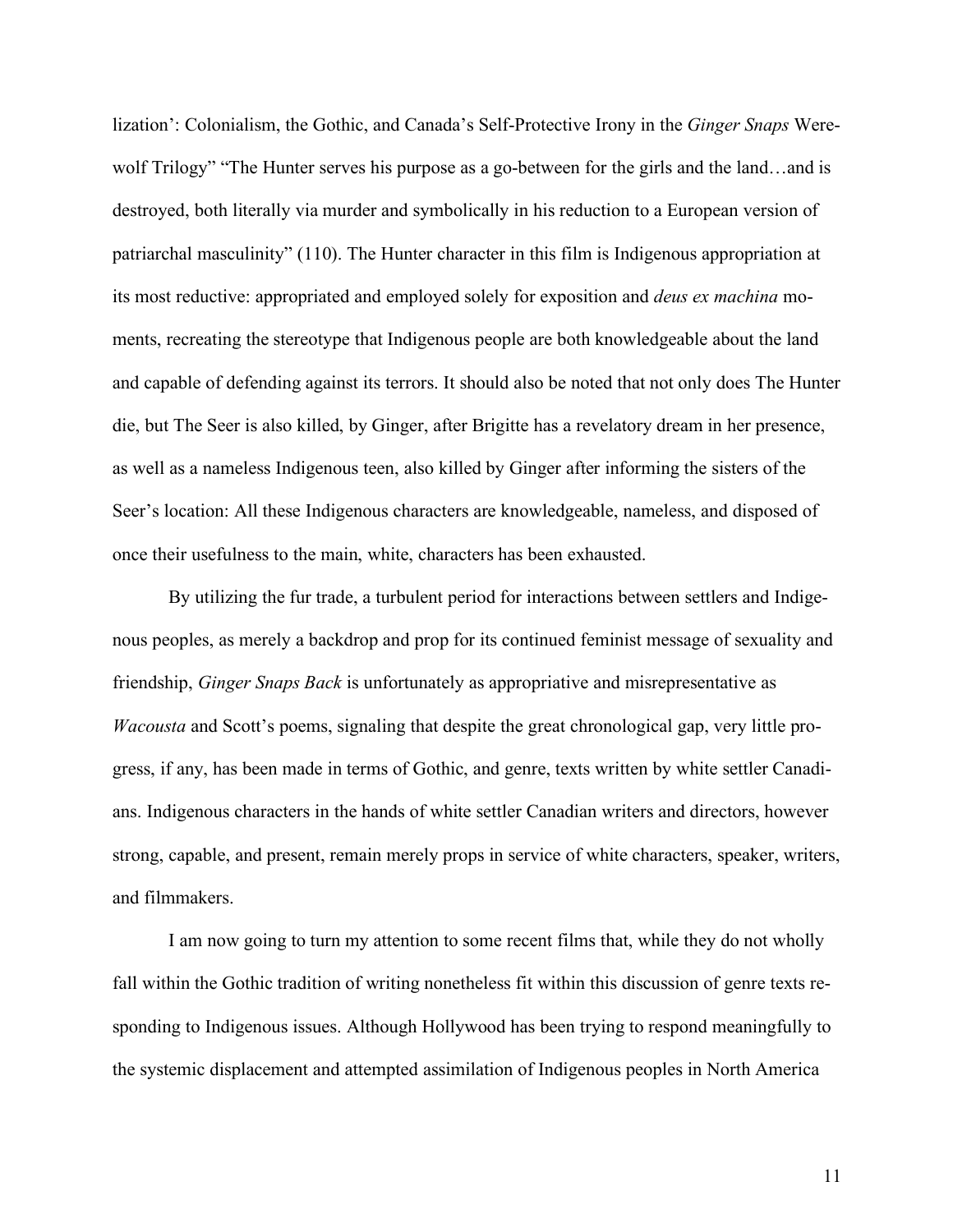for decades now, with *Dances with Wolves* Best Picture win in 1991 being a watershed moment in terms of white storytellers figuratively patting themselves on the back, there has been a recent uptick in films attempting to deal with these issues, beginning with 2015's *The Revenant* and carrying through to 2016's *Hell or High Water* and onto 2017's *Wind River* and *Hostiles*. Although these last two films are both American and deal with American Indigenous peoples, the Shoshone & Arapaho and the Cheyenne respectively, they both had wide releases in Canada, reaching a much wider audience than most English Canadian films, and consequently are worthy of discussion when exploring texts by Settler storytellers seeking to affect positive change for Indigenous peoples across North America.

*Wind River* is a thriller set on the Wind River reservation in Wyoming. The film opens with an Indigenous woman, Natalie, running for her life through the snow at night. After this we meet the lead, Cory Lambert, a white man in a cowboy hat whom the Indigenous characters throughout the rest of the film are particularly fond of. We learn that not only is he an employee of the reservation, called upon to hunt down wild animals who endanger the reservation's residents, but he also was formerly married to an Indigenous woman, and had a daughter, who died prior to the beginning of the story. When asked to hunt down a mountain lion terrorizing one man's property, Lambert discovers the woman from the beginning, dead in the snow. From here, the FBI is called in due to bureaucratic obligation, and Agent Jane Banner, a white woman, is drawn into the mystery despite her initial disinterest.

The film, written and directed by Taylor Sheridan, a white writer and director, who also wrote *Hell or High Water* is clear from the outset in its political intentions. While *Hell or High Water* clearly had its sights set on socio-economic issues, with concerns for Indigenous peoples layered in for texture and levity, *Wind River* goes for the gut in terms of attempting to investigate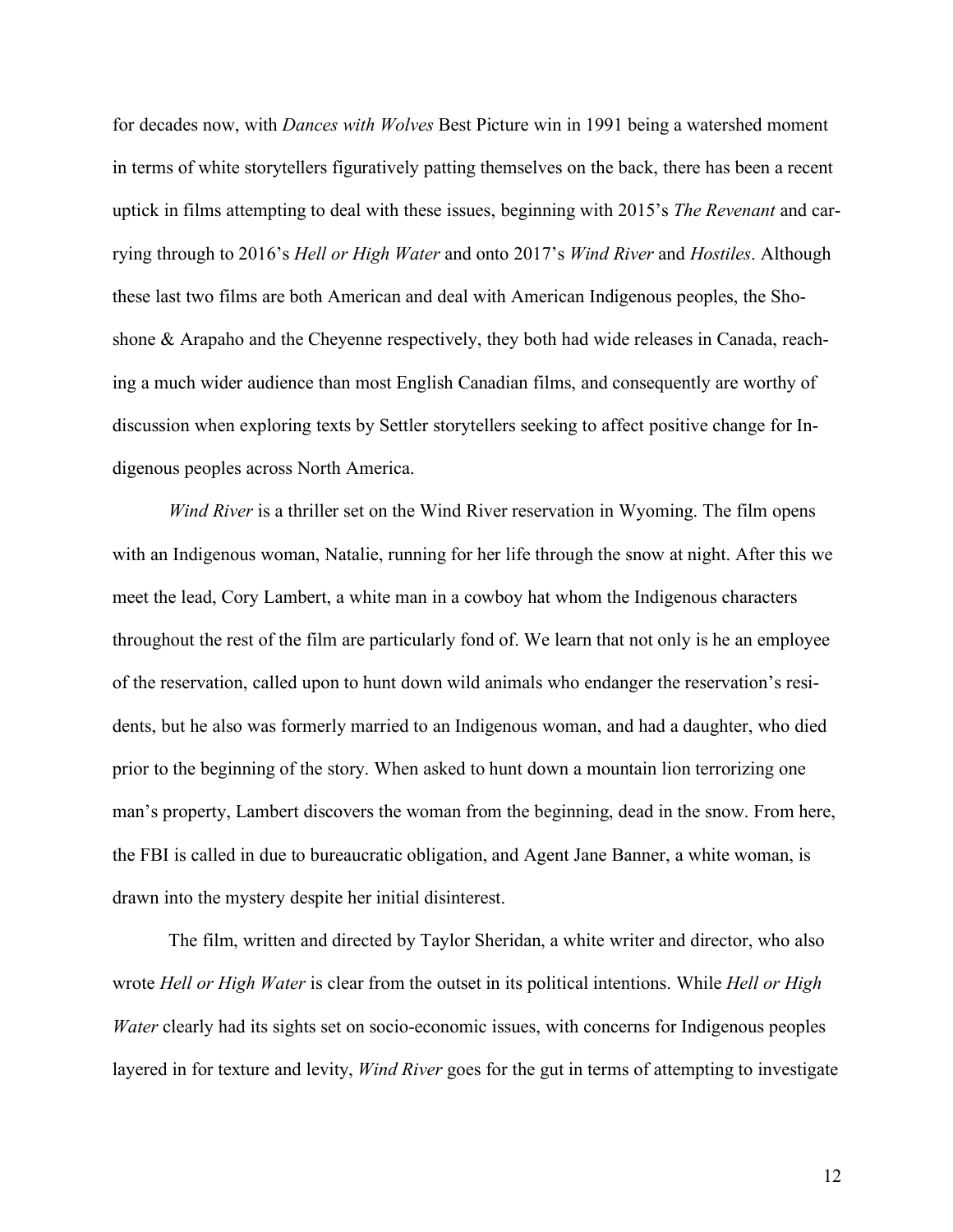and skewer law enforcements repeated lapses to investigate missing and murdered Indigenous women. However, the film fails to reach its full effect due to its need to mediate these issues through its two white leads. Lambert is what Matthew Hughey would refer to as a "white savior," a particular type of white male film lead that "[helps] people of color who cannot or will not help themselves, [teaches] nonwhites right from wrong" and is "the only character able to recognize these moral distinctions" (8). Hughey writes that this character type and the dynamics surrounding it "enables an interpretation of nonwhite characters and culture as essentially broken, marginalized, and pathological, while whites can emerge as messianic characters that easily fix the nonwhite pariah with their superior moral and mental abilities" (30). Again, while Sheridan is clearly empathetic to the poverty of the Wind River reservation in his film, the Indigenous people who populate its scenes fall in line with Hughey's "broken, marginalized, and pathological" analysis, and Lambert firmly within the blueprint of "messianic." While the main thrust of the story is driven by Natalie's murder, Lambert also must have a murdered daughter whom is a victim of similar violence, as though Sheridan could not trust the audience to have enough sympathy for Natalie alone. All this despite meeting her grieving parents, and being shown a brief but effective scene of her budding romance prior to her rape and escape that leads to her death. She is the victim, but Lambert is the white lead, and the audience's empathy is mediated through him.

It is also through Lambert's heroism that the mystery surrounding Natalie is solved. Natalie's father, Martin, despite being played by notable Comanche actor Gil Birmingham, is given very little to do during the plot but grieve. Her mother, not even afforded a name or even a line of dialogue, is shown simply cutting herself and crying when Lambert goes looking for her. Natalie's brother, Chip, is caught living in a crack house and is given a stern talking-to by Lambert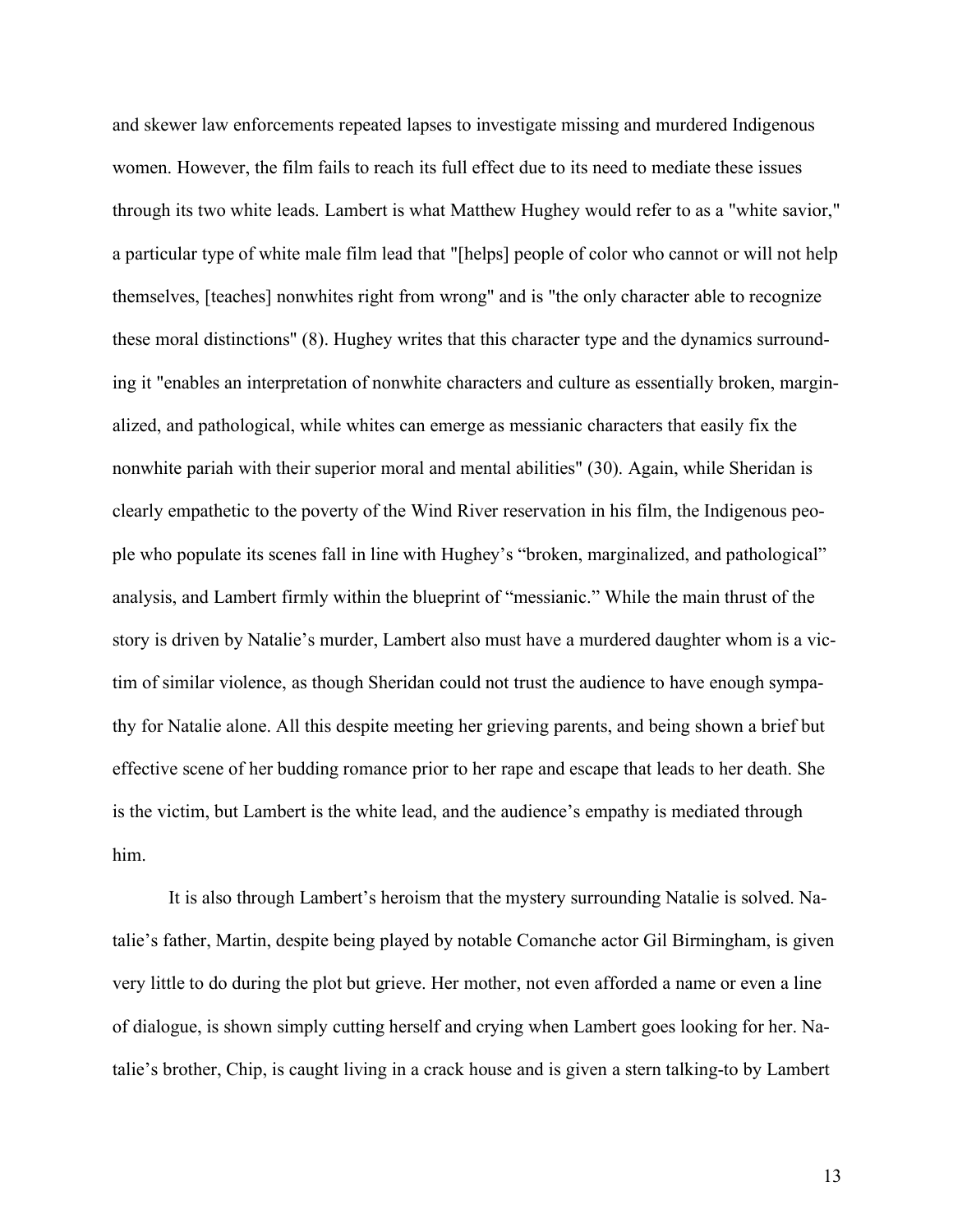after his arrest. The only capable Indigenous character in the film is Ben, the Chief of the Reservation's policing unit who acts more as comedy relief to Lambert's sternness than anything else. It is notable that during the shootout that marks the climax of the film he is quick to die, and that the shootout is resolved by Lambert's expert marksmanship shortly thereafter. Now, while Indigenous peoples falling victim to external violence, depression leading to self-harm, and drug addiction are stark realities for many, Sheridan's film does little to dispel the view that this may be all that defines the Indigenous life at the present moment, and uses this notion more to texturize his thriller with grit and atmosphere than to level any kind of critique at the systems that create these conditions. Natalie is murdered by the employees of a nameless oil company, a company that, after the shootout dispenses of nearly a dozen of its employees, is forgotten about.

Sheridan ends the film with Lambert and Natalie's father, Martin, sitting next to one another, Lambert in his cowboy hat and Martin wearing face paint. It is a moment not without weighty symbolism: the Cowboy and the Indian finally sitting together on the same side, brought together by a mutual tragedy perpetrated by modern life. The scene seems to suggest that so much has been lost as a result of, perhaps, capitalism and bureaucracy, that these two formerly opposing forces have been relocated to the same lower class by the Powers That Be. What this moment completely disregards, as does the rest of the film, are the systems that created the imbalances in the first place, and the privileges that Lambert is still no doubt afforded. Adding on to this effect, Lambert remains the hero, and Martin, while not the villain by any stretch, is still a losing party. Lambert is the one who finds Martin's daughter's killer and brings him to a particularly gruesome brand of justice and he is also the one who rescues Agent Banner during the shootout, suggesting that he is absolved of the sin of two Indigenous women's deaths, Natalie's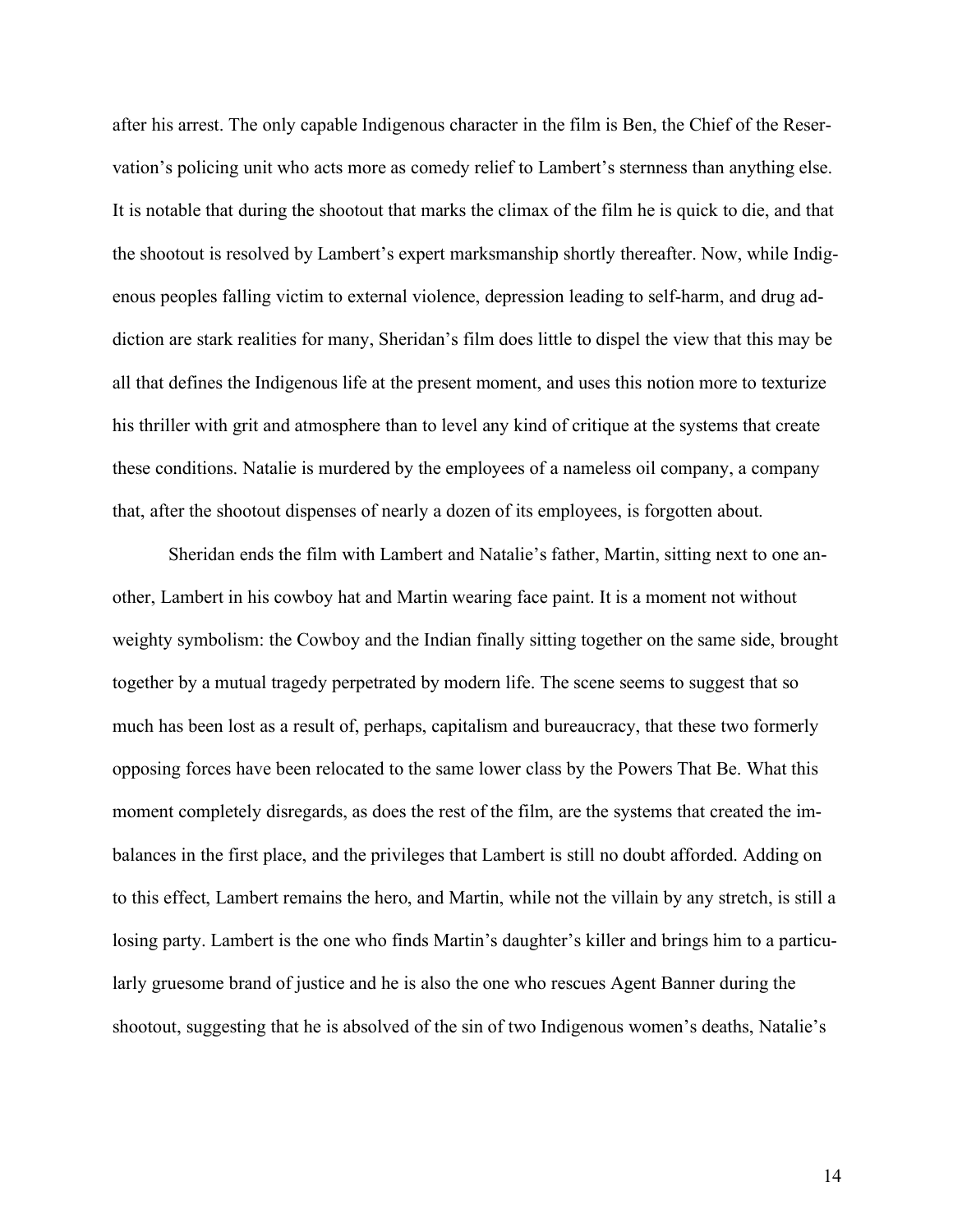and his own daughter's, by saving one privileged white woman. Martin has nothing at the end of the film.

While it is clear that Sheridan's intentions are good, closing the film off with statistics regarding missing and murdered Indigenous women, stats, presumably, most moviegoers may never encounter even in the news, he delivers an unfortunately typical white savior story, with his lead ending up just another "lone cowboy in an exotic land" (Hughey 8). And, in the tradition of Settler storytellers attempting to respond to these issues, Sheridan appropriates Indigenous culture as a means of doing so. As Jason Asenap notes in his article "Why do white writers keep making films about Indian Country?" "In both films, alas, we return to the point that, at least in Hollywood, the Indians die. To this day, the Indians die, and not just physically, but culturally…When do the Indians win" (25)? While Sheridan's film certainly cares, it does not care enough to let anyone but the Cowboy win.

*Hostiles*, which also premiered in 2017, strikes a similar balance in its representation and appropriation of Indigenous cultures. Similar to *Wind River*, the audience experiences the story through the story of white character, Captain Joseph J. Blocker. He is introduced to the audience as a troubled yet capable veteran of the American Civil War and Indian Wars, and is en route to retirement when his superior tasks him with escorting a longstanding Cheyenne prisoner of war, Chief Yellow Hawk, back to his land, along with his family, in what is now Montana. Blocker initially refuses but when his superior threatens his pension, he concedes. From that point forward, the relationship between Blocker and Yellow Hawk evolves somewhat clumsily, beginning with Blocker threatening to kill Yellow Hawk in hand-to-hand combat shortly after their departure, and ending with Blocker defending Yellow Hawk and his family's rights to their land against white landowners during the film's climax.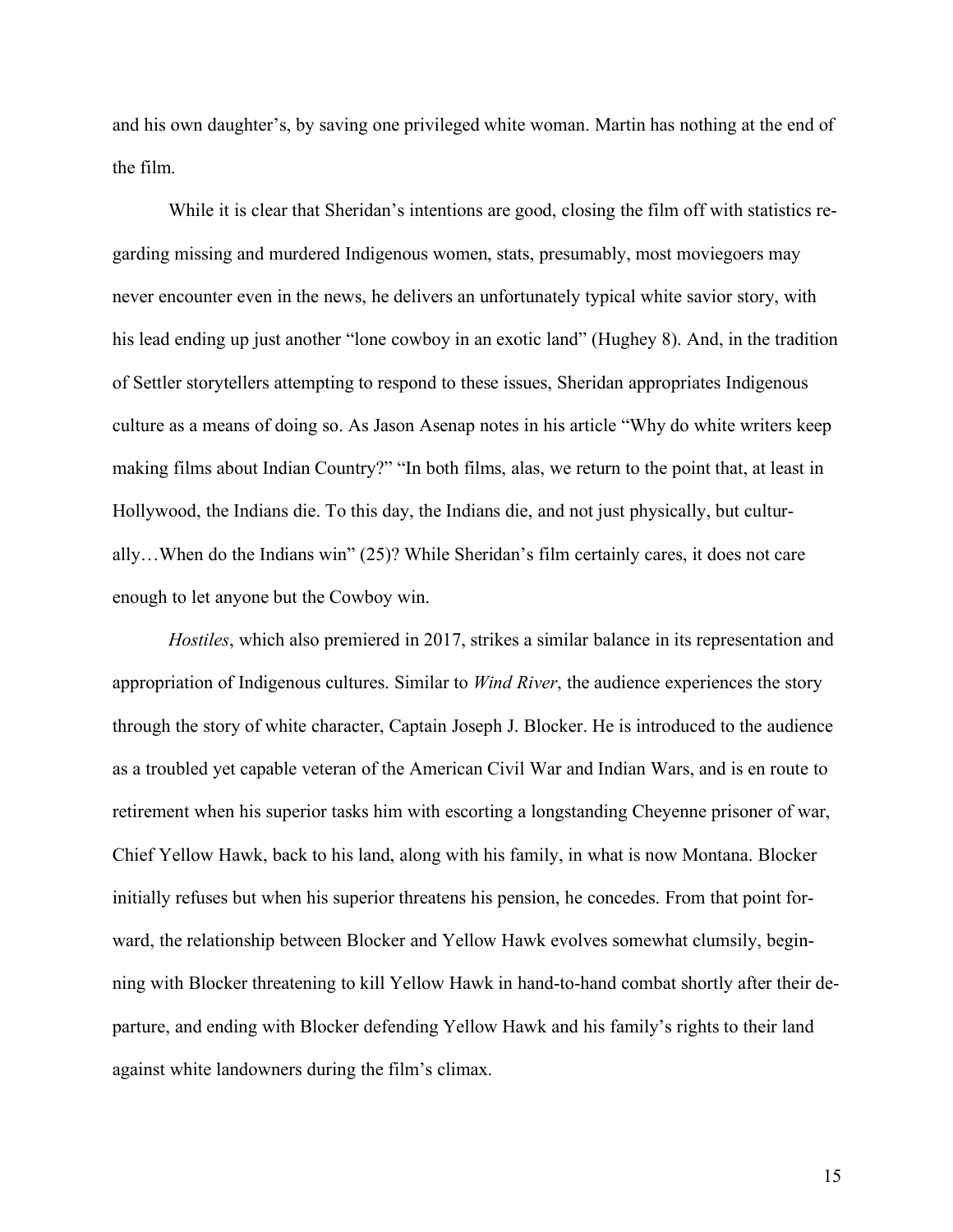What separates these two films from the previous texts I have discussed, are their thematic and political projects. While *Wacousta* and Duncan Campbell's Scott's poetry are going out of their way to use Indigenous belief as Gothic texture, and *Ginger Snaps Back* could not care less about the Indigenous subjects they appropriate, *Wind River* and *Hostiles* are clearly attempting to critique the cultural imaginary surrounding Indigenous peoples in North America. Whereas *Wind River* attempts to sympathetically display current issues plaguing Indigenous peoples but falls into exploitation, *Hostiles* attempts to show Indigenous peoples at a time just prior to (or adjacent to) land theft, child abduction, and forced education, and subsequently falls into stereotype. Yellow Hawk is more often than not simply dispensing cryptic wisdom, warning, for instance, Blocker of a group of Comanche who are following them. Yellow Hawk's son is not given a line in the entire film, and his daughter's only significant exchange is when she kindly offers Rosalie Quaid, a victim of Comanche violence who their party rescues along their way, clothes to wear. Yellow Hawk and his family are depicted as humble and gracious throughout, endlessly forgiving of the Blocker's racism, and seemingly there less to represent any kind of honest representation of Indigenous peoples of the time (or now), how they felt, and how they might have reacted, but to assuage Blocker's guilt and to massage his hero's journey towards his own self-absolution.

An interesting character in the film in terms of the politics of the film is Master Sgt. Thomas Metz, who comes to symbolically represent the white guilt Writer-Director Scott Cooper seems to be commenting on throughout. When the audience is introduced to Metz, he is reminiscing with Blocker, recounting memories they have of killing. He notes, with a kind of zeal, how much Blocker seemed to enjoy the fight when they first began. The next time Metz is given time to wax poetic is when he is speaking with Lt. Rudy Kidder around the middle of the film.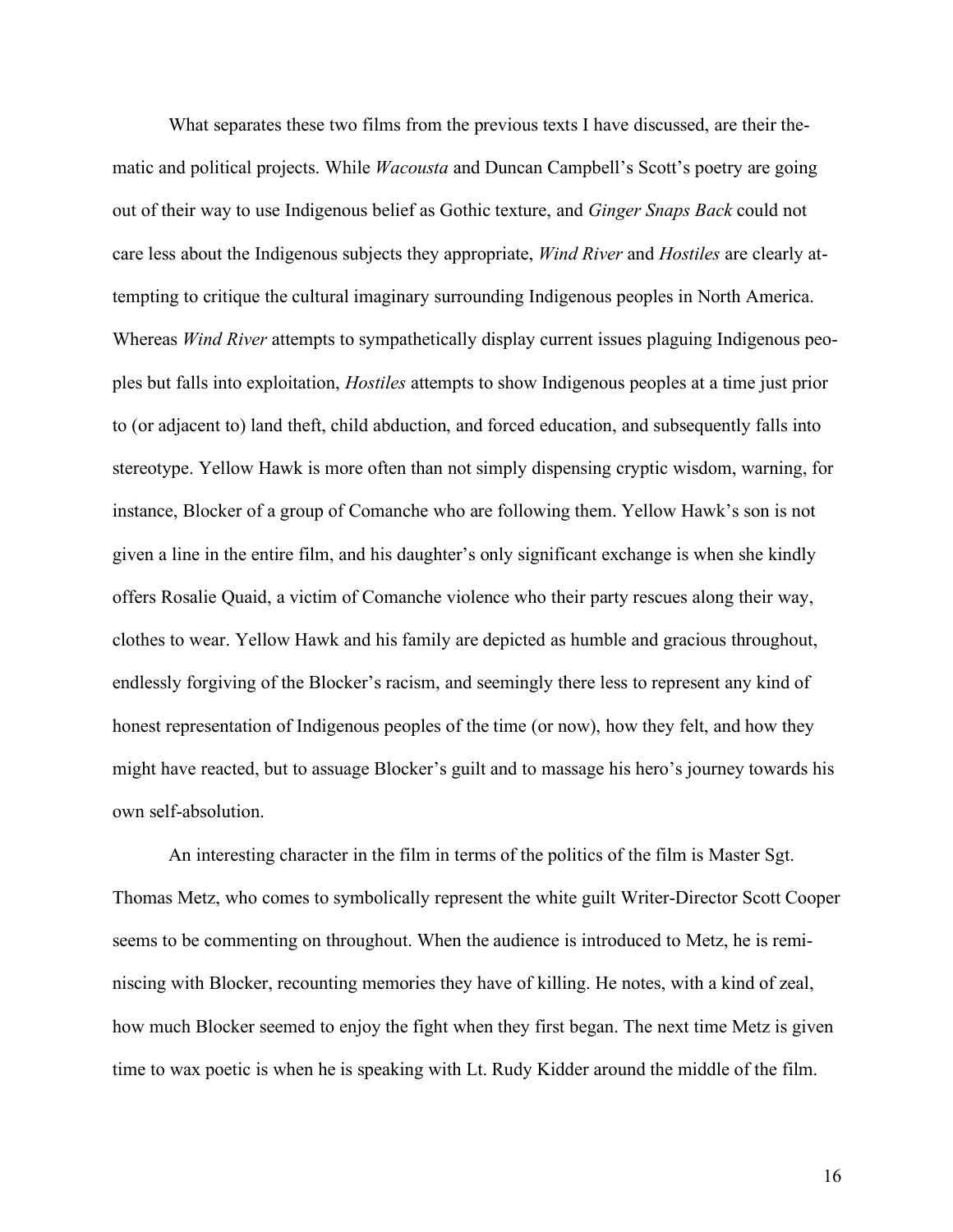Here he notes how eventually one no longer feels remorse for killing, to which Kidder replies that that is what he is trying to avoid. Finally, Metz tells Blocker later in the film that he no longer feels anything, and leaves in the middle of the night in order to capture a prisoner their party picked up along the way who has escaped.

Metz, perhaps more than any other character in the film, even Blocker, represents a kind of repentant white guilt over North America's collective crimes against its Indigenous peoples. Aptly, however, Metz is depicted as troubled, numb, and confused as to what to do with his sudden realization, which is perhaps more telling and indicative of current responses to Indigenous issues than Cooper had intended. Later Metz is found dead, having chased down and killed their escaped prisoner, previously included seemingly only to voice the racist opinions that all of Blocker's men were already thinking. Symbolically, having Metz kill this prisoner is perhaps meant to represent the futility of cyclical violence, but it also plays into the tag-line narrative of the film, that "We are all Hostiles." While I understand Cooper's intention with this, not only does it ignore the vast disparity in violence committed against Indigenous peoples by Settlers, it presumes that by either side of this conflict being equal in their aggression, they are also equal in their victimization. Metz killing the prisoner is, from a writing standpoint, a tragic end to an arc that is meant to illicit the audience's empathy, but in doing so it crafts him, a white Settler who admits to killing more Indigenous peoples than he can remember at the beginning of the film, as one of the true victims of this conflict. While there is some room to look at Settlers as victims of colonization in their own right, as perpetrators of violence and beneficiaries of colonization, the disparity is far too great, and Metz's martyrdom works against what is seemingly the intent of Cooper's film.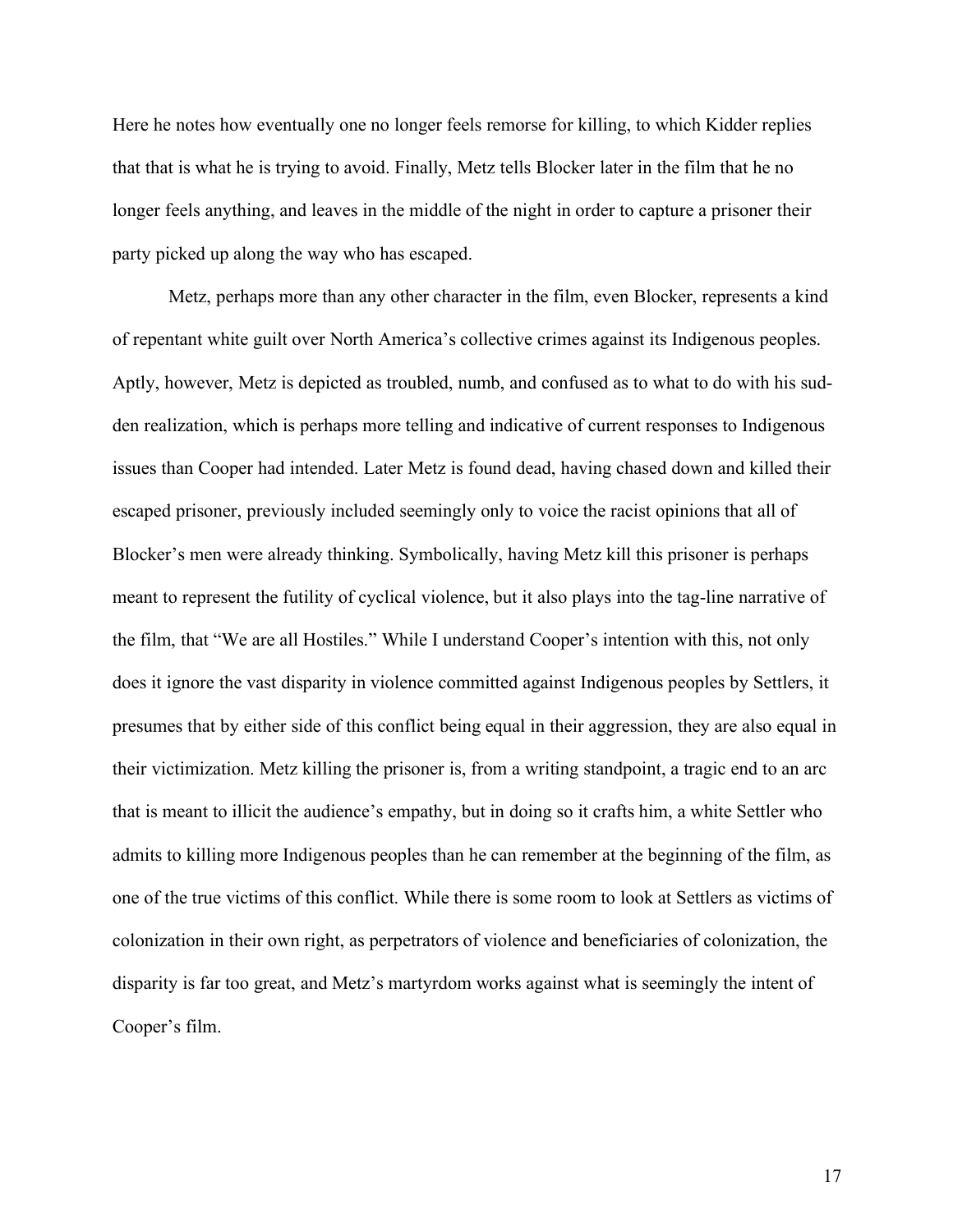In the end, Blocker does escort Yellow Hawk and his family back to their land in Montana, only to be interrogated by a group of Settlers who are now the "legal" owners of the land. Yellow Hawk dies shortly prior to their arrival due to a respiratory illness, and this confrontation occurs as they are giving him a sky burial. Blocker, having both earned the respect of Yellow Hawk and learned to respect him over the course of the film, defends Yellow Hawk and his family's right to return to the land, which leads to a climactic shootout that results in every remaining Indigenous character, save for Little Bear, a young boy, dying. While this moment is, from a writing standpoint, meant to complete Blocker's character arc from vile Savage hater to staunch Indigenous ally, this scene and this arc both, again, work against what seems to be the intention of the film. Firstly, it furthers the narrative that progress will, by violence or otherwise, bring the time of Indigenous peoples to an end. It is a trope as old as the Western, typified by James Earle Fraser's "The End of the Trail" and other works, including the previously mentioned "Onondaga Madonna" by Duncan Campbell Scott. Secondly, however, it furthers the narrative of the Indigenized Settler, where not only do White European Settlers usurp Indigenous peoples and take their land, but that they can in fact be better Indigenous people than the Indigenous people themselves. Malissa Phung's writes "to justify their right to occupy and belong in Indigenous territories, nineteenth century white settler writers…constructed a labour narrative of hard work and enterprise to self-indigenize; meanwhile Indigenous people, according to colonial stereotypes, have been constructed as lazy and lacking in industry and civility" (293). While Cooper's film does not hold to the second part of Phung's assertion, it still constructs a narrative where his white lead self-indigenizes. Yellow Hawk, the Indigenous patriarch and figurehead of the film, dies as they arrive on the land, and Blocker, by taking up arms to defend that land, symbolically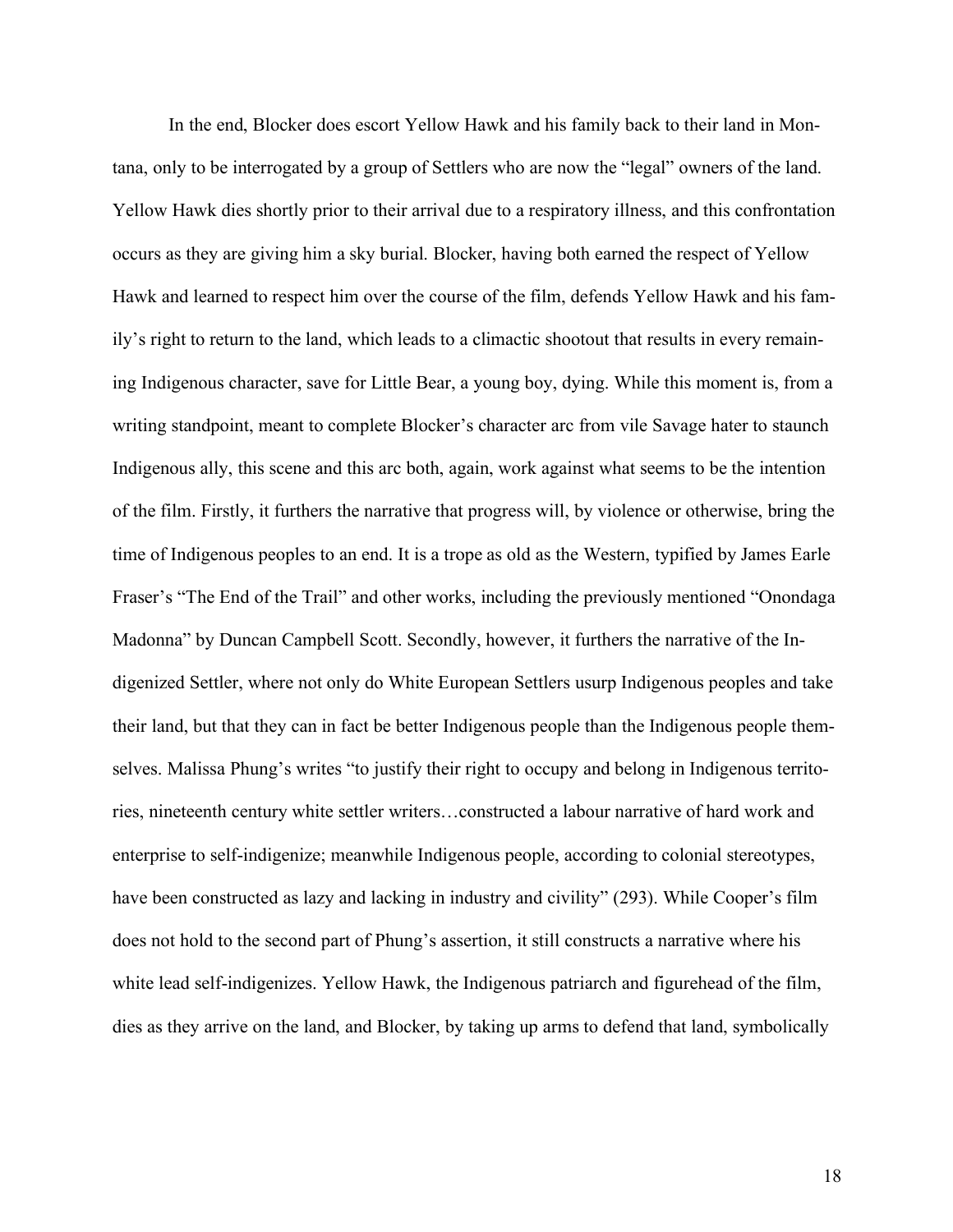replaces him. This is further exacerbated by the scene in the resolution, where Blocker accompanies Mrs. Quaid and Little Bear, whom it is assumed they have adopted, to New York. Again, while there is room in the conversation of colonization to consider the role of the Settler and how they are victims in their own right by the systems in place, both *Hostiles* and *Wind River* continue to ignore Indigenous victimization, despite attempting to do the opposite, while incorrectly placing the two separate issues on par with one another, resulting in films that, like *Ginger Snaps Back*, *Wacousta*, and Duncan Campbell Scott's poetry, appropriate Indigineity for plot, theme, tone, and texture, rather than dealing with the struggles of Indigenous peoples in any meaningful way.

So what can be done then? It would seem that there are few avenues for Settler writers to write Indigenous characters without repeating past mistakes and continuing to appropriate, reduce, and stereotype, and this could be a result of Settler writers' 'need', as I mentioned in my introduction, to tell these stories. Taylor Sheridan, for instance, told *Rolling Stone* that "I have a good deal of friends in Indian Country…and it required a lot of trust on their part for me to tell this story. And the only way I could guarantee that these things were handled in a way that did not betray that trust was for me to do it" (Fear). While Sheridan clearly believes he has the interests of those who live in "Indian Country" at heart, it is interesting that the only person he felt he could trust to tell *their* story was himself.

Similarly, Angie Abdou, a white Canadian author who wrote the novel *In Case I Go*, also claimed to have consulted with the Ktunaxa peoples, writing in *Quill & Quire* about the process of meeting the Ktunaxa's cultural liaison and eventually presenting her novel to their tribal council (Abdou). Abdou describes her resistance to wanting to consult, as well as the changes suggested by the Ktunaxa people she met with, yet never relents from the pursuit of writing her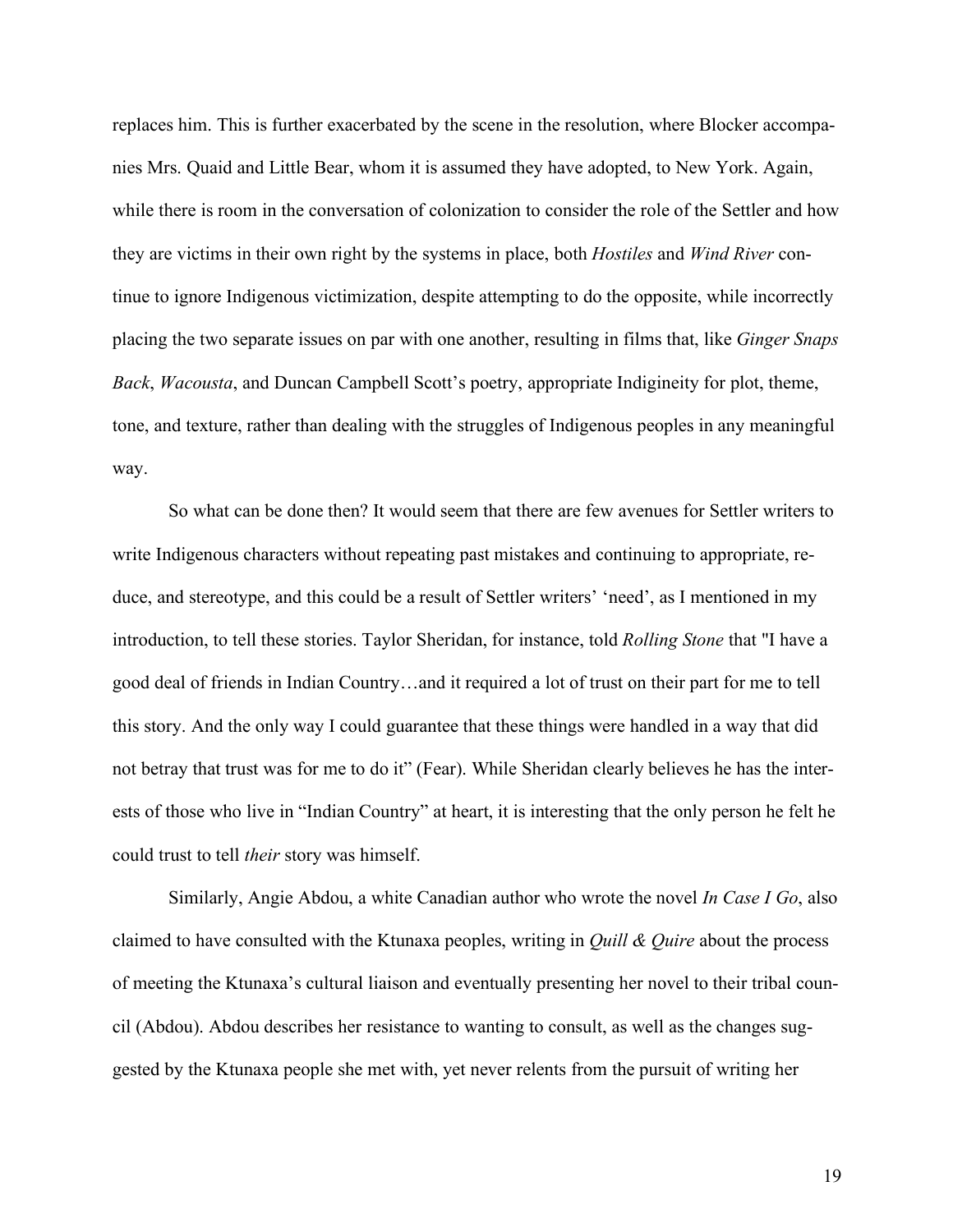novel, writing "We are, understandably, not at a point in history where white people are invited to write about Indigenous peoples. Still, I had invested considerable time and energy in a novel I believed in." The fact that Abdou recognized that her writing of a Ktunaxa story was unwanted, but that her investment in her own work took precedence over that awareness, seems to echo the sentiment of the other Settler writers, such as Schriver, Sheridan, and even myself, prior to working on this thesis, and this continued pervasiveness of a "need" to tell stories that are not ours. The Ktunaxa, shortly thereafter, issued a statement to *Quill & Quire*, noting that while they had agreed to consult with Abdou, they had not endorsed her novel, nor consented to her writing a piece about the consultation process (Sebastien). Closing off their article, Troy Sebastien wrote "Claiming Indigenous consent is a settler alibi for deeds without honour. Denying Indigenous consent is an essential recipe for the status quo of settler society. Indigenous consent is the truth of reconciliation. Otherwise, reconciliation is just another roadside attraction." As long as Settler writers are telling the stories of white protagonists surrounded by Indigenous characters, without extensive collaboration and consultation with the specific Indigenous peoples they are attempting to write, then their writing, our writing, will never cease to be fraught and riddled with ideological problems that render our works inert, despite even the most altruistic intentions. Our attempted contributions will continue to be little more than, in Troy Sebastien's words, "roadside attractions" on a highway of colonialism. Of course, I am not advocating that all hope be abandoned and that Settler-Canadian writers fall back and only write *bildungsroman* novels about their childhoods on the prairies or their confusing Graduate school years. There is a way for Settler-Canadian and non-Indigenous Canadian writers to make meaningful moves in the political conversation regarding Indigenous peoples with their work. While meaningful consultation and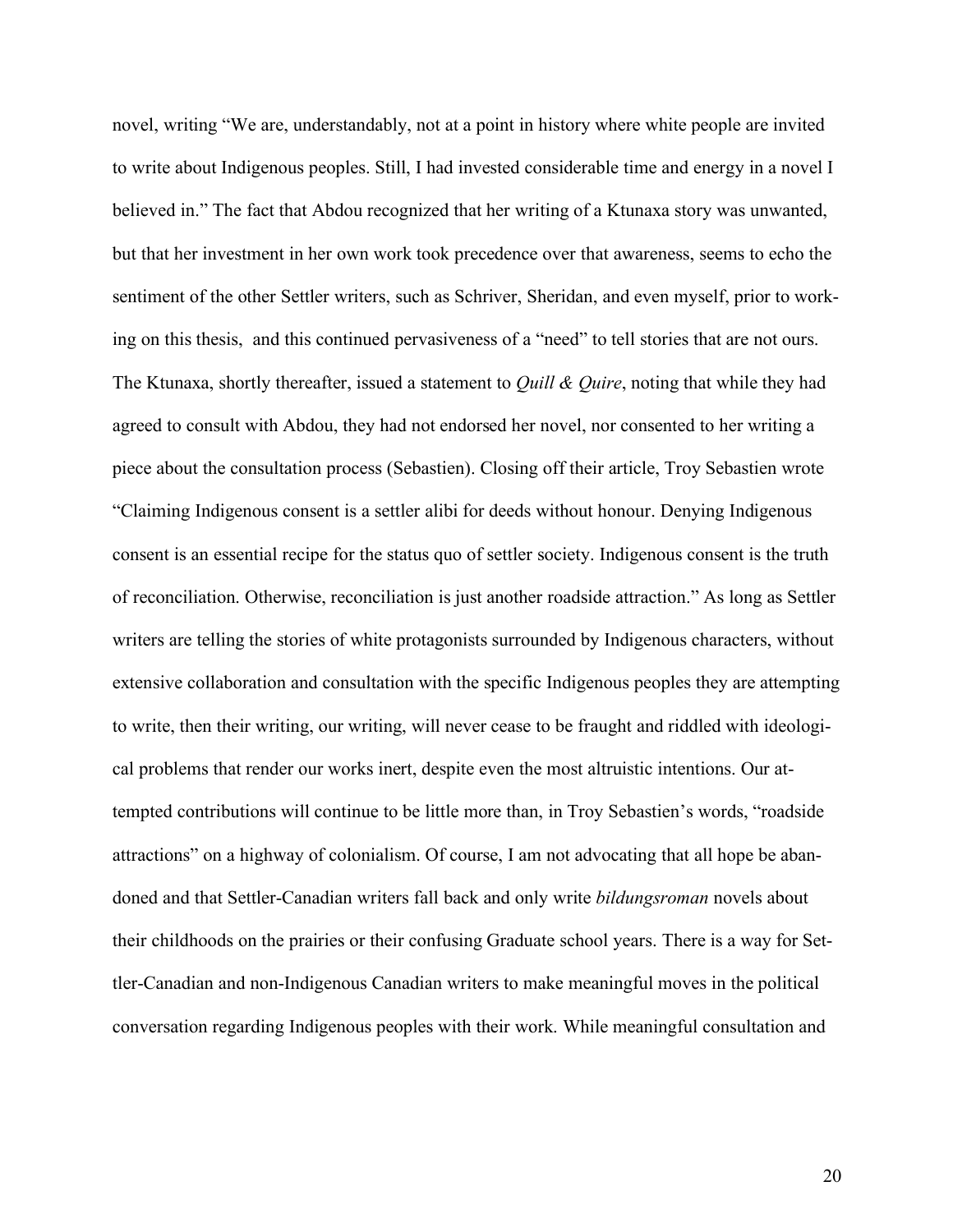collaboration with Indigenous writers are excellent ways of accomplishing this task, I will be focusing on the employment of experimental and conceptual writing.

Conceptual writing is nothing new, and Canadian writers have deployed this style of writing with aplomb when responding to timely issues of social and political justice. Warren Cariou describes this model of writing well in his chapter "Edgework: Indigenous Poetics as Re-placement" where he states:

While poetry is undoubtedly a marginalized genre in mainstream Western society today, I believe it retains the capacity to shake up the divisive mindset that is endemic in our classinflected and still-colonized world. It can destabilize those edges that keep Aboriginal peoples marginalized in contemporary North American culture, and it can do this by holding different realities side by side: by juxtaposing the received mainstream perception of colonial reality with a perception that is rooted in Aboriginal experience. (33)

My first encounter with this style of writing used to similar ends was the long poem "Knuckle Sandwich" by Mercedes Eng from her collection *Mercenary English*. Importantly to this discussion, Eng is not an Indigenous person, but deftly explores the systemic violence that effects Indigenous women in the Downtown Eastside of Vancouver, specifically the RCMP's failure to respond to the victims of Robert Pickton, as well as the cultural discrimination carried out against Muslim women. She utilizes the style of juxtaposition described by Cariou when she writes of an initiative to honour veterans with a "Highway of Heroes" and contrasts that to British Columbia's failure to respond to the Indigenous women who have gone missing along BC's infamous Highway of Tears:

Thousands of motorcyclists took to the Trans-Canada Highway on Saturday to show support for Canadian soldiers killed in Afghanistan.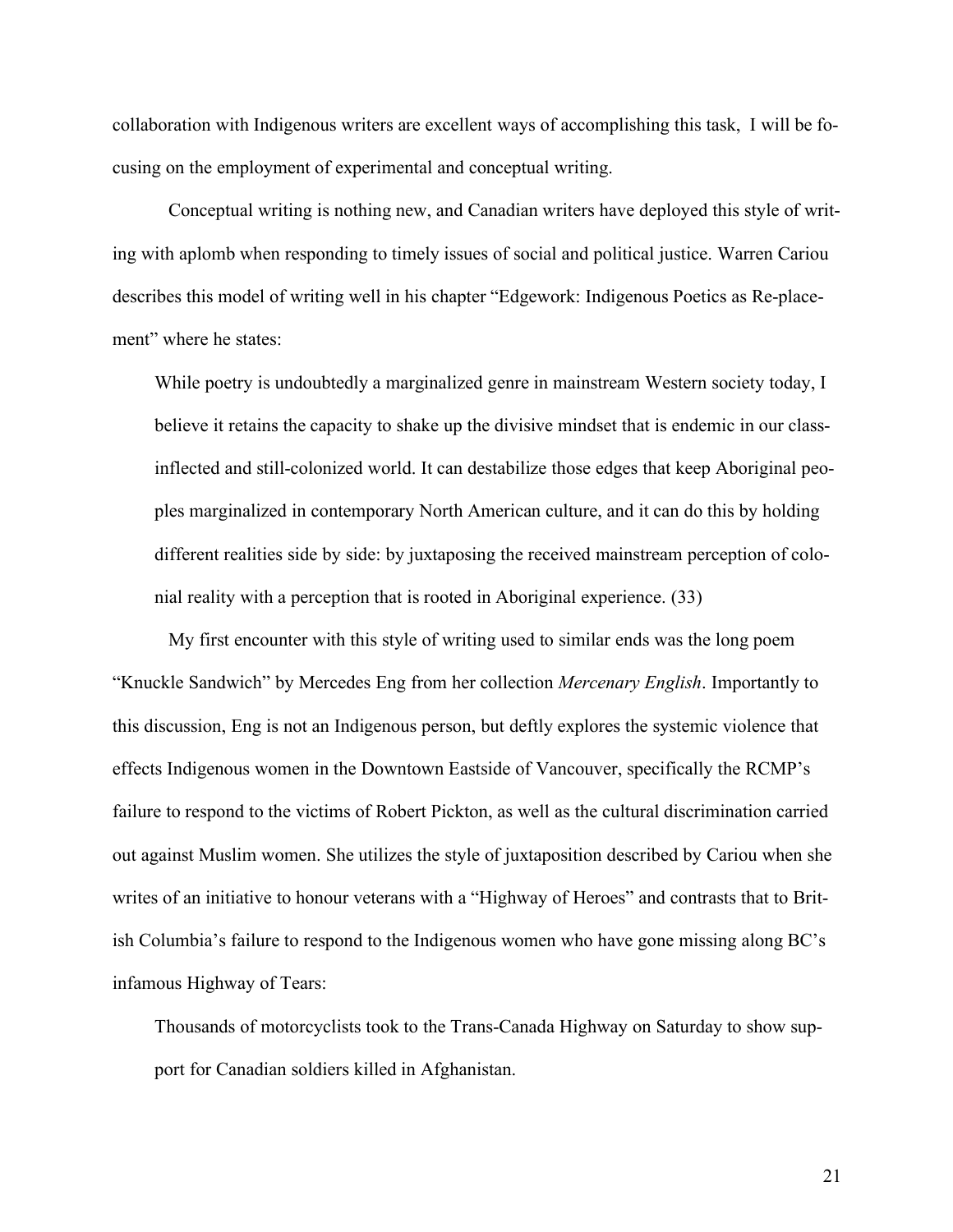now that's progress from a Trail of Tears to a Highway of Tears

Motorcyclist wants to see the creation of a Highway of Heroes dedicated to fallen B.C. soldiers similar to the one in Ontario: It would be nice to have out here 'cause it's not just soldiers from Ontario, it's soldiers from across Canada… we lose soldiers from across this great nation of ours so to have one out here would be amazing. (33)

On this page, Eng utilizes juxtaposition, aptly sandwiching her own writing between two found texts regarding the proposed Highway of Heroes. Eng is able to invoke North America's entire history if Indigenous displacement in just a few lines, taking the reader from the American Trail of Tears to the Canadian Highway of Tears, and then contrasts that to the cultural privileging of the deaths of soldiers over those same displaced Indigenous peoples.

Perhaps even more formidable is when Eng does not even include her own writing, and using only placement of the text, draws attention to hypocrisies and disparities:

B.C.'s inquiry into the death and disappearance of

women from Vancouver's Downtown Eastside

opened amid the chants of protesters

Commissioner Wally Opal opened the inquiry by saying a key question

he wants answered at the inquiry is whether

society's most vulnerable women

are being treated the same as other citizens by the police and the law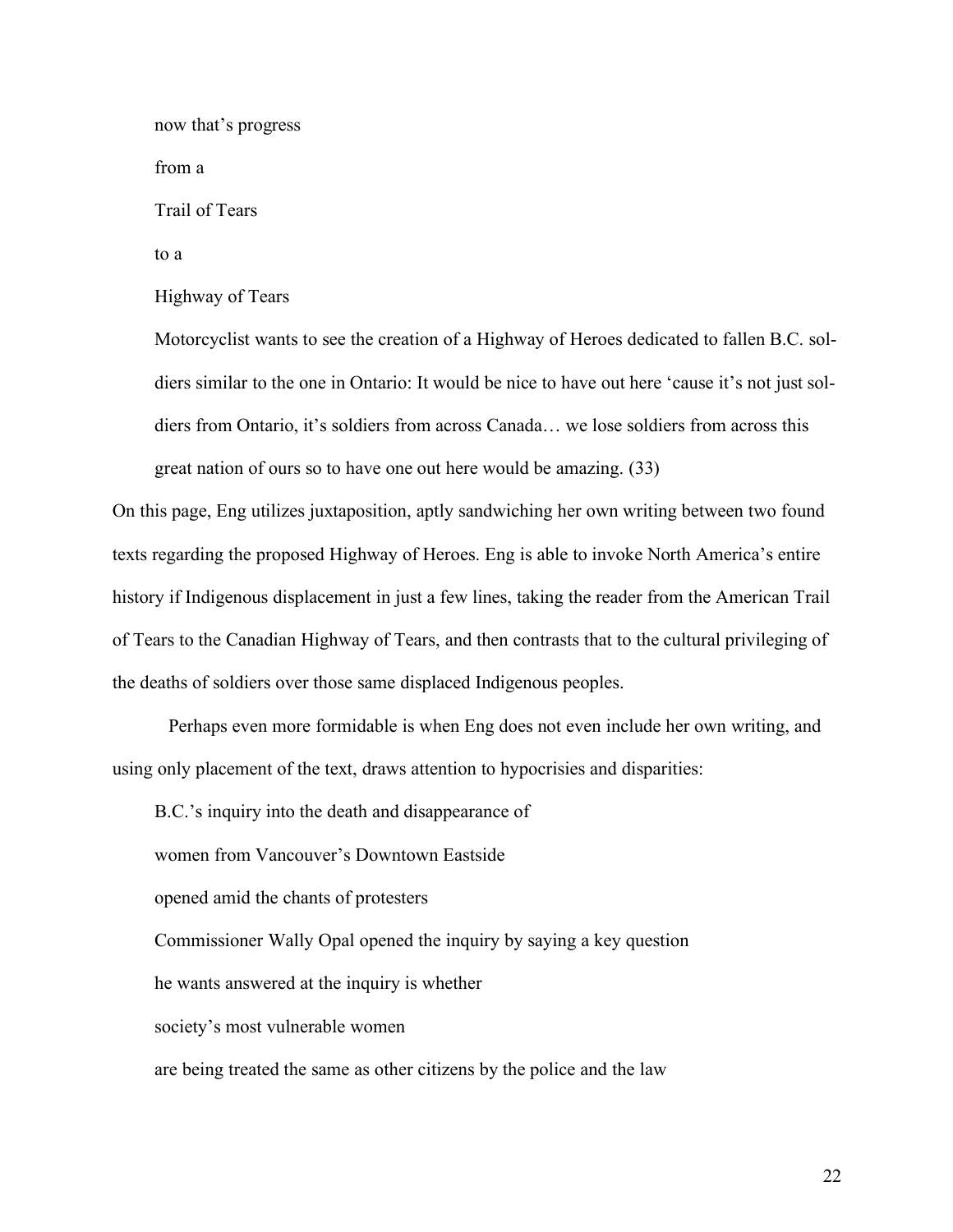M i s s i n g

from the inquiry

are more than a dozen non-profit advocacy groups

that were granted standing but withdrew because they were

denied public legal funding. (40)

Here the word "Missing," stretched out and emphasized by additional spacing, is drawn from the latter text for further emphasis. Both the text above and below this word are clearly drawn from two separate news reports of the inquiry that resulted from the Pickton investigation, but by placing them into the context of a conceptual poem, Eng gives weight and power to what would otherwise be two routine news report for many Canadians. Not only does the "Missing" draw a connection between the two stanzas above and below it in a way that a conventionally typed report would not be able to, her enjambment throughout also highlights areas of importance to her message, placing phrases like "society's most vulnerable women" and "denied public legal funding" on their own lines and thereby increasing their importance.

Most importantly, however, is what the found-text conceptual format Eng employs is doing overall throughout the entirety of her book. While Cariou in his article refers to this technique as "re-placement," it is also unequivocally appropriation, but done so in a way as to combat power structures rather than reinforce them. Eng takes mainstream media news, often so banal as to be insidiously effective, and creates poetry from it in order to expose the ironies and hypocrisies at play in the systemic disregard Canada's governments have for Indigenous peoples. Whereas the texts I discussed earlier appropriated Indigenous culture and re-crafted it to suit both their respective genres and their respective purposes, conceptual writing like Eng's appropriates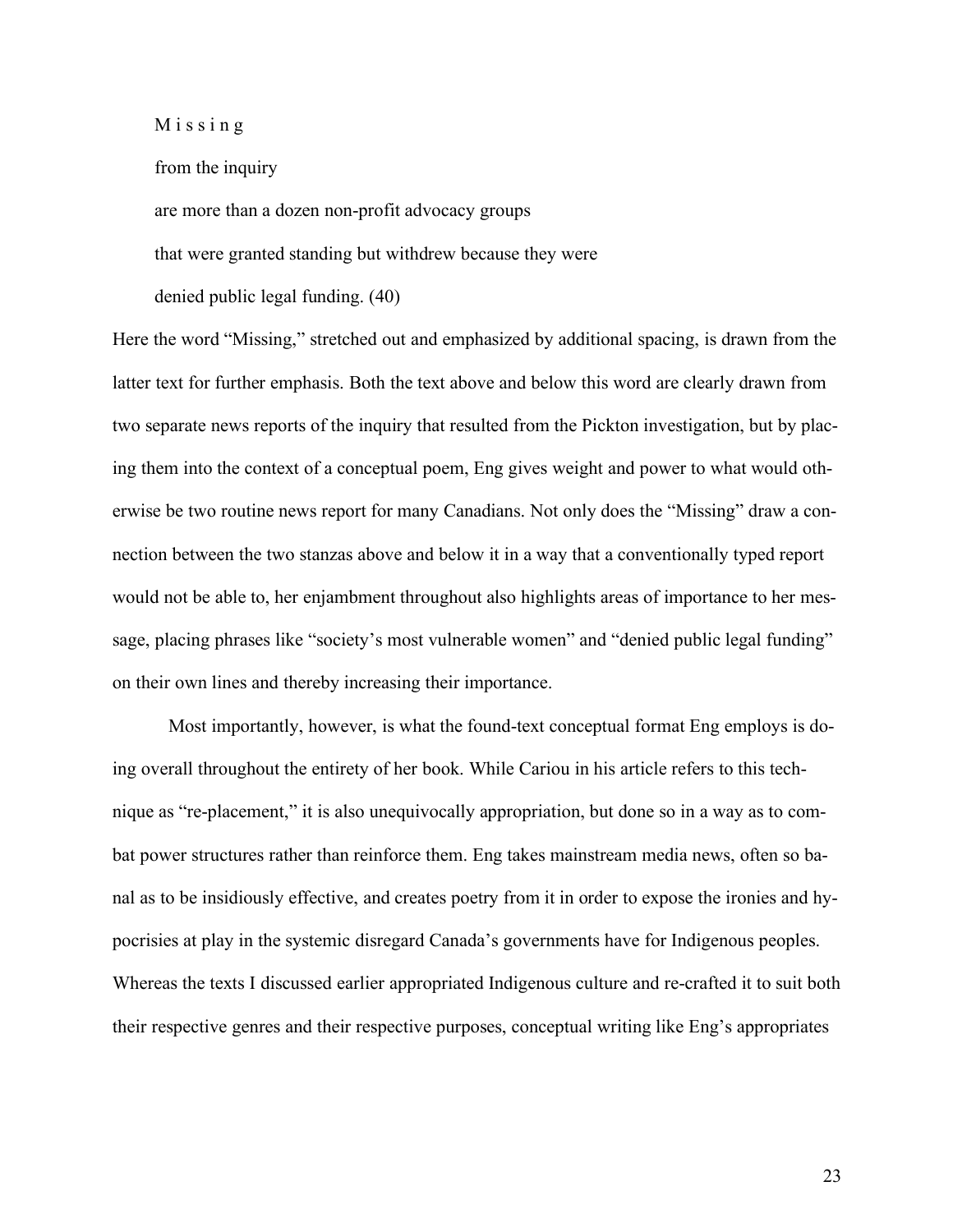the dominant modes of narrative building in news and advertisements and appropriates them directly, only strategically rearranging their placement, in order to expose the often embarrassing racism negligence present in every day discourse.

This kind of found-text conceptual writing fueled by politically-charged appropriation is also deployed effectively by Shane Rhodes in his book *Dead White Men*. Rhodes is a white Settler-Canadian writer who, by exploring archival writings by early European explorers and appropriating their words, crafts scathing and evocative poems that both highlights the disregard early Europeans had for the Indigenous peoples they encountered and dispels any over-exaggerated notions that early settlement and exploration was amicable and mutually beneficial. One particularly effective piece from his book is the poem "Naming It."

"Naming It" as Rhodes mentions in his notes, is a text built from "excerpts…from James Cook's journals from his first Pacific voyage to Tahiti and Australia" (75). Visually, the poem takes the form of a large, justified block of text on the page, which is striking due to the fact all previous poems in the book take on a fairly conventional visual format in line with the modern poem. Within this block of text there is no punctuation, and it reads similar to a stream of consciousness piece, although it is clear that this is an effect of Rhodes's arrangement of the text and not Cook's original intent, the resulting poem is an unrelenting barrage of Cook naming his discoveries:

at the Masthead the Officer called out that he saw land which I named New Island because it was not laid down in any Chart and I hoisted an English jack and took possession in the name of His Brittanick Majesty calling them by the same names as the natives do which was their idea of the sound of the name of Poverty Bay which I named because it afforded us no one thing so I named it Young Nicks…(51)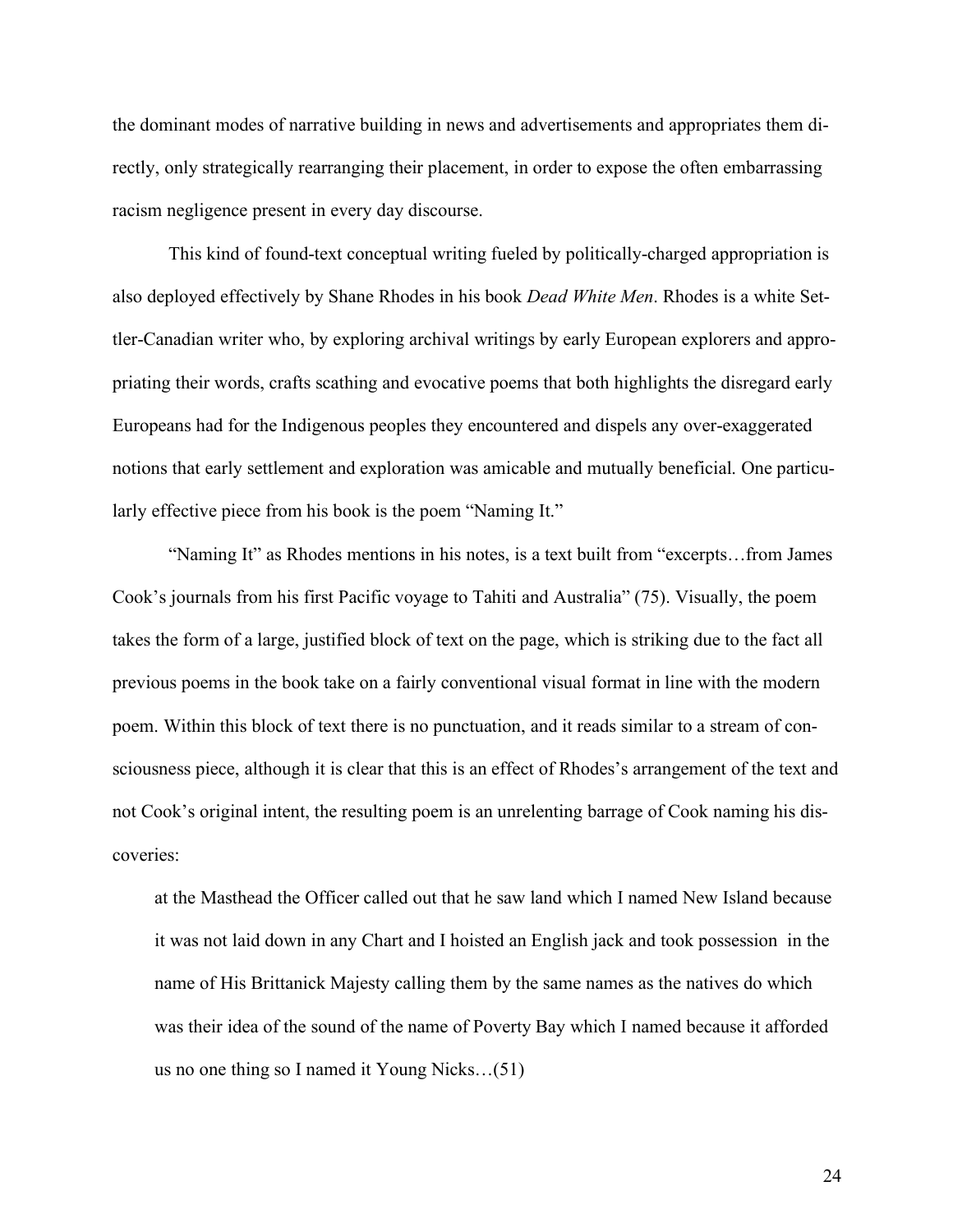The pace of Cook's naming picks up rapidly towards the end of piece:

…which very much resembles Glass Houses which occassioned my giving them that Name besides these we saw some Bustards such as we have in England which occasioned my giving this place the Name of Bustard Day and then Thirsty Sound by reason we could find no fresh Water so I named them Hope Islands because we were always in hope which I named after the Ship *Endeavour* and this island where the ceremony was performed I named it Possession (51)

As with Eng's poem, these texts Rhodes is working with are nothing particularly new to Settler eyes. Most Canadians grow up reading about the adventures and conquests of early European explorers, so much so that they, like the news articles Eng employs, become so banal that they begin to slip beneath the conscious mind where they do their more sinister work of upholding and maintaining the cultural imaginary surrounding Indigenous peoples in Canada. However, by juxtaposing Cook's conquests so rapidly amongst one another, Rhodes collapses the cognitive distance between these, resulting in an almost comical parade of conquests that is impossible for the reader to ignore. It is apparent for any novice reader of Rhodes's poem that the names of the places around us, that many Canadians and Settler citizens of other colonial countries, are the result of bull-headed and inconsiderate Europeans arbitrarily labelling their surroundings with no regard to the Indigenous peoples inhabiting them. Additionally, as with Eng's poetry, the poem is created entirely from the appropriated texts of one of Rhodes's titular Dead White Men, turning the appropriative acts of Cook's exploration around on him in order to more clearly demonstrate just how exploitative and appropriative they were.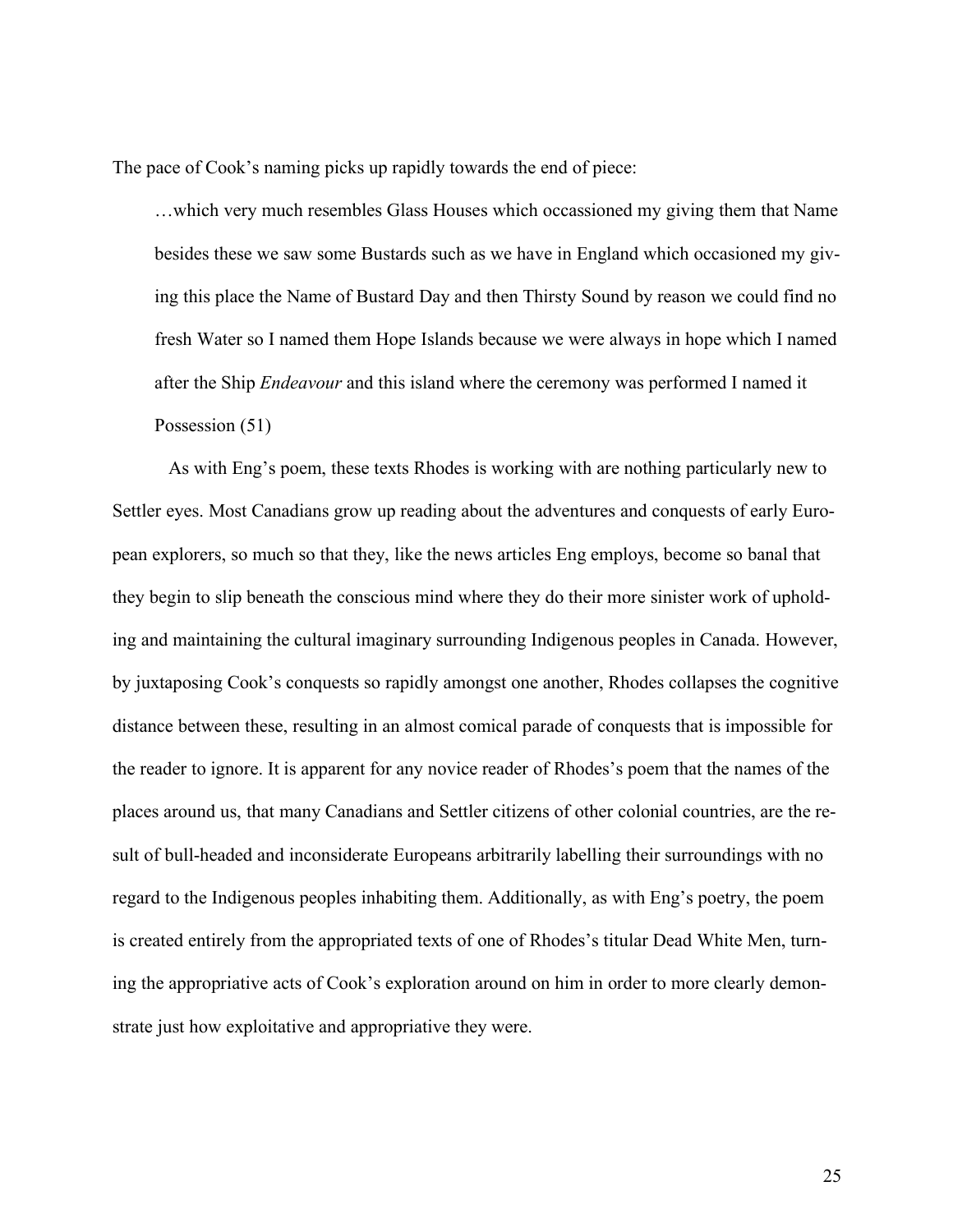The poem "More Translations of the Lappish Language" is more specific with its subtitle of "*Their Words for Sounds*" (93). While the resulting poem, given its title, could have been moderately interesting by simply listing what is most likely incorrect translations for these words, Rhodes takes this one step further by removing the original Lappish words altogether, resulting in a series of colons with missing previous clauses:

: wolves singing when I cry ass drunk

- : a fire salt sprayed
- : a bow when the arrows are shot (93)

While the initial experience of reading the poem is somewhat shocking, with the absence of the missing Lappish words reading callous and negligent, it gives way to revelation when Rhodes's project becomes clear. Rhodes's act of erasure directly reflects the original translators' acts of erasure. Again, he appropriates in order to expose and illuminate the original act of appropriation. As with the previous poem discussed, these translations might not seem as misguided or offensive had Rhodes included the original Lappish words. Their absence demonstrates visually the translators' intents far more effectively than their poor translations: it demonstrates that the original Lappish words are never what they cared about anyway.

However, the most elegant use of conceptual writing to address appropriation by way of appropriation is Jordan Abel's book *Injun*. Abel's book, cleverly epigraphed with a Mark Twain quote that reads "It is better to take what does not belong to you than to let it lie around neglected," is "constructed entirely from," as Abel mentions himself in his "Process" section, "91 public domain western novels" (83). Abel splits his book into three parts: "Injun," "Notes," and "Appendix." The book begins somewhat conventionally, with Abel combining lines from the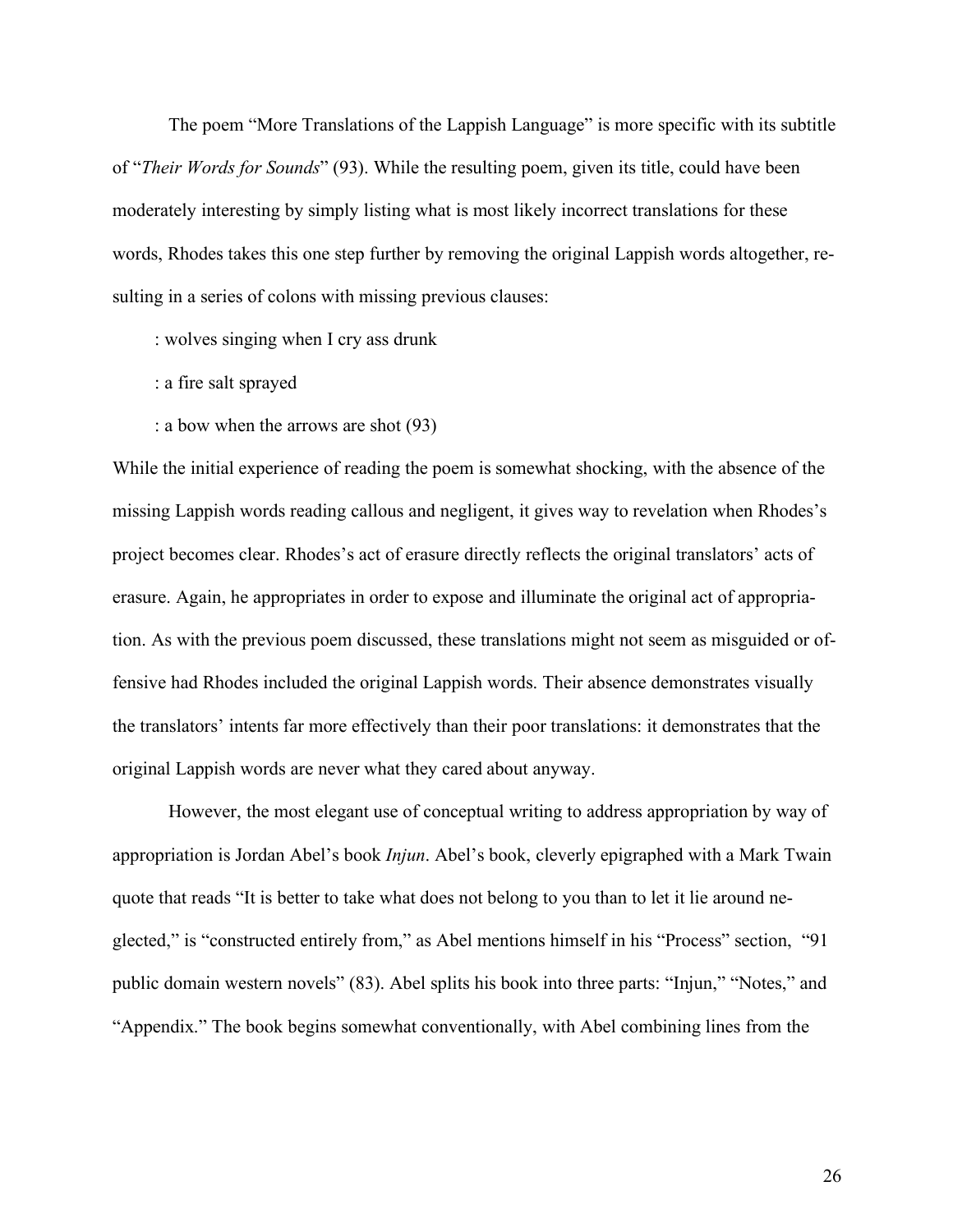Westerns he pulled from to create evocative poems that are plainly modern in their structure and appearance:

he played injun in gods country where boys proved themselves clean

dumb beasts who could cut fire out of the whitest sand

he played english across the trail

where girls turned plum wild

garlic and strained words through the window of night

he spoke through numb lips and

breathed frontier (3)

Abel deftly uses juxtaposition here, much like Eng and Rhodes, creating a poem that is not only sharply critical with lines like "he plays injun in gods country" but also evocative in terms of its poetics.

This style is not intended to last, however. On page 9 of the book, following the line "injuns in a heap," and barely noticeable at first, the poems begin to fragment. Beginning with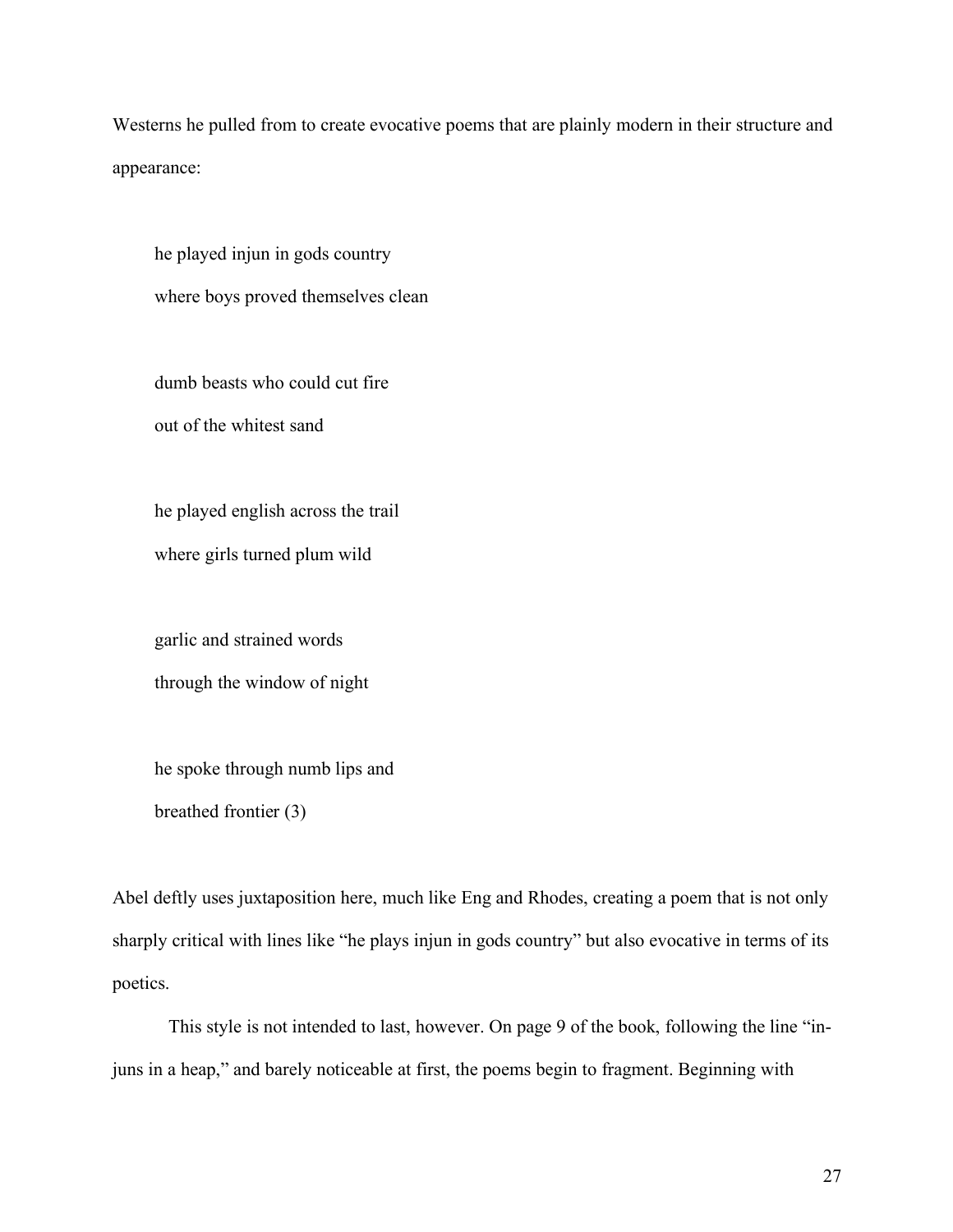slightly greater spaces between words in each page's poems, the spacing becomes greater and greater until finally the poems begin to visually explode on page 18, where nearly every letter of every word has been spread as far from one another as possible. While Abel eventually visually contracts the words back together by the end, he also flips them upside down on the page, upsetting the possibility of any return to a sense of normalcy for the reader.

Symbolically this piece could serve a number of different purposes. Perhaps the conventional poems at the beginning exploding into near illegibility and then recombining but only part way and upside down is meant to represent the damage of words like "injun" and writing like the westerns Abel pulls from on Indigenous peoples. Or perhaps its the opposite, and this is Abel, like Eng and Rhodes, appropriating the appropriators, and symbolically annihilating their texts.

Regardless of the innumerable directions interpretations of Abel's work could take, what remains is a powerful act of poetics constructed entirely of found text. And not just any text, but of texts representing the exact frameworks Abel is seeking to critique, as Eng does with news media in her book and as Rhodes does with history in his. In the following sections of Abel's book, "Notes" and "Appendix," Abel manages to show his readers his process while still crafting two more resonant poetic pieces. In "Notes," Abel stacks lines from the westerns he combed on top of one another, making columns out of single words that unify the lines, such as "whitest" (31), "truth" (33), "warpath" (44), and "possession" (58). Much like Rhodes's piece "Naming it," Abel is able to expose the damaging effects of these words and the writing of these westerns by drawing the words together and bridging the cognitive distance they would be able to hide within in their original texts. For instance, when Abel goes through this process with the word "territory" (42), a word that could read as a vague and innocuous when spread throughout a work of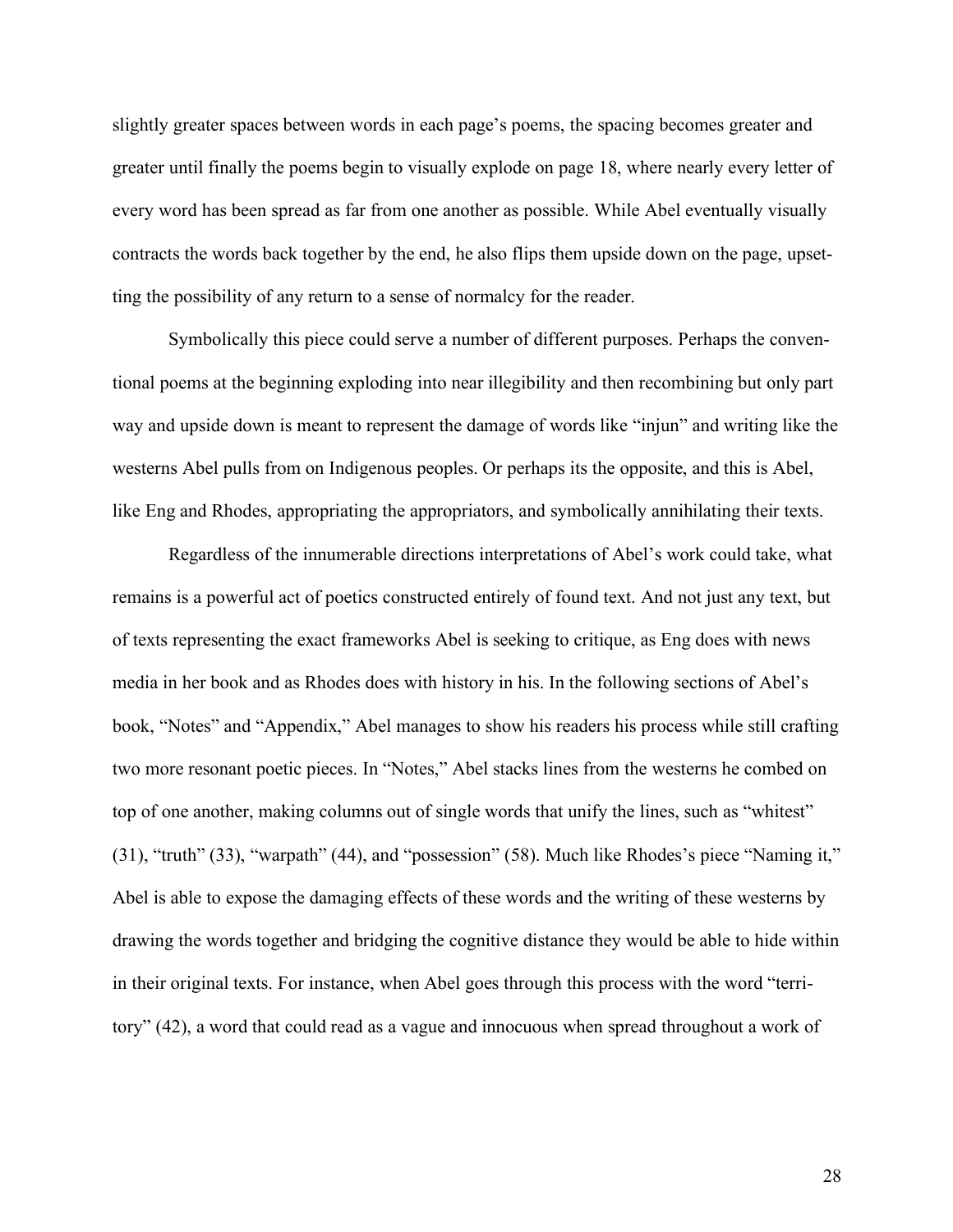Western fiction takes on a certain colonial weight when the reader sees it paired with the word "new" in five of the fourteen lines, or with "Mexican" and "redskin" in others.

In the final section of Abel's book, "Appendix," he performs the inverse of the "Notes" section. Here Abel places sections of the Western texts he has pulled from in their entirety into the book, with one notable exception: he has removed the word "injun" in every place it where it occurs and has left an open space in its place. By doing this he is flagging the use of this language in the same way that he did in the previous section but by different means: rather than highlighting by way of proximity, he uses erasure to show the stark surplus use of the word. The pages of "Appendix" are veritably riddled with blank spots, rendering the text partly empty and illuminating how overly reliant these writers were on the epithet. While "Appendix" may not be designed to be read in detail, its seventeen pages serve Abel's political ends whether his readers read it as a work of poetic-fiction or simply peruse its pages, seemingly bullet-holed visually by the repeated absences, as something more visual.

It is worth noting that while these conceptual texts are evocative in their forms and interrogative in their politics, their overall audience is undoubtedly a fraction of that of the previous films and texts I have looked at in this paper. While this could make the comparisons between them seem unworthy of examination, I do believe they operate on a similar continuum in terms of their political intents. While Canadian Gothic texts from the late 1800's, more recent Canadian Gothic films, American Westerns, and Conceptual Canadian poetry bridge large gaps in both genres and medium, their focus, that of the Indigenous peoples of North America, are, for better or worse, similarly aimed. Although I do not expect the audiences of *Wind River* and *Dead White Men* to necessarily be the same, the political conversation they are participating in is.

*The Land beyond the Forest*: My New Creative, Conceptual, Thesis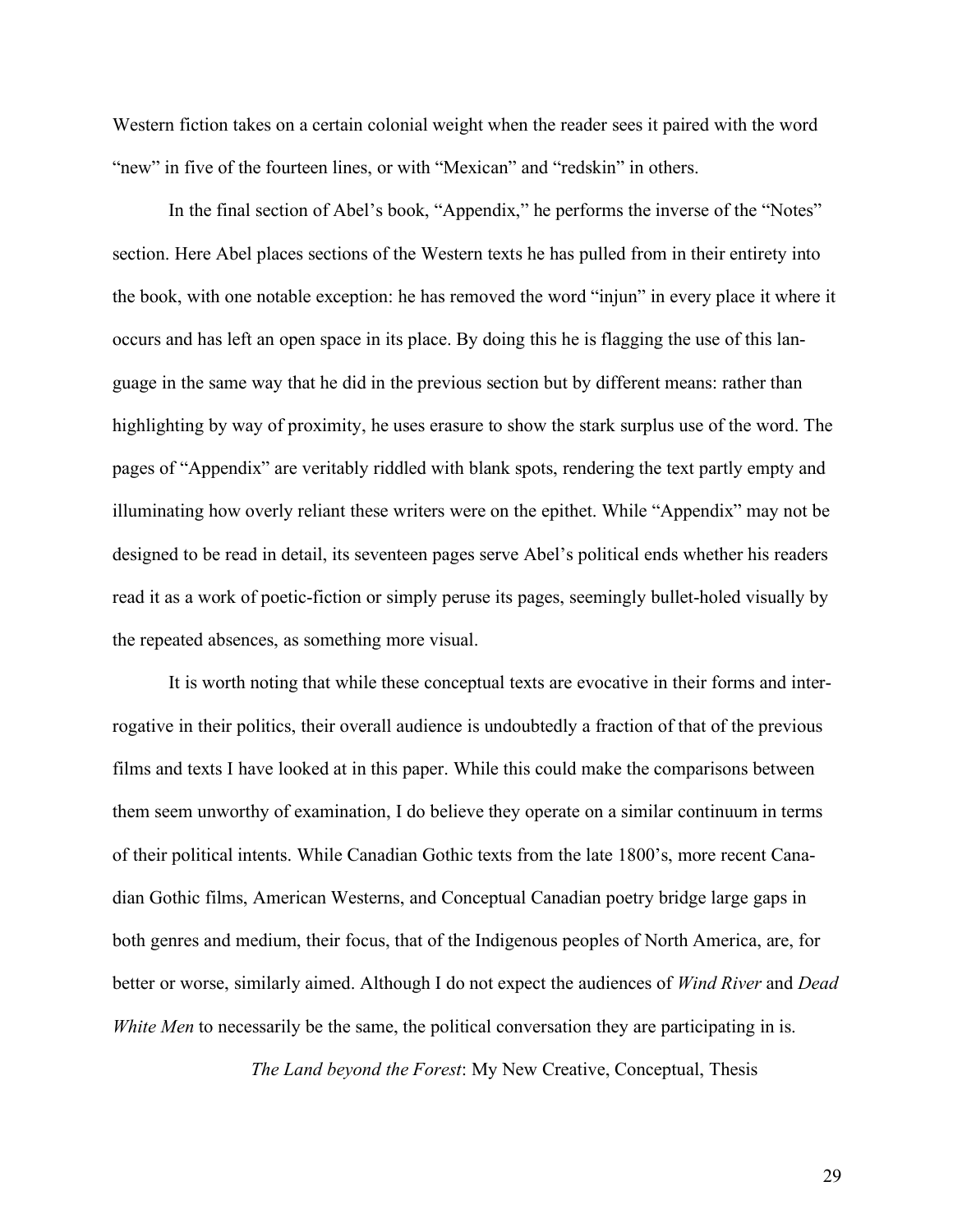With these projects in mind, as models for how to address the issues surrounding Indigenous peoples in Canada using different found text techniques, I reconfigured the creative project I mentioned in my introduction from a purely fictional one to a more experimental text. Using the same basic premise, that of retelling *Dracula* in Canada's fur trade, I took the actual text of *Dracula*, which is in the public domain, and tried to combine it as seamlessly as possible with a number of different texts about the Hudson's Bay Company and Canada's Fur Trade found on Project Gutenberg's website. I decided to focus solely on Jonathan Harker's journey to Dracula's castle and subsequent escape so that the project would fall both within my intended goal of a novella-length work as well as running a similar length as the works I just analyzed.

My first attempt at this was interesting but somewhat flawed, as I attempted to craft the piece without editing the varied texts together in order to smooth the transitions between them. This made for a text that had some interesting overlap but not much narrative direction. The thematic focus was also somewhat lacking. On my second draft, I edited the texts to create more of an illusion of a seamless text. For instance, in the scenes where, in *Dracula*, Harker is taken by coach to Dracula's castle, I changed the terms "coach" to "vessel" (so as to indicate a canoe), and "driver" to "voyageur." Additionally, I changed a few other terms like "castle" to "fort" and "England" to "Canada," where it was necessary for the narrative. On the whole, however, I tried my best to simply collage texts together, rather than doing any extensive hands-on editing.

In terms of focusing the thematic and critical elements of my piece, I decided, after speaking with my committee, to hone in on creating a parallel between Dracula and John A. Macdonald. By taking Macdonald's words and actions and placing them at the hands of Dracula (now simply called "The Count" within my piece), I could manifest the original intent of this

30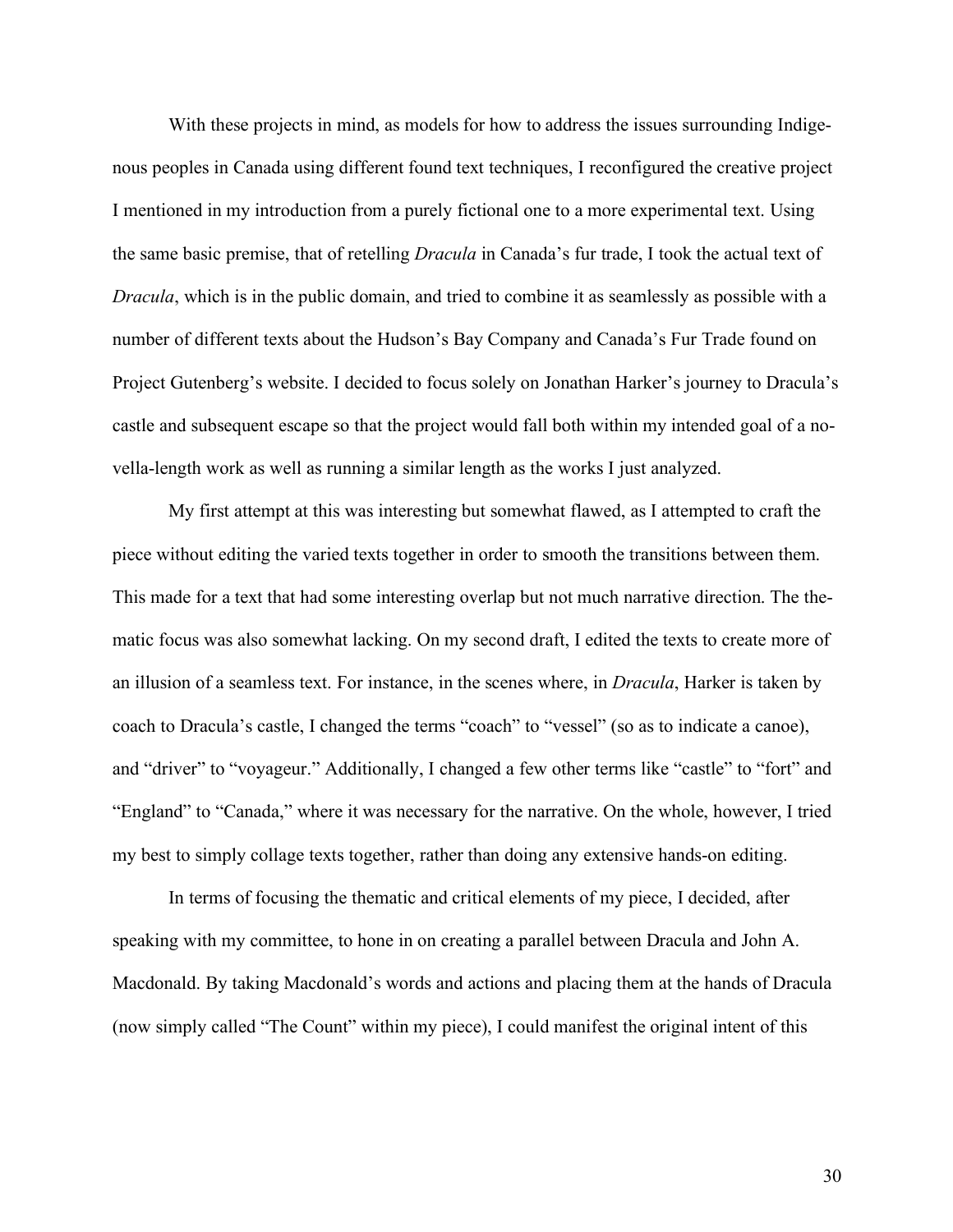project, which was to highlight the vampiric nature of the colonial project. As my research indicated, particularly in a number of recent think pieces on Macdonald (from which I also utilized text in my piece) it is not a stretch to draw a comparison between Macdonald and an otherworldly being intent on invading and conquering another country. Also in discussion with my committee, I worked to end the piece after Harker's escape on the more celebratory takes on Macdonald's legacy. This was so as to not end the story with "The Count" as the monster he is throughout the story but as the friendly, nation-building face Canadians see every day on their ten dollar bills. I did not want there to be an implication that, within the narrative I have crafted, Canada's colonial enterprise had ended in the past or remained in The Count's fort. The last section of my project is meant to indicate that he had a long and celebrated legacy after the protagonist barely escapes.

Despite the aspects of my text that I found successful, there are a number of limitations in crafting a project such as this. For instance, when utilizing predominantly settler-European voices to craft a found-text narrative, there is inherently a lack of Indigenous voices present. This is a valid critique for "Knuckle Sandwich," *Dead White Men*, and *Injun*, as well, however, given that these texts are more-so analyzing the rhetoric of these settler voices, I would say that their lack of Indigenous perspectives does not entirely undermine their projects. However, the future of these projects will benefit from collaborations between settler and Indigenous authors in order to provide a more balanced approach.

I also found enforcing a narrative potentially limiting on this text. I do not perceive of myself as a poet, even when I am working with experimental forms, and this is why I was passionate about maintaining a narrative direction with this project. The blending of texts could have worked more effectively in the hands of the poet, where certain narrative beats would not

31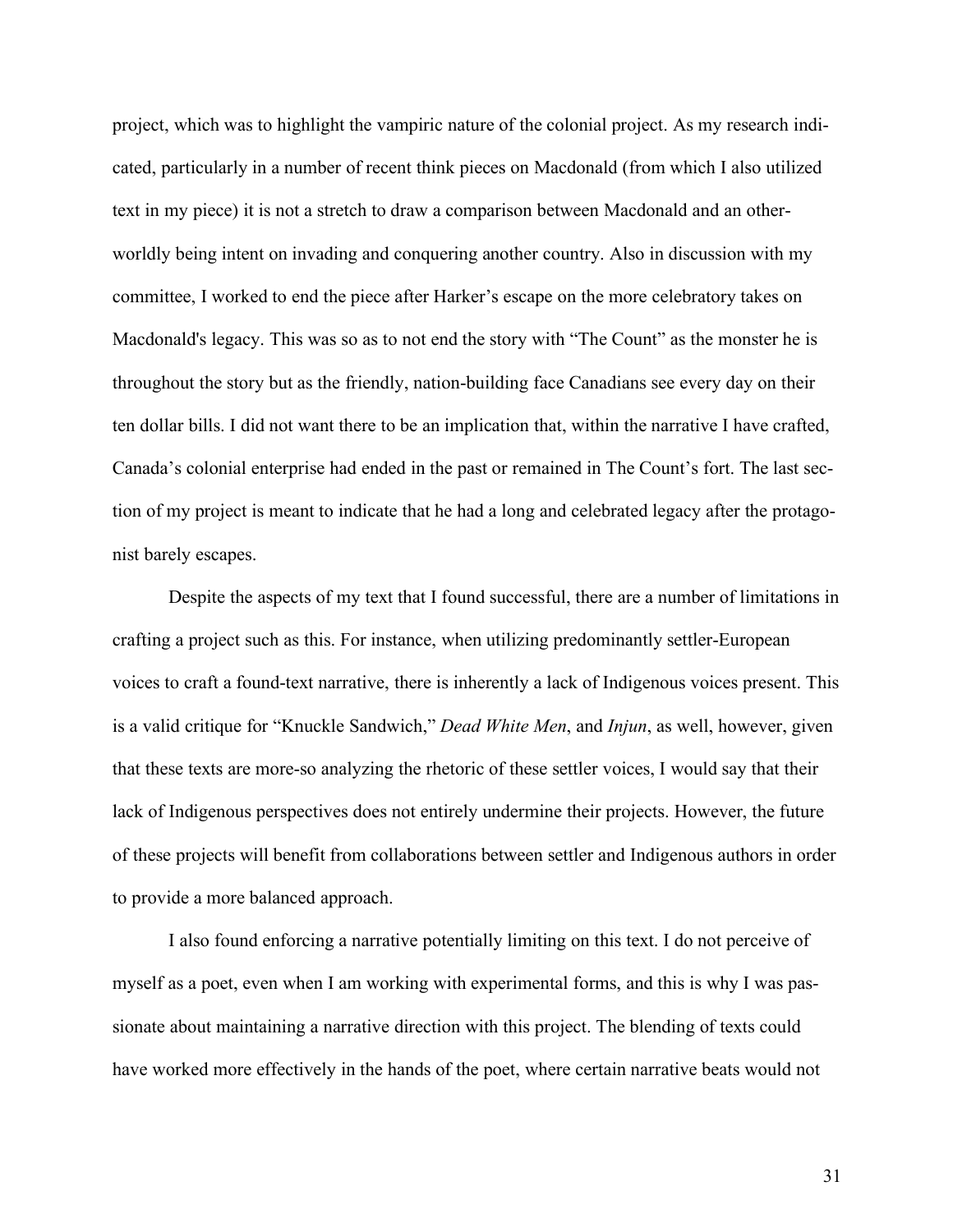have to be covered. I do believe my project still works, and is a valuable contribution to both the field of conceptual writing and politically interrogative writing, but it would seem that conceptual writing is better suited to texts purporting to be poetry, rather than fiction, where reader expectations of plot beats, character arcs, and logical coherence are somewhat more relaxed.

Settler writing, particularly regarding Indigenous peoples, is a writing of appropriation. While not limited solely to the Gothic, early Canadian Gothic texts, as Cynthia Sugars outlines in detail in her work, are particularly egregious, with Indigenous peoples and their spiritual beliefs often appropriated as means of nation-building: to add a horrifying and unknown history to a colony-turned-country too young to have the storied past its mother nation has. This appropriative tendency has barely shifted in nearly one hundred years, to the point where some texts, such as Ginger Snaps Back, focused entirely on its themes of feminism, appropriate Indigenous culture to no political end, but simply for aesthetic texturing, a practice that, while not steeped in a particular malice, is no less damaging. Some recent works by Settler writers, namely the films Wind River and Hostiles, attempt meaningfully to explore redress by drawing comparisons between both Indigenous and Settlers and the systems in place that victimize them both. These, however, despite their best intentions, ignore the immense disparities in privilege and victimization between these two groups, and still configure white cowboy characters as their heroes. Despite all this, there is a way forward for Settler writers to participate in acts of redress and reconciliation, and one of these methods that has proved fruitful is conceptual and experimental writing. The works of Mercedes Eng, Shane Rhodes, and Jordan Abel exemplify this style of writing and its power to illuminate systemic violence by appropriating some of the least examined yet most subtly powerful texts in our society: news, history, and genre writing. Additionally, I argue, these writers "appropriate back," using colonialism's most insidious tool

32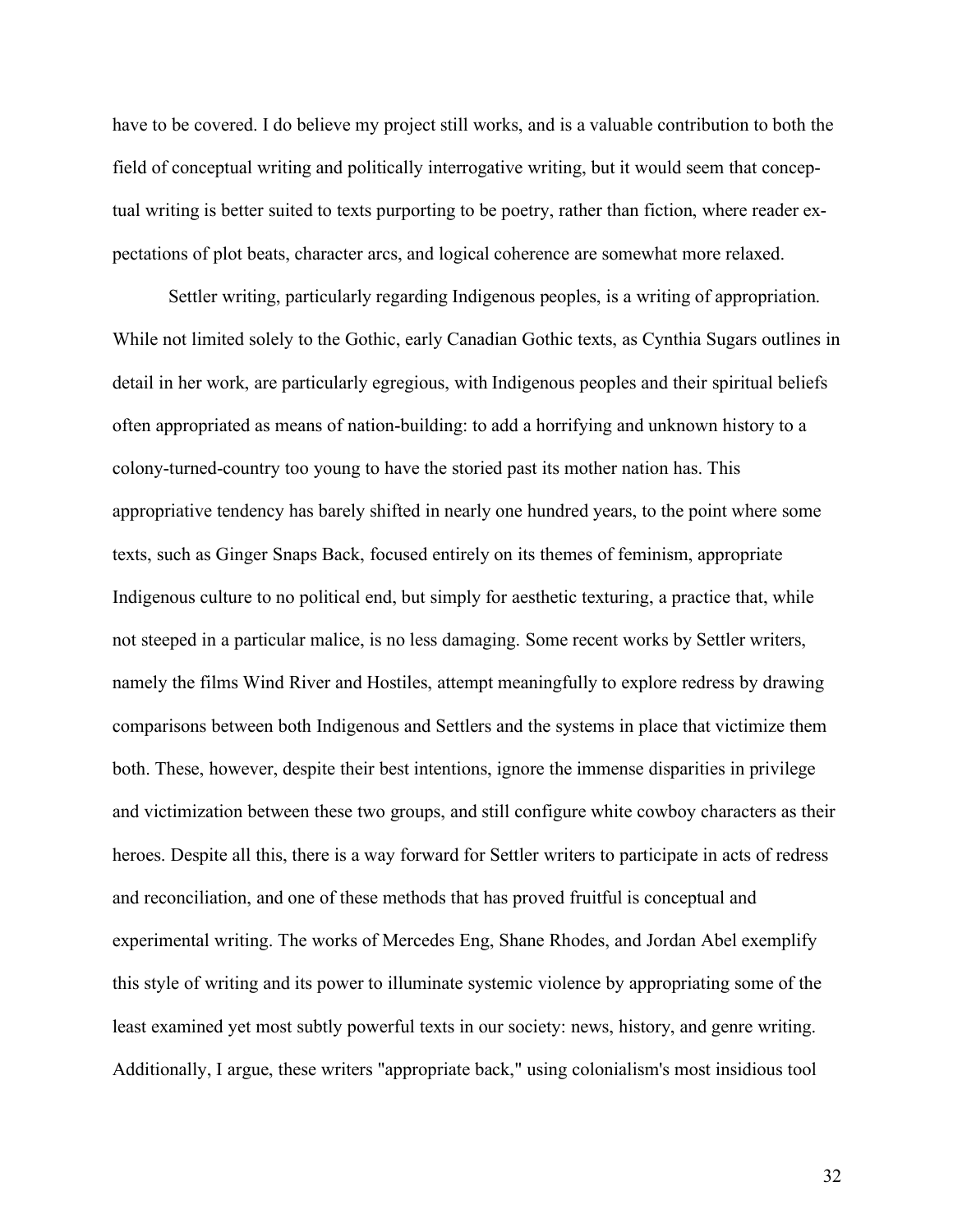against it in immeasurably evocative and powerful ways. Though collaborative writing between Indigenous and Settler writers and meaningful consultation stand as viable options for telling conventionally formulated narratives that explore our collective past in a meaningfully and, most importantly, considerate way, conceptual found-text writing, with its sights set on the colonial project, is another way all Canadian writers can participate in the intellectual un-doing of systemic oppression: may we not let it lie around neglected.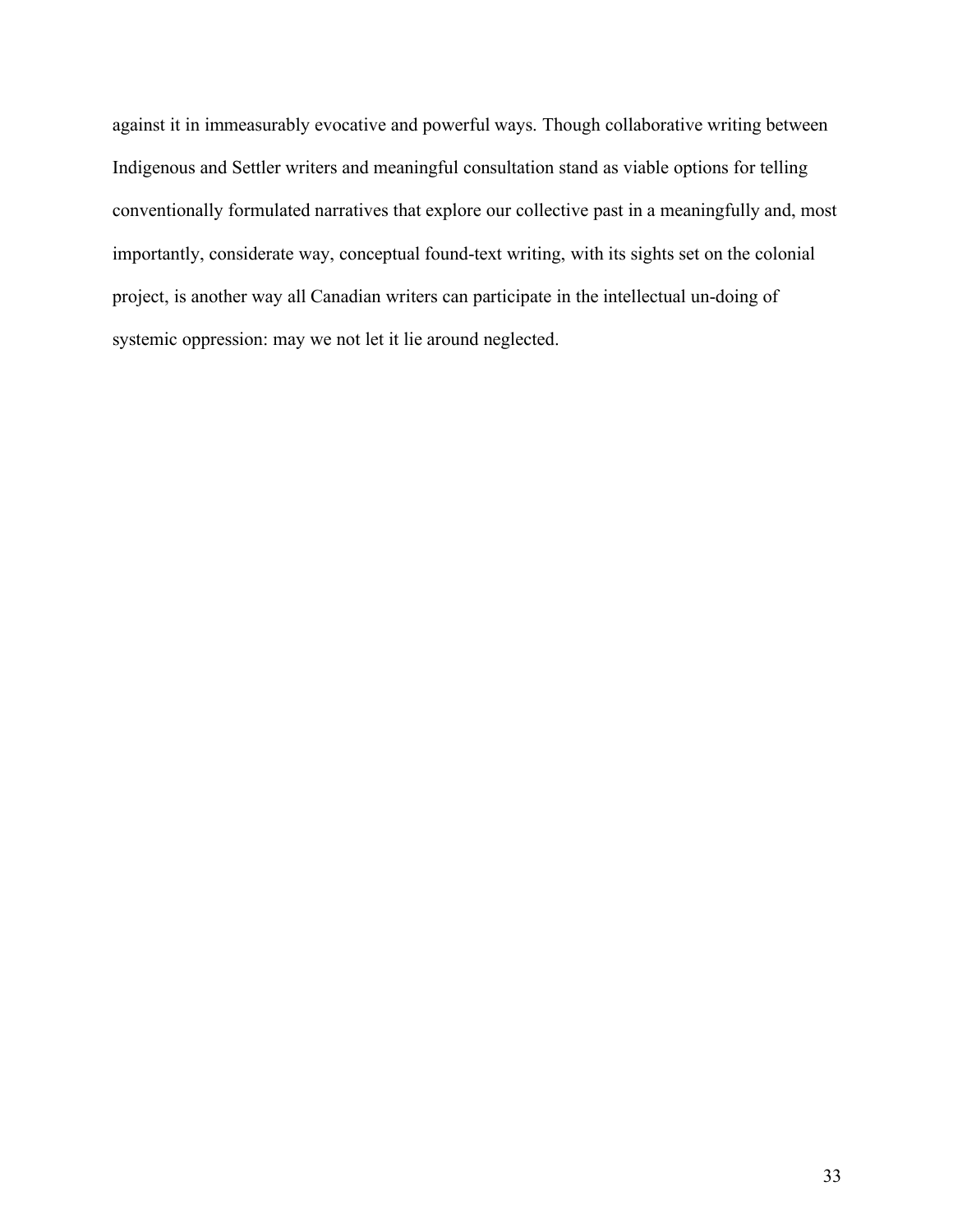## **Bibliography**

Abel, Jordan. *injun*. Talon Books, Vancouver, 2016.

- Abdou, Angie. "Angie Abdou on Seeking Permission to use a First Nations character." *Quill & Quire*, 12 September 2017, https://quillandquire.com/omni/angie-abdou-on-seekingpermission-to-use-first-nations-stories/, Accessed May 23 2018.
- Arata, Stephen D. "The Occidental Tourist: "Dracula" and the Anxiety of Reverse Colonization." *Victorian Studies*, vol. 33, no. 4, 1990, pp. 621-645.
- Asenap, Jason. "Why do White Writers Keep Making Films about Indian Country?" *High Country News*, 2017, pp. 25.

Botting, Fred. *Gothic*. Routledge, New York, 1996.

Cariou, Warren. "Edgework: Indigenous Poetics as Re-Placement." *Indigenous Poetics in Canada*, Wilfrid Laurier UP, 2014.

Crenshaw, Kimberle. "Demarginalizing the Intersection of Race and Sex: A Black Feminist Critique of Antidiscrimination Doctrine, Feminist Theory and Antiracist Politics," *University of Chicago Legal Forum*, vol. 1989, no. 1, 1989, pp. 139-167

http://chicagounbound.uchicago.edu/uclf/vol1989/iss1/8, Accessed 23 May 2018.

*Dances with Wolves*. Directed by Jim Wilson, Metro-Goldwyn-Mayer, 1990

Eng, Mercedes. "Knuckle Sandwich." *Mercenary English*, Talon Books, Vancouver, 2013.

Fear, David. "Taylor Sheridan: Why I Needed to Make the Modern Western 'Wind River'" *Rolling Stone*, 11 August 2017, https://www.rollingstone.com/movies/features/wind-rivertaylor-sheridan-on-why-he-needed-to-make-this-modern-western-w497058, Accessed 23 May 2018.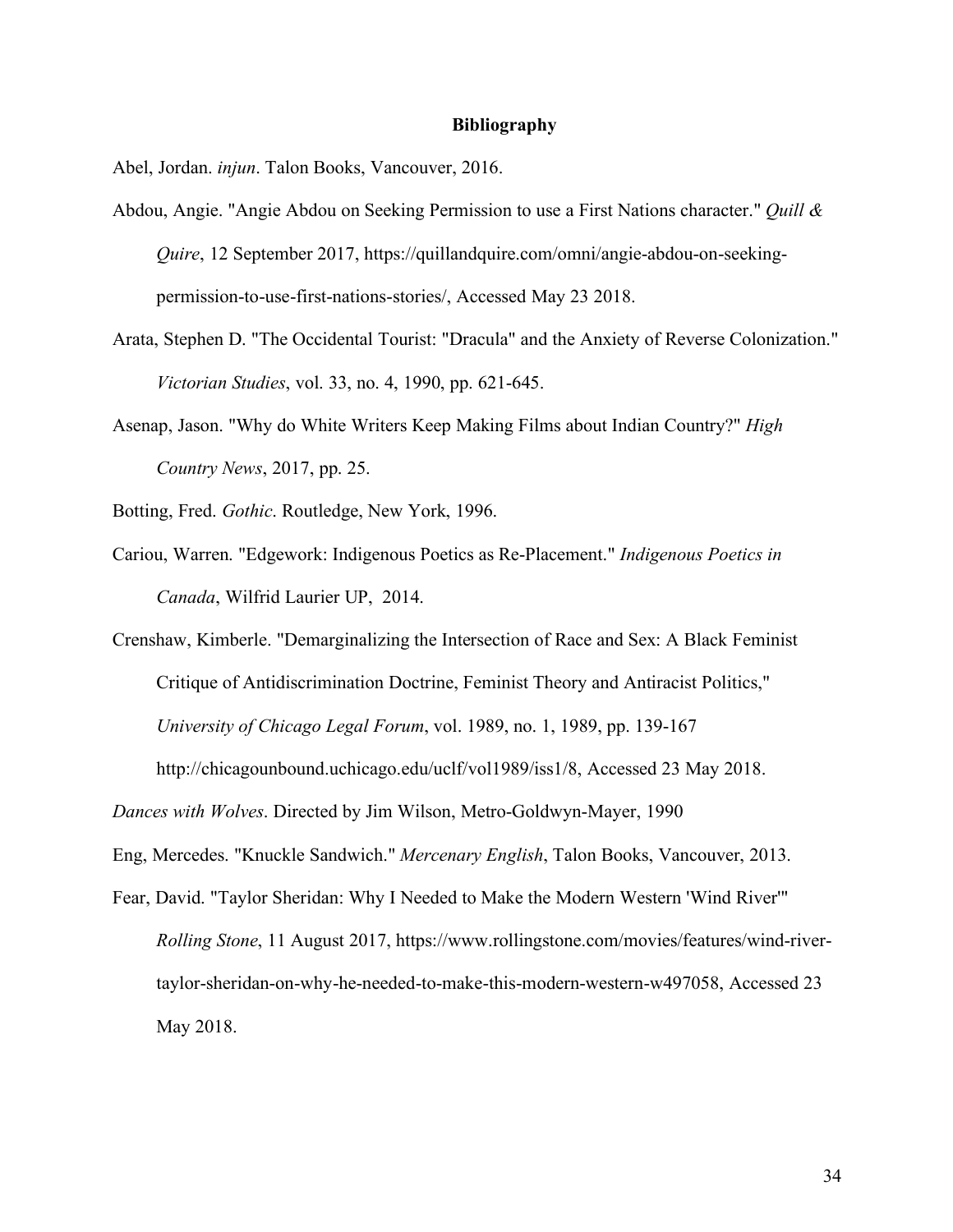- Fee, Margery. "The Trickster Moment, Cultural Appropriation, and the Liberal Imagination." *Troubling Tricksters: Revisioning Critical Conversations*, 2016.
- Francis, Daniel. *The Imaginary Indian: The Image of the Indian in Canadian Culture*. Arsenal Pulp Press, Vancouver, 2011.
- "Ginger Snaps Back: The Beginning." Directed by Grant Harvey, Lions Gate Home Entertainment, 2004.
- Hagi, Sarah. "A Bunch of White Canadian Editors Really Love Cultural Appropriation." *Vice*, 12 May 2017, https://www.vice.com/en\_ca/article/pg7q8m/a-bunch-of-white-canadianeditors-really-love-cultural-appropriation, Accessed 23 May 2018.

*Hell or High Water*. Directed by David MacKenzie, CBS Films, 2016

*Hostiles*. Directed by Scott Cooper, Entertainment Studios Motion Pictures, 2017.

- Hughey, Matthew W. *The White Savior Film: Content, Critics, and Consumption*. Temple University Press, Philadelphia, 2014.
- Hunter, Justine. "B.C. Premier John Horgan faces ire of First Nations after Site C approval." *The Globe & Mail*. 12 December 2017, https://www.theglobeandmail.com/news/britishcolumbia/bcs-john-horgan-faces-ire-of-first-nations-after-site-c-approval/article37310963/, Accessed 6 June 2018.
- Matthews, S. L. "New World Gaze: Disguising "the Eye of Power" in John Richardson's Wacousta." *Essays on Canadian Writing*, no. 70, 2000, pp. 135.
- Neve, Alex. "Site C Won't Be The 1st Time Canada Failed First Nations, But Make It The Last." *The Huffington Post*. 18 December 2017, https://www.huffingtonpost.ca/alex-neve/site-cwont-be-the-1st-time-canada-failed-first-nations-but-make-it-the-last\_a\_23310664/, Accessed 6 June 2018.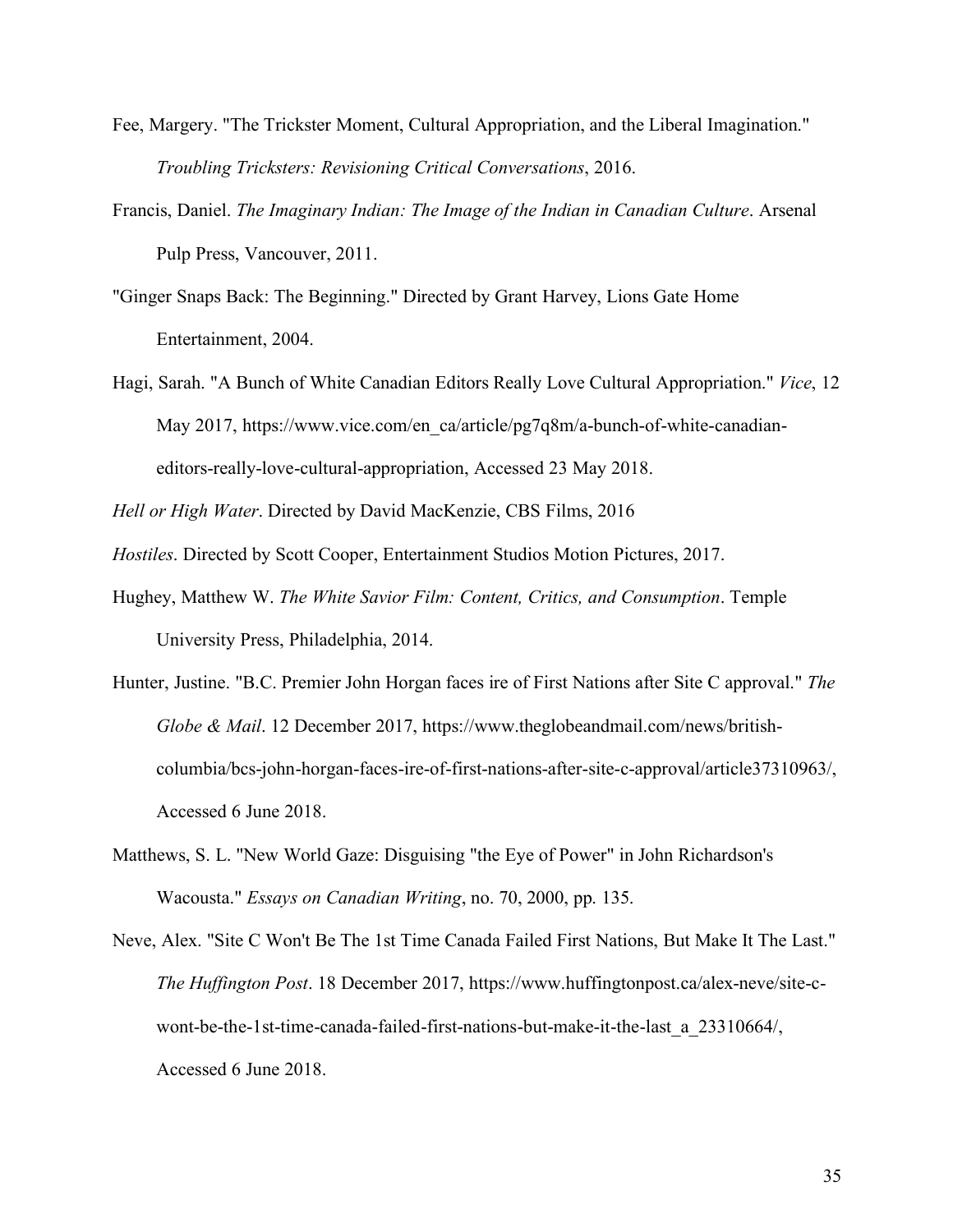- Phung, Malissa. "Are People of Colour Settlers Too?" *Cultivating Canada: Reconciliation through the Lens of Cultural Diversity*. Aboriginal Healing Foundation, Ottawa, 2011.
- Renzetti, Elizabeth. "Cultural Appropriation: Why can't we debate it?" *The Globe & Mail*, 12 May 2017, https://www.theglobeandmail.com/opinion/unpopular-ideas-shouldnt-besilenced-they-should-be-debated/article34956197/, Accessed 23 May 2018.
- *The Revenant*. Directed by Alejandro González Iñárritu, 20th Century Fox Home Entertainment, 2016.
- Rhodes, Shane. *Dead White Men*. Coach House Books, Toronto, 2017.

Richardson, Major. *Wacousta: A Tale of the Pontiac Conspiracy.* Toronto, 1906.

- Robinson, Dylan. "Reconciliation Relations." *Canadian Theatre Review*, vol. 161, no. 161, 2015, pp. 60-63.
- Scott, Duncan Campbell. "The Onondaga Madonna." *Representative Poetry Online*, University of Toronto Libraries, 1898, 1998, https://rpo.library.utoronto.ca/poems/onondagamadonna, Accessed 23 May 2018.
- Sebastien, Troy. "Misrepresentation and the Truth of Ktunaxa consent: A response from Ktunaxa Nation Council." *Quill & Quire*, 11 January 2018, https://quillandquire.com/omni/misrepresentation-and-the-truth-of-ktunaxa-consent-a-

response-from-ktunaxa-nation-council/, Accessed 23 May 2018

- Subramaniam, Vanmaia. "Trudeau government buys Trans Mountain pipeline for \$4.5 billion." *Vice News*, 29 May 2018, https://news.vice.com/en\_ca/article/pavkmy/trudeaugovernment-buys-kinder-morgan-trans-mountain-oil-pipeline-for-dollar45-billion, Accessed 29 May 2018.
- Sugars, Cynthia. *Canadian Gothic*. University of Wales Press, 2014.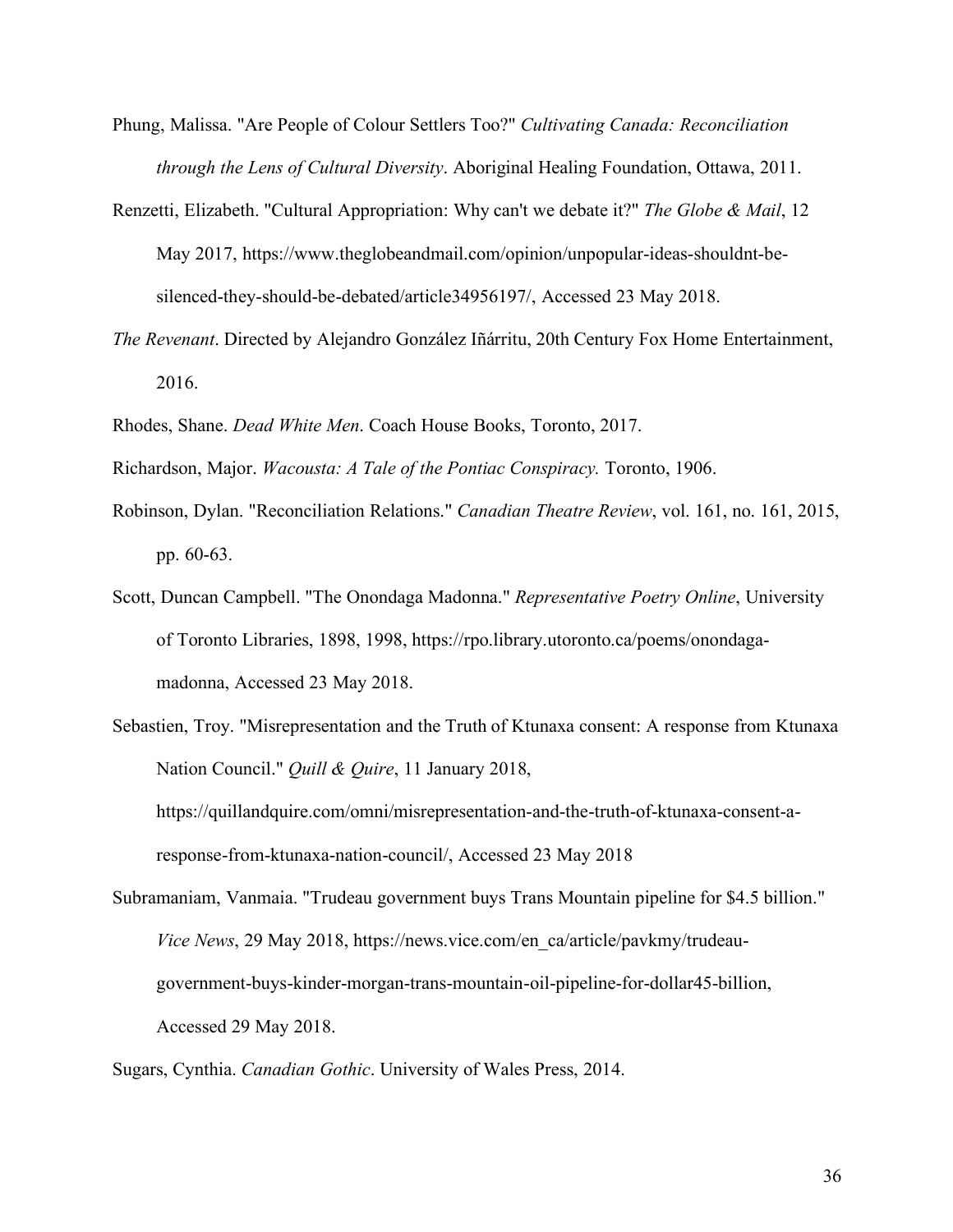Rothenburger, Sunnie. ""Welcome to Civilization": Colonialism, the Gothic, and Canada's Self-Protective Irony in the Ginger Snaps Werewolf Trilogy." *Journal of Canadian Studies*, vol. 44, no. 3, 2010, pp. 96-117.

Schriver, Lionel. "Lionel Shriver's Full Speech: 'I hope the concept of cultural appropriation is a passing fad.'" *The Guardian*, 13 September 2016, https://www.theguardian.com/commentisfree/2016/sep/13/lionel-shrivers-full-speech-ihope-the-concept-of-cultural-appropriation-is-a-passing-fad, Accessed 23 May 2018.

Stoker, Bram. *Dracula*, 1897. Project Gutenberg.

Vowel, Chelsea. *Indigenous Writes: A Guide to First Nations, Métis & Inuit Issues in Canada*. HighWater Press, Winnipeg, MB, 2016.

*Wind River*. Directed by Taylor Sheridan, Voltage Pictures, 2017.

*Wonder Woman*. Directed by Patty Jenkins, Warner Bros., 2017.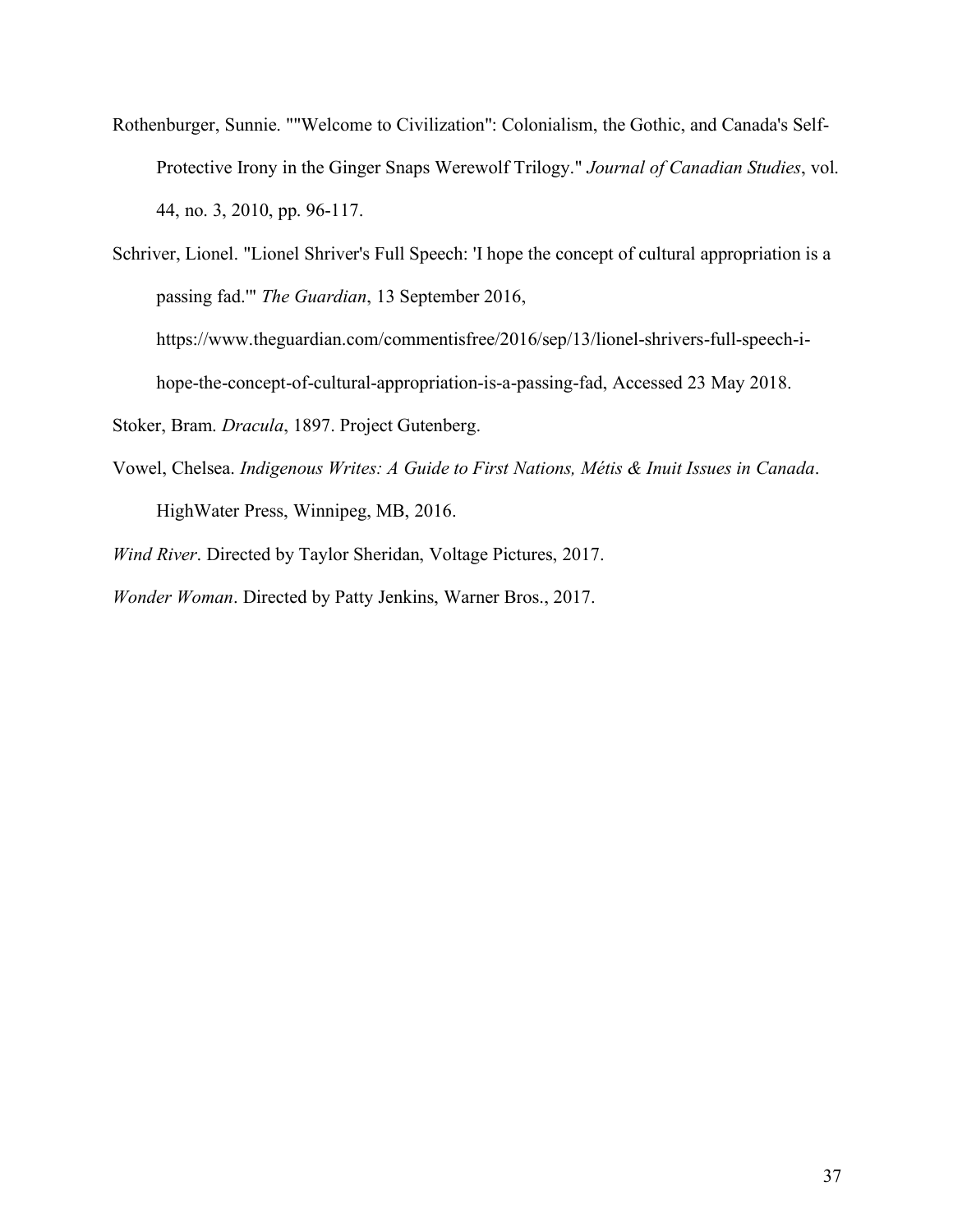**Section 2: The Land beyond the Forest**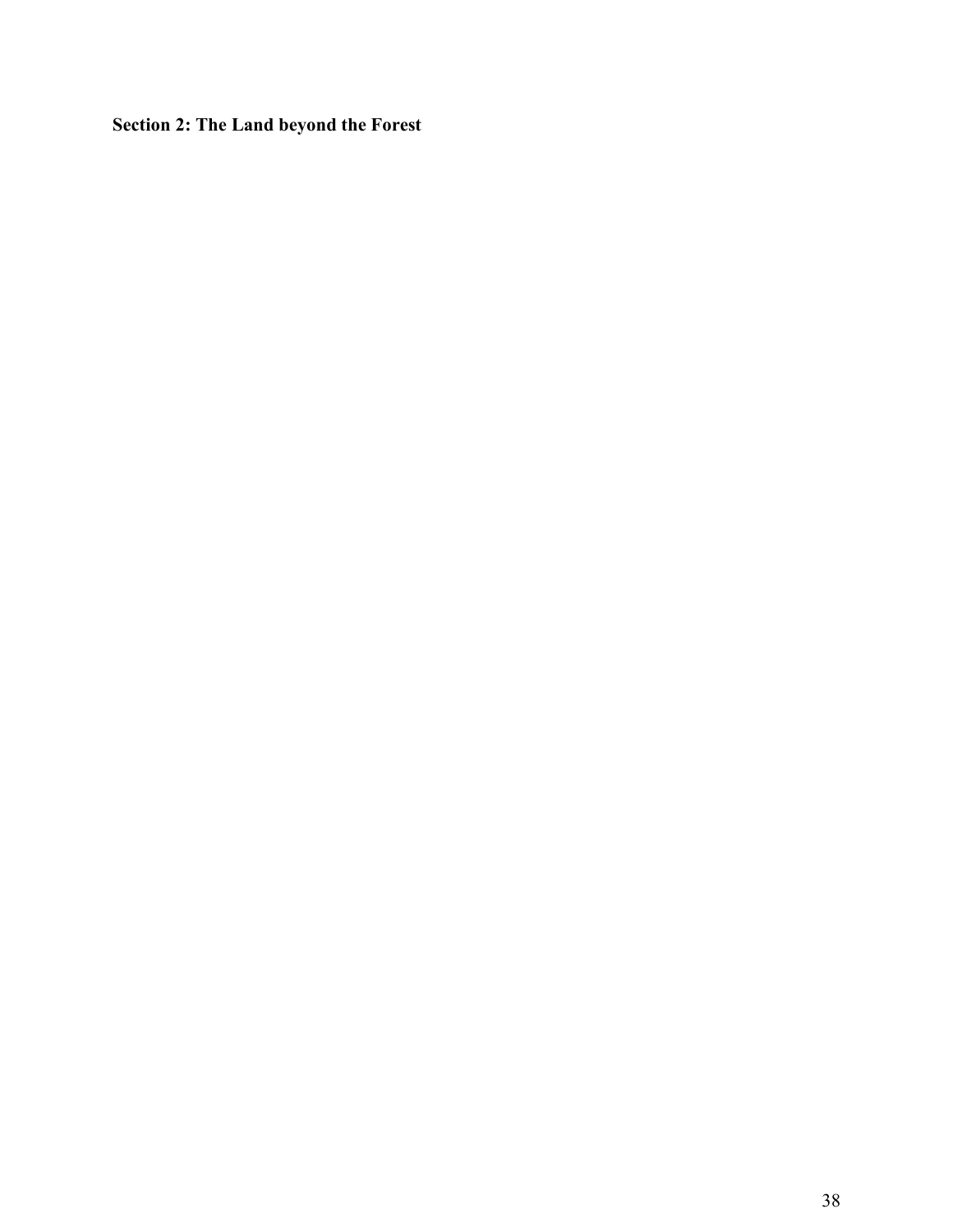How these papers have been placed in sequence will be made manifest in the reading of them. All needless matters have been eliminated, so that a history almost at variance with the possibilities of later-day belief may stand forth as simple fact.<sup>1</sup>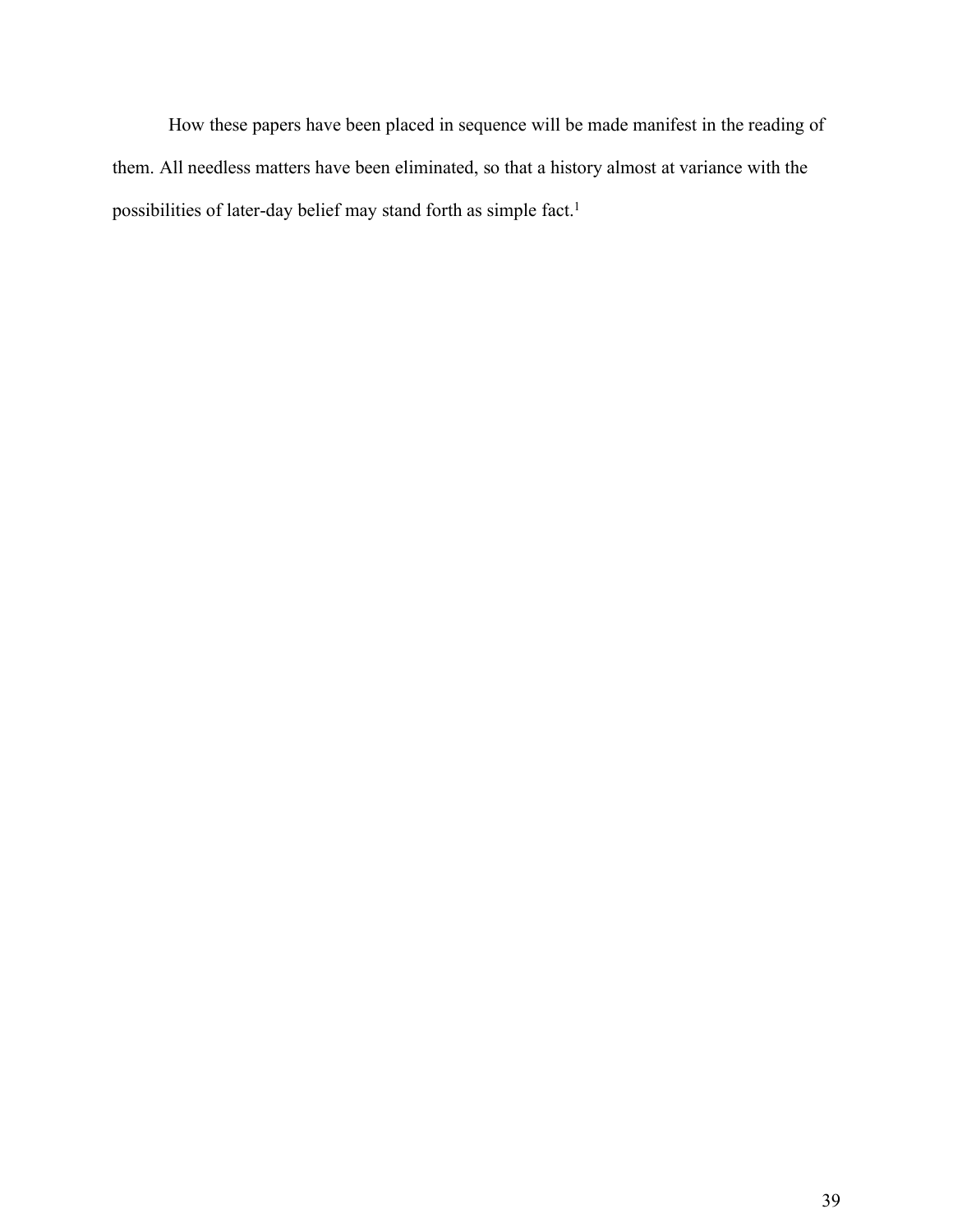CANADA never knew a "Wild West." We are forced to turn elsewhere for "penny thriller" and "dime novel" material, based on frontier lawlessness and blood-shed.<sup>2</sup>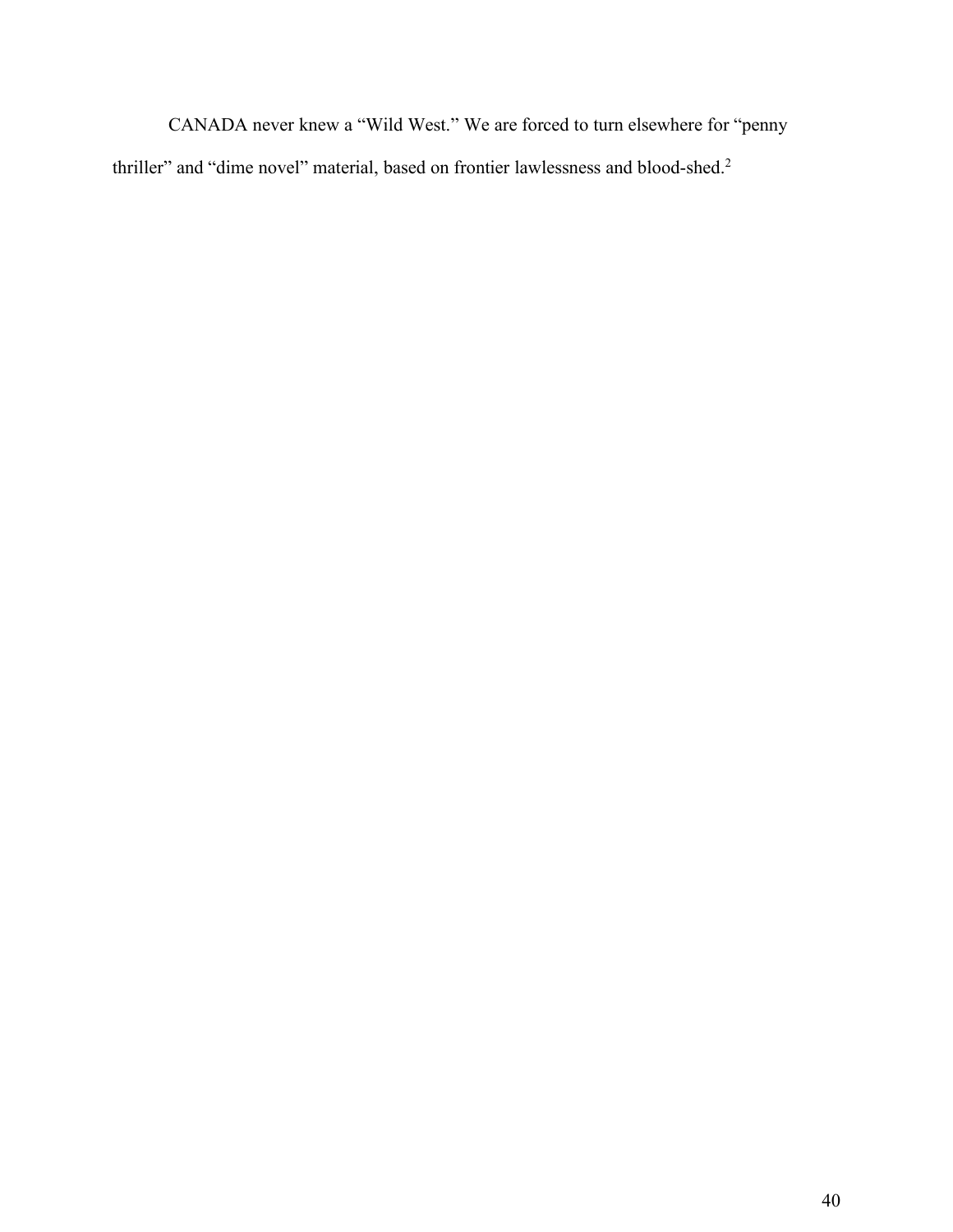**Part 1 - Before**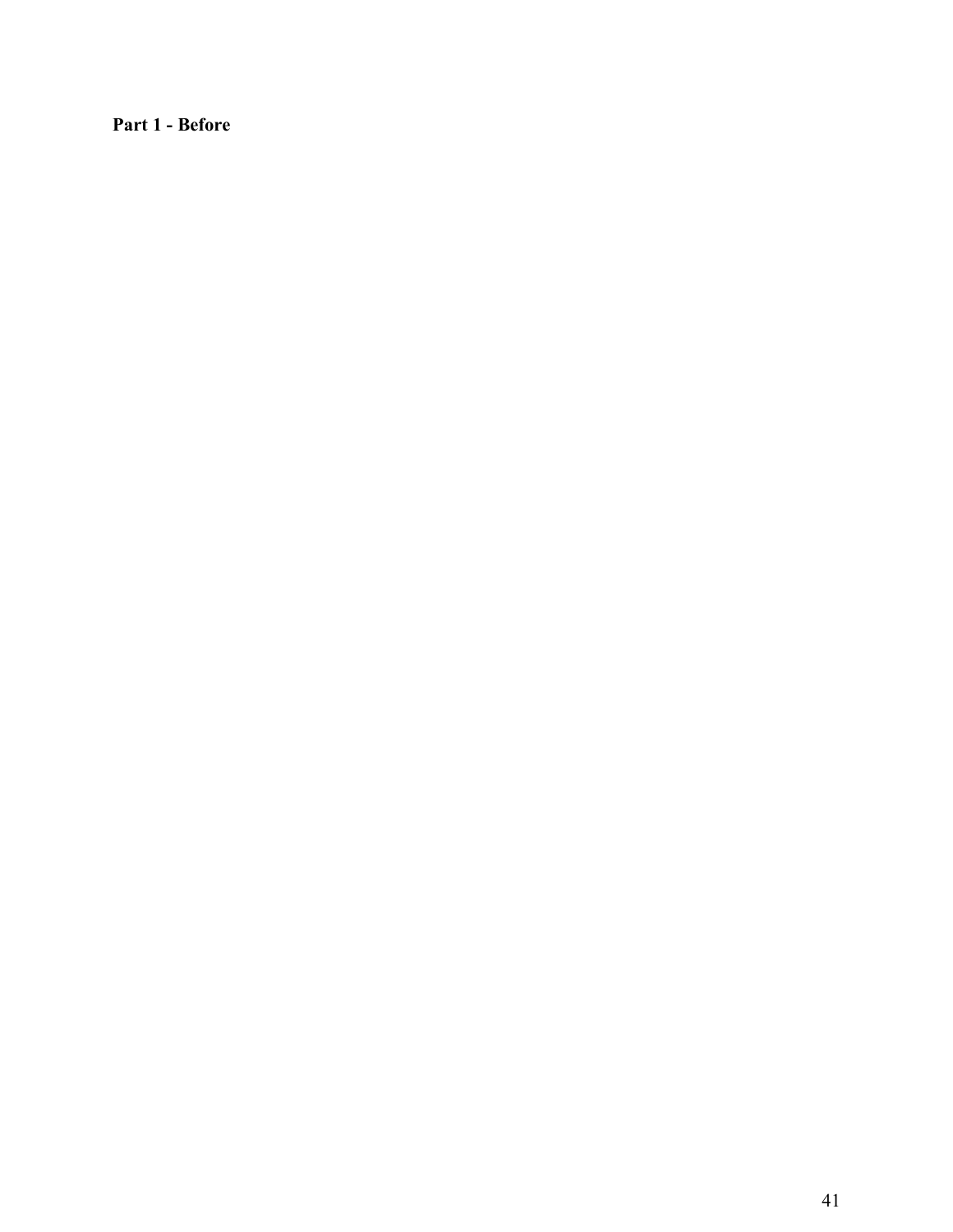Leave Fort Chepewyan. Proceed to the Peace River. State of the Lakes. Arrive at Peace Point. The reason assigned for its name. The weather cold. Arrive at the Falls. Description of the country.Land at the Fort, called The Old Establishment. The principal building destroyed by fire. Course of the river. Arrive at another fort. Some account of the natives. Depart from thence. Course of the river continued, It divides into two branches. Proceed along the principal one. Land at the place of our winter's residence. Account of its circumstances and inhabitants, etc. Preparations for erecting a fort, etc.,etc. Table of the weather. Broke the thermometer. Frost sets in. Description of birds.3

I was not able to light on any map or work giving the exact locality of the Fort, as there are no maps of this country as yet to compare with our own Ordnance Survey maps.4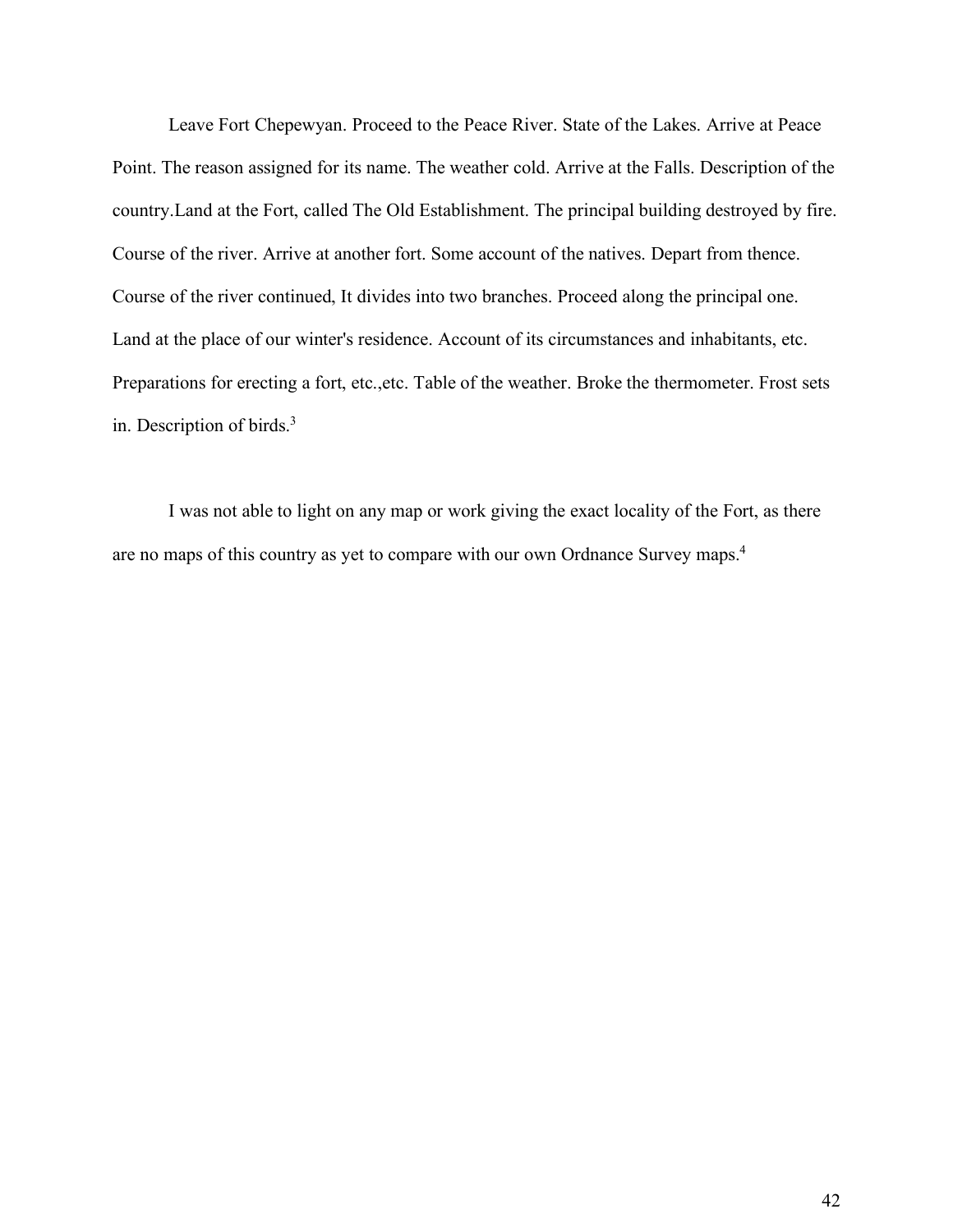In the afternoon I assembled the Indians, in order to inform them that I should take my departure on the following day; but that people would remain on the spot till their countrymen, whom they had mentioned, should arrive; and that, if they brought a sufficient quantity of skins to make it answer, the Canadians would return for more goods, with a view to winter here, and build a fort, which would be continued as long as they should be found to deserve it. They assured me that it would be a great encouragement to them to have a settlement of ours in their country; and that they should exert themselves to the utmost to kill beaver, as they would then be certain of getting an adequate value for them.5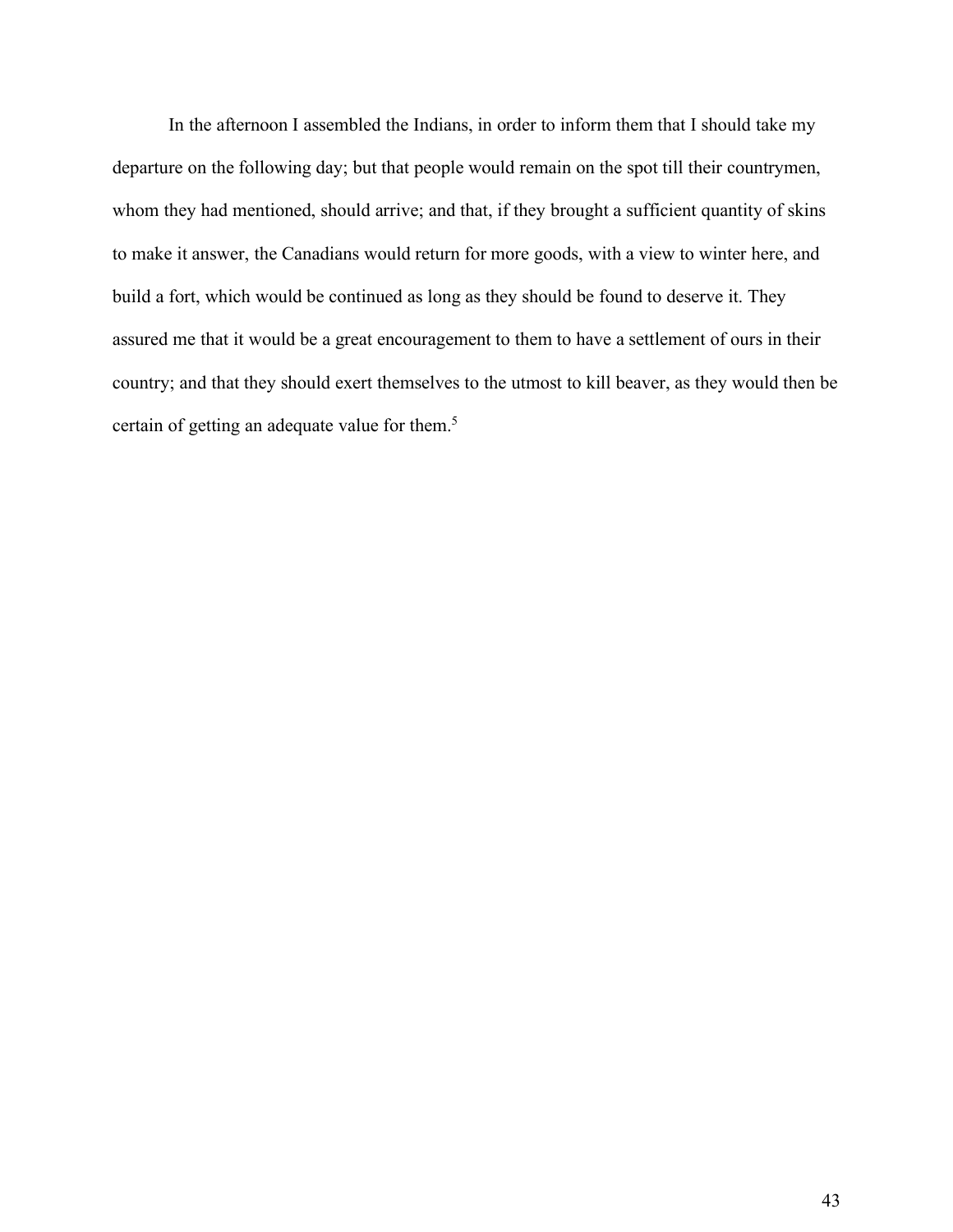They wore high boots, with their trousers tucked into them, and had long black hair and heavy black moustaches. They are very picturesque, but do not look prepossessing. On the stage they would be set down at once as some old Oriental band of brigands. They are, however, I am told, very harmless and rather wanting in natural self-assertion.<sup>6</sup>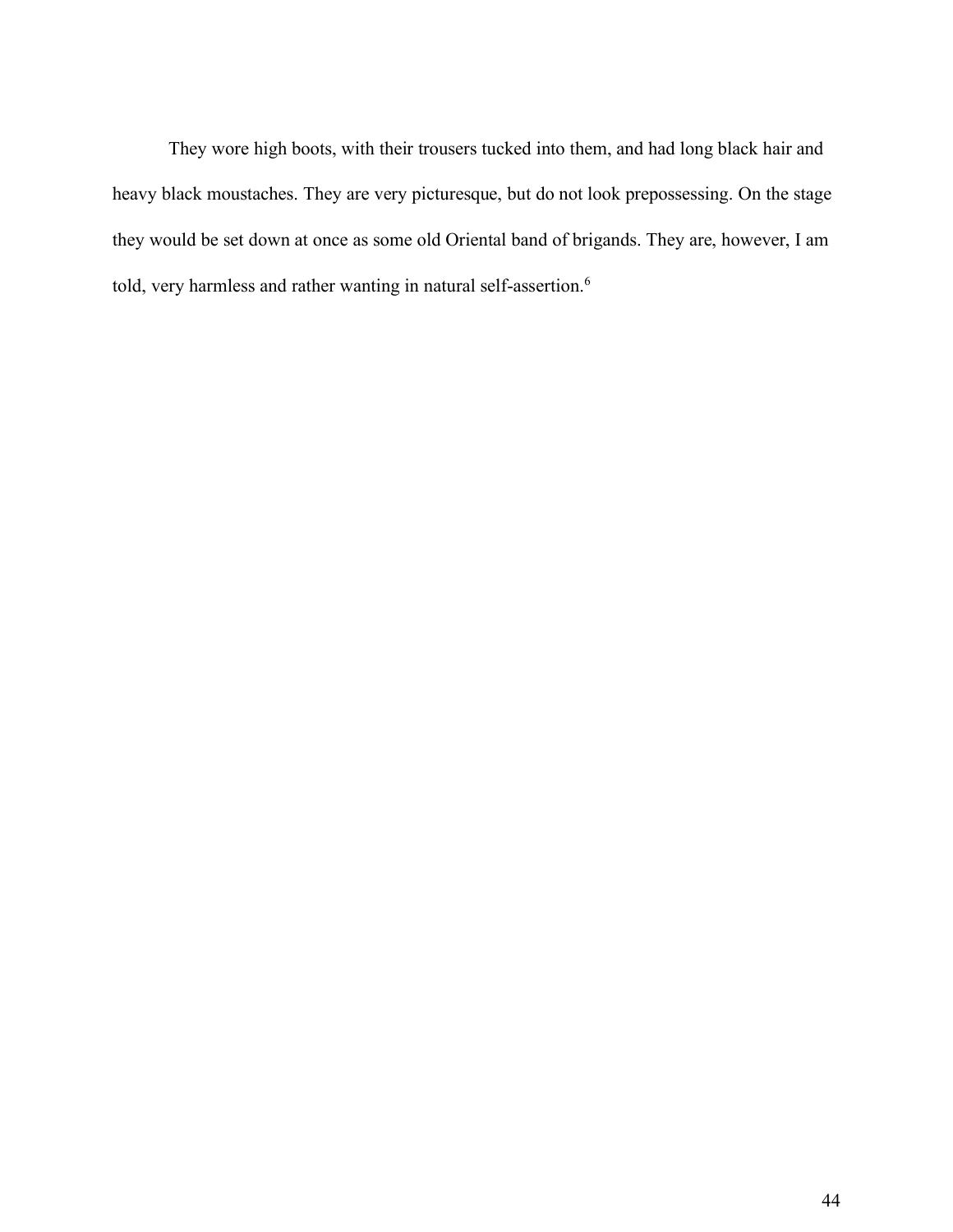I did not sleep well, though my bed was comfortable enough, for I had all sorts of queer dreams. There was a dog howling all night under my window, which may have had something to do with it; or it may have been the paprika, for I had to drink up all the water in my carafe, and was still thirsty. Towards morning I slept and was wakened by the continuous knocking at my door, so I guess I must have been sleeping soundly then.7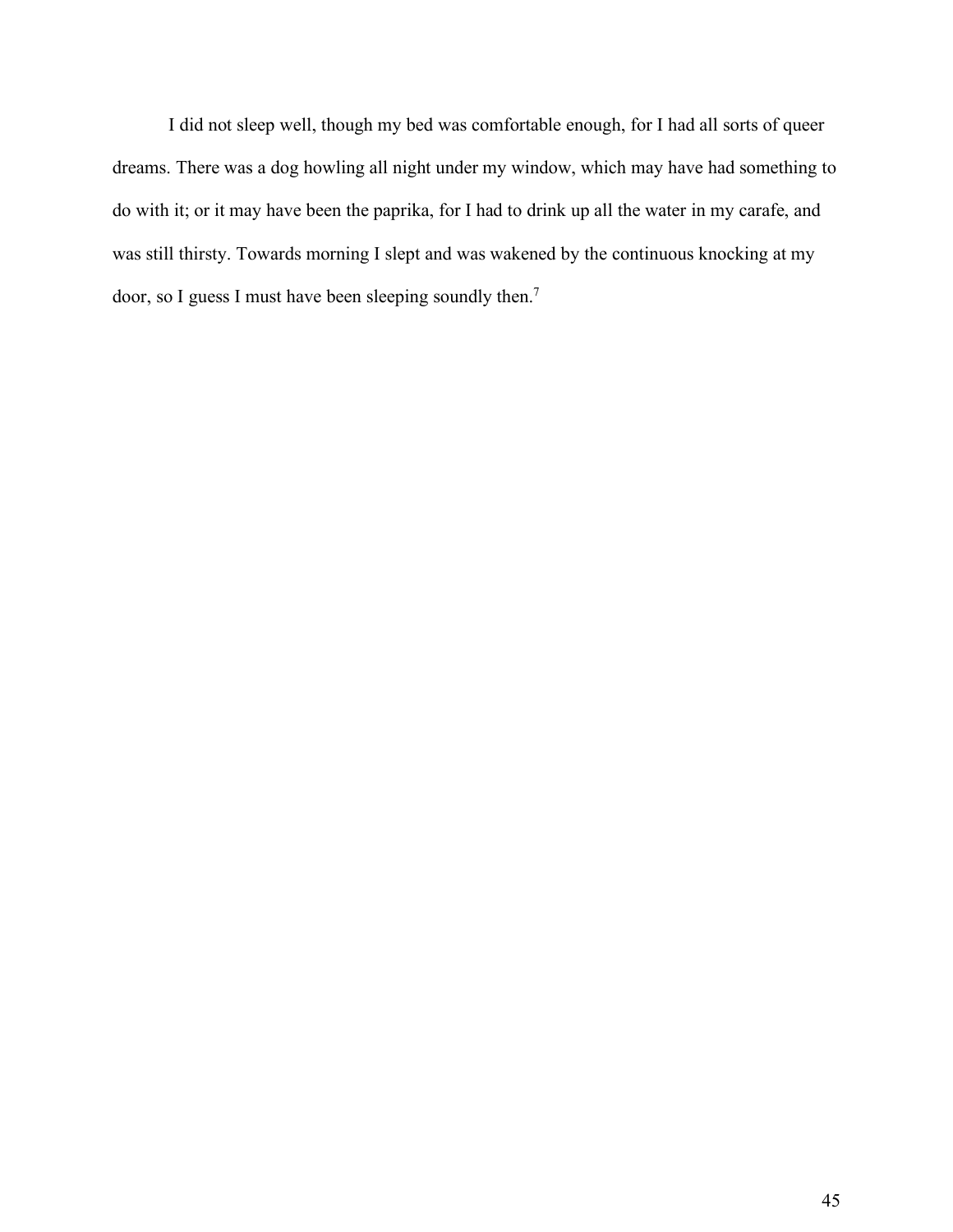In the fall of the year the natives meet the traders at the forts, where they barter the furs or provisions which they may have procured; they then obtain credit, and proceed to hunt the beavers, and do not return till the beginning of the year; when they are again fitted out in the same manner and come back the latter end of March, or the beginning of April; They are now unwilling to repair to the beaver hunt until the waters, are clear of ice, that they may kill them with fire-arms, which the Chepewyans are averse to employ. The major part of the latter return to the barren grounds, and live during the summer with their relations and friends in the enjoyment of that plenty which is derived from numerous herds of deer. But those of that tribe who are most partial to these deserts, cannot remain there in winter, and they are obliged, with the deer, to take shelter in the woods during that rigorous season, when they contrive to kill a few beavers, and send them by young men, to exchange for iron utensils and ammunition.<sup>8</sup>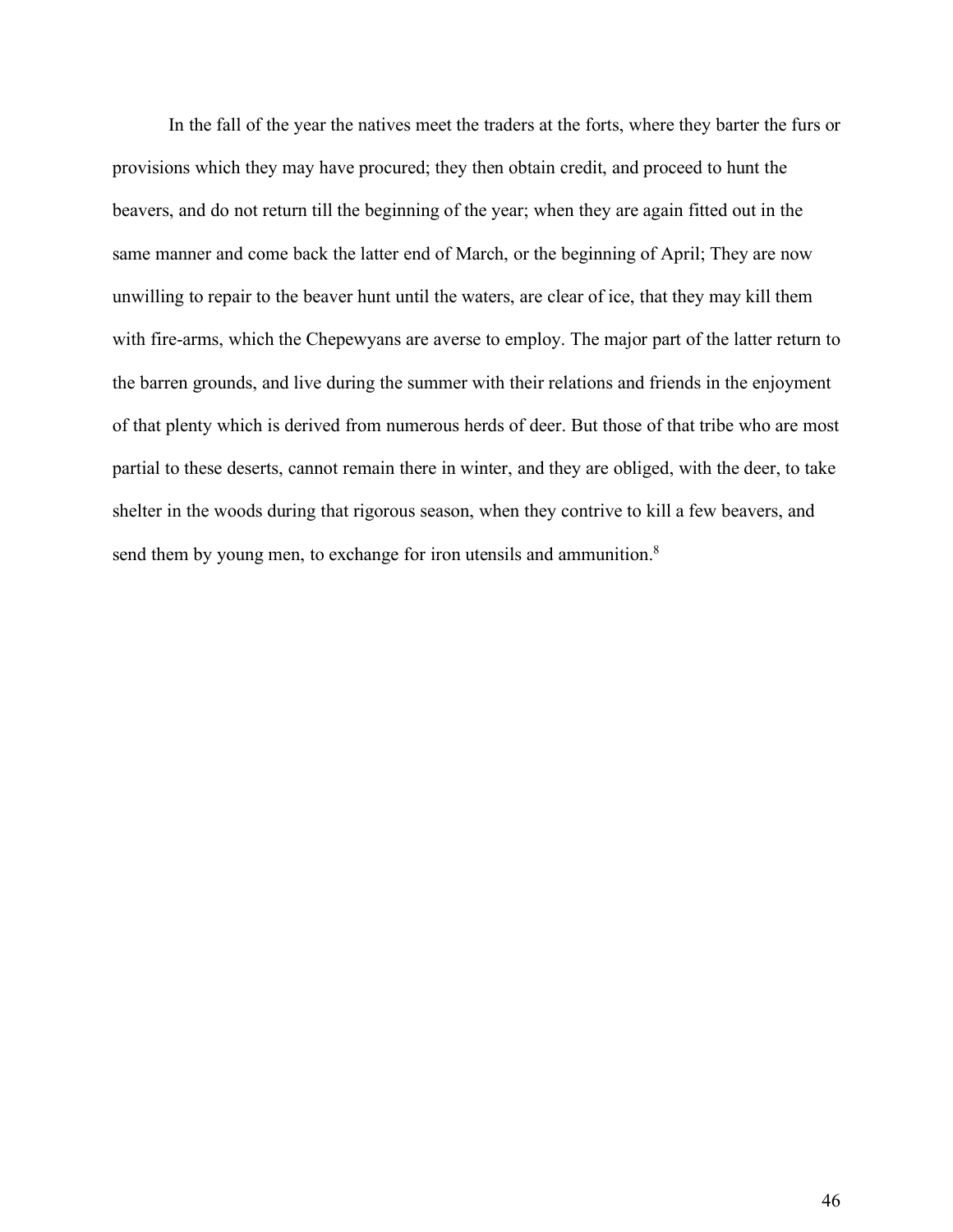"Tell us, my friend," they said, "what those three letters yonder signify. Wherever we travel in this country we encounter 'H. B. C.' We have seen the legend sewn on the garments of Indians; we have seen it flying from rude forts; it has been painted on canoes; it is inscribed on bales and boxes. What does 'H. B. C.' mean?"

"That's *the Company*," returned the native grimly, "Here Before Christ."9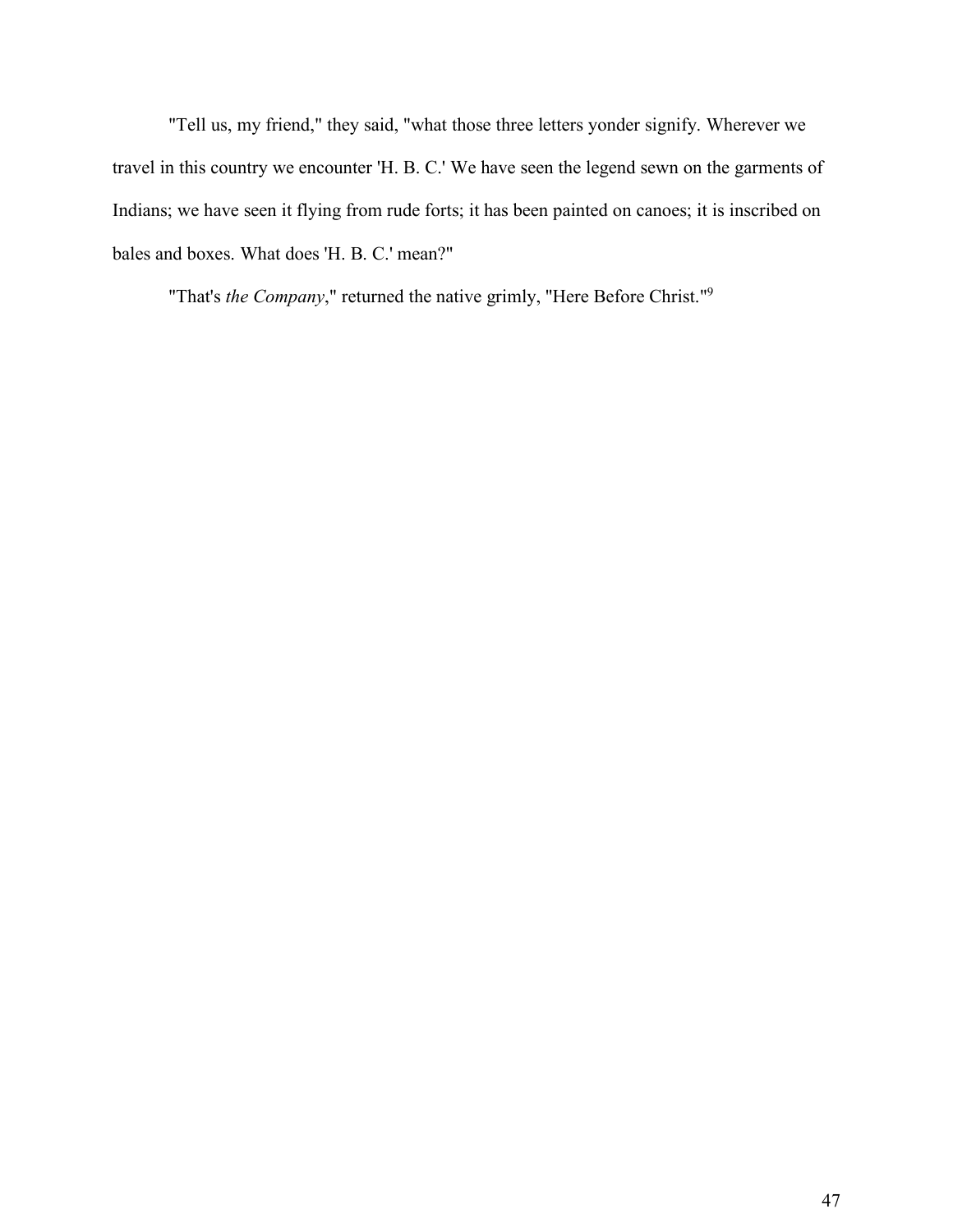They did not appear to me so attached to their customs that they could not easily adopt those of civilized nations: they would dress themselves willingly in the European mode, if they had the means. To encourage this taste, we lent pantaloons to the chiefs who visited us, when they wished to enter our houses, never allowing them to do it in a state of nudity. They possess, in an eminent degree, the qualities opposed to indolence, improvidence, and stupidity: the chiefs, above all, are distinguished for their good sense and intelligence. Generally speaking, they have a ready intellect and a tenacious memory.10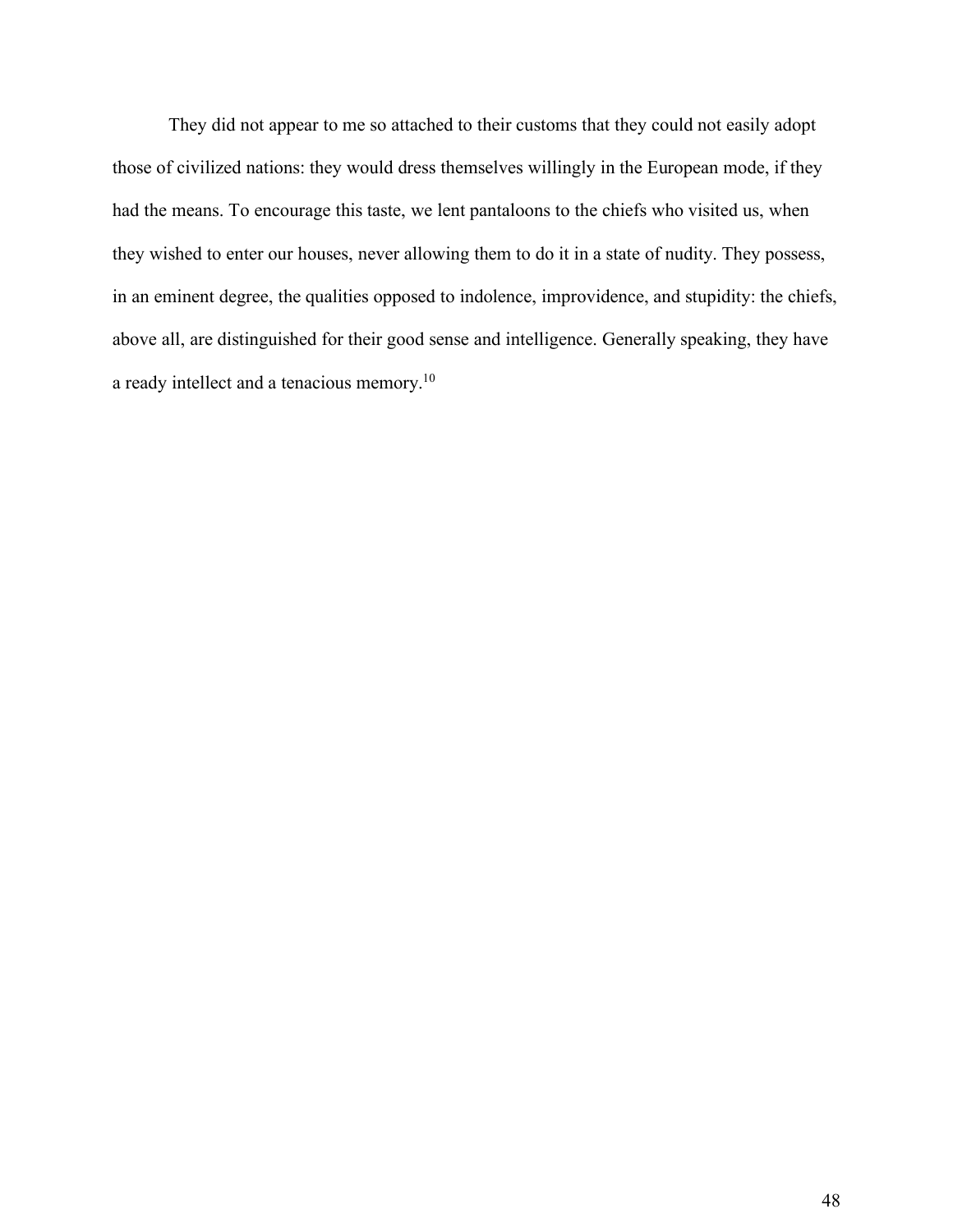When I asked him if he knew the Count, and could tell me anything of his fort, both he and his wife crossed themselves, and, saying that they knew nothing at all, simply refused to speak further. It was so near the time of starting that I had no time to ask any one else, for it was all very mysterious and not by any means comforting.<sup>11</sup>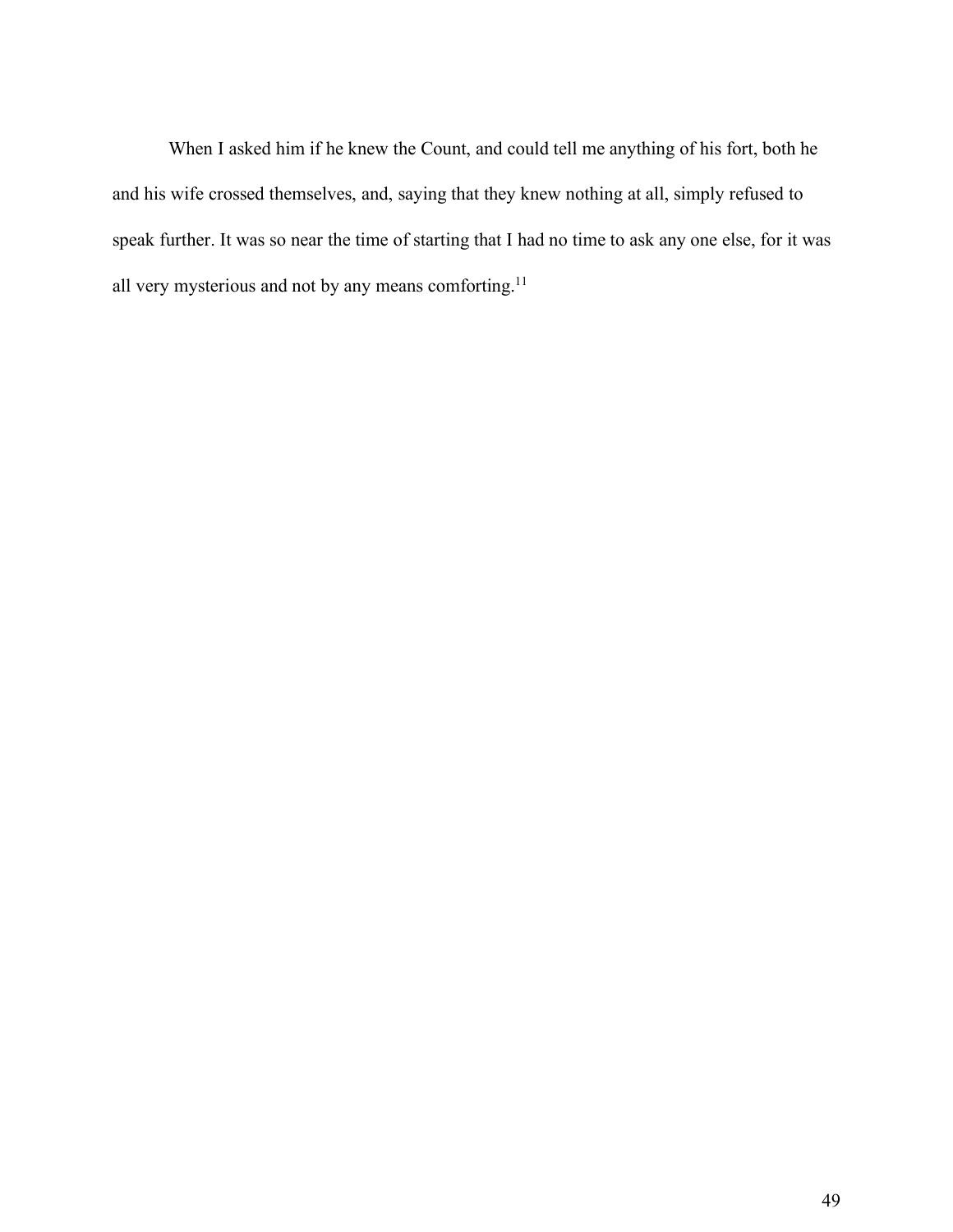This lake and fort take their names from the island just mentioned, which, as has been already observed, received its denomination from the game of the cross, which forms a principal amusement among the natives.<sup>12</sup>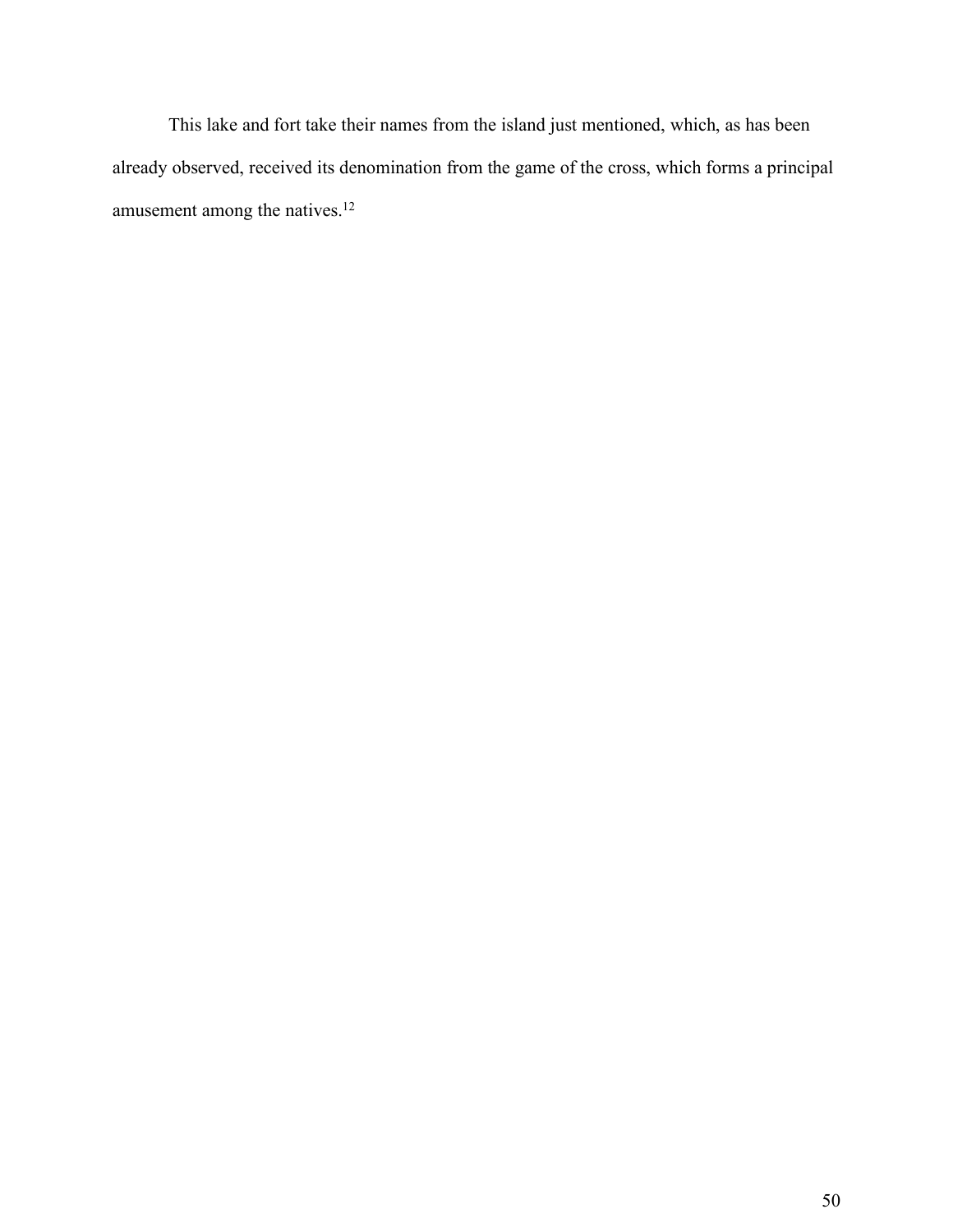The grey of the morning has passed, and the sun is high over the distant horizon, which seems jagged, whether with trees or hills I know not, for it is so far off that big things and little are mixed. I am not sleepy, and, as I am not to be called till I awake, naturally I write till sleep comes.13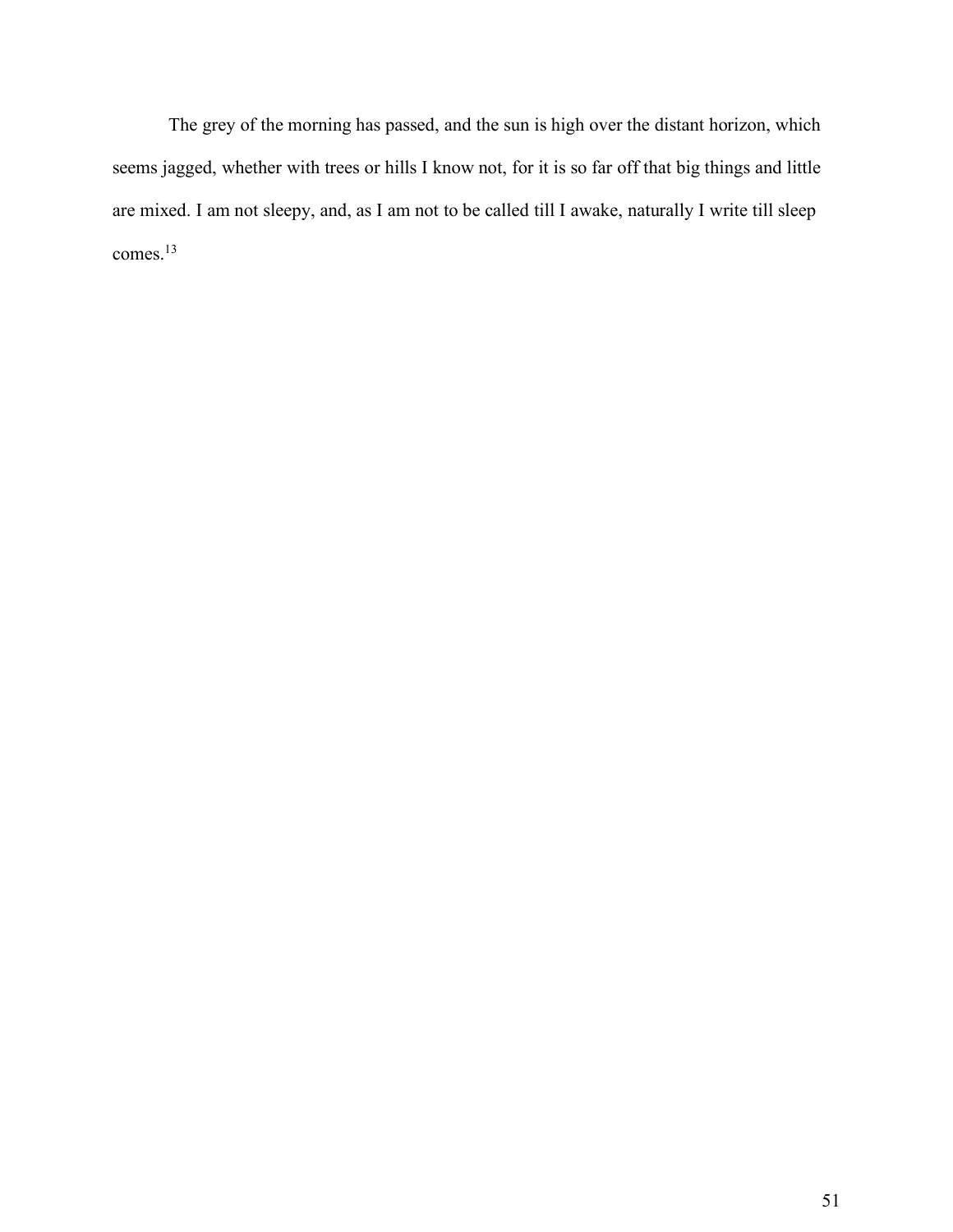The provision called pemmican, on which the Chepewyans, as well as the other savages of this country, chiefly subsist in their journeys, is prepared in the following manner: The lean parts of the flesh of the larger animals are cut in thin slices, and are placed on a wooden grate over a slow fire, or exposed to the sun, and sometimes to the frost. These operations dry it, and in that state it is pounded between two stones; it will then keep with care for several years. If, however, it is kept in large quantities, it is disposed to ferment in the spring of the year, when it must be exposed to the air, or it will soon decay. The inside fat, and that of the rump, which is much thicker in these wild than our domestic animals, is melted down and mixed, in a boiling state with the pounded meat, in equal proportions: it is then put in baskets or bags for the convenience of carrying it. Thus it becomes a nutritious food, and is eaten, without any further preparation, or the addition of spice, salt, or any vegetable or farinaceous substance.

A little time reconciles it to the palate. There is another sort made with the addition of marrow and dried berries, which is of a superior quality.<sup>14</sup>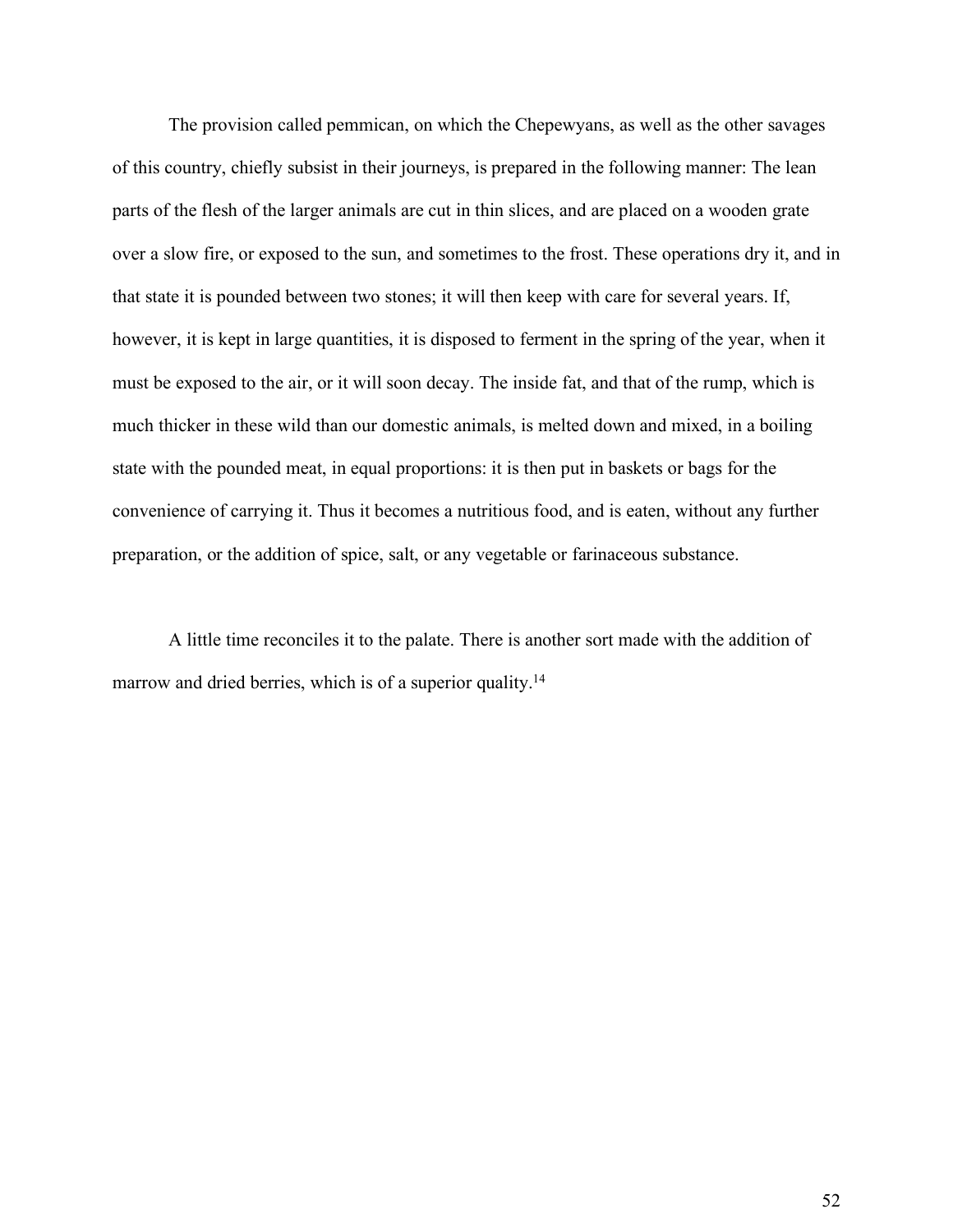The men would not hunt. Probably they did not know how. Certainly none of them had ever before felt such cold as this--cold that left the naked hand sticking to any metal that it touched, that filled the air with frost fog and mock suns, that set the wet ship's timbers crackling every night like musket shots, that left a lining of hoar-frost and snow on the under side of the berth-beds, that burst the great pines and fir trees ashore in loud nightly explosions, and set the air whipping in lights of unearthly splendour that passed them moving and rustling in curtains of blood and fire. As anyone who has lived in the region knows, the cowardly incompetents should have been up and out hunting and wresting from nature the one means of protection against northern cold--fur clothing.15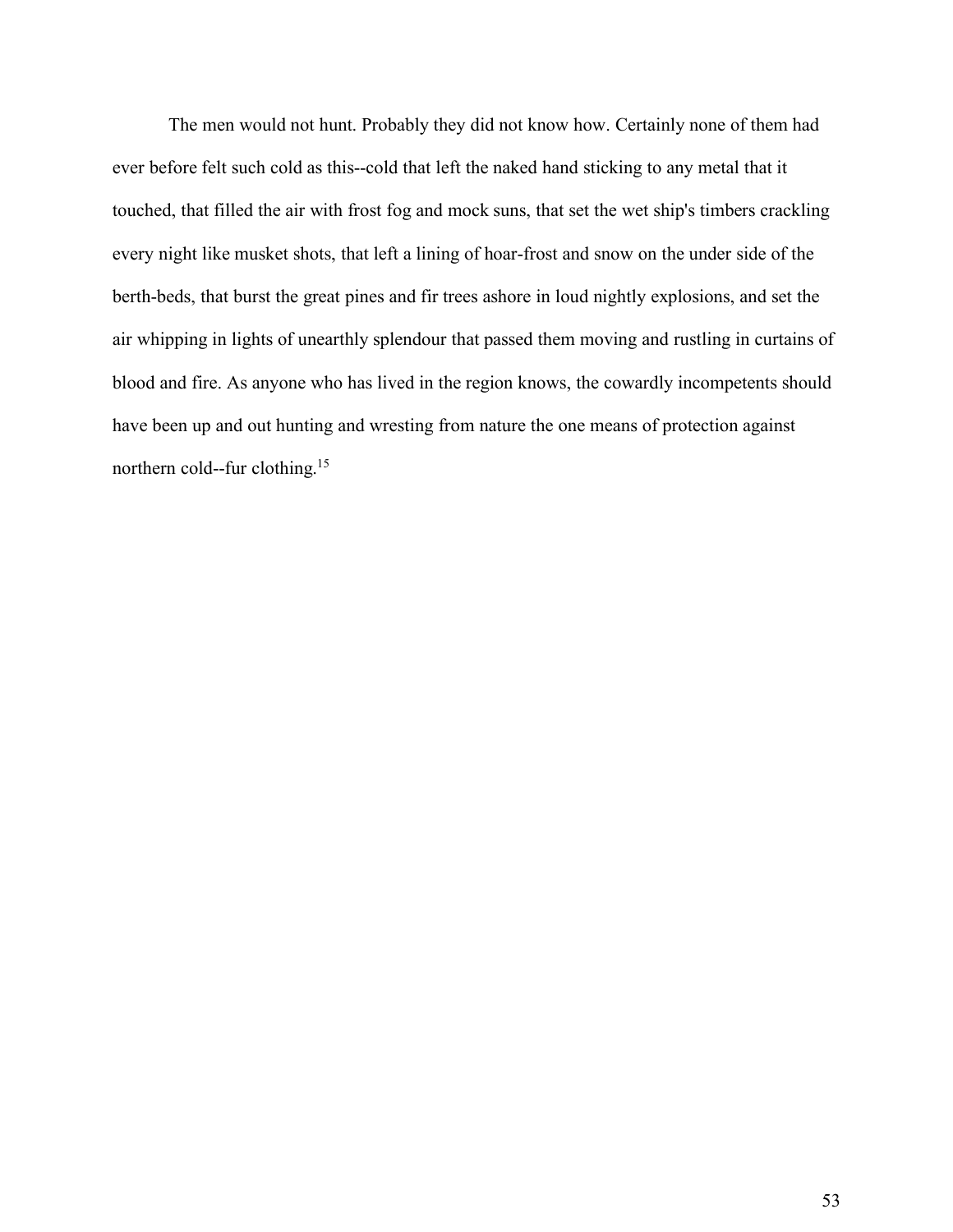That is the one demand the North makes of man--that he shall fight and strive for mastery; but these whimpering weaklings, convulsed with the poison of self-pity, sat inside shivering over the little pans and braziers of coal, cursing and cursing Hudson.16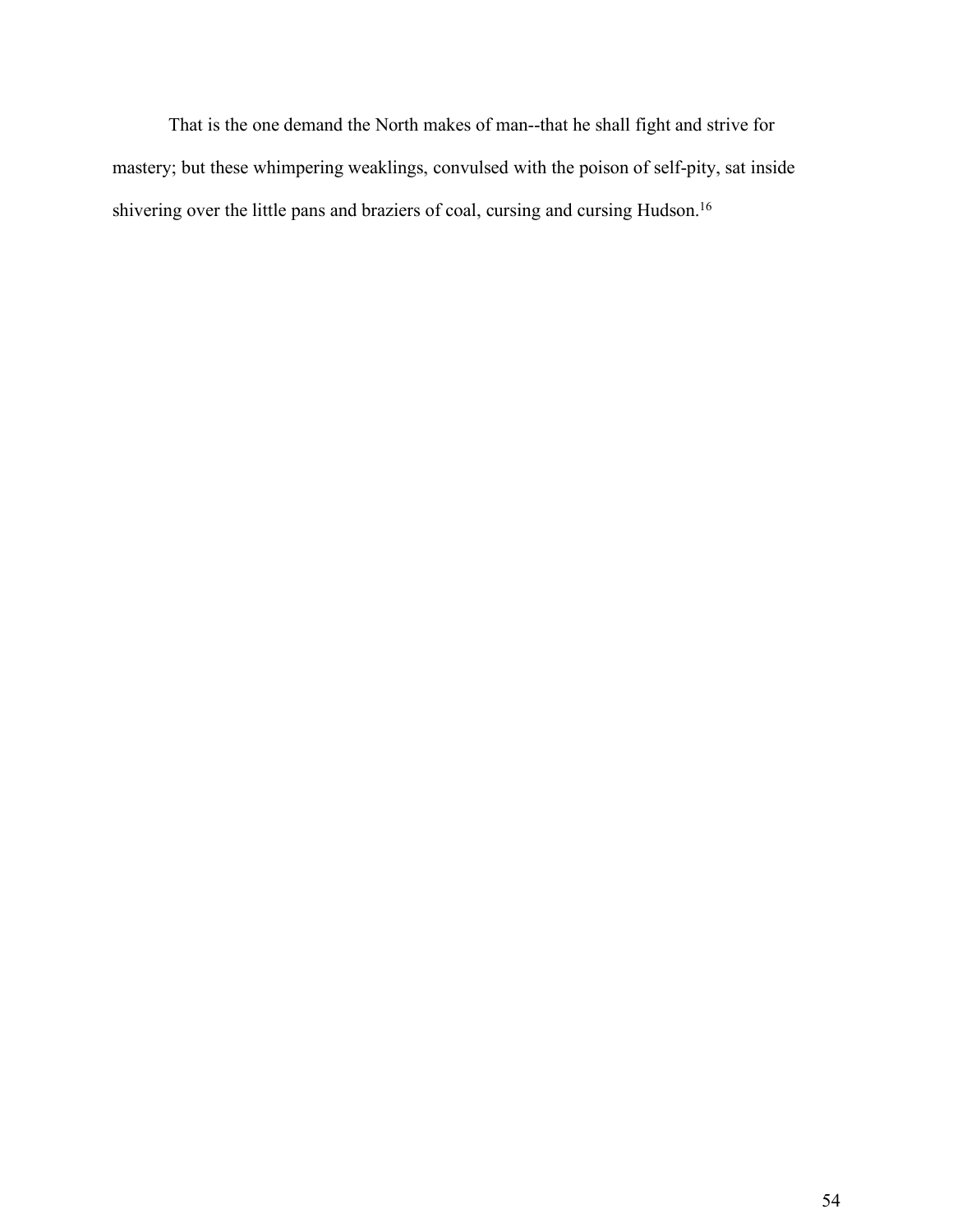Are ye looking at my wolverenes?" said he. "There's good men among them, and some that ain't so good, and many that's worse. But railroading is good enough for most of 'em. It ain't too rich for any man's blood, I assure ye.17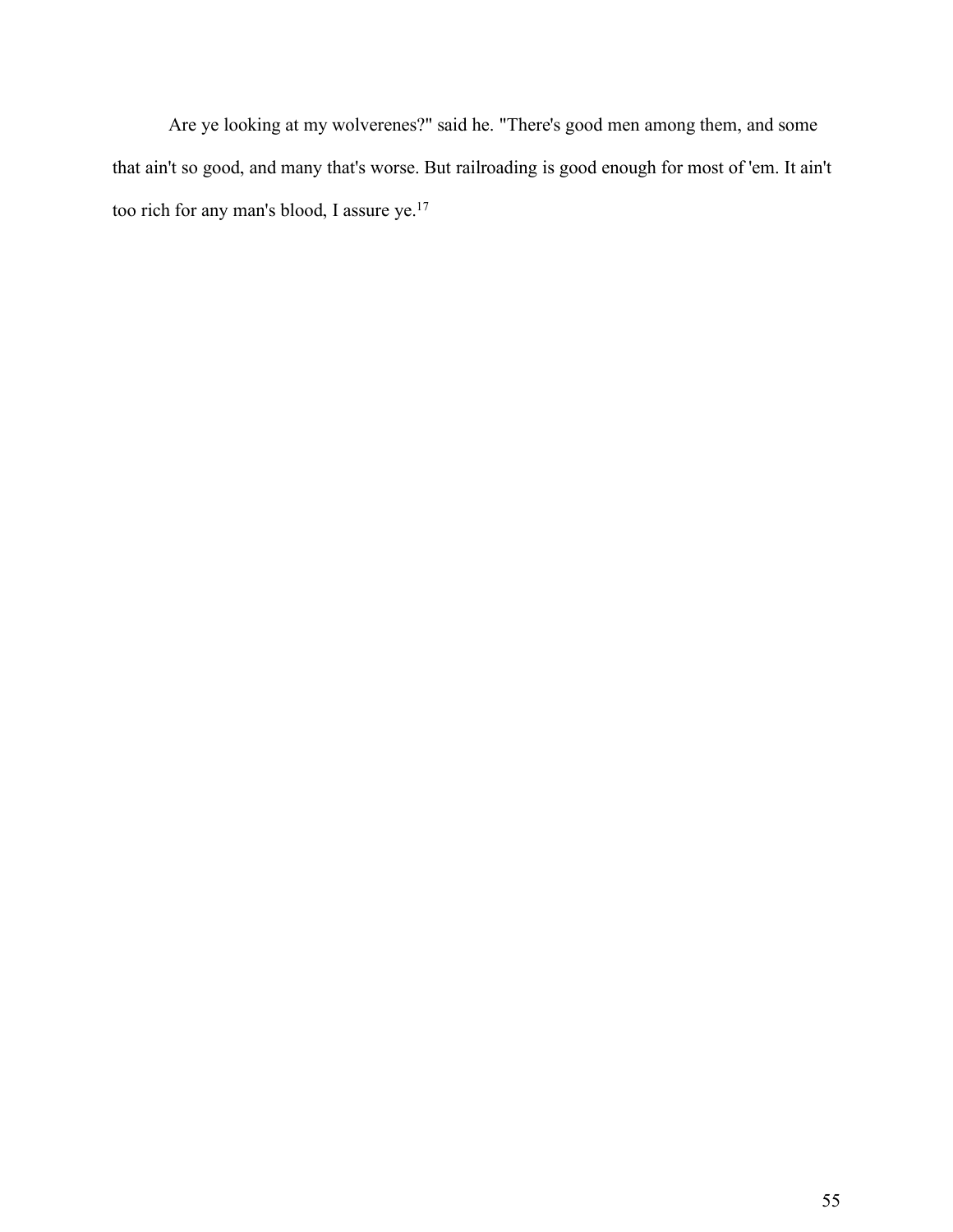Whenever a haul is made the fish are split down the back and cleaned. Then they are washed, rolled in salt, and packed in the barrels. Three days later, when the bodies of the fish have thoroughly purged themselves, they are taken out, washed again, and are once more rolled in fresh salt and put back in the barrels, which are then filled to the top with water. The Indians subsist all winter upon this October catch, and, in addition, manage to exchange a few barrels for other provisions and for clothing. They demand an equivalent of six dollars a barrel in whatever they get in exchange, but do not sell for money, because, as I understand it, they are not obliged to pay the provincial license fee as fishermen, and therefore may not fish for the market. Even sportsmen who throw a fly for one day in the Nepigon country must pay the Government for the privilege. The Indians told me that eight barrels of these fish will last a family of six persons an entire winter. Such a demonstration of prudence and fore-thought as this, of a month's fishing at the threshold of winter, amounts to is a rare one for an Indian to make, and I imagine there is a strong admixture of white blood in most of those who make it. The full-bloods will not take the trouble. They trust to their guns and their traps against the coming of that wolf which they are not unused to facing.18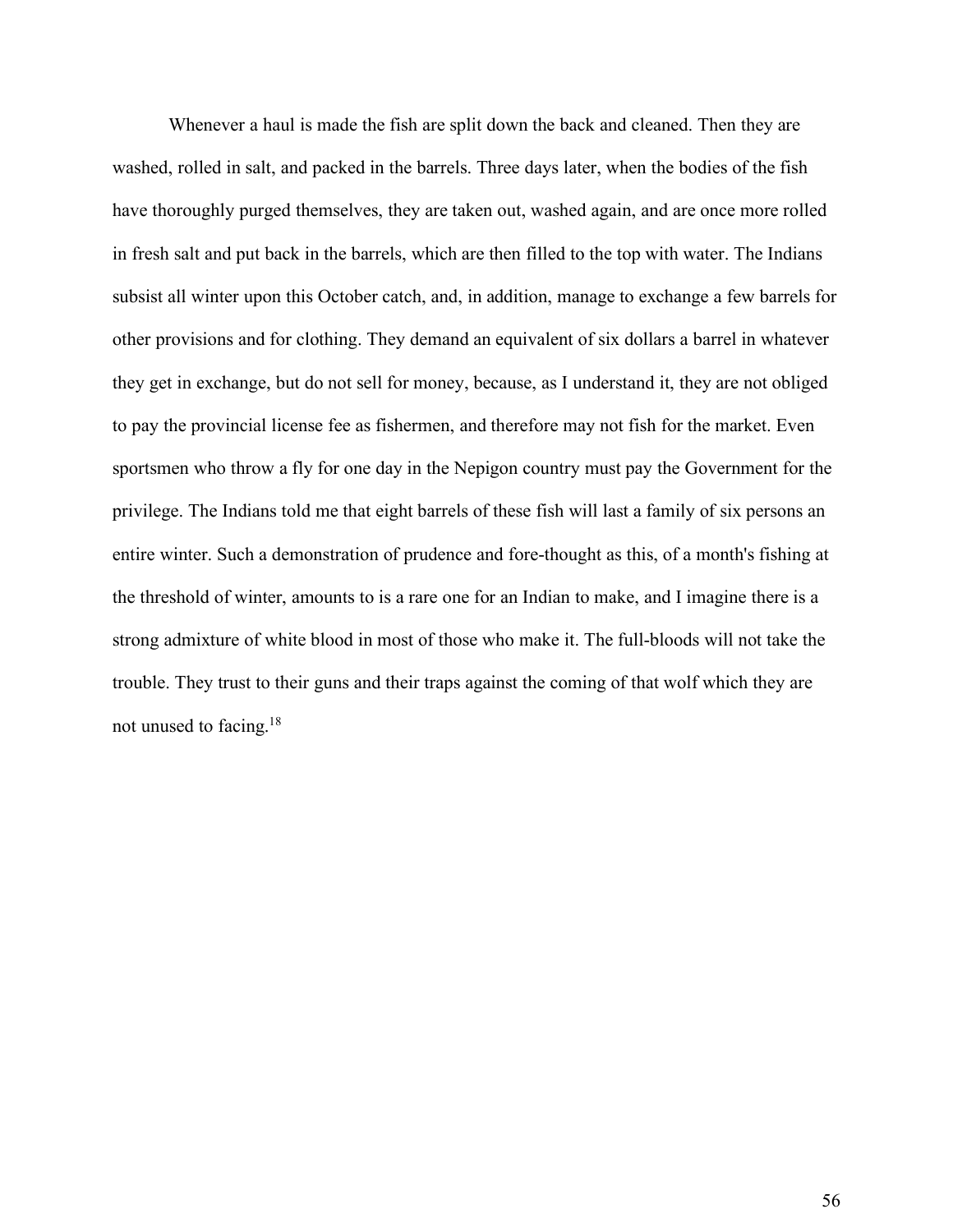From the very first it had been customary among the English employees, and is yet for that matter, to take what was called a "country wife" from among the tribes around the fort, and when the trader left the country he always made provision for the support of his "country wife" and the invariably numerous family. These marriages between the whites and the natives were so common and so fruitful that sometimes in later years the entire summer population around the fort could with difficulty show a single full-blood Indian, and some entire tribes at present can show no single individual of pure descent.<sup>19</sup>

A brave man's blood is the best thing on this earth when a woman is in trouble. The devil may work against us for all he's worth, but God sends us men when we want them.<sup>20</sup>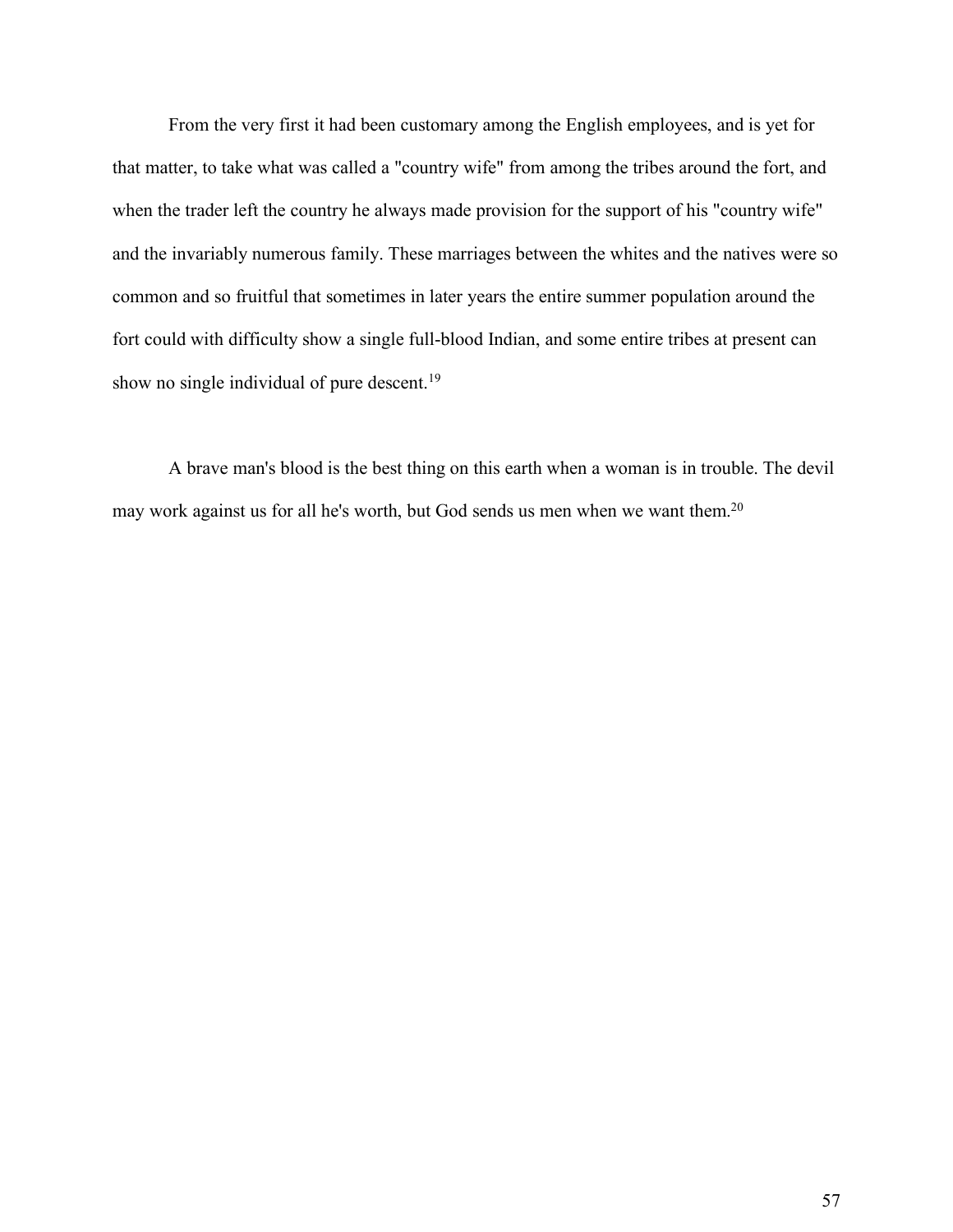The voyageurs were a hardy class of men, trained from boyhood to the use of the paddle. Many of them were Iroquois Indians--pure or with an admixture of white blood. But the French Canadians, too, became noted for their expert management of the canoe. Like all sailors, the voyageurs felt the day of their departure a day of fate. Very often they sought to drown their sorrows in the flowing bowl, and it was the trick of the commander to prevent this by keeping the exact time of the departure a secret, filling up the time of the voyageurs with plenty to do and leaving on very short notice. However, as the cargo was well-nigh shipped, wives, daughters, children, and sweethearts too, of the departing canoe men began to linger about the docks, and so were ready to bid their sad farewells.<sup>21</sup>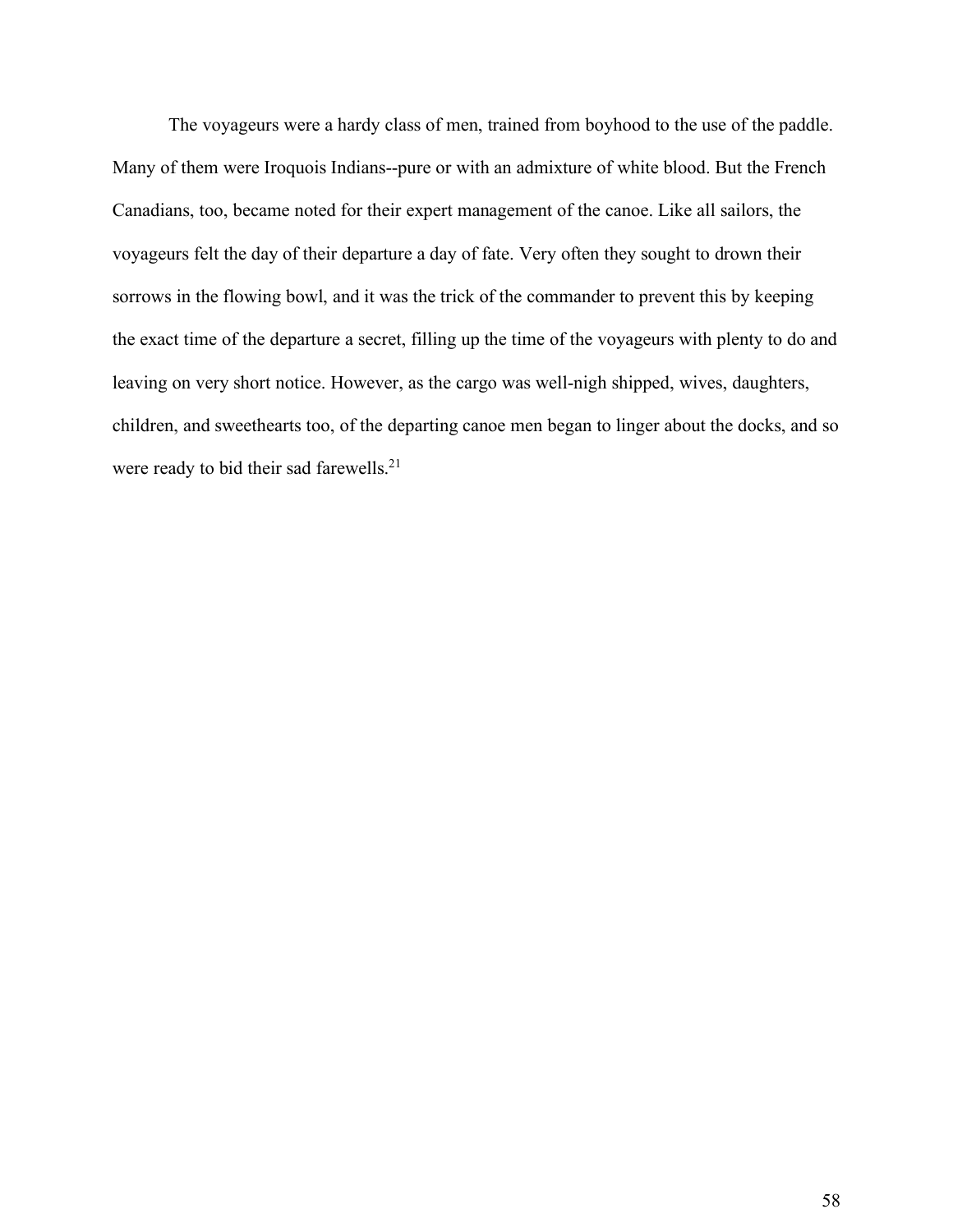It is to be observed, that it is impossible to pass the vast Forests between the Countries of the Five Nations with Waggons, or other Carriages, or on Horseback, or even on Foot, in the summer Time, by Reason of many impassible thick Swamps and Morasses. For this Reason, the only Method of travelling is in Bark Canoes, or very light Battoes, along the Rivers, which may be easily carried on Men's Shoulders, where the Stream of the River becomes too rapid, and from one River to another; for which Purpose the shortest Passes are always chosen, and are called, for this Reason, Carrying Places.<sup>22</sup>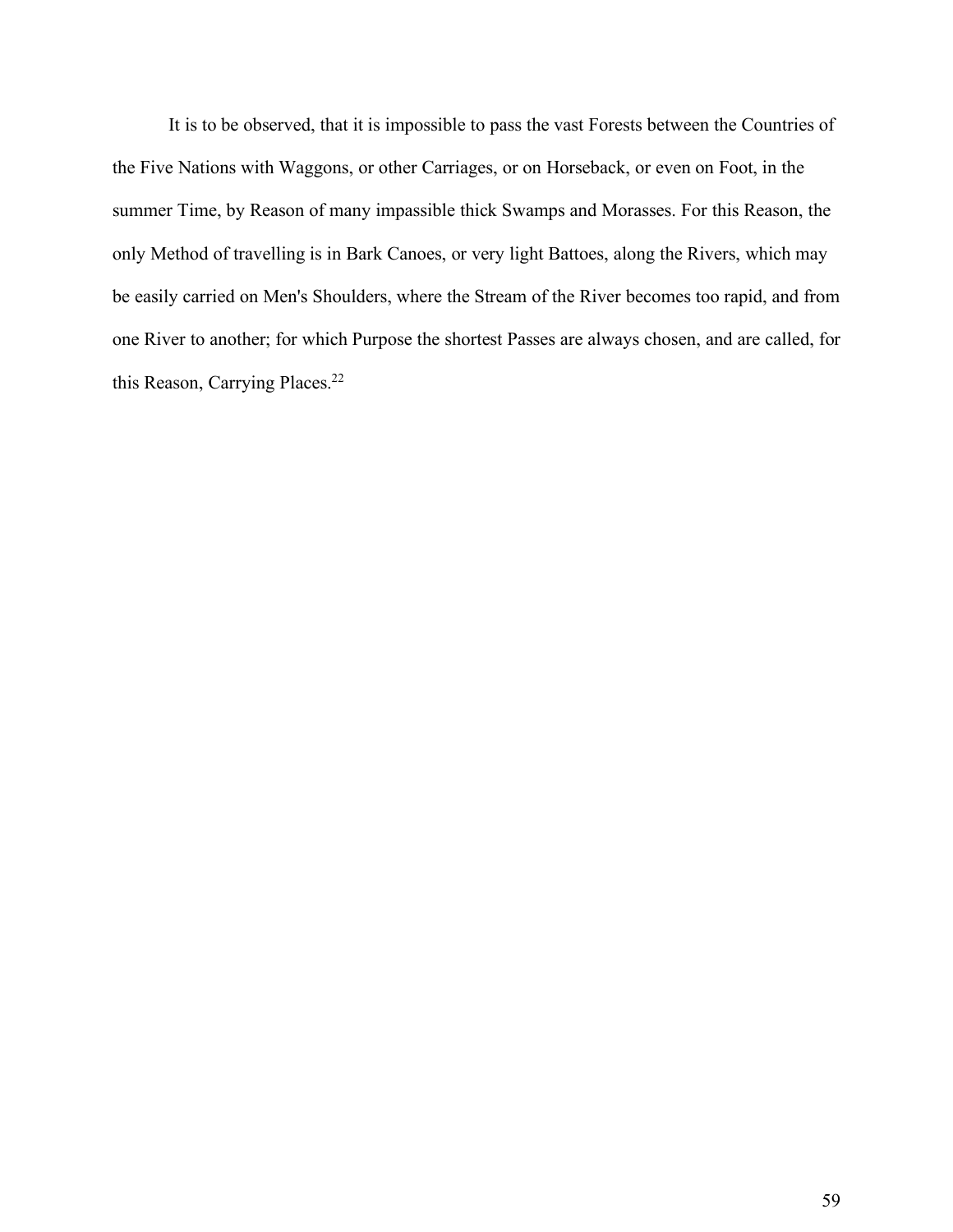When I got in the vessel the Voyageur had not taken his seat, and I saw him talking with the landlady. They were evidently talking of me, for every now and then they looked at me, and some of the people who were sitting on the shore--which they call by a name meaning "wordbearer"--came and listened, and then looked at me, most of them pityingly.23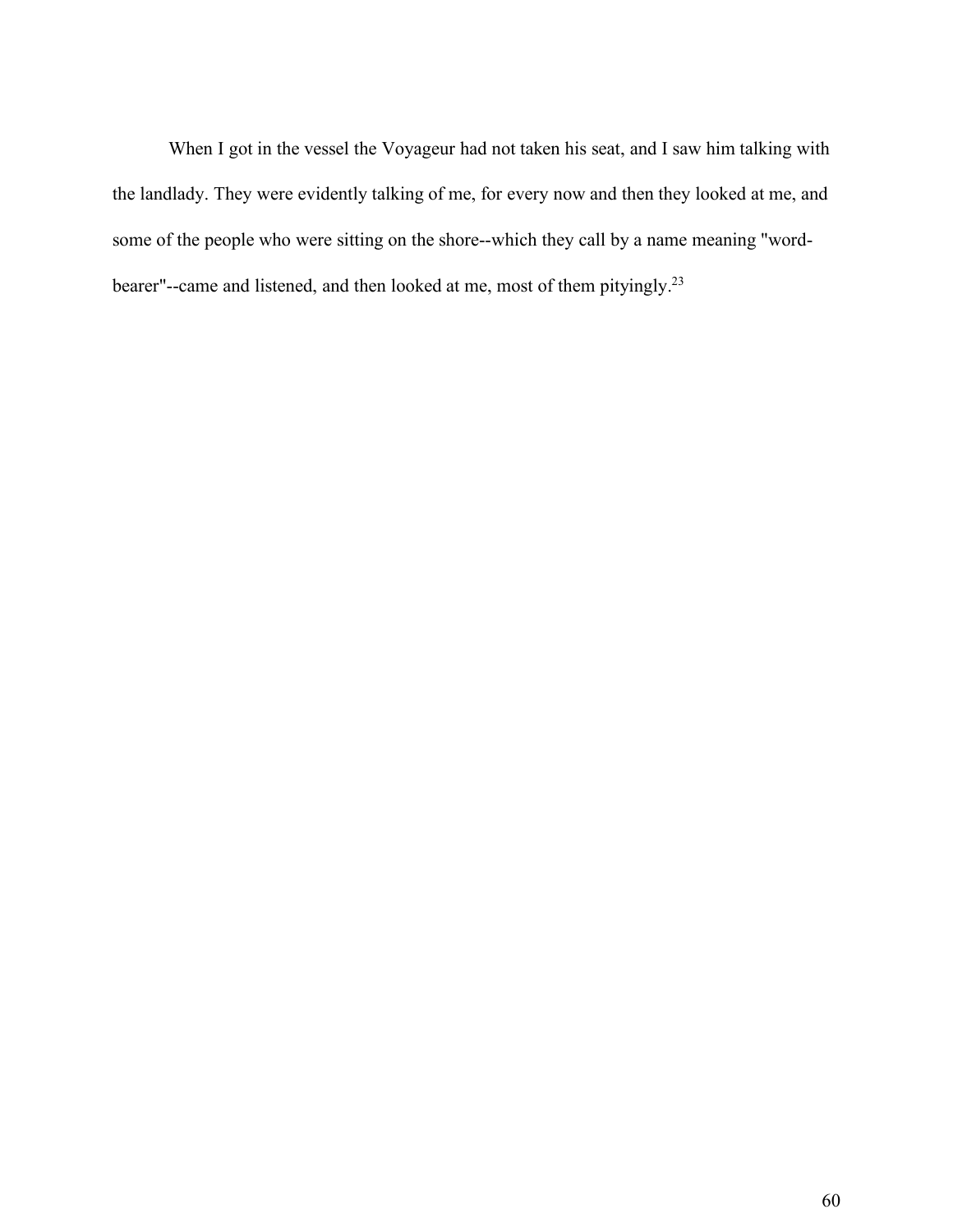All day long we seemed to dawdle through a country which was full of beauty of every kind. Sometimes we ran by rivers and streams which seemed from the wide stony margin on each side of them to be subject to great floods. It takes a lot of water, and running strong, to sweep the outside edge of a river clear. Being practically on the frontier, it has had a very stormy existence, and it certainly shows marks of it.<sup>24</sup>

We started at seven, A.M., the travelling very heavy in the woods. About noon we came upon a large lake, where we made better speed. Thirteen miles.<sup>25</sup>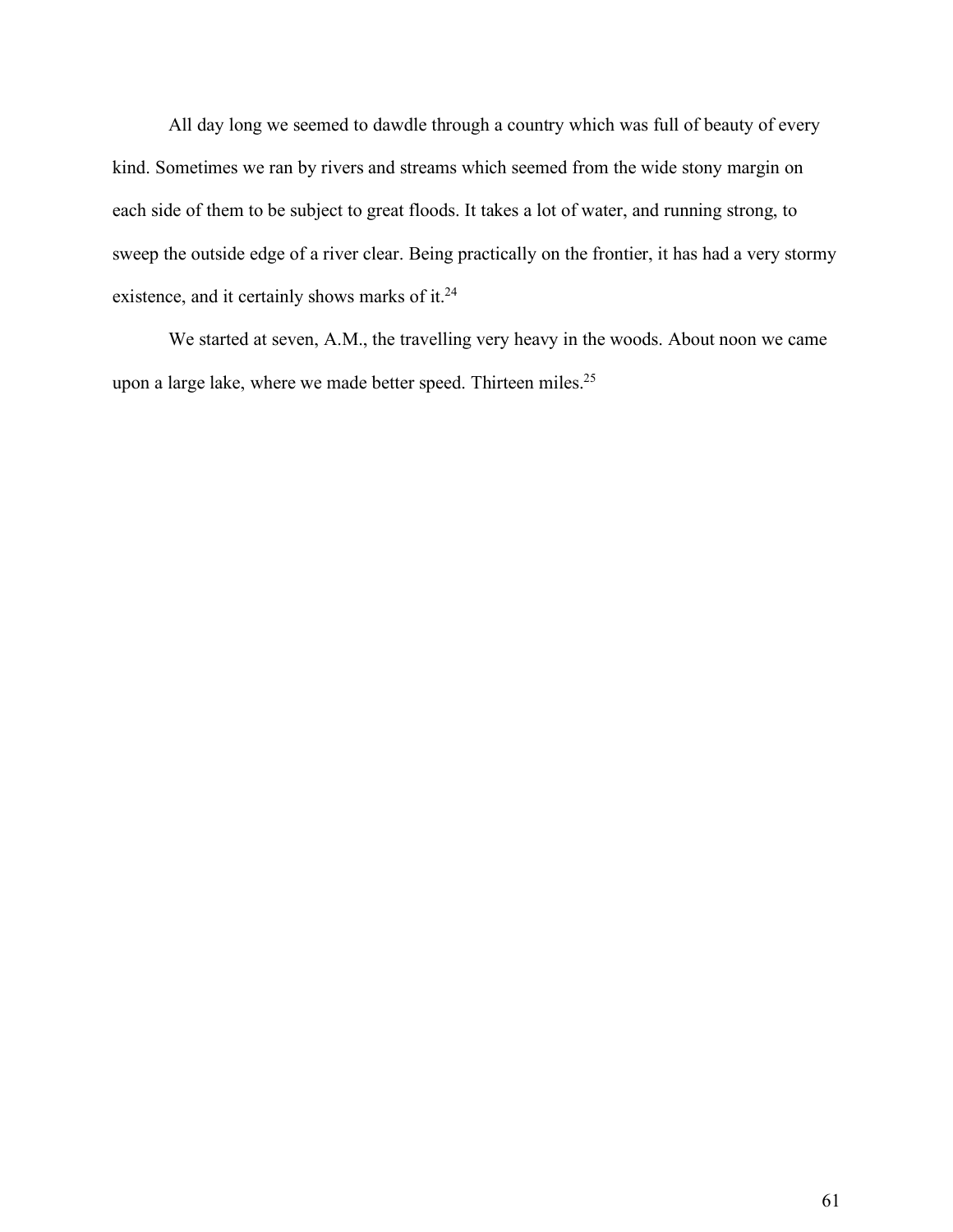There were dark, rolling clouds overhead, and in the air the heavy, oppressive sense of thunder. It seemed as though the mountain range had separated two atmospheres, and that now we had got into the thunderous one. I was now myself looking out for the conveyance which was to take me to the Count. Each moment I expected to see the glare of lamps through the blackness; but all was dark.<sup>26</sup>

Started at five, A.M. Our route in the morning led us through a chain of small lakes, and brought us out again on Whale River, on which we travelled till four, P.M. The appearance of the country much the same as described yesterday. Proceeded eighteen miles.<sup>27</sup>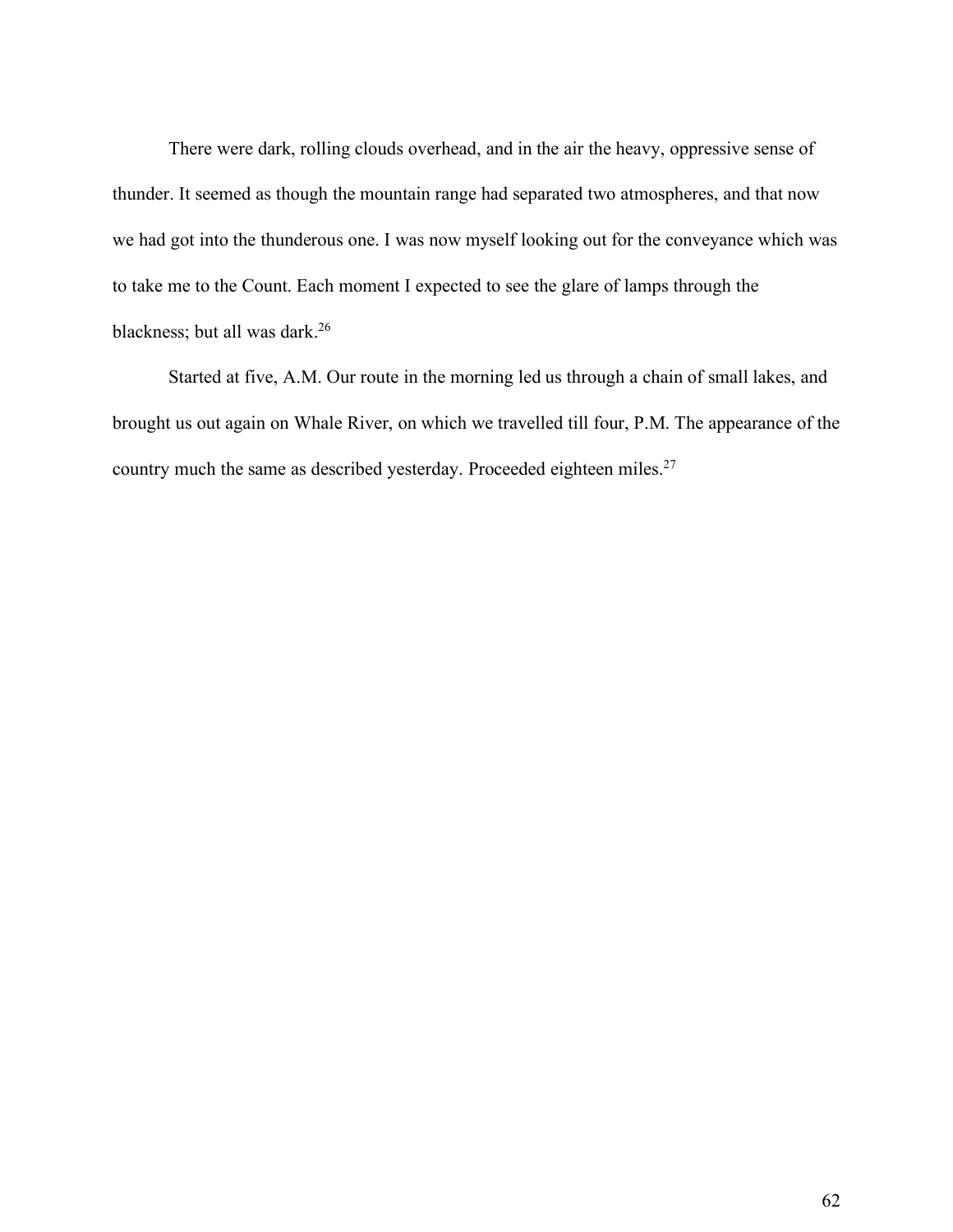We travelled slowly at first, but gradually gaining impetus, the scow was soon tossing in the boiling waters, travelling with the speed of an express train. It trembled from stem to stern with the shock of the waves. There was an exhilarating sensation with an element of danger in it.28

The Voyageur was a tall man, with a long brown beard and a great black hat, which seemed to hide his face from us. I could only see the gleam of a pair of very bright eyes, which seemed red in the lamplight, as he turned to us.<sup>29</sup>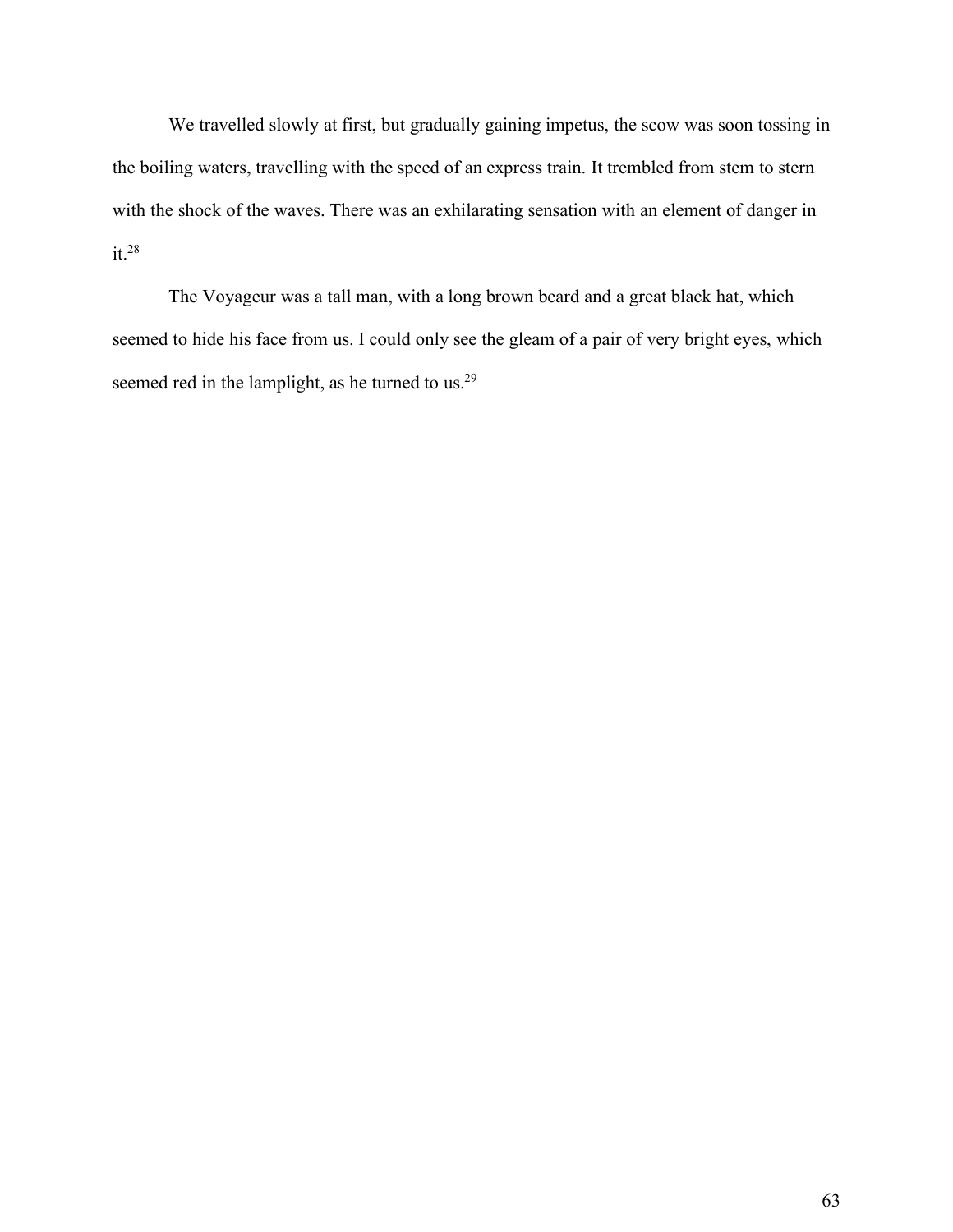The whole route, with its rapids, whirlpools, and deceptive currents, came to be surrounded, especially in superstitious minds, with an air of dangerous mystery. A traveller tells us that a prominent fur trader pointed out to him the very spot where his father had been swept under the eddy and drowned. The camp-fire stories were largely the accounts of disasters and accidents on the long and dangerous way. As such a story was told on the edge of a shadowy forest the voyageurs were filled with dread.

The story of the Wendigo was an alarming one. No crew would push on after the sun was set, lest they should see this apparition.<sup>30</sup>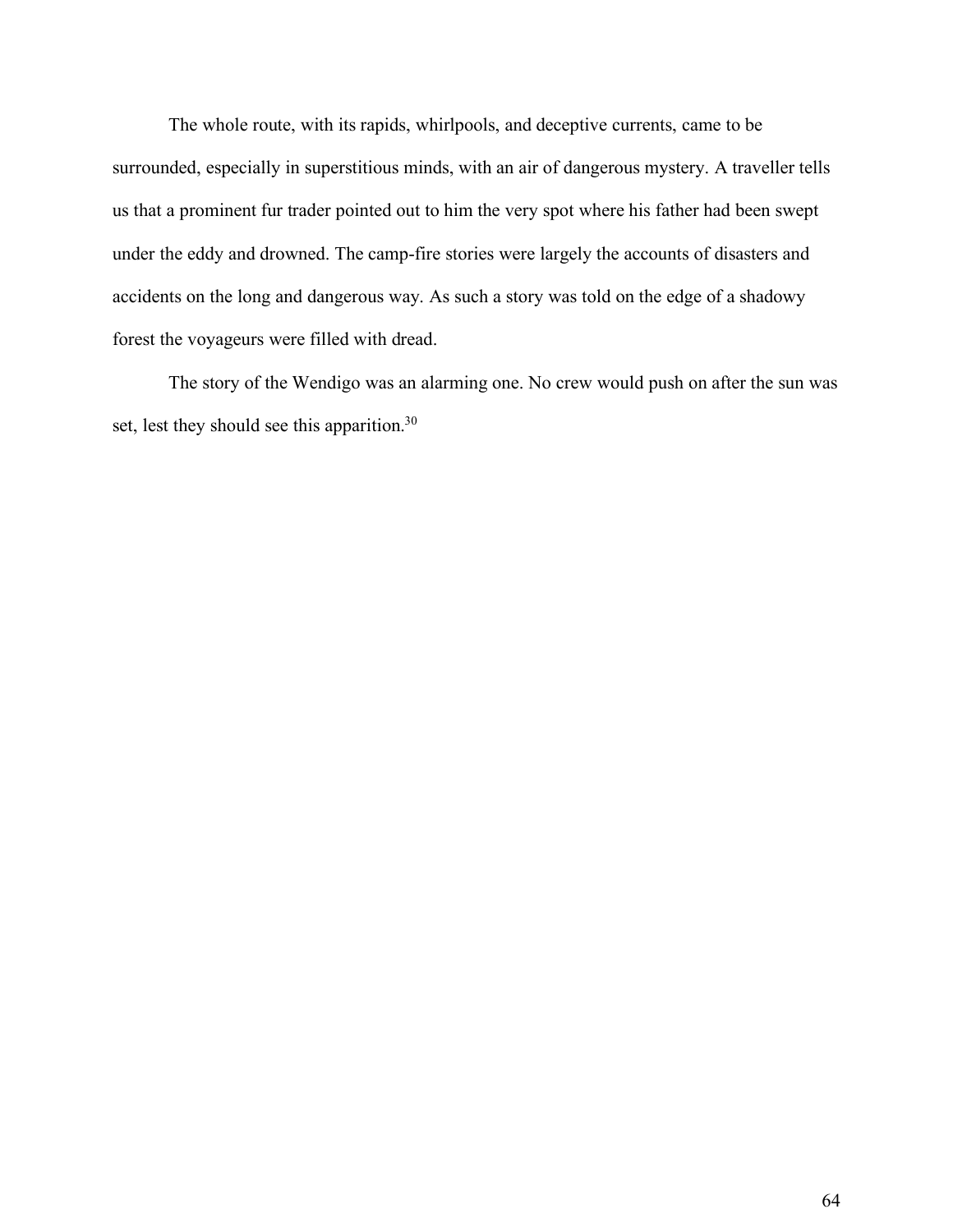Their conversation doubtless turned on the prospects of the season and the price of 'castors'; on the hardships of forest and lake, interspersed not infrequently with spicy anecdotes about their hardy factors and voyageurs, with now and then a sly and illuminating wink that recalled some beautiful Pocahontas met in their dreams or travels; for we have ample evidence that there was no Joseph among these puissant lords of the forests. Some made the hours slip rapidly away with Scotch story and Jacobite song, intermingled with those imperishable favorites '*La clair fontaine*' and '*En roulant ma boule*.'31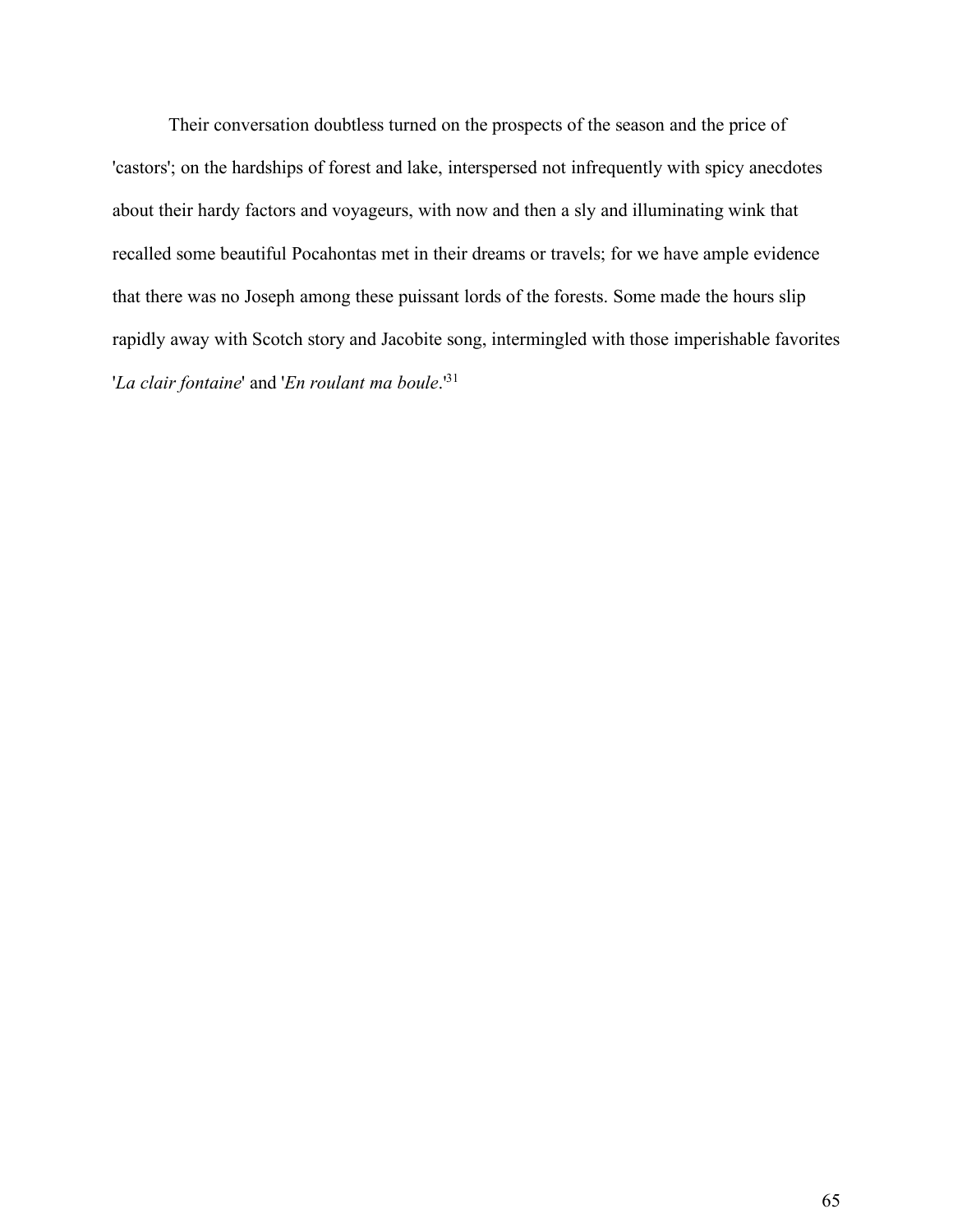About 8 o'clock, however, things changed for the worse. The thermometer dropped and it began to blow and snow. It snowed more or less all night, and having no blankets or overcoat with me, I was employed the best part of the night in keeping the fire burning.<sup>32</sup>

I felt a strange chill, and a lonely feeling came over me; but a cloak was thrown over my shoulders, and a rug across my knees, and the Voyageur said:

"The night is chill, and my master the Count bade me take all care of you."33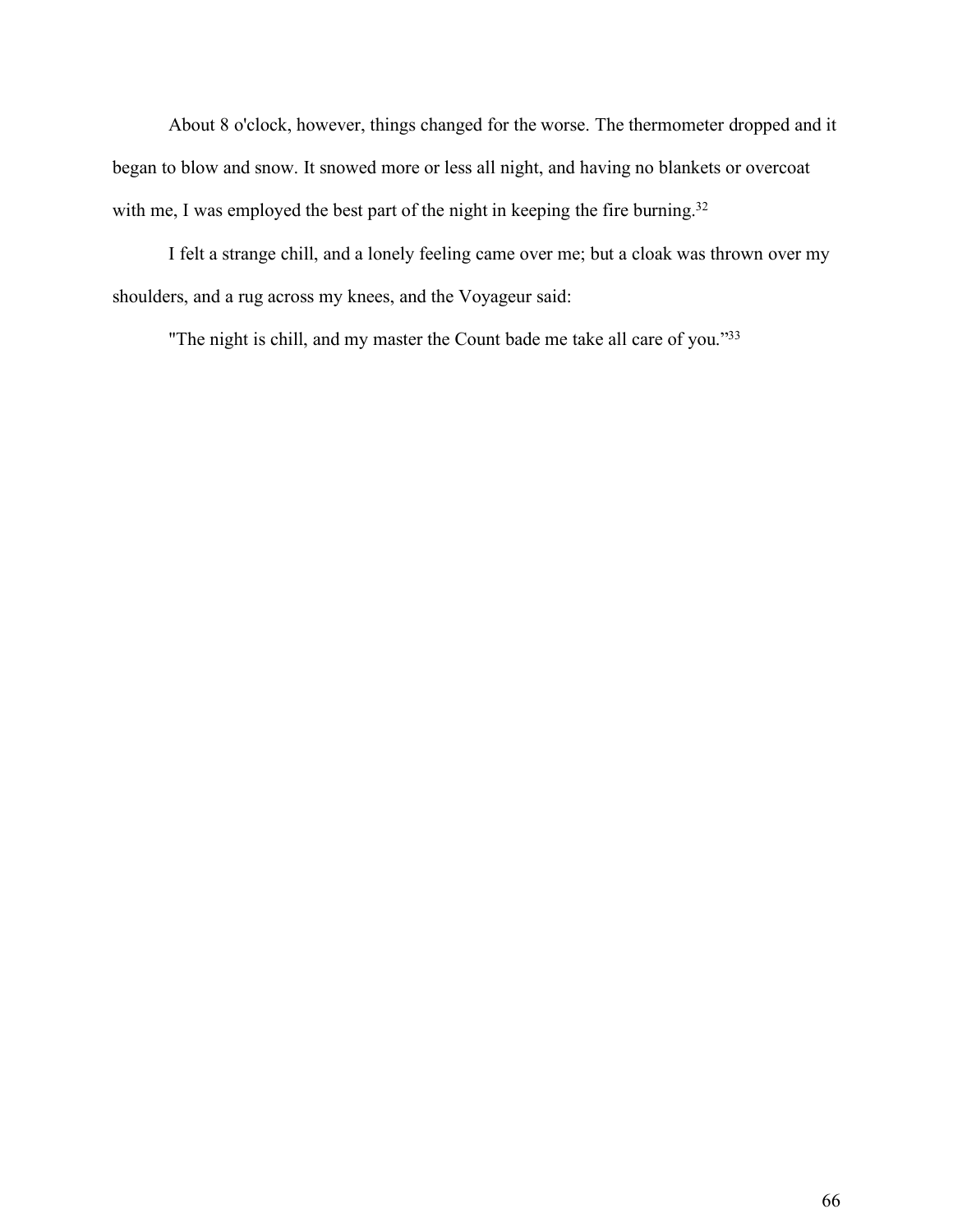I soon lost sight and recollection of ghostly fears in the beauty of the scene as we drove along, although had I known the language, or rather languages, which my fellow-passengers were speaking, I might not have been able to throw them off so easily. Before us lay a green sloping land full of forests and woods, with here and there steep hills, crowned with clumps of trees. There was everywhere a bewildering mass of fruit blossom--apple, plum, pear, cherry; and as we drove by I could see the green grass under the trees spangled with the fallen petals.

As we wound on our endless way, and the sun sank lower and lower behind us, the shadows of the evening began to creep round us. This was emphasised by the fact that the snowy mountain-top still held the sunset, and seemed to glow out with a delicate cool pink.<sup>34</sup>

Travelled through woods the whole day. Encamped at half-past three. Eighteen miles.35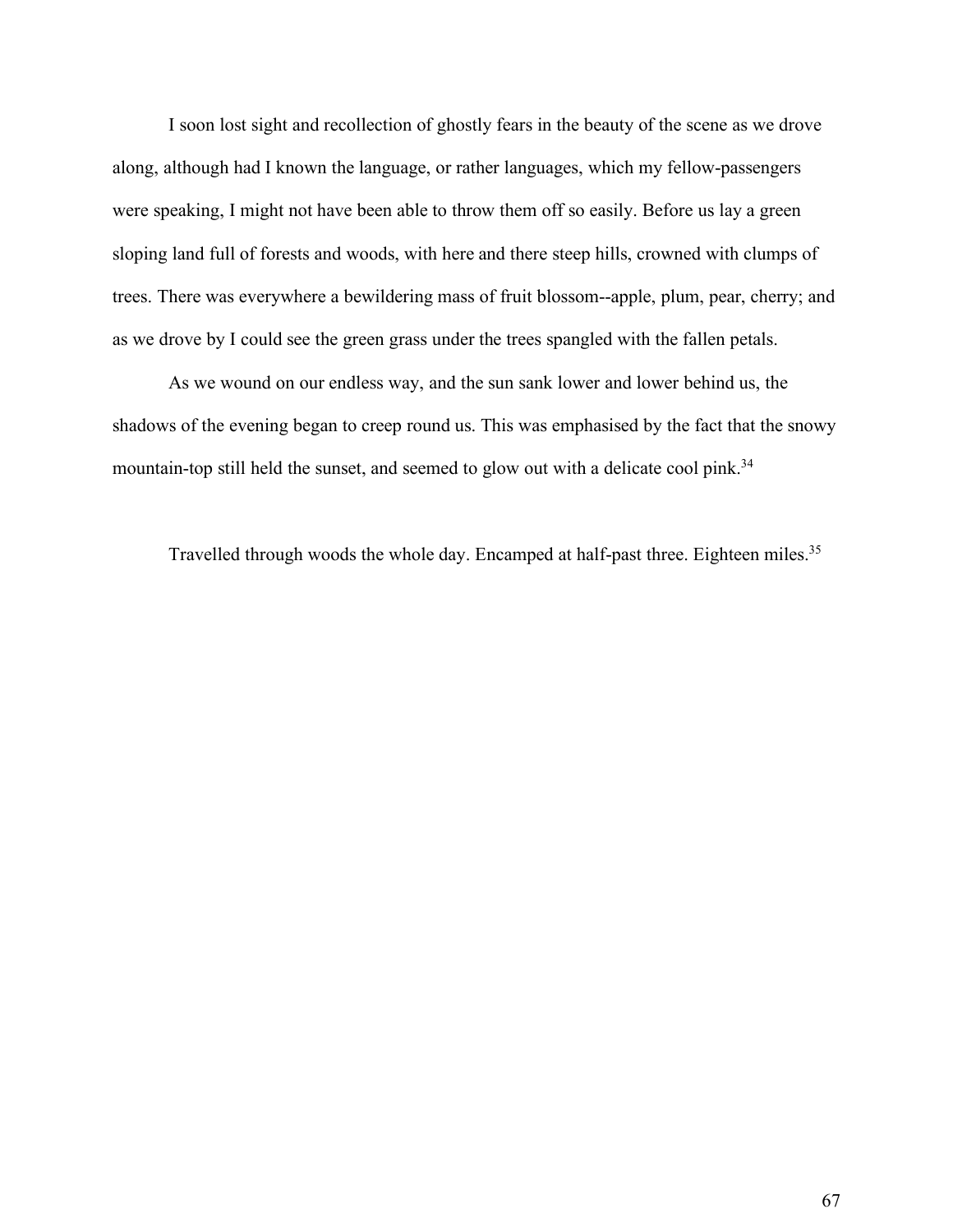Soon we were hemmed in with trees, which in places arched right over the path till we passed as through a tunnel; and again great frowning rocks guarded us boldly on either side. We could hear the rising wind, for it moaned and whistled through the rocks, and the branches of the trees crashed together as we swept along. It grew colder and colder still, and fine, powdery snow began to fall, so that soon we and all around us were covered with a white blanket. The keen wind still carried the howling of the dogs, though this grew fainter as we went on our way. The baying of the wolves sounded nearer and nearer, as though they were closing round on us from every side. I grew dreadfully afraid. The Voyageur, however, was not in the least disturbed; he kept turning his head to left and right, but I could not see anything through the darkness.<sup>36</sup>

Took our departure at seven, A.M. Travelled without halting the whole day. Eighteen miles.<sup>37</sup>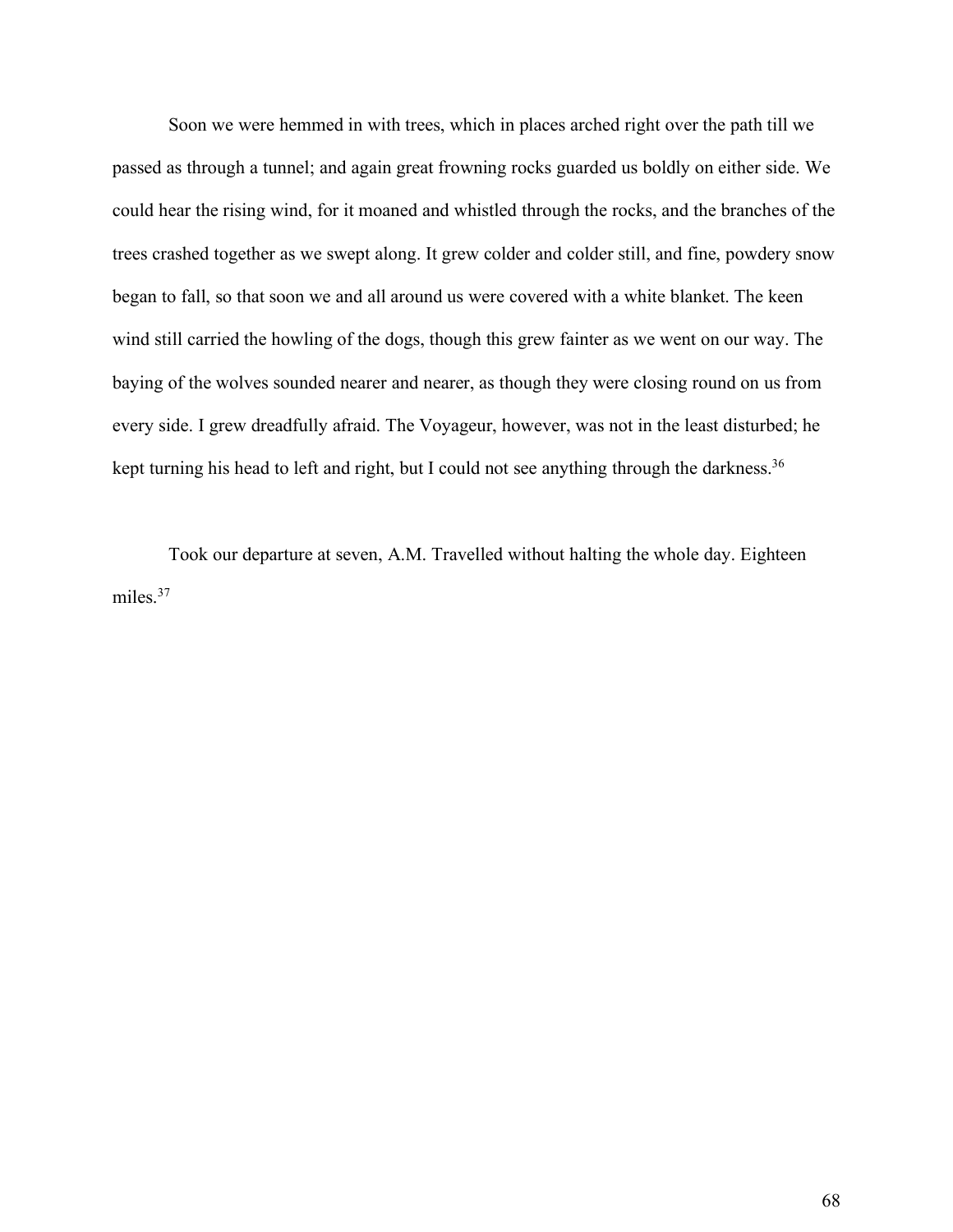The time seemed interminable as we swept on our way, now in almost complete darkness, for the rolling clouds obscured the moon. Suddenly, I became conscious of the fact that the Voyageur was in the act of pulling up to the shore of a vast fort, from whose tall black windows came no ray of light, and whose broken battlements showed a jagged line against the moonlit sky.38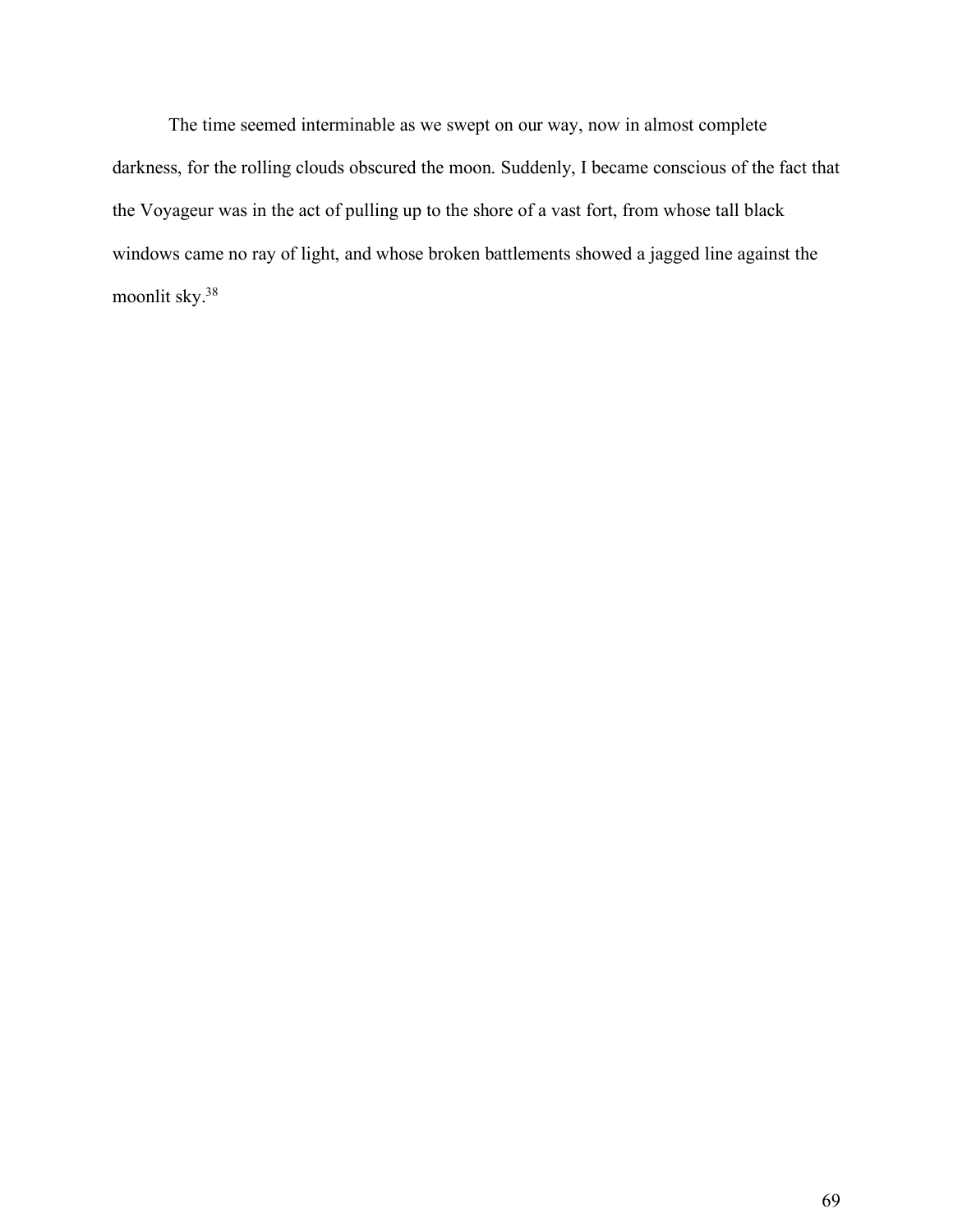I must have been asleep, for certainly if I had been fully awake I must have noticed the approach of such a remarkable place. In the gloom the courtyard looked of considerable size, and as several dark ways led from it under great round arches, it perhaps seemed bigger than it really is. I have not yet been able to see it by daylight.<sup>39</sup> Originally known as Barracks Hill, the site was chosen for its commanding location, its fine uninterrupted views of the region, and for its three decades of occupation by a military garrison and the Royal Engineers. The building complex was dramatically sited on the hill and construction began in 1859. The original buildings were examples of Ruskinian picturesque High Victorian Gothic architecture, designed by two architectural partnerships.40

When the vessel stopped, the Voyageur held out his hand to assist me. Then he took out my traps, and placed them on the ground beside me as I stood close to a great door, old and studded with large iron nails, and set in a projecting doorway of massive stone.<sup>41</sup>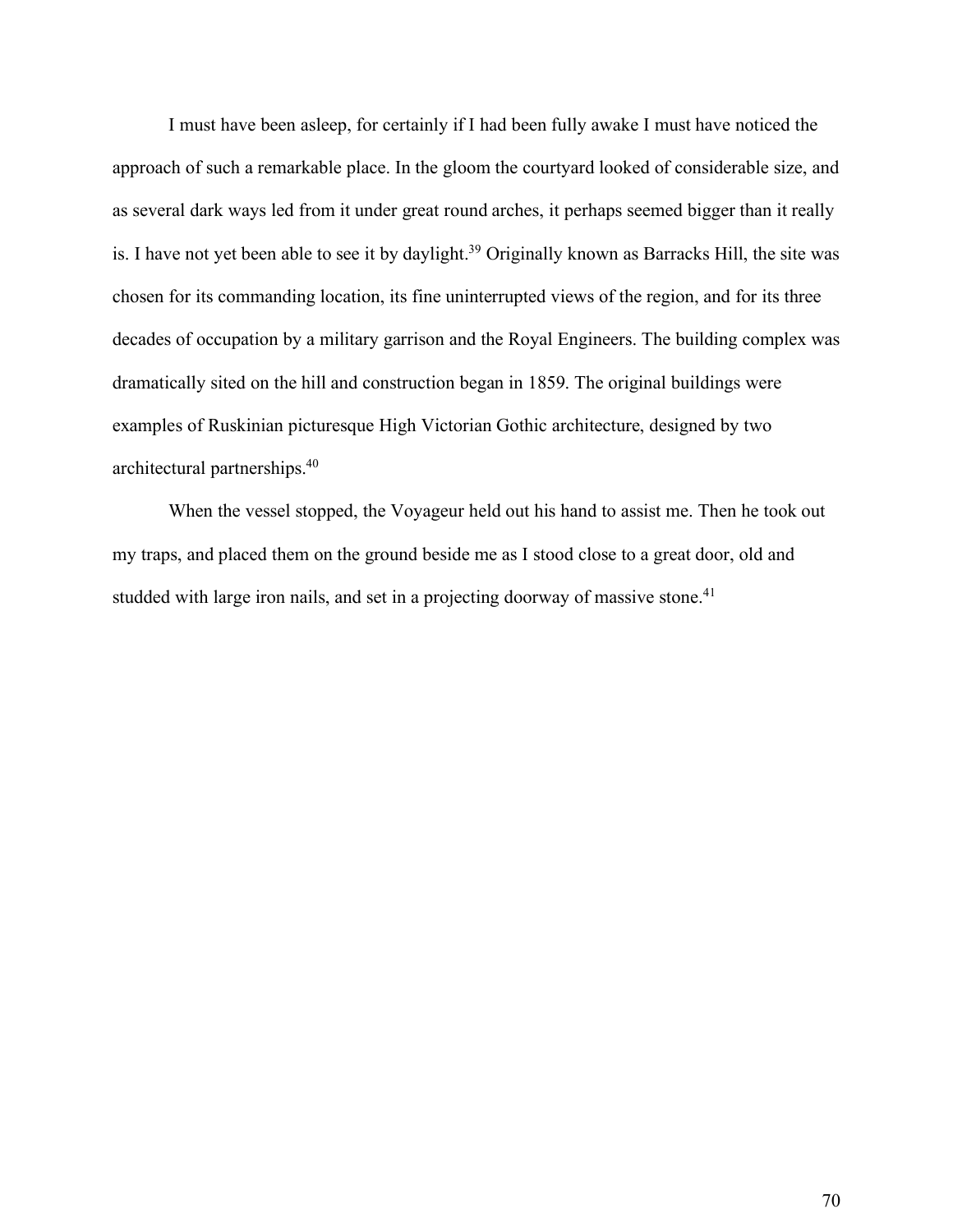Within, stood a tall man, five feet eleven, black shaggy hair, clean shaven, liberal mouth, clear eye, big cravat, grey trousers, gay vest, black frockcoat.42 He held in his hand an antique silver lamp, in which the flame burned without chimney or globe of any kind, throwing long quivering shadows as it flickered in the draught of the open door.43

The chief thing about him was his nose. I think I could draw a picture of that nose, although I lay no claim to being an artist; it was the centre and almost the circumference of his face. His eyes were penetrating and twinkling, his mouth generous, his face sallow and wrinkled with strange lines playing over that countenance as much as to say, "I like you all, I have kindly feelings toward you all, and yet I do not care a straw what you think of me."44

"Welcome to my house! Enter freely and of your own will!" He made no motion of stepping to meet me, but stood like a statue, as though his gesture of welcome had fixed him into stone. The instant, however, that I had stepped over the threshold, he moved impulsively forward, and holding out his hand grasped mine with a strength which made me wince, an effect which was not lessened by the fact that it seemed as cold as ice--more like the hand of a dead than a living man.<sup>45</sup>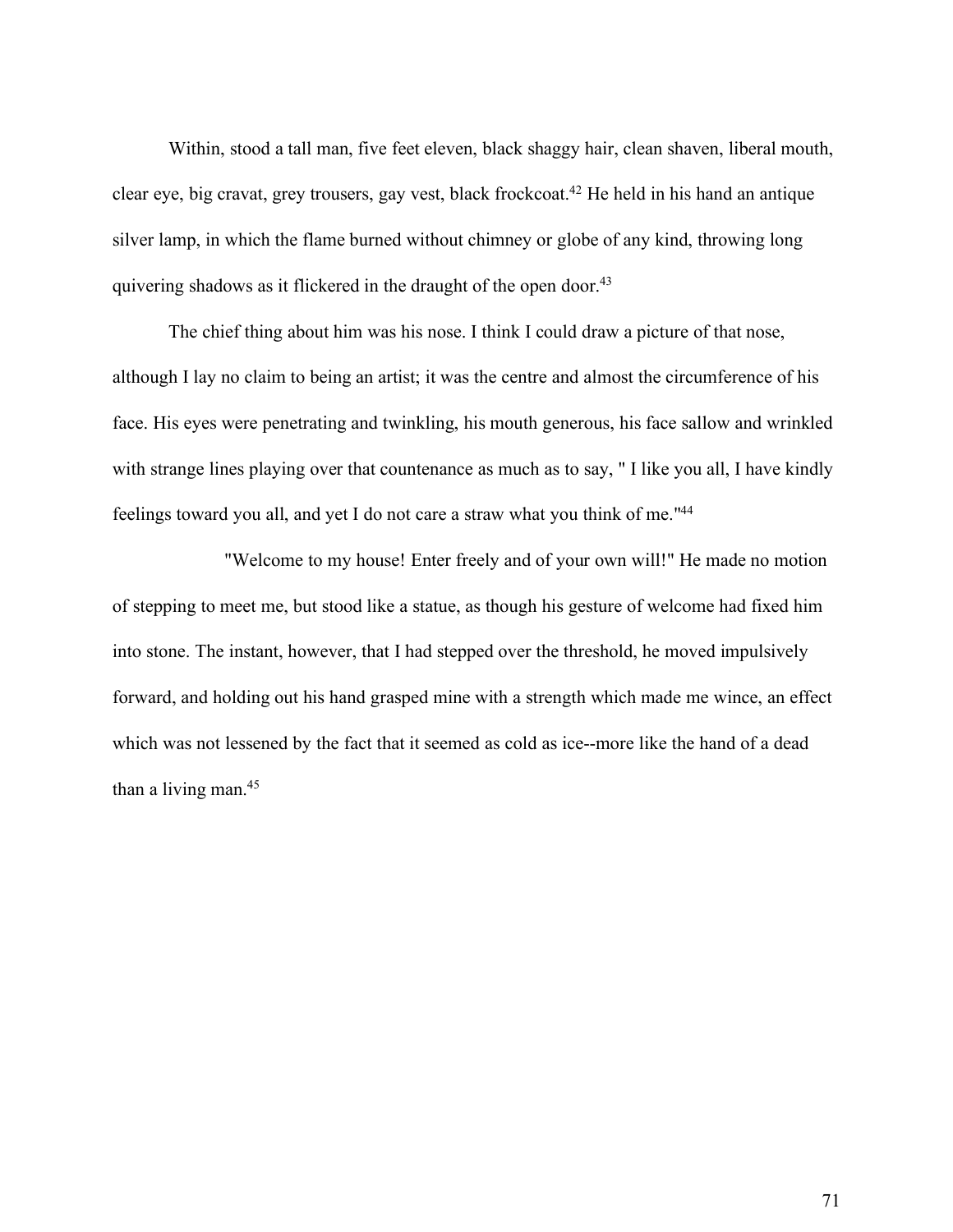**Part 2 - Beyond**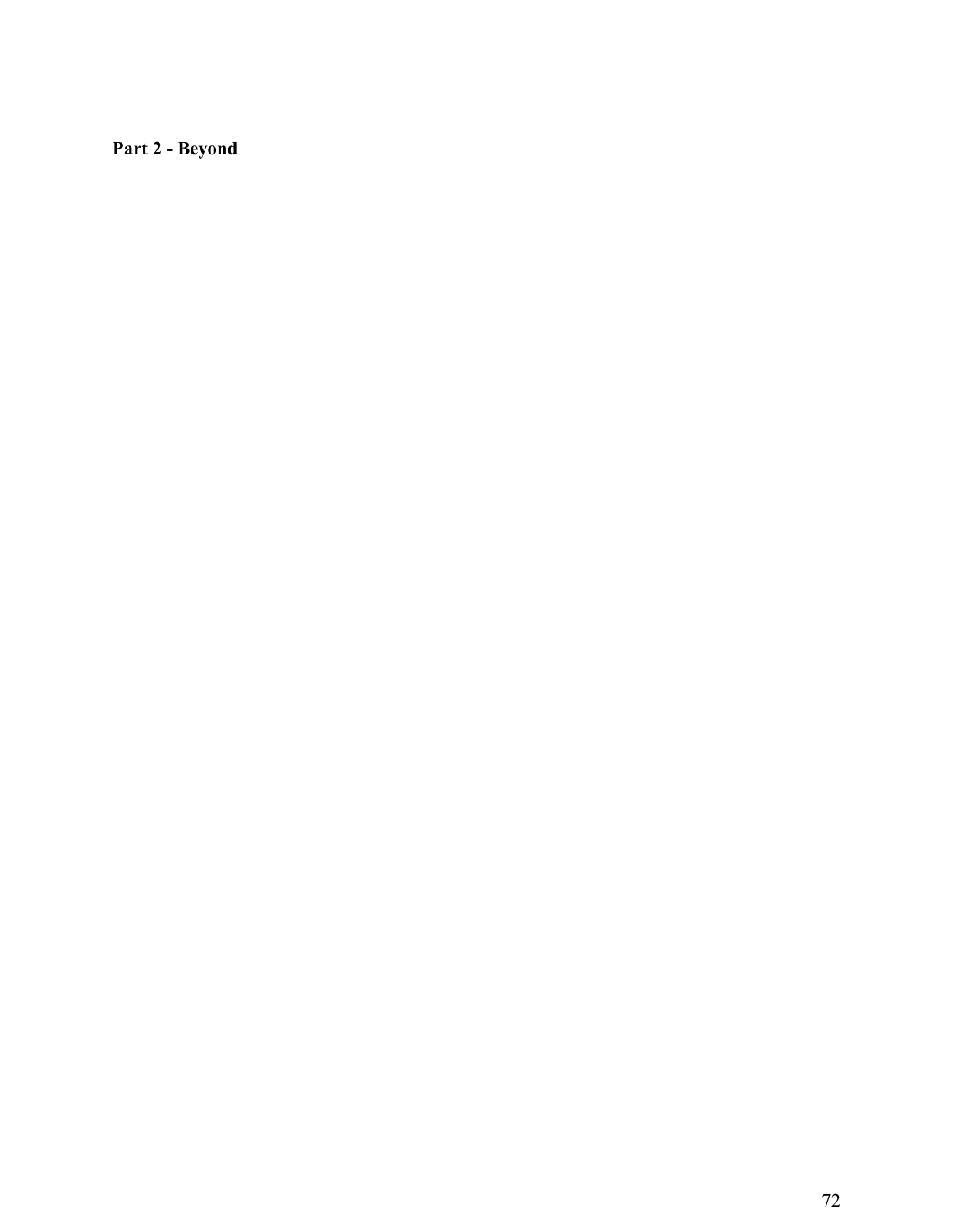I only slept a few hours when I went to bed, and feeling that I could not sleep any more, got up. I had hung my shaving glass by the window, and was just beginning to shave. Suddenly I felt a hand on my shoulder, and heard the Count's voice saying to me, "Good-morning." I started, for it amazed me that I had not seen him, since the reflection of the glass covered the whole room behind me. In starting I had cut myself slightly, but did not notice it at the moment. Having answered the Count's salutation, I turned to the glass again to see how I had been mistaken. This time there could be no error, for the man was close to me, and I could see him over my shoulder. But there was no reflection of him in the mirror! The whole room behind me was displayed; but there was no sign of a man in it, except myself. This was startling, and, coming on the top of so many strange things, was beginning to increase that vague feeling of uneasiness which I always have when the Count is near; but at the instant I saw that the cut had bled a little, and the blood was trickling over my chin. I laid down the razor, turning as I did so half round to look for some sticking plaster. When the Count saw my face, his eyes blazed with a sort of demoniac fury, and he suddenly made a grab at my throat. I drew away. It made an instant change in him, for the fury passed so quickly that I could hardly believe that it was ever there.<sup>46</sup> He was very soon drunk. He was sick in consequence, and remained in a state of stupor for two days.<sup>47</sup>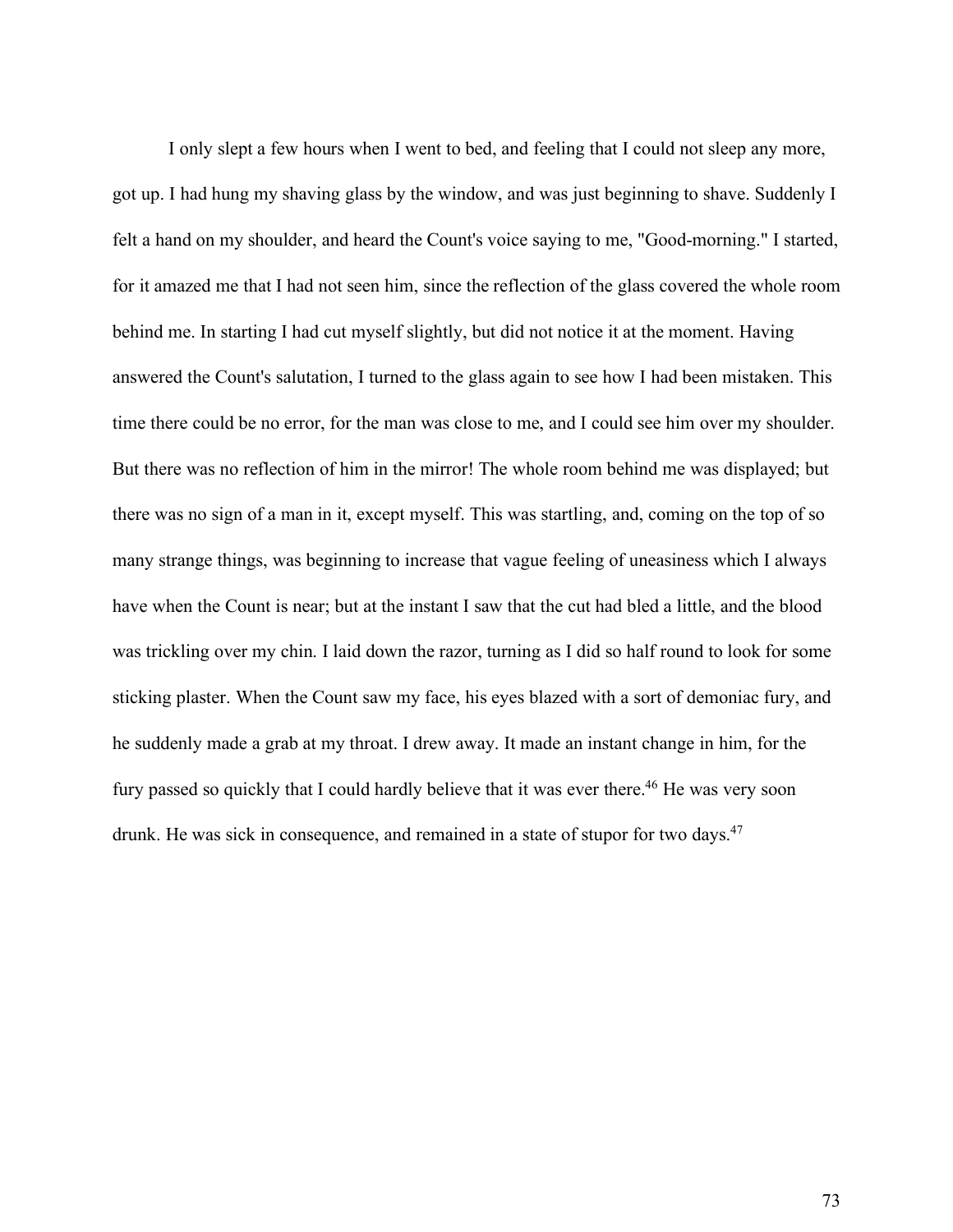The Count may have many houses which he has bought. Of them he will have deeds of purchase, keys and other things. He will have paper that he write on; he will have his book of cheques. There are many belongings that he must have somewhere; why not in this place so central, so quiet, where he come and go by the front or the back at all hour, when in the very vast of the traffic there is none to notice.48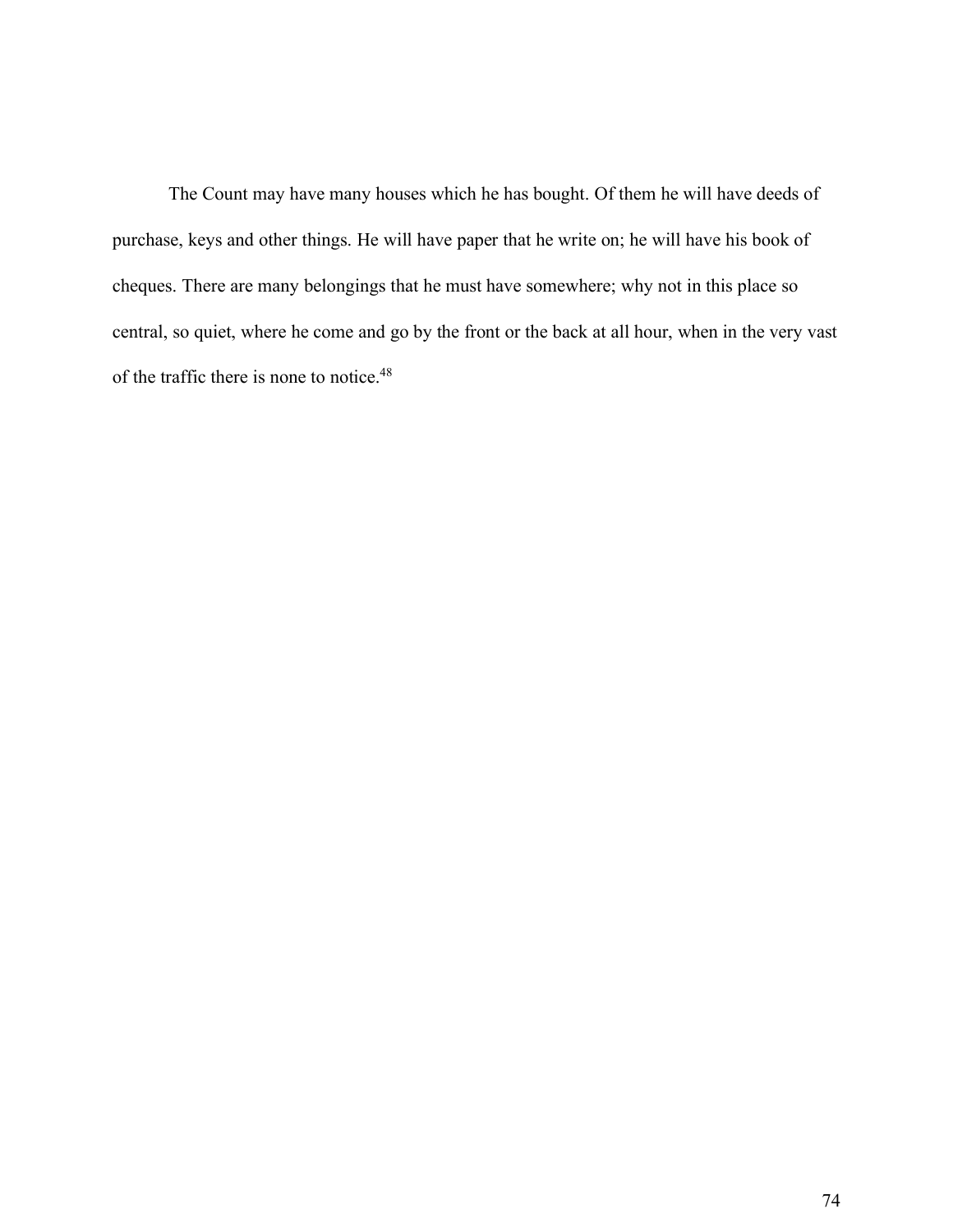The principal business of the Company in the early days was, of course, the purchasing of furs from the Indians, in exchange for arms, ammunition, clothes and other commodities imported from the United Kingdom. Naturally, therefore, the prosperity of the Company depended largely upon good relations being maintained with the Indians. The white man trusted the Indians, and the Indians trusted the white man. This mutual confidence, and the friendly relations which were the result, made the transfer of the territory to Canada comparatively easy when the time for the surrender came.<sup>49</sup>

The Count held up his arms. "Is it a wonder that we were a conquering race; that we were proud; who more gladly than we throughout the Four Nations received the 'bloody sword,' or at its warlike call flocked quicker to the standard of the King?"

The Count saw his victory in my bow, and his mastery in the trouble of my face, for he began at once to use them, but in his own smooth, resistless way.50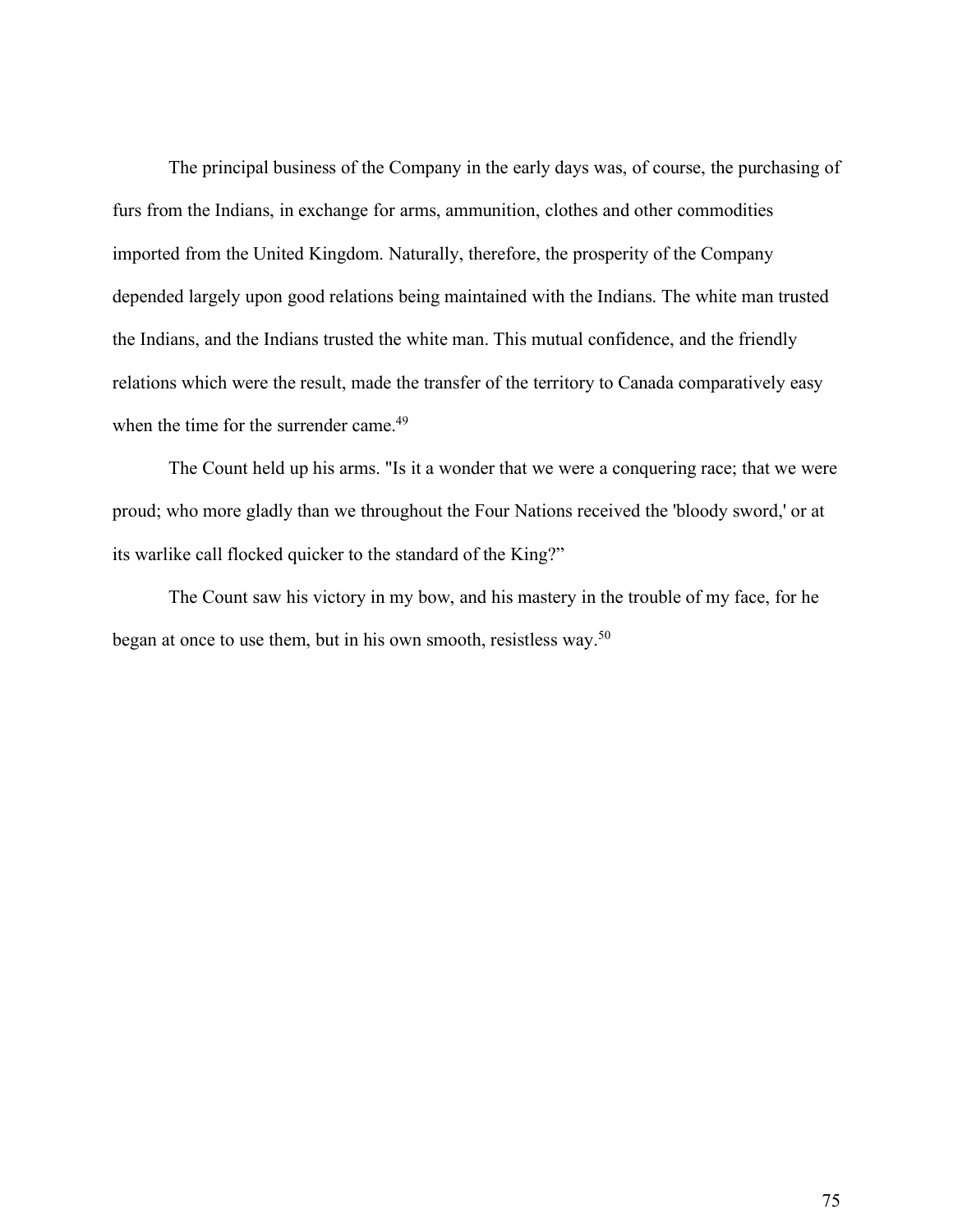Whenever he spoke of his house he always said "we," and spoke almost in the plural, like a king speaking. I wish I could put down all he said exactly as he said it, for to me it was most fascinating. It seemed to have in it a whole history of the country:<sup>51</sup>

The half-breed has developed with the age and growth of Canada. There are now halfbreeds and half-breeds, and some of them are titled, and others hold high official places. It occurred to an English lord not long ago, while he was being entertained in a Government house in one of the parts of newer Canada, to inquire of his host, "What are these half-breeds I hear about? I should like to see what one looks like." His host took the nobleman's breath away by his reply. "I am one," said he.

There is no one who has travelled much in western Canada who has not now and then been entertained in homes where either the man or woman of the household was of mixed blood, and in such homes I have found a high degree of refinement and the most polished manners. Usually one needs the information that such persons possess such blood. After that the peculiar black hair and certain facial features in the subject of such gossip attest the truthfulness of the assertion. There is no rule for measuring the character and quality of this plastic, receptive, and often very ambitious element in Canadian society, yet one may say broadly that the social position and attainments of these people have been greatly influenced by the nationality of their fathers. For instance, the French *habitants* and woodsmen far, far too often sank to the level of their wives when they married Indian women. Light-hearted, careless, unambitious, and drifting to the wilderness because of the absence of restraint there; illiterate, of coarse origin, fond of whiskey and gambling--they threw off superiority to the Indian, and evaded responsibility and concern in home management. Of course this is not a rule, but a tendency. On the other hand, the Scotch and English forced their wives up to their own standards. Their own home training,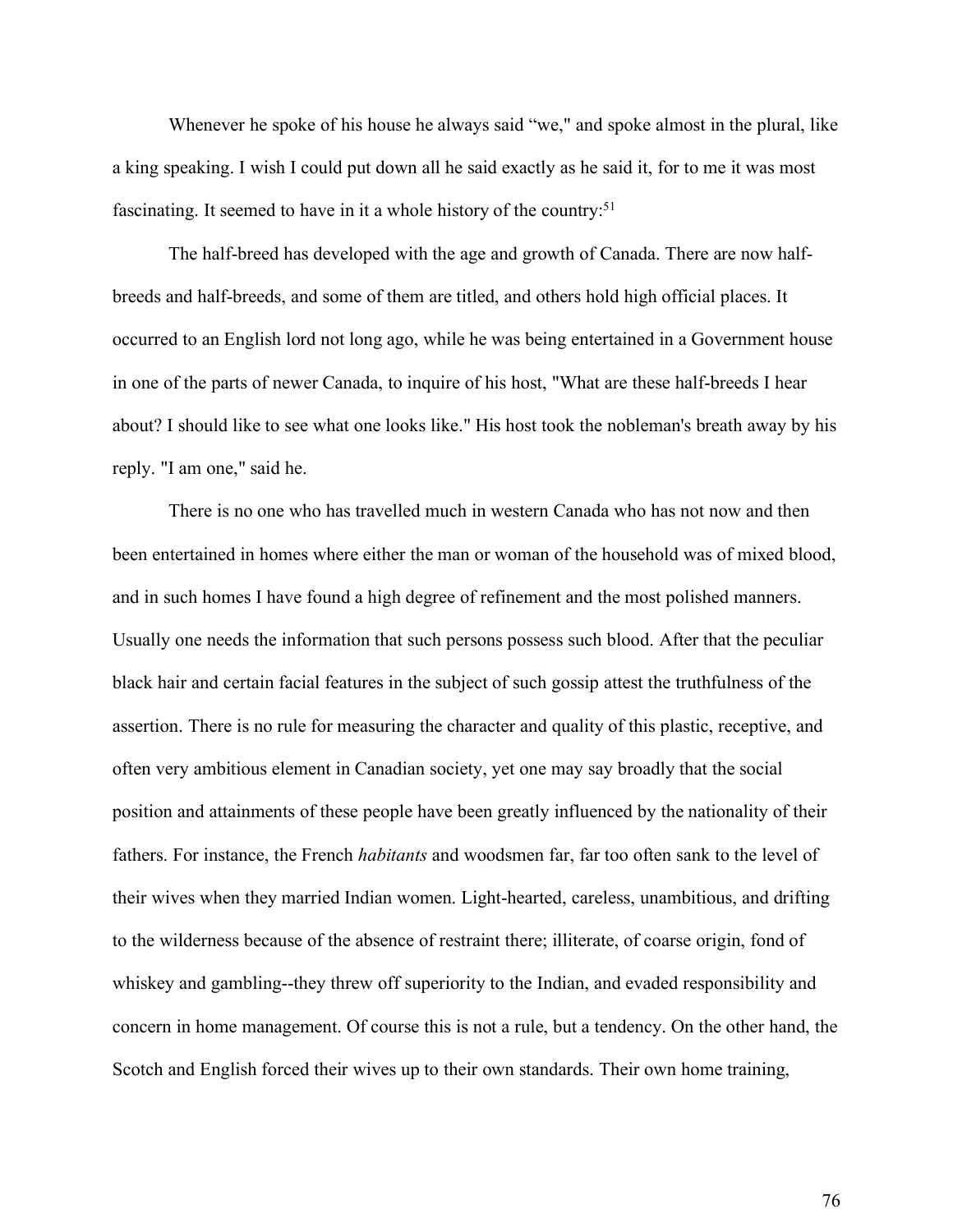respect for more than the forms of religion, their love of home and of a permanent patch of ground of their own--all these had their effect, and that has been to rear half-breed children in proud and comfortable homes, to send them to mix with the children of cultivated persons in old communities, and to fit them with pride and ambition and cultivation for an equal start in the journey of life. Possessing such foundation for it, the equality has happily never been denied to them in Canada.<sup>52</sup>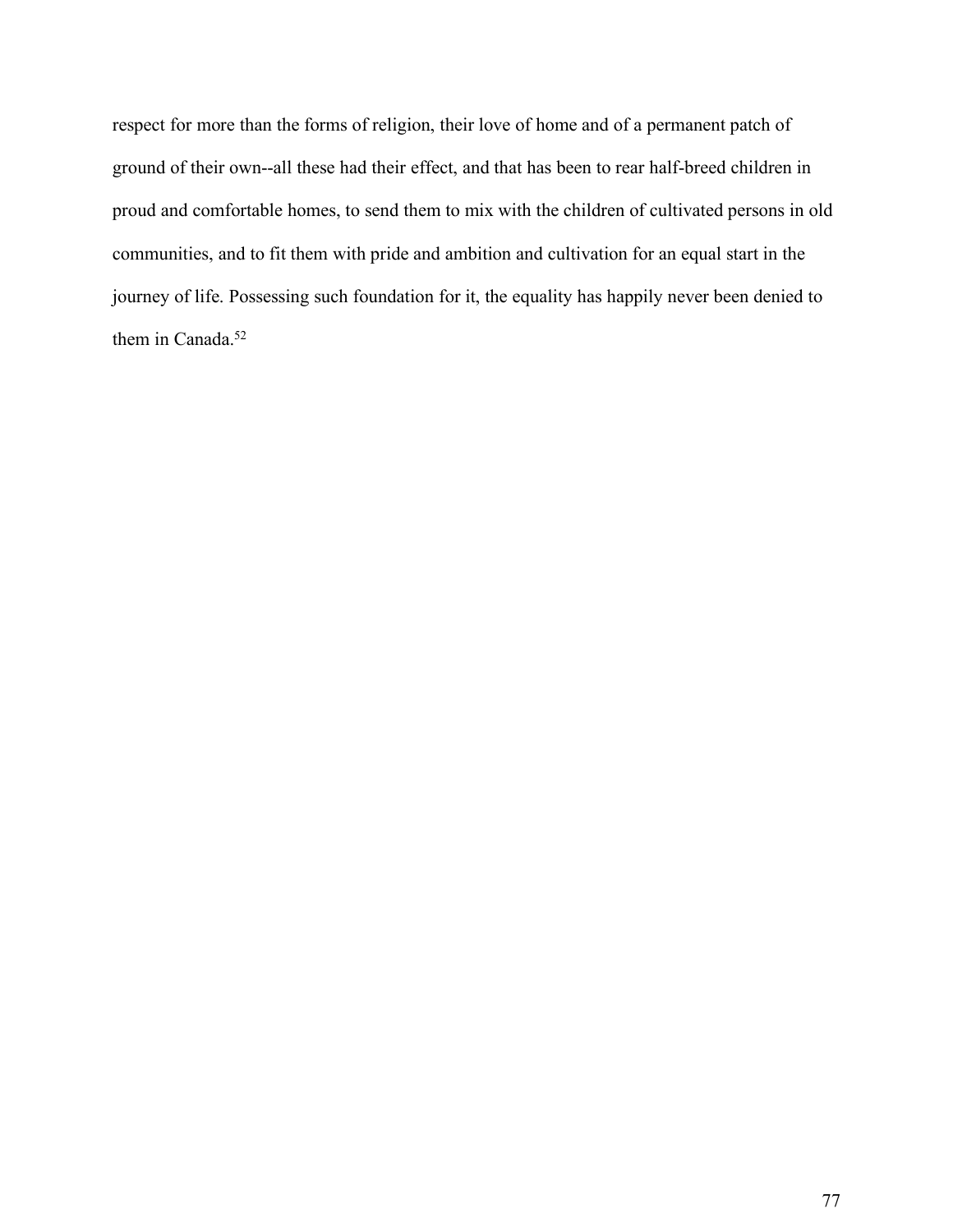And as he spoke he took his knife and drove it savagely into space. Then he went on:<sup>53</sup>

If I may be allowed to quote Kipling (with slight alteration) to illustrate the inseparable connection between the history of the growth of the Hudson's Bay Company and Canada as a nation, I would say,

God took care to hide that country

Till he judged his people ready,

Then He chose you for his whisper,

And you've found it, and it is ours.

It is sentiments like this from people who have been customers of the Company for years that should spur us to honour the great name that our Company has earned during its tenure of serving the people of Canada and make us the more proud to be servants of this great institution.54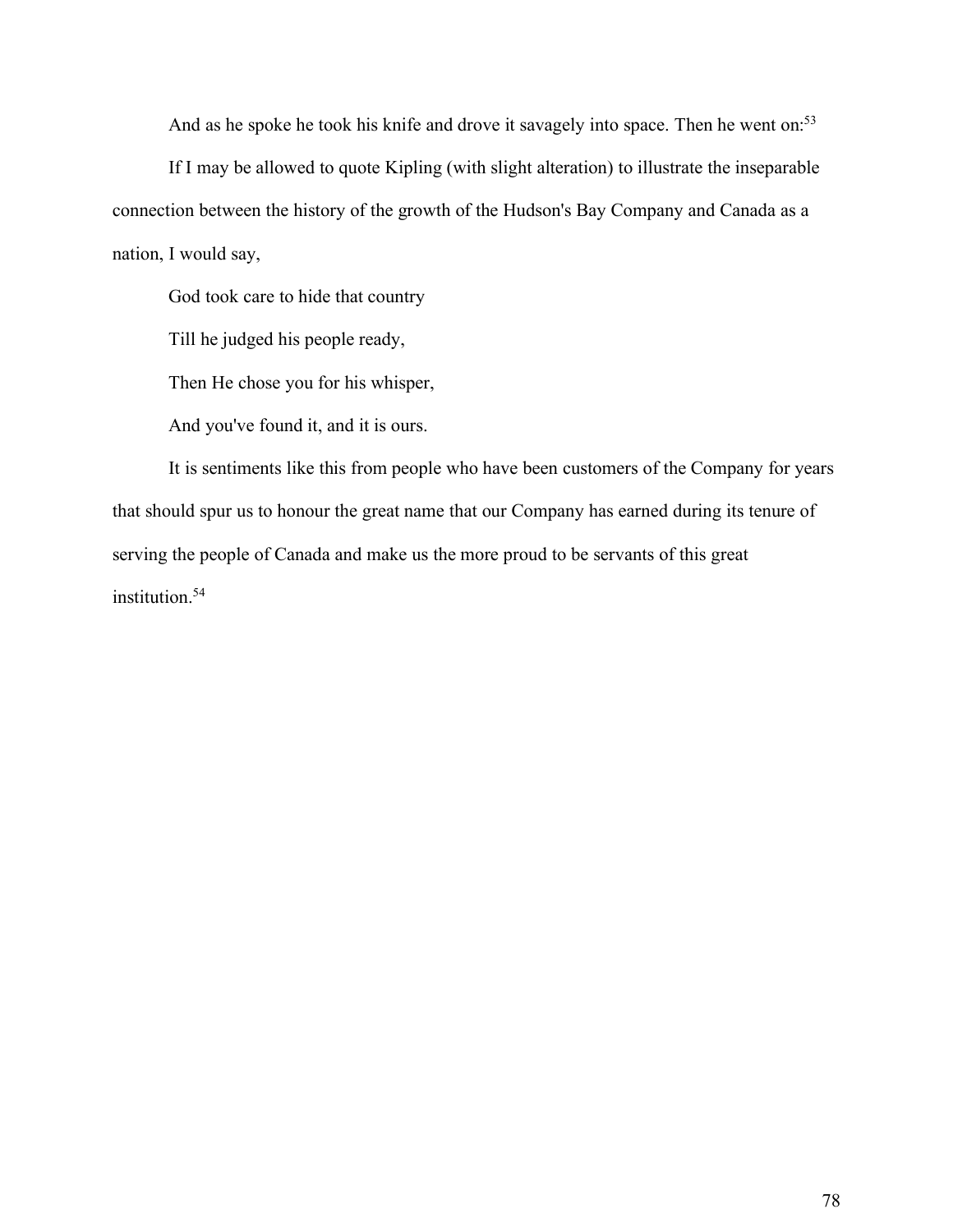I found the Count lying on the sofa, reading. When I came in he cleared the books and papers from the table; and with him I went into plans and deeds and figures of all sorts. He was interested in everything, and asked me a myriad questions about the place and its surroundings. He clearly had studied beforehand all he could get on the subject of the country, for he evidently at the end knew very much more than I did. When I remarked this, he answered:<sup>55</sup>

"At all events, the Indians have been great sufferers by the discovery of America, and the transfer to it of a large white population."56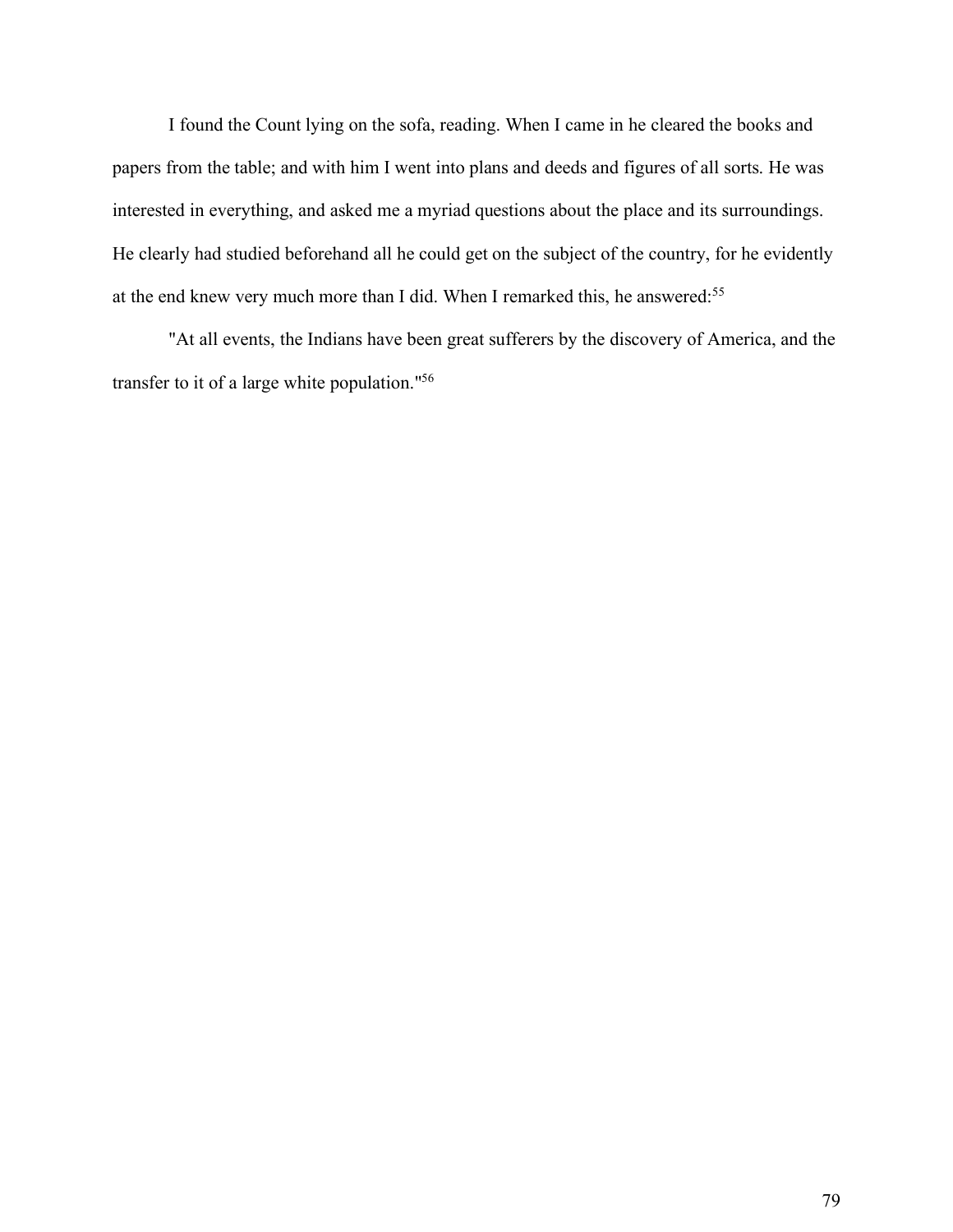Somewhere, looking out from the shadow, I seemed to see the high lights of the Count's evil face, the ridge of the nose, the red eyes, the red lips, the awful pallor.

The Count smiled, and as his lips ran back over his gums, the long, sharp, canine teeth showed out strangely; he answered:<sup>57</sup>

"There are often times when I do things that are against my conscience," he said, "but if I do not make certain allowances for the weakness of human nature, my party would turn me out of power, and those who took my place would manage things worse than I."58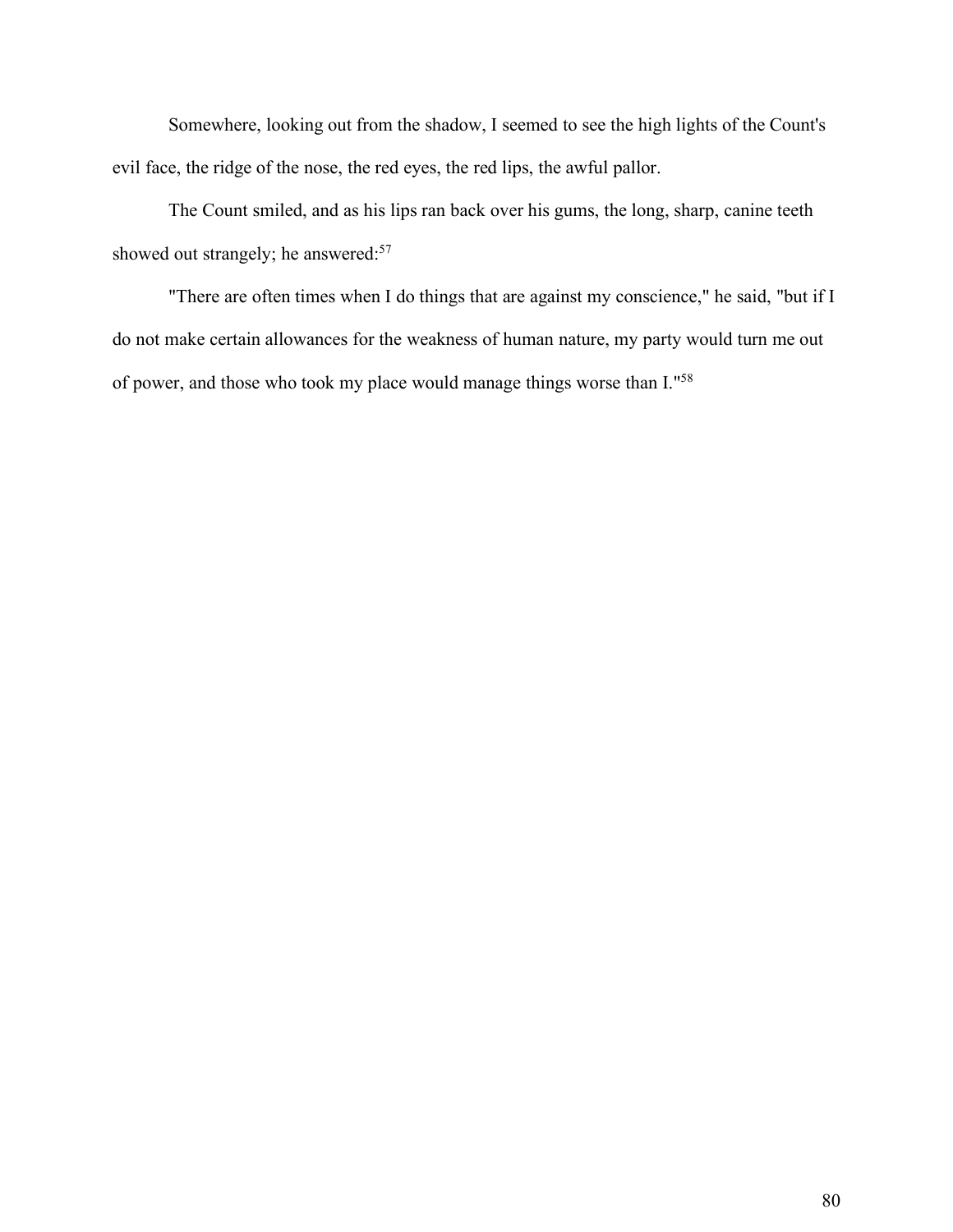The monopoly could hardly have been made more sweeping. If the adventurers found other territory westward, such territory was to be theirs. Other traders were forbidden to encroach on the region. People were forbidden to inhabit the countries without the consent of the Company. The Company was empowered to make war for the benefit of trade. The charter meant, in a word, the establishment of pure feudalism over a vast region in America. But in the light of the Company's record it may be questioned whether feudalism was not, after all, the best system for dealing with the Indian races. Under the Company's rule the Indians were peaceable; while in other parts of America, under a system the opposite of feudalism--the come-who-mayand-take-who-can policy of the United States--every step forward taken by the white race was marked by 'bloody ground.'59

Everything had been carefully thought out, and done systematically and with precision. He seemed to have been prepared for every obstacle which might be placed by accident in the way of his intentions being carried out.<sup>60</sup>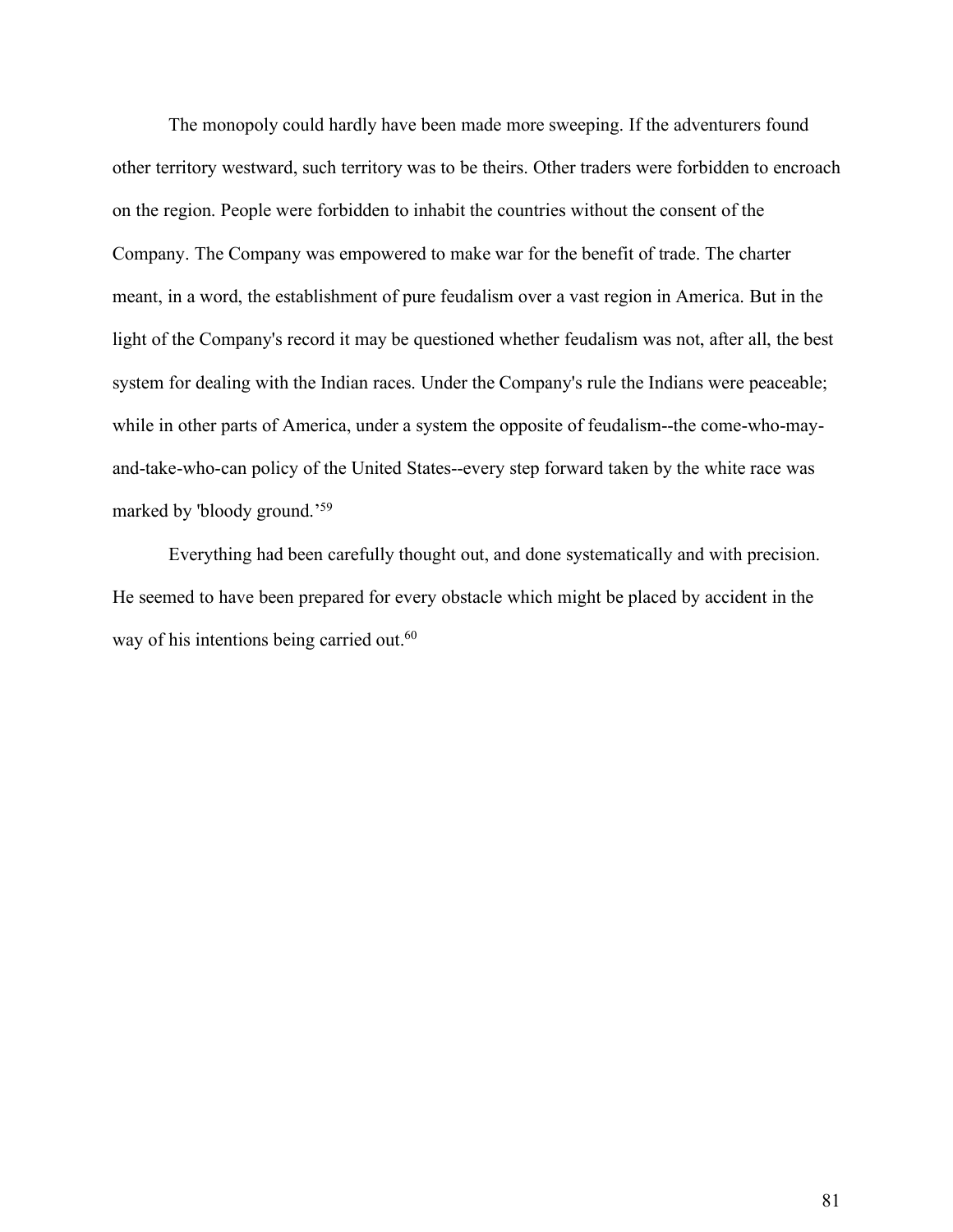It gave me almost a turn to see again one of the letters which I had seen on the Count's table before I knew of his diabolical plans: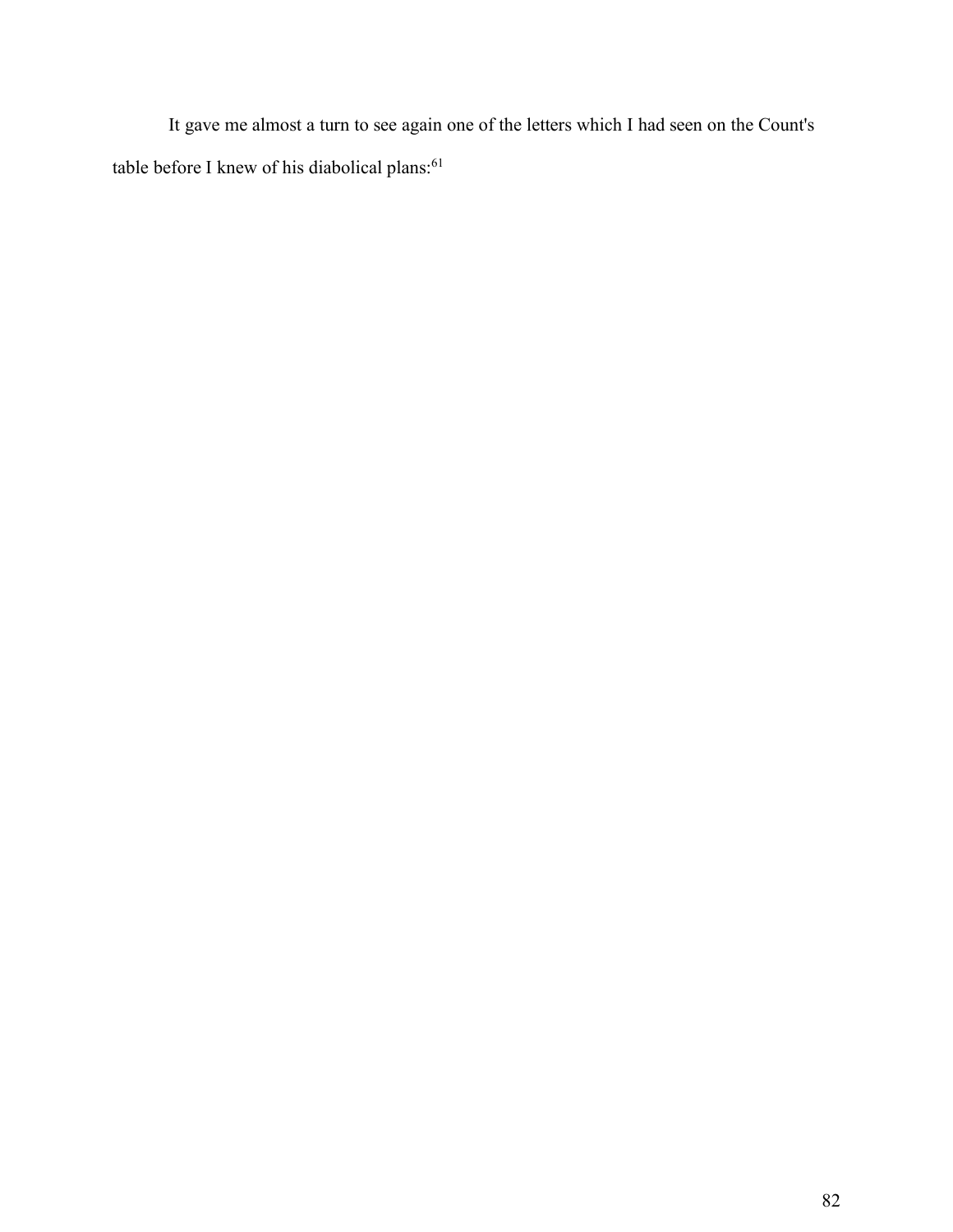*Sir, We are looking anxiously for your report as to Indian titles both within Manitoba and without; and as to the best means of extinguishing the Indian titles in the valley of Saskatchewan. Would you kindly give us your views on that point, officially and unofficially? We should take immediate steps to extinguish the Indian titles somewhere in the Fertile Belt in the valley of Saskatchewan, and open it for settlement. There will otherwise be an influx of squatters who will seize upon the most eligible positions and greatly disturb the symmetry of future surveys.62*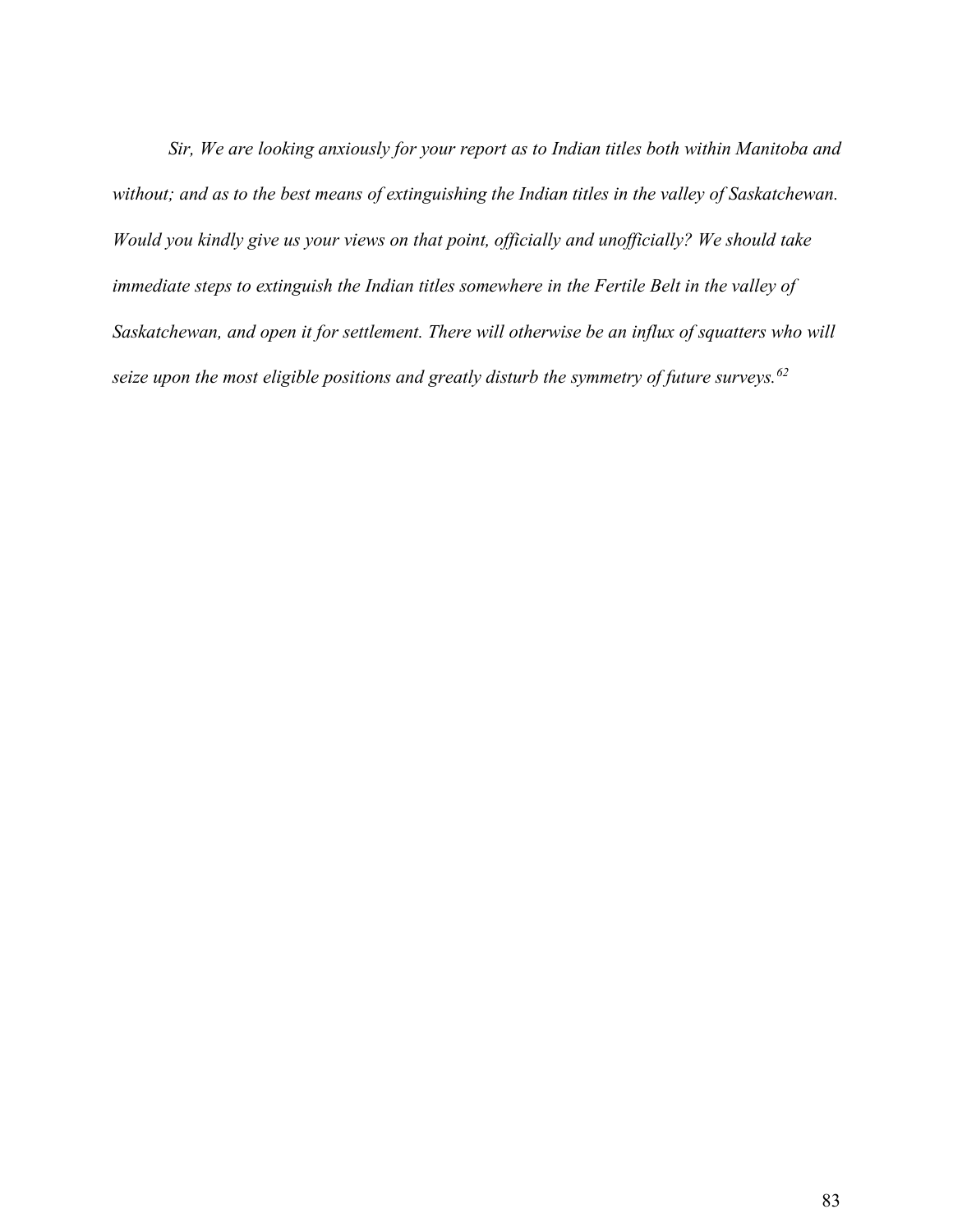*When the school is on the reserve, the child lives with its parents, who are savages, and* though he may learn to read and write, his habits and training mode of thought are Indian. He is *simply a savage who can read and write. It has been strongly impressed upon myself, as head of the Department, that Indian children should be withdrawn as much as possible from the parental influence, and the only way to do that would be to put them in central training industrial schools where they will acquire the habits and modes of thought of white men.63*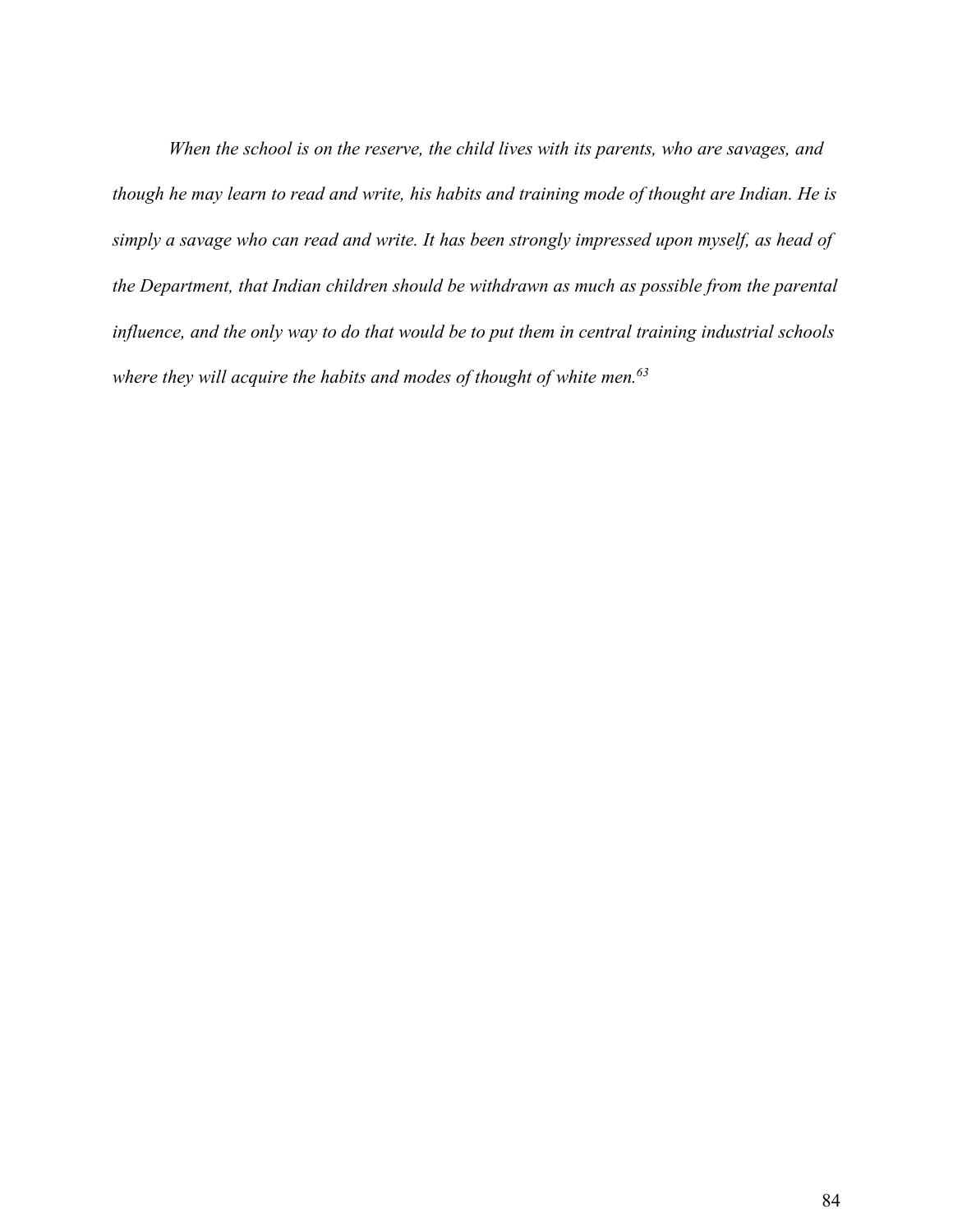*It is worthy of consideration whether legislative measures should not be adopted for the establishment of some kind of municipal system among such bands as are found sufficiently advanced to justify the experiment being tried. It is hoped that a system may be adopted which will have the effect of accustoming the Indians to the modes of government prevalent in the white communities surrounding them, and that it will thus tend to prepare them for earlier amalgamation with the general population of the country.64*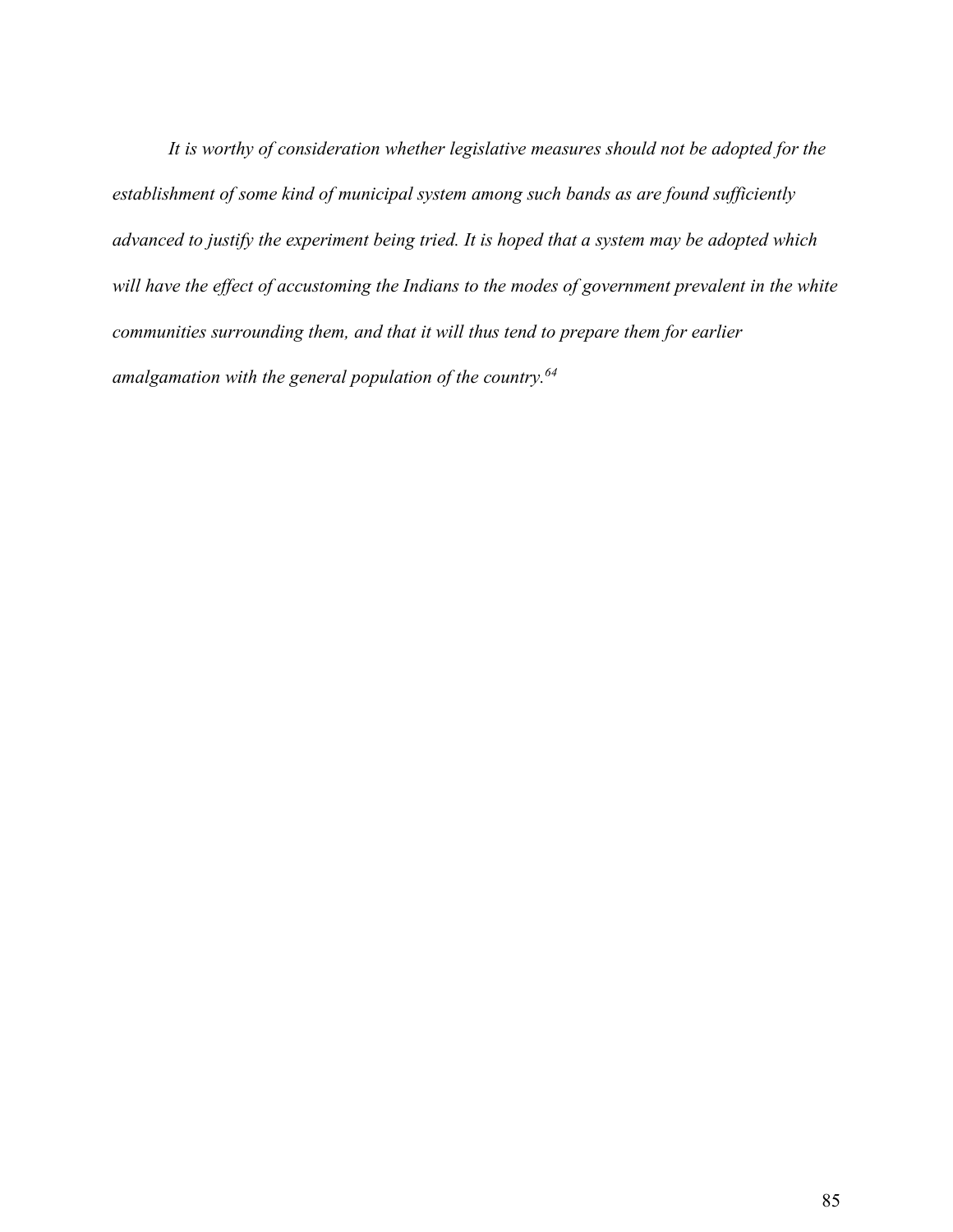*We have been pampering and coaxing the Indians; that we must take a new course, we* must vindicate the position of the white man, we must teach the Indians what law is; we must not *pauperise them, as they say we have been doing.65*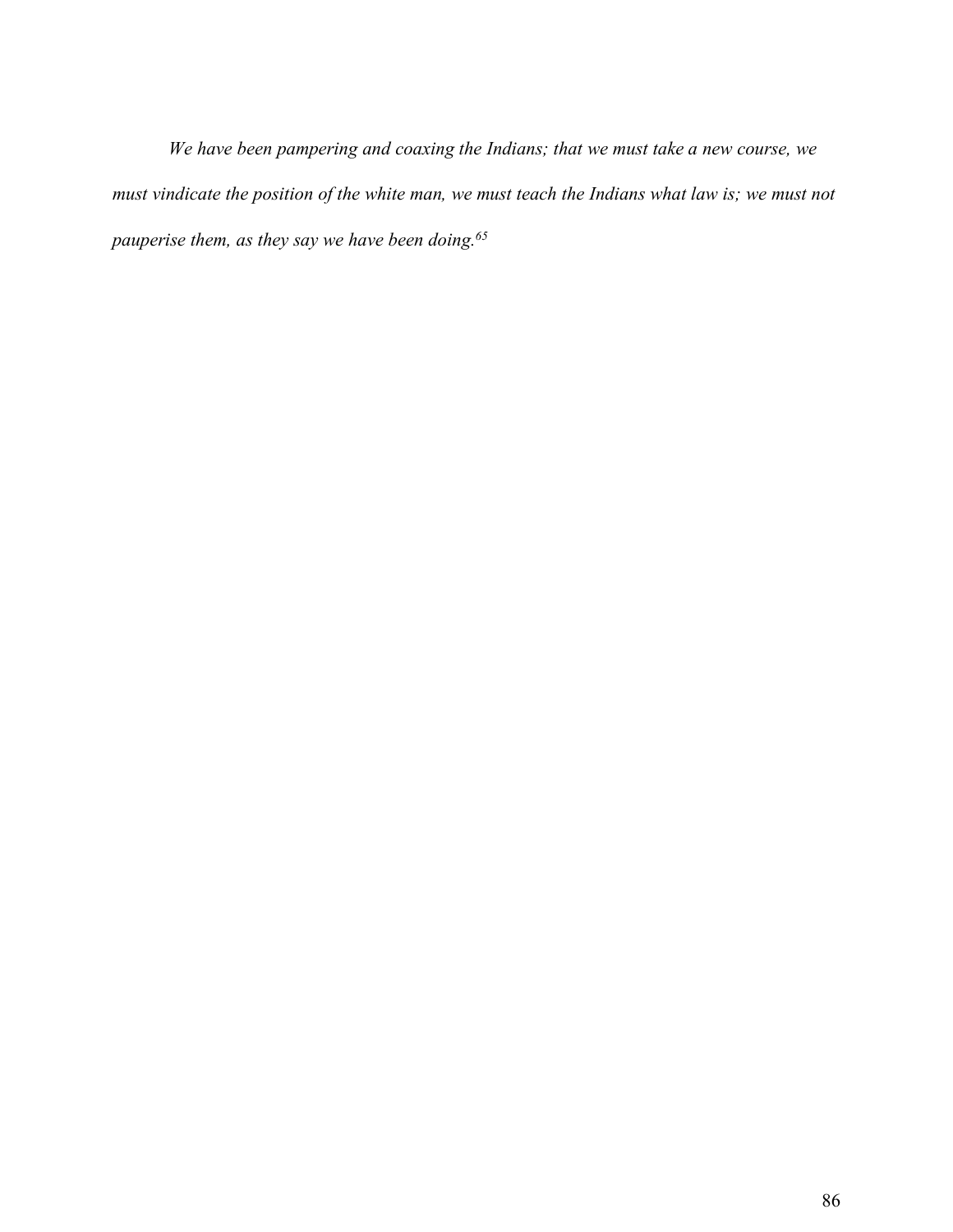*We have done all we could to put them on themselves; we have done all we could to make them work as agriculturists; we have done all we could, by the supply of cattle, agricultural implements and instruction, to change them from a nomadic to an agricultural life. We have had very considerable success; we have had infinitely more success during our short period, than the United States have had during twenty-five years. We have had a wonderful success; but still we have had the Indians; and then in these half-breeds, enticed by white men, the savage instinct was awakened; the desire of plunder -- aye, and, perhaps, the desire of scalping -- the savage idea of a warlike glory, which pervades the breast of most men, civilised or uncivilised, was aroused in them, and forgetting all the kindness that had been bestowed upon them, forgetting all the gifts that had been given to them, forgetting all that the Government, the white people and the Parliament of Canada had been doing for them, in trying to rescue them from barbarity; forgetting that we had given them reserves, the means to cultivate those reserves, and the means of education how to cultivate them -- forgetting all these things, they rose against us.66*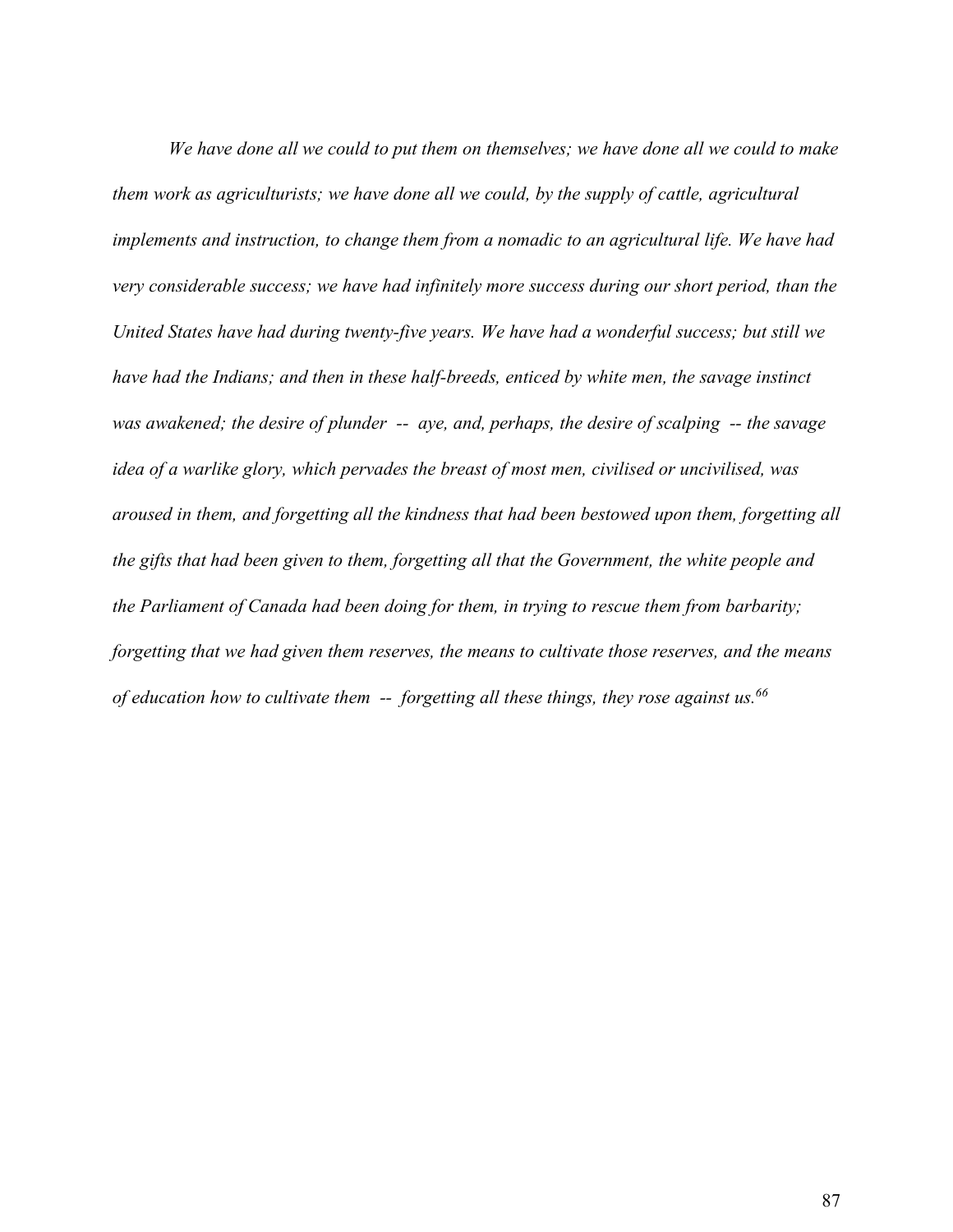*We acquired the North-West country in 1870. Not a life was lost, not a blow was struck,* not a pound nor a dollar was spent in warfare, in that long period that has since intervened. I *have not hesitated to tell this House, again and again, that we could not always hope to maintain* peace with the Indians; that the savage was still a savage, and that until he ceased to be savage, we were always in danger of a collision, in danger of war, in danger of an outbreak. I am only surprised that we have been able so long to maintain peace -- that from 1870 until 1885 not one *single blow, not one single murder, not one single loss of life, has taken place.67*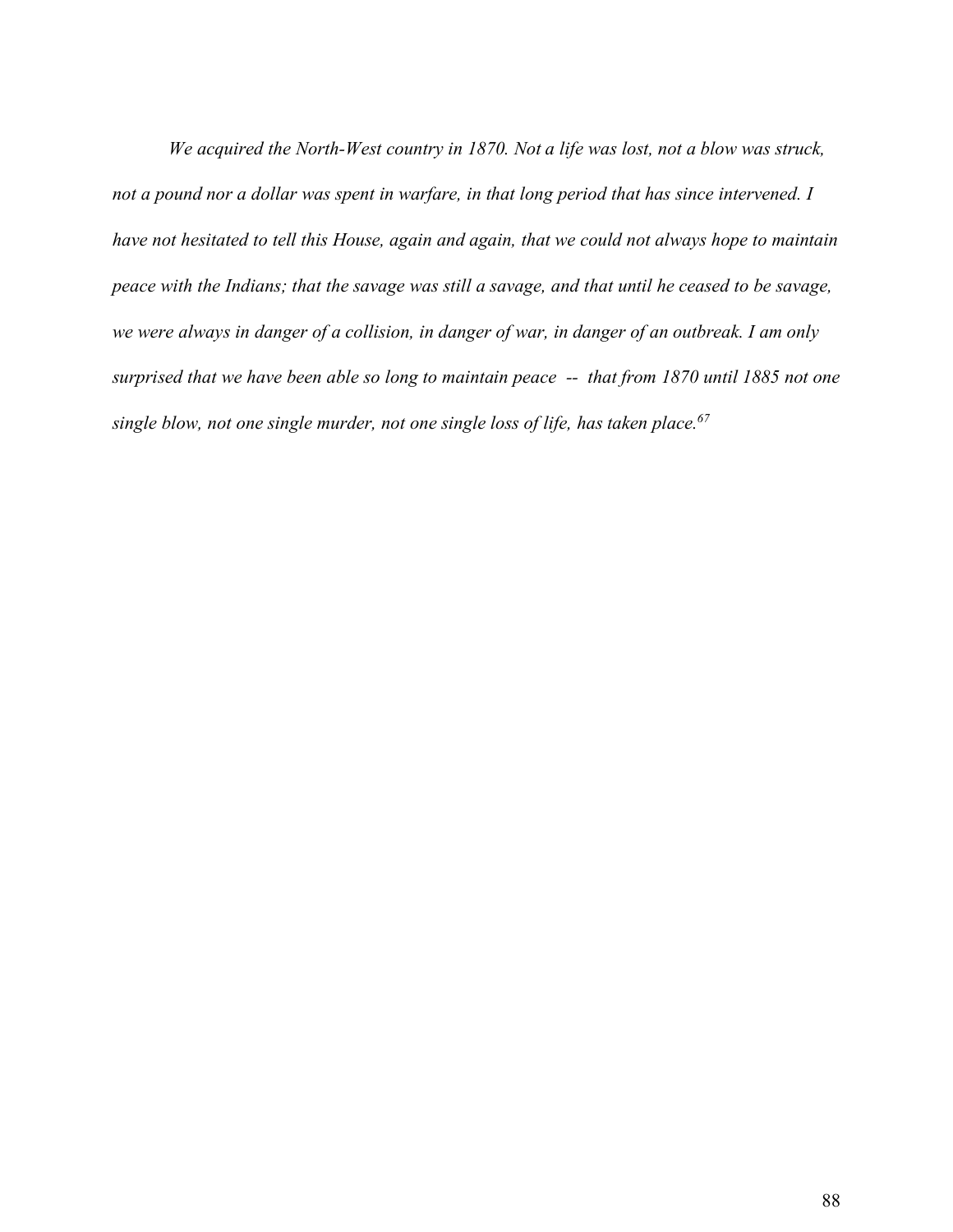*The great aim of our legislation has been to do away with the tribal system and assimilate the Indian people in all respects with the other inhabitants of the Dominion as speedily as they are fit to change.68*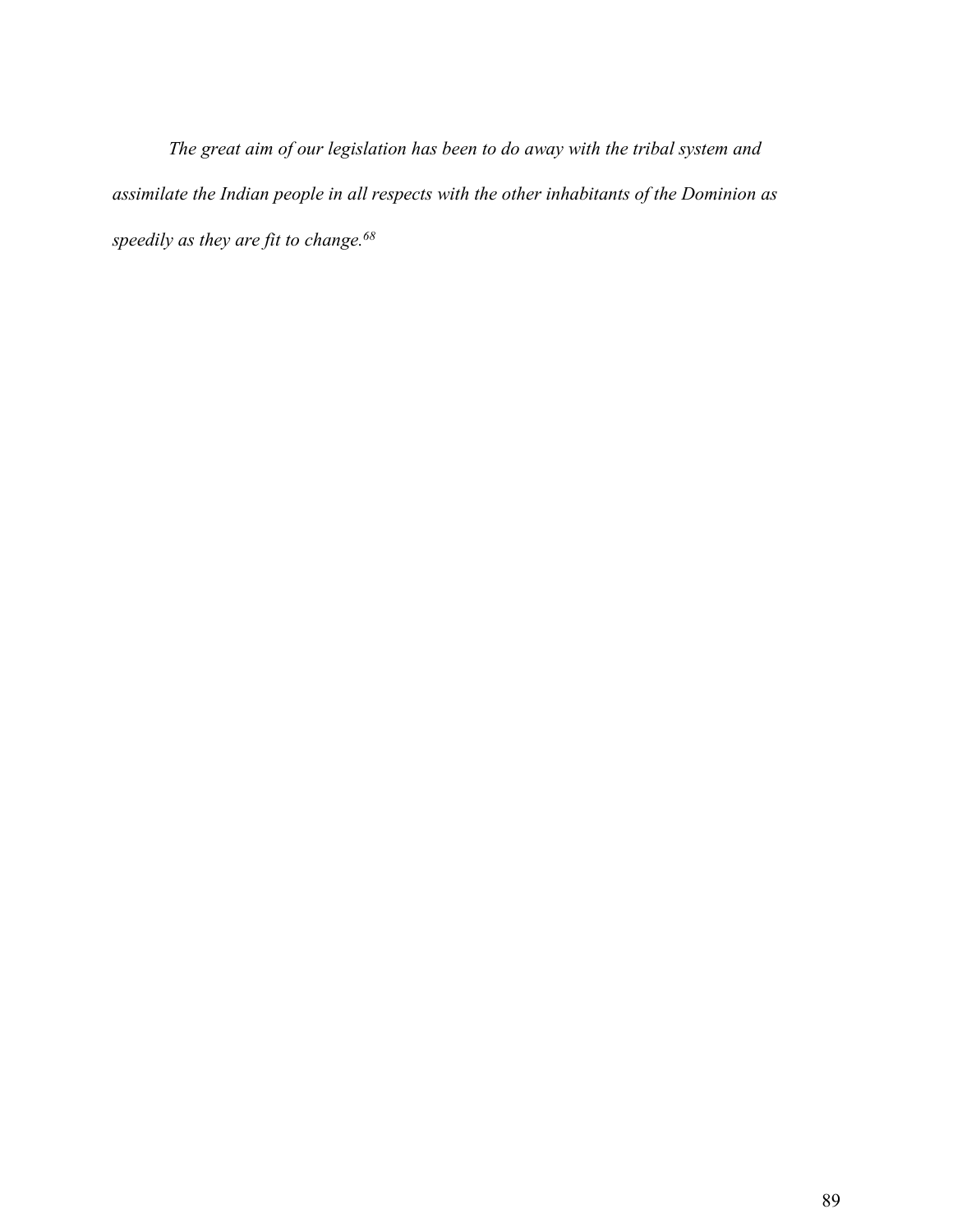*The third clause provides that celebrating the "Potlatch" is a misdemeanour. This Indian festival is debauchery of the worst kind, and the departmental officers and all clergymen unite in affirming that it is absolutely necessary to put this practice down.69*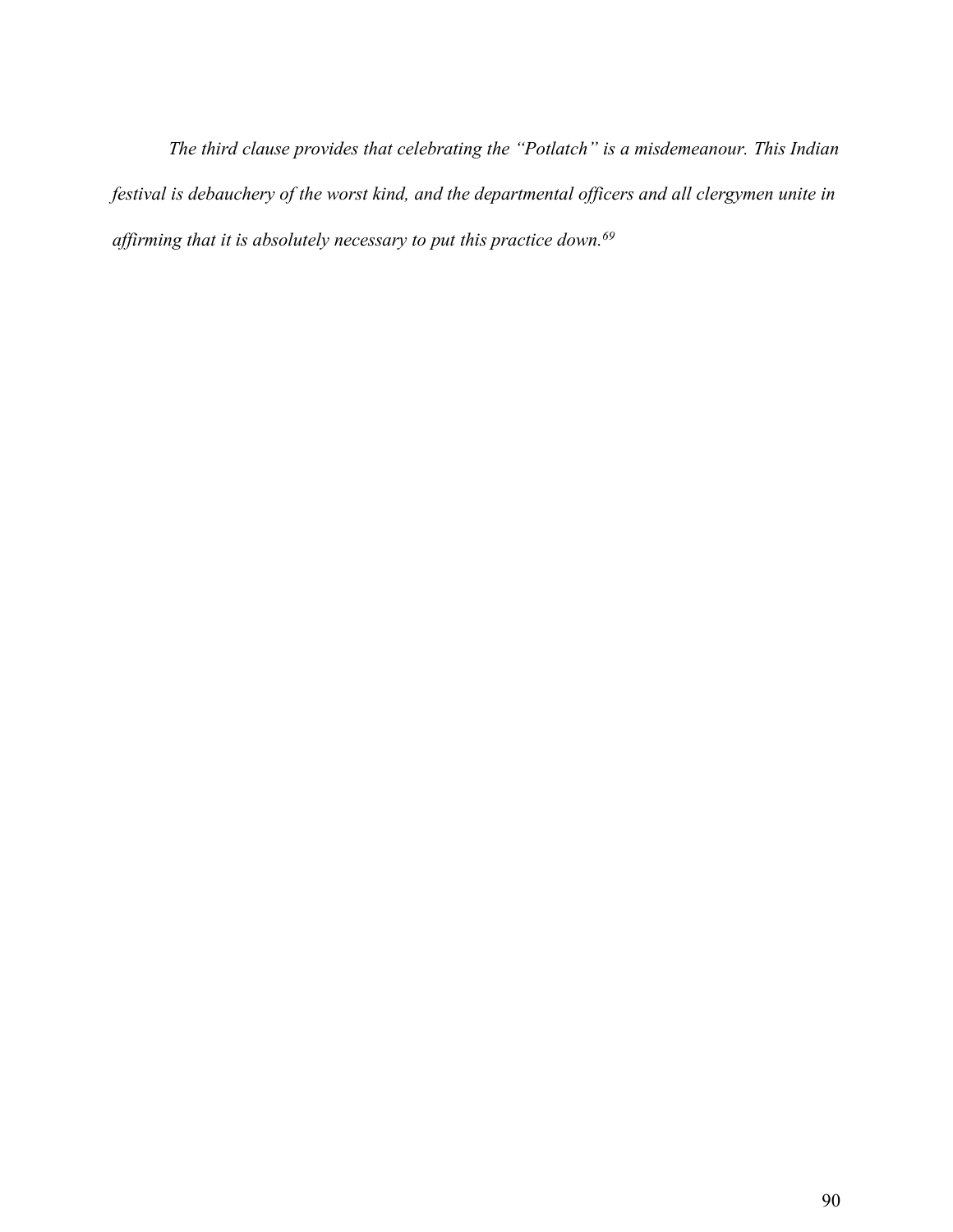*It is readily acknowledged that Indian children lose their natural resistance to illness by habitating so closely in these schools, and that they die at a much higher rate than in their* villages. But this alone does not justify a change in the policy of this Department, which is being *geared towards the final solution of our Indian Problem.70*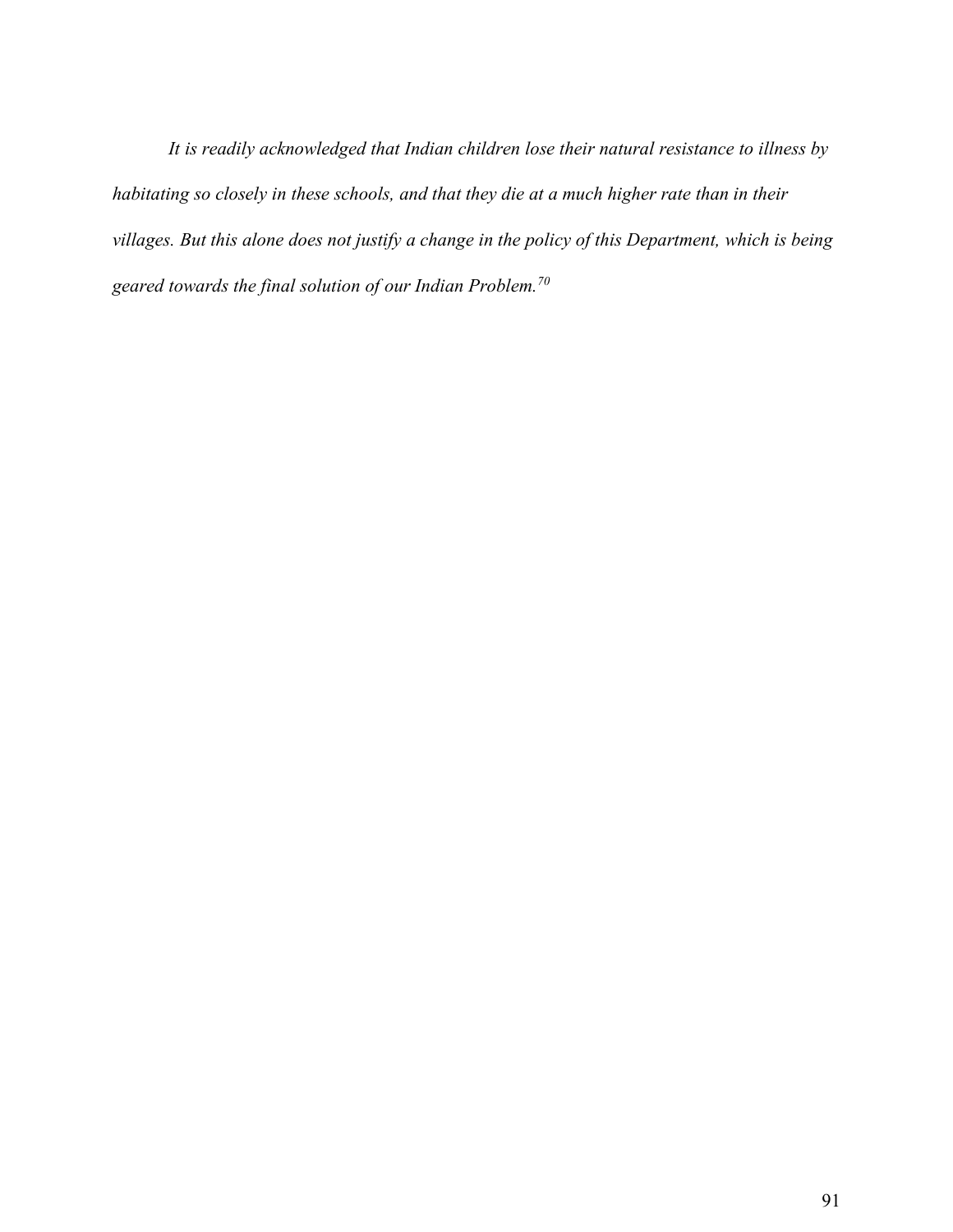*It has always been clear to me that the Indians must have some sort of recreation, and if our agents would endeavour to substitute reasonable amusements for this senseless drumming and dancing, it would be a great assistance.71*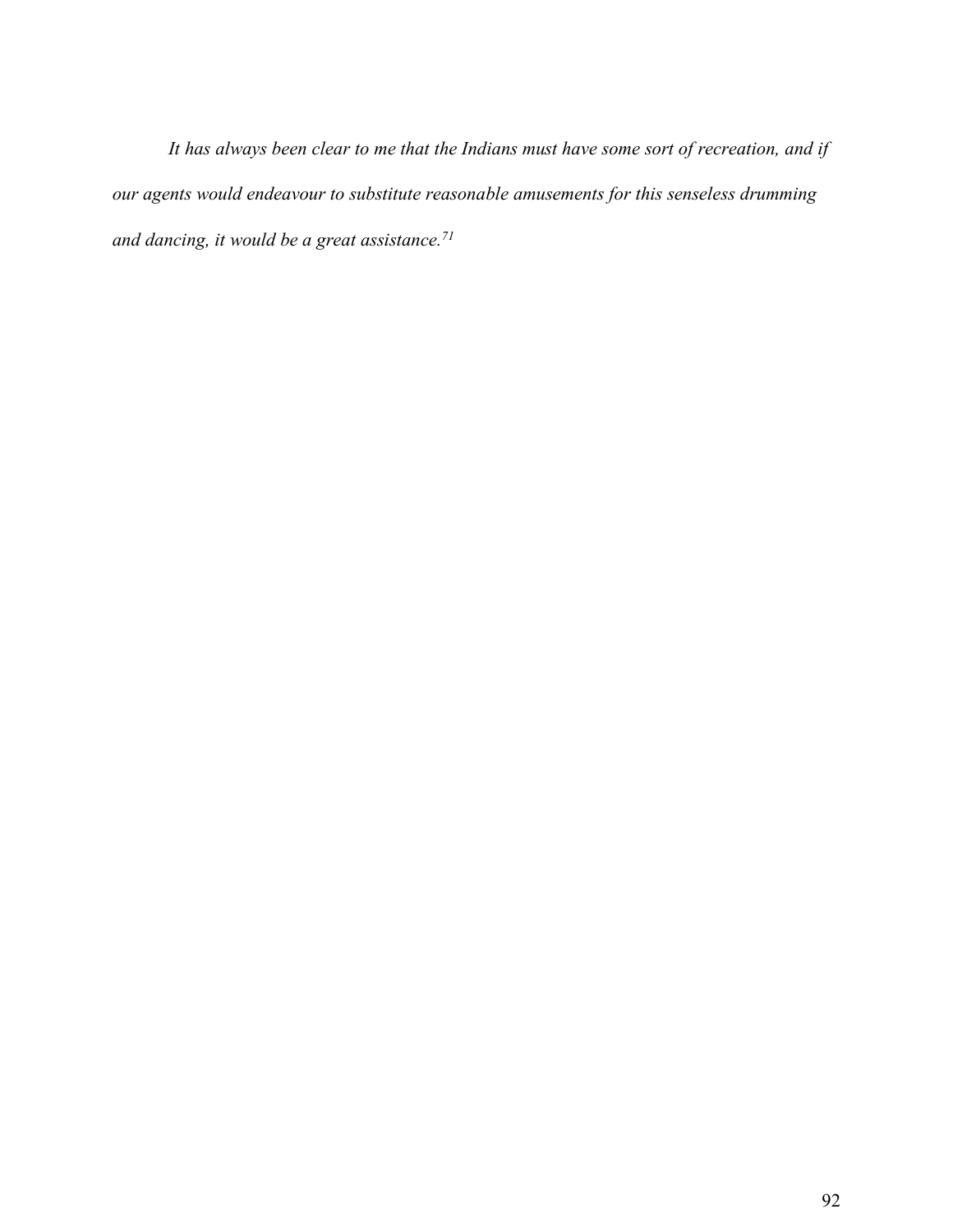*The Government will in time reach the end of its responsibility as the Indians progress into civilization and finally disappear as a separate and distinct people, not by race extinction but by gradual assimilation with their fellow-citizens.72*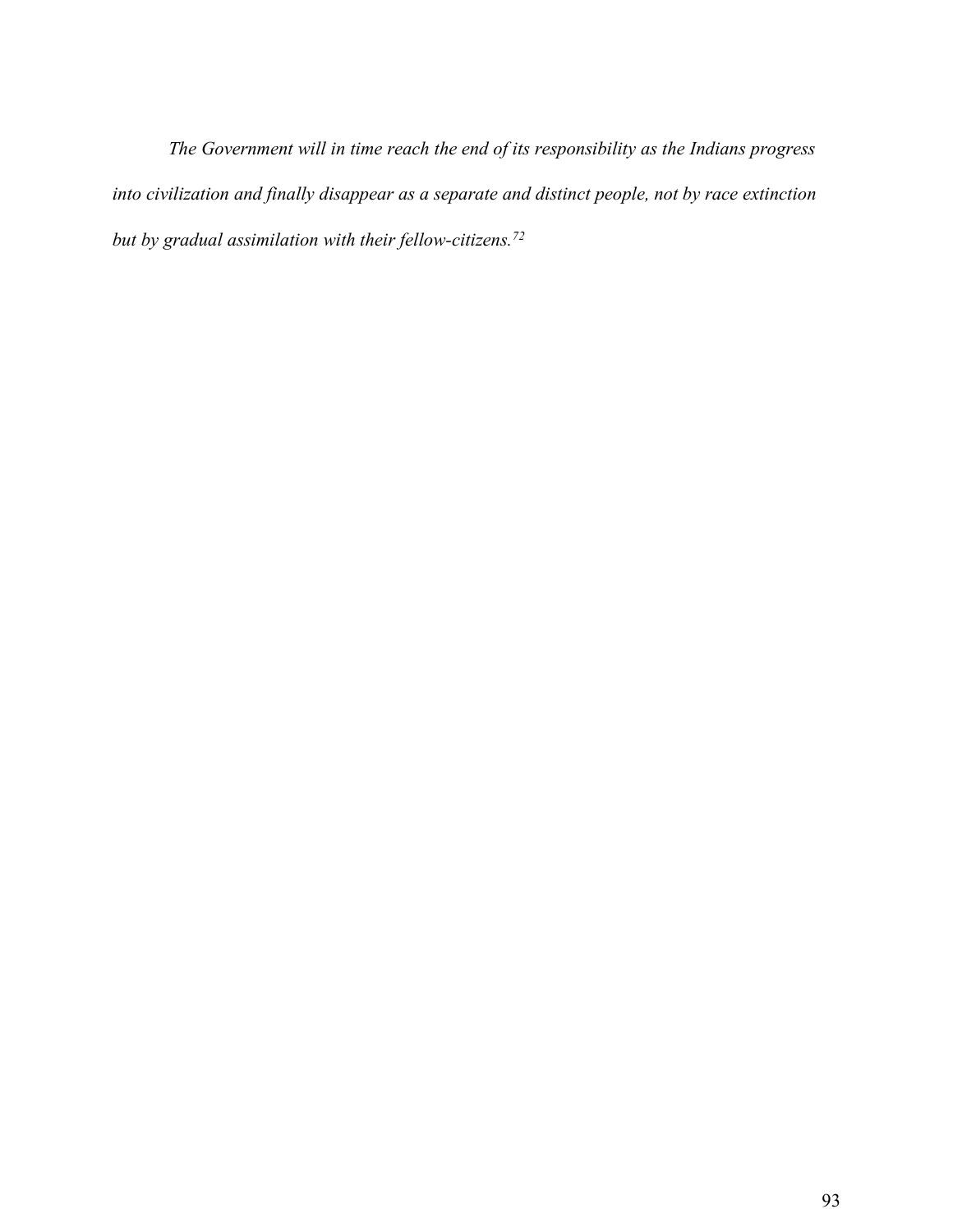His eyes caught the look in mine, and, without his thinking, followed their direction. As they saw the parcel he realised my meaning:

'And so you, like the others, would play your brains against mine. You would help these men to hunt me and frustrate me in my designs! You know now, and they know in part already, and will know in full before long, what it is to cross my path. They should have kept their energies for use closer to home. Whilst they played wits against me--against me who commanded nations, and intrigued for them, and fought for them, hundreds of years before they were born--I was countermining them.<sup>73</sup> There may be obstructions, local differences may intervene, but it matters not — the wheel is now revolving, and we are only the fly on the wheel, we cannot delay it. The union of the colonies of British America under one sovereign is a fixed fact. 74

And you, their best beloved one, are now to me, flesh of my flesh; blood of my blood; kin of my kin; my bountiful wine-press for a while; and shall be later on my companion and my helper. You shall be avenged in turn; for not one of them but shall minister to your needs. But as yet you are to be punished for what you have done. You have aided in thwarting me; now you shall come to my call. When my brain says "Come!" to you, you shall cross land or sea to do my bidding; and to that end this!' With that he pulled open his shirt, and with his long sharp nails opened a vein in his breast.75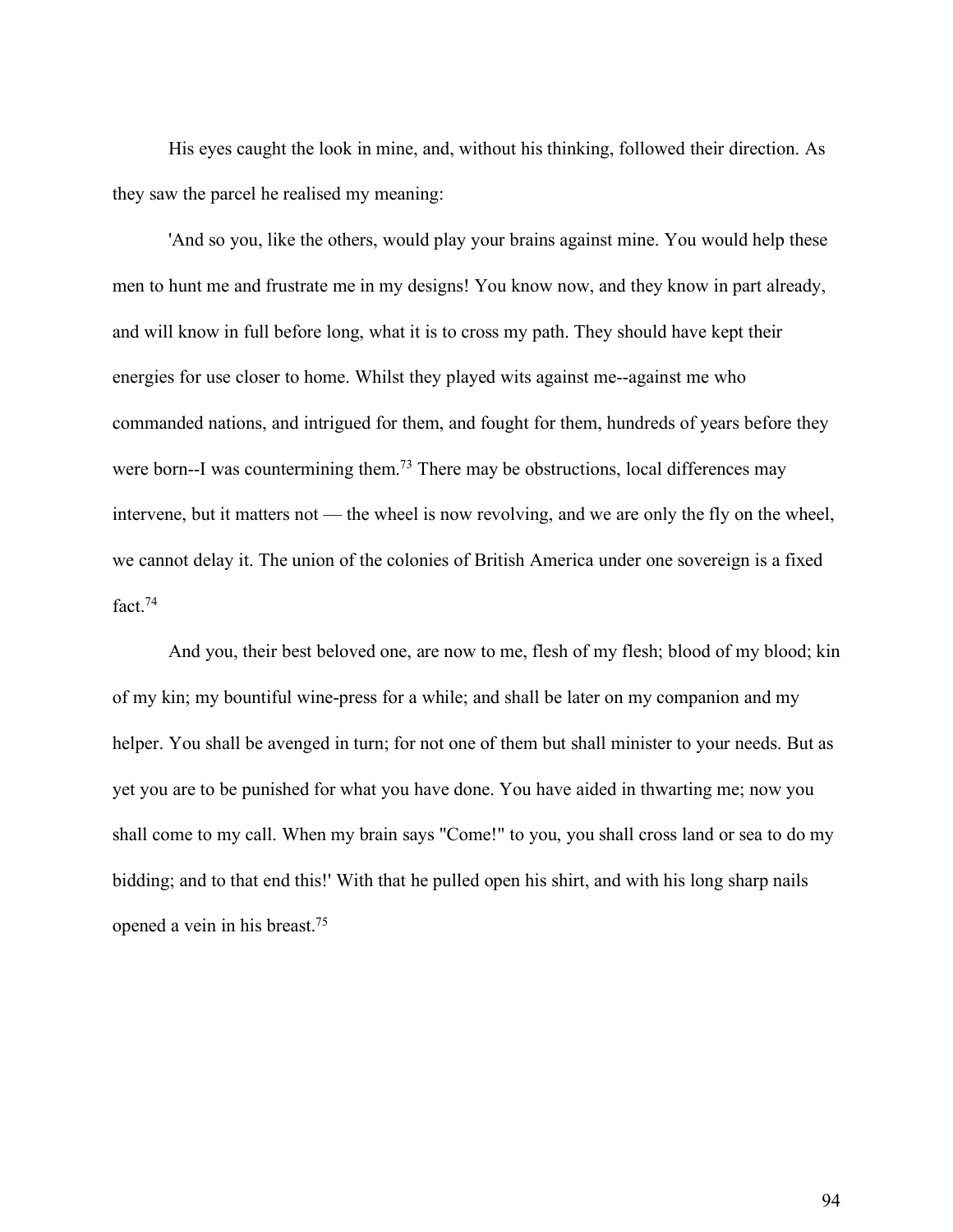When a couple of hours had passed I heard something stirring in the Count's room, something like a sharp wail quickly suppressed; and then there was silence, deep, awful silence, which chilled me. With a beating heart, I tried the door; but I was locked in my prison, and could do nothing. I sat down and simply cried.76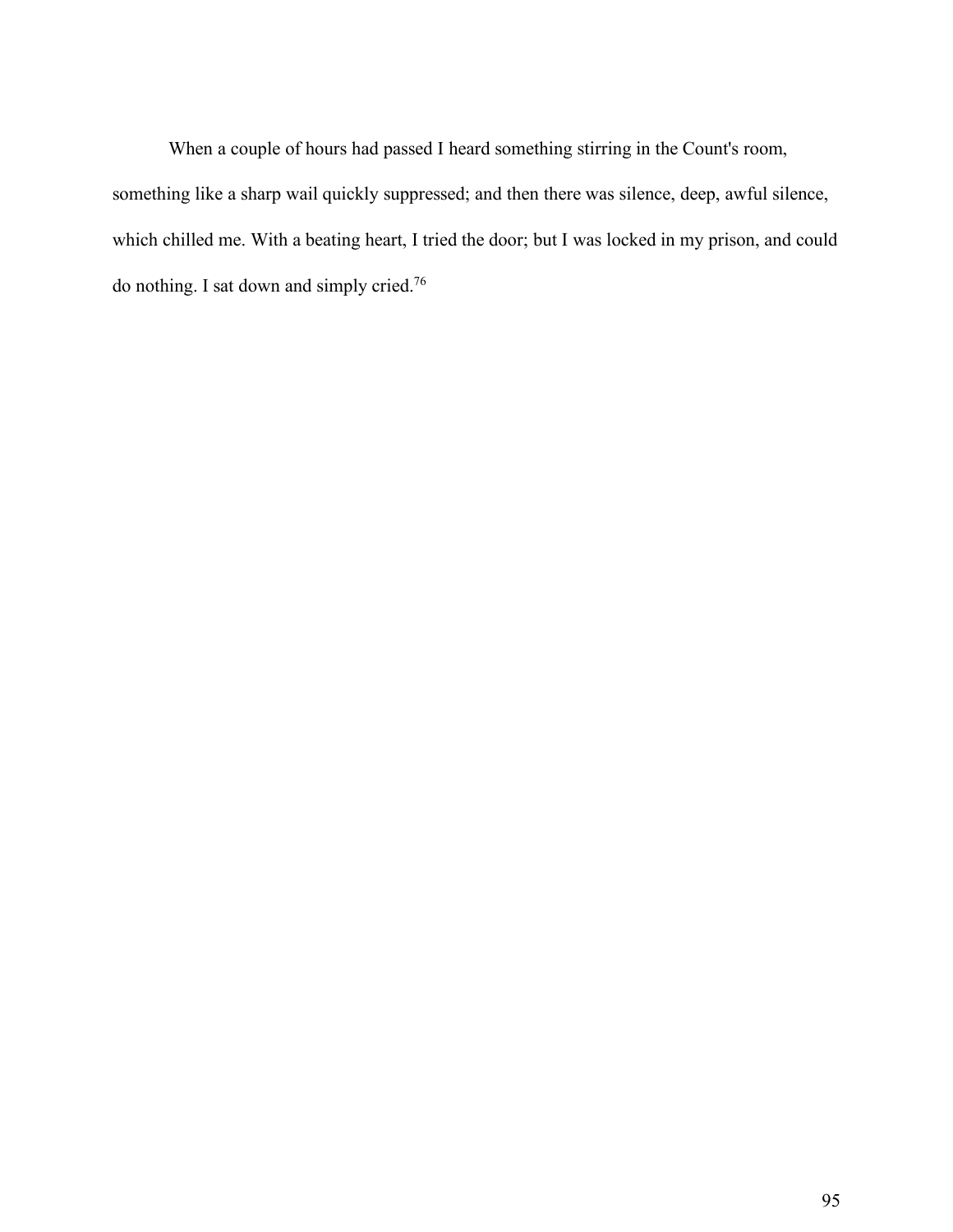Somewhere high overhead, probably on the tower, I heard the voice of the Count calling in his harsh, metallic whisper. His call seemed to be answered from far and wide by the howling of wolves. Before many minutes had passed a pack of them poured, like a pent-up dam when liberated, through the wide entrance into the courtyard.<sup>77</sup>

Some natives approached from up the river, a man and a woman. They were not attired like the others, but wore long robes of dressed deer-skin, with leggings and moccasins.<sup>78</sup>

There was no cry from the woman, and the howling of the wolves was but short. Before long they streamed away singly, licking their lips.

I could not pity her, for I knew now what had become of the man, and she was better dead.

What shall I do? what can I do? How can I escape from this dreadful thing of night and gloom and fear?79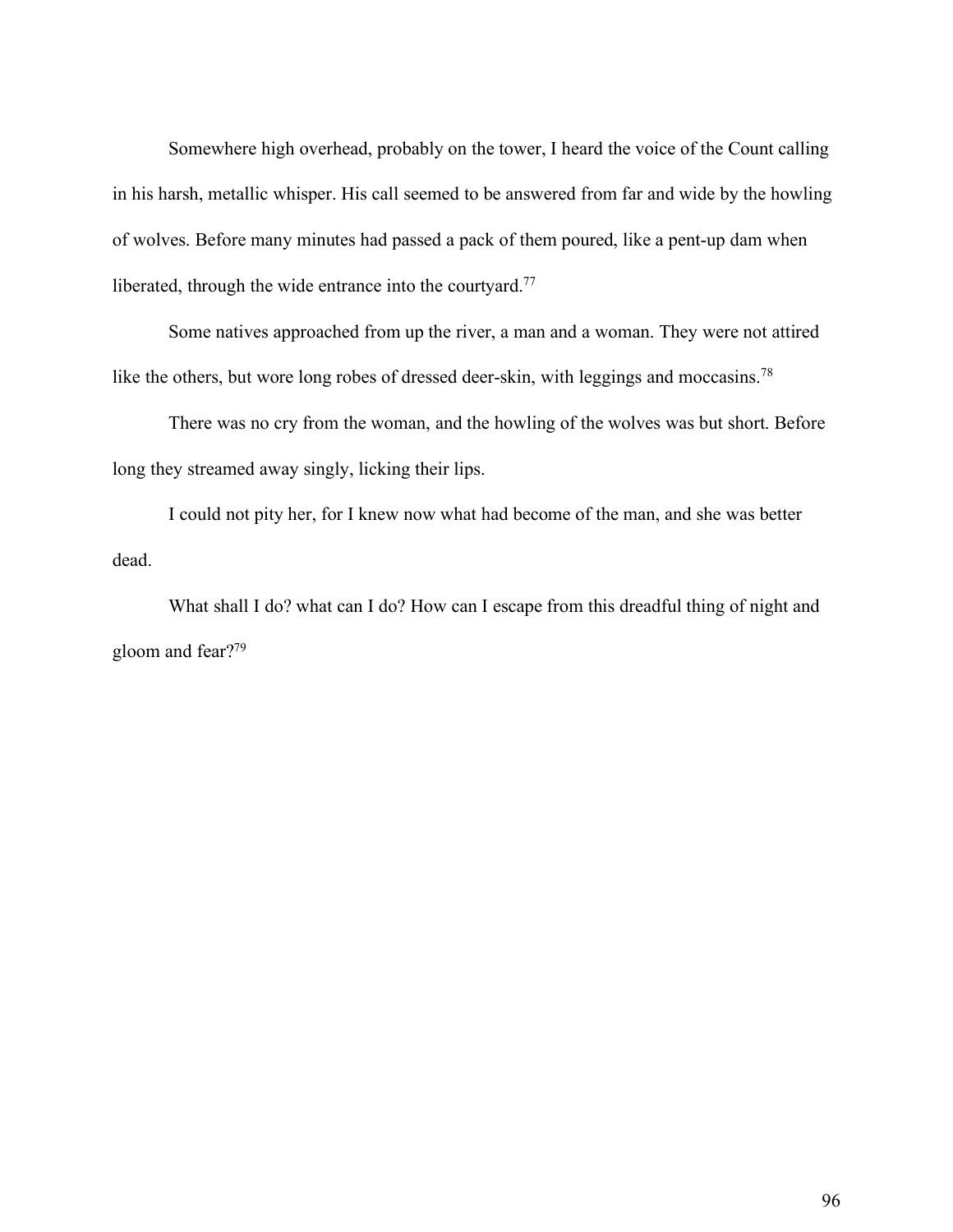I have not yet seen the Count in the daylight. Can it be that he sleeps when others wake, that he may be awake whilst they sleep? If I could only get into his room! But there is no possible way. The door is always locked, no way for me.

Yes, there is a way, if one dares to take it.<sup>80</sup>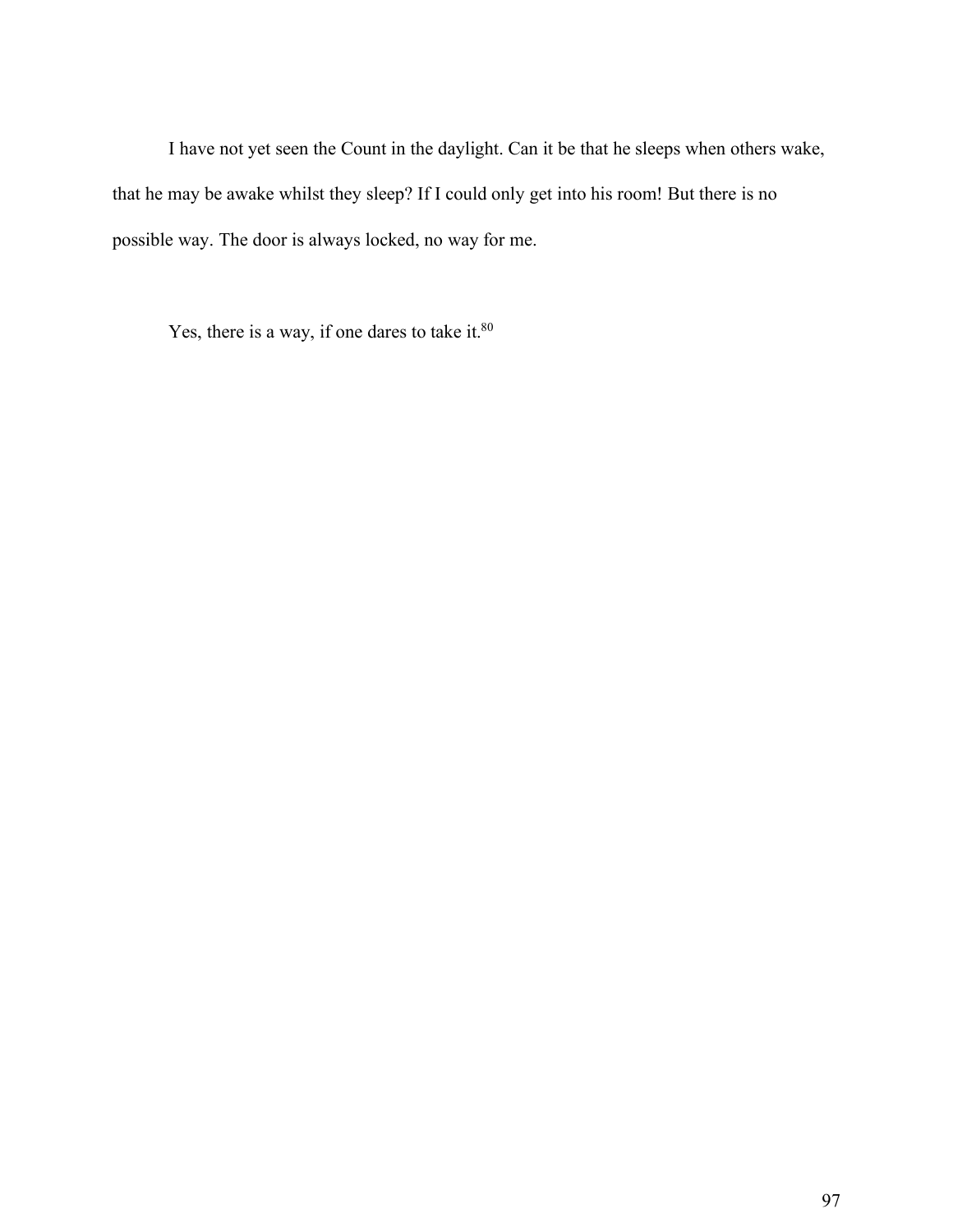At last I felt that subtle change in the air, and knew that the morning had come. Then came the welcome cock-crow, and I felt that I was safe. With a glad heart, I opened my door and ran down to the hall. I had seen that the door was unlocked, and now escape was before me. With hands that trembled with eagerness, I unhooked the chains and drew back the massive bolts.<sup>81</sup>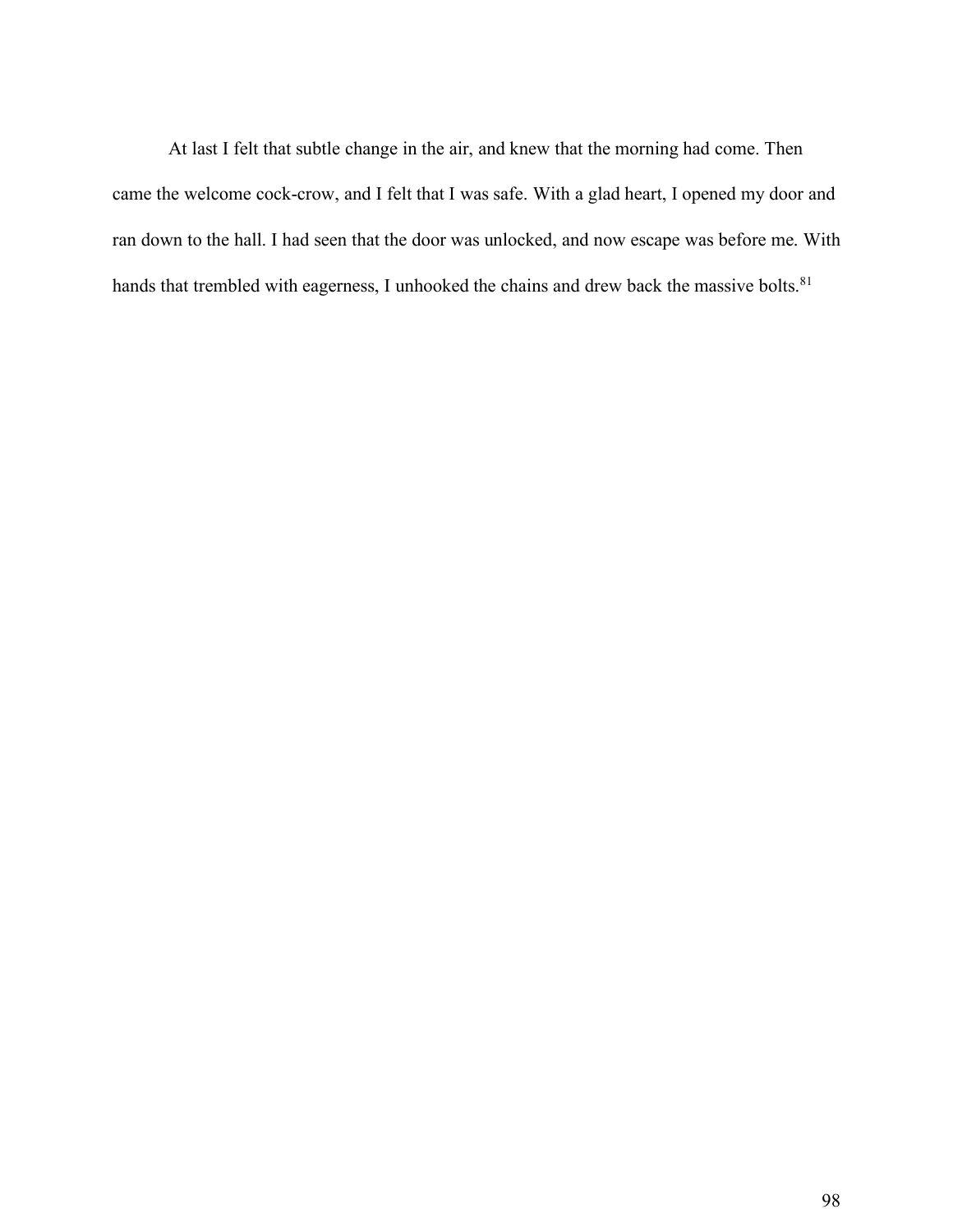At one corner of the room was a heavy door. I tried it, for, since I could not find the key of the room or the key of the outer door, which was the main object of my search, I must make further examination, or all my efforts would be in vain. It was open, and led through a stone passage to a circular stairway, which went steeply down. I descended.<sup>82</sup>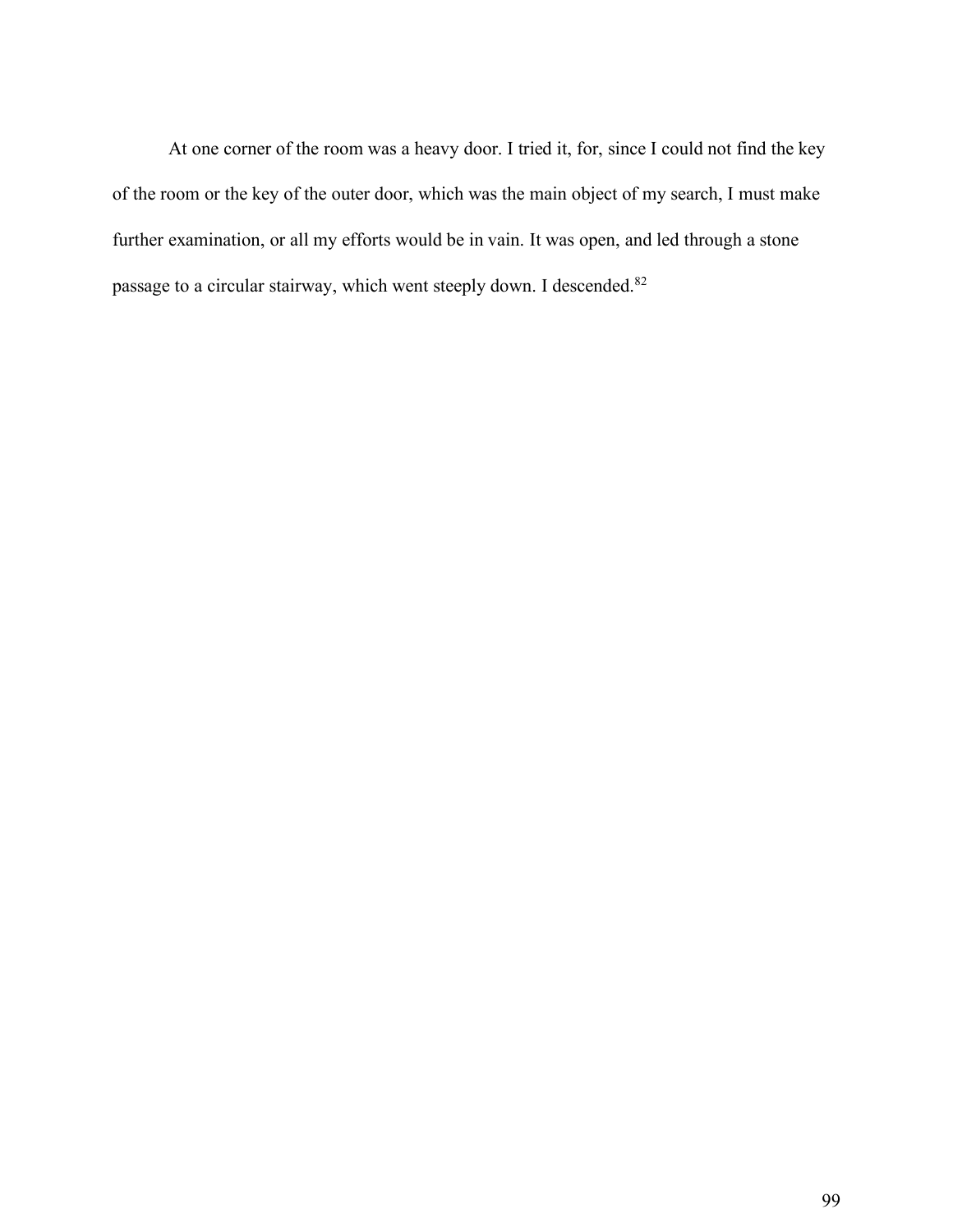The great box was in the same place, close against the wall, but the lid was laid on it, not fastened down, but with the nails ready in their places to be hammered home. I knew I must reach the body for the key, so I raised the lid, and laid it back against the wall; and then I saw something which filled my very soul with horror. There lay the Count, but looking as if his youth had been half renewed, for the white hair and moustache were changed to dark iron-grey; the cheeks were fuller, and the white skin seemed ruby-red underneath; the mouth was redder than ever, for on the lips were gouts of fresh blood, which trickled from the corners of the mouth and ran over the chin and neck. Even the deep, burning eyes seemed set amongst swollen flesh, for the lids and pouches underneath were bloated. It seemed as if the whole awful creature were simply gorged with blood. He lay like a filthy leech, exhausted with his repletion. I shuddered as I bent over to touch him, and every sense in me revolted at the contact; but I had to search, or I was lost.

There was a mocking smile on the bloated face which seemed to drive me mad. This was the being I was helping, who, perhaps, for centuries to come he might, amongst Canada's teeming millions, satiate his lust for blood, and create a new and ever-widening circle of semidemons to batten on the helpless.<sup>83</sup>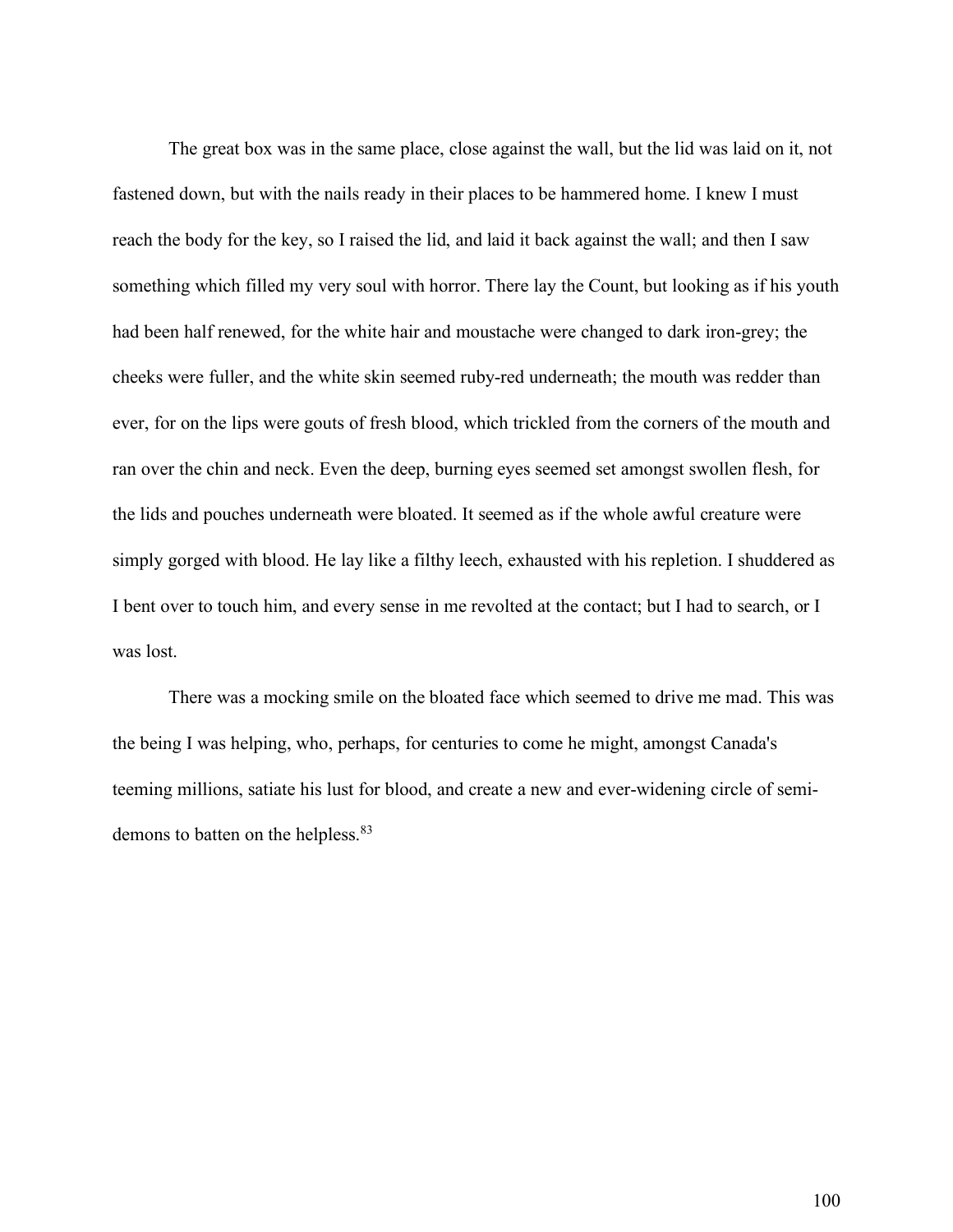In a voice which, though low and almost in a whisper seemed to cut through the air and then ring round the room he said: "Why, there is hardly a foot of soil in all this region that has not been enriched by the blood of men, patriots or invaders."84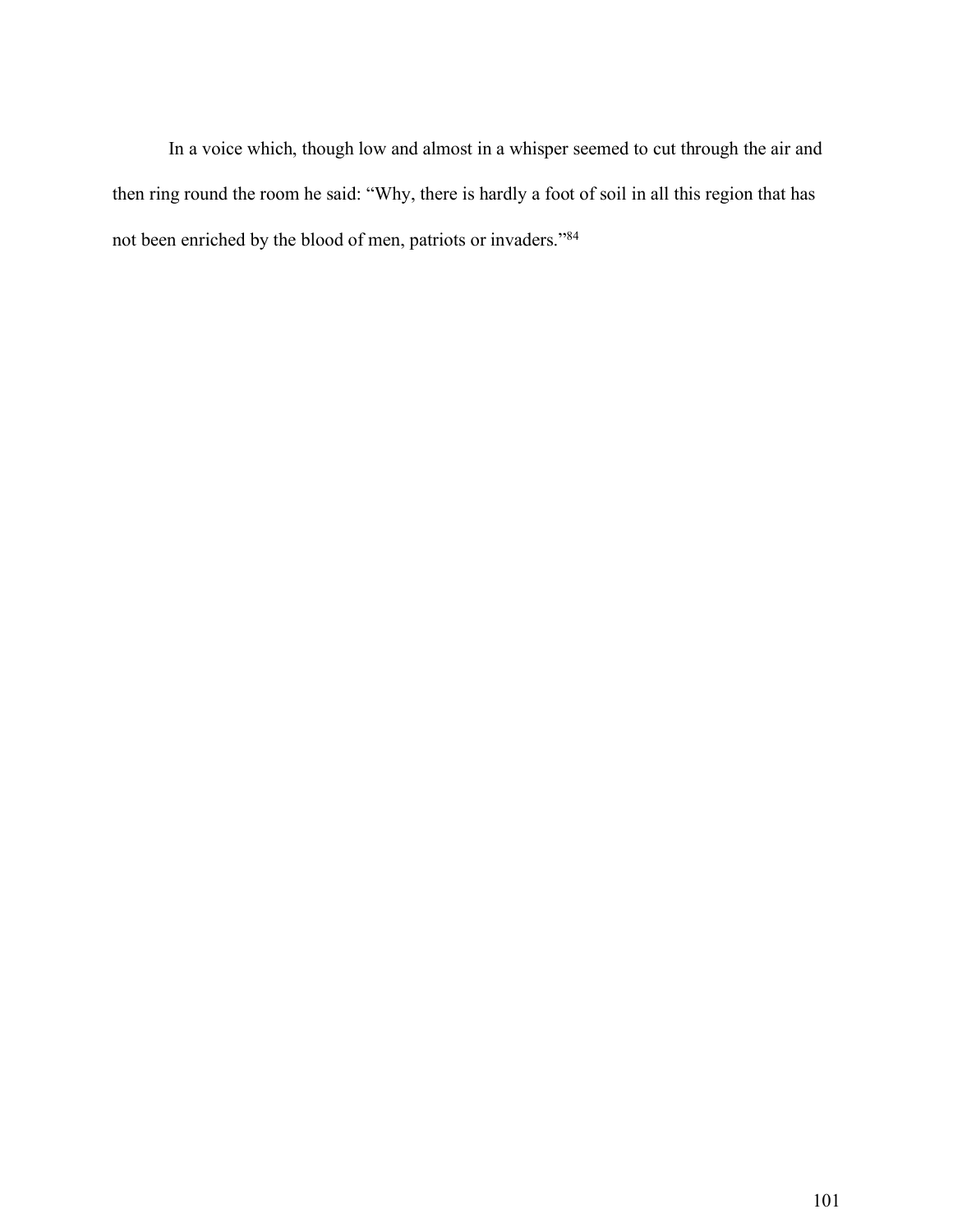His eyes flamed red with devilish passion; the great nostrils of the white aquiline nose opened wide and quivered at the edge; and the white sharp teeth, behind the full lips of the blood-dripping mouth, champed together like those of a wild beast. With a wrench, he turned and sprang at me.<sup>85</sup>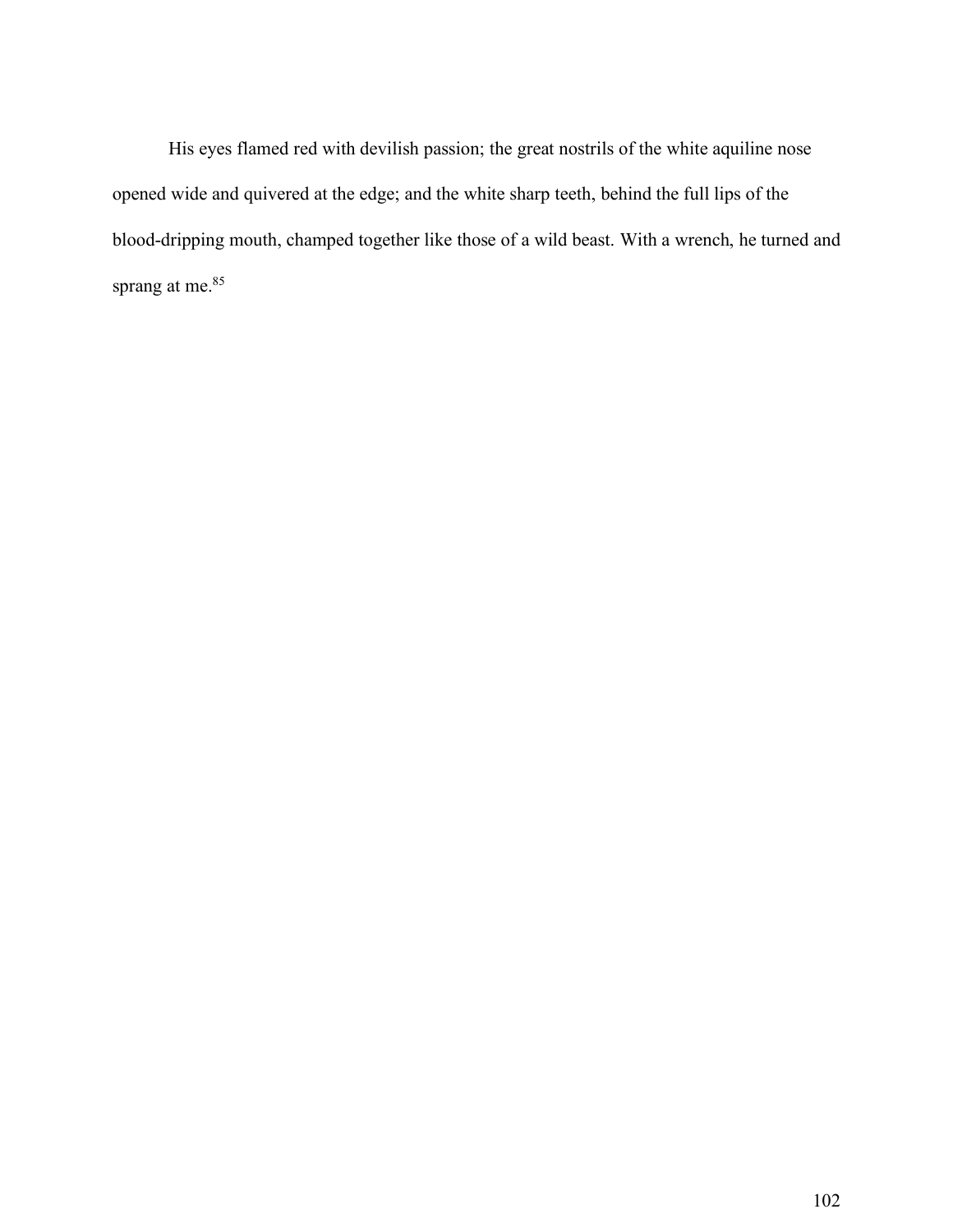These may be the last words I ever write in this diary. I slept till just before the dawn, and when I woke threw myself on my knees, for I determined that if Death came he should find me ready.86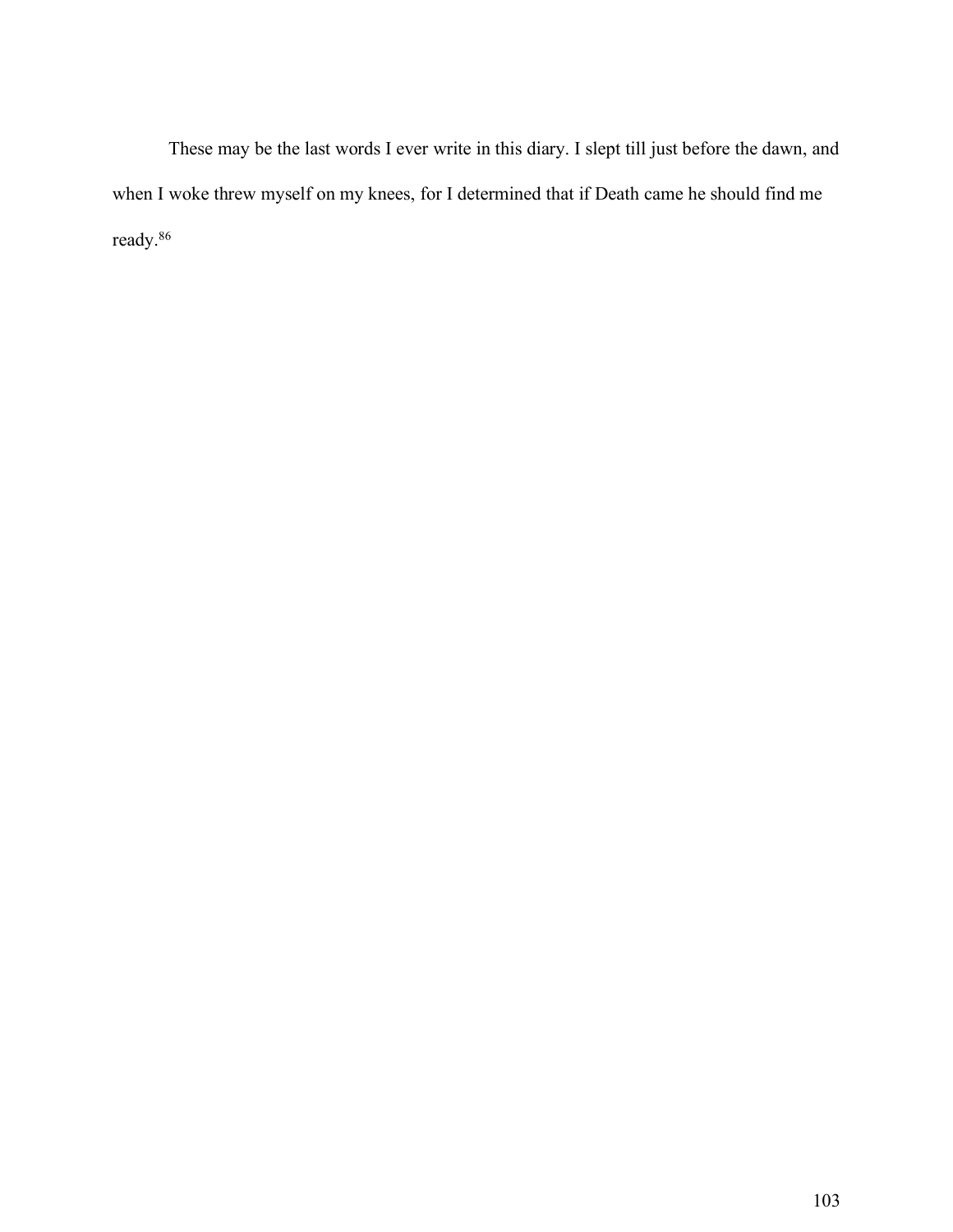The Count stood up, and said, with a sweet courtesy which made me rub my eyes, it seemed so real:

"To-morrow, my friend, we must part. You return to your beautiful England, I to some work which may have such an end that we may never meet. Your letter home has been despatched; to-morrow I shall not be here, but all shall be ready for your journey."

I remained for a long time with my eyes fixed in the direction of that land which I no longer saw, and almost despaired of ever seeing again; I made serious reflections on the nature and consequences of the enterprise in which I had so rashly embarked; and I confess that if at that moment the offer had been made to release me from my engagement, I should have accepted the proposal with all my heart. $87$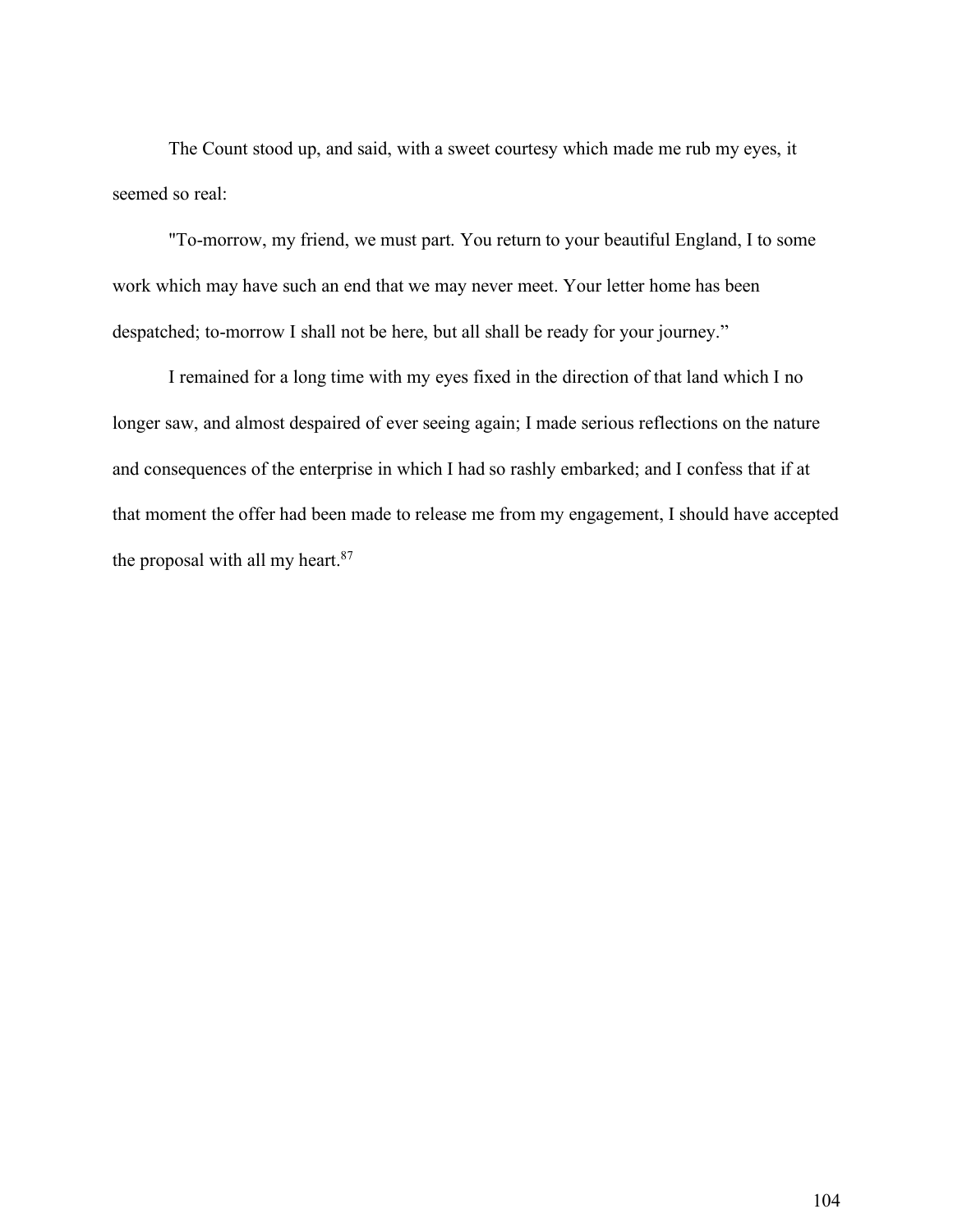As the door began to open, the howling of the wolves without grew louder and angrier; their red jaws, with champing teeth, and their blunt-clawed feet as they leaped, came in through the opening door. I knew then that to struggle at the moment against the Count was useless. With such allies as these at his command, I could do nothing. But still the door continued slowly to open, and only the Count's body stood in the gap. Suddenly it struck me that this might be the moment and means of my doom; I was to be given to the wolves, and at my own instigation.<sup>88</sup>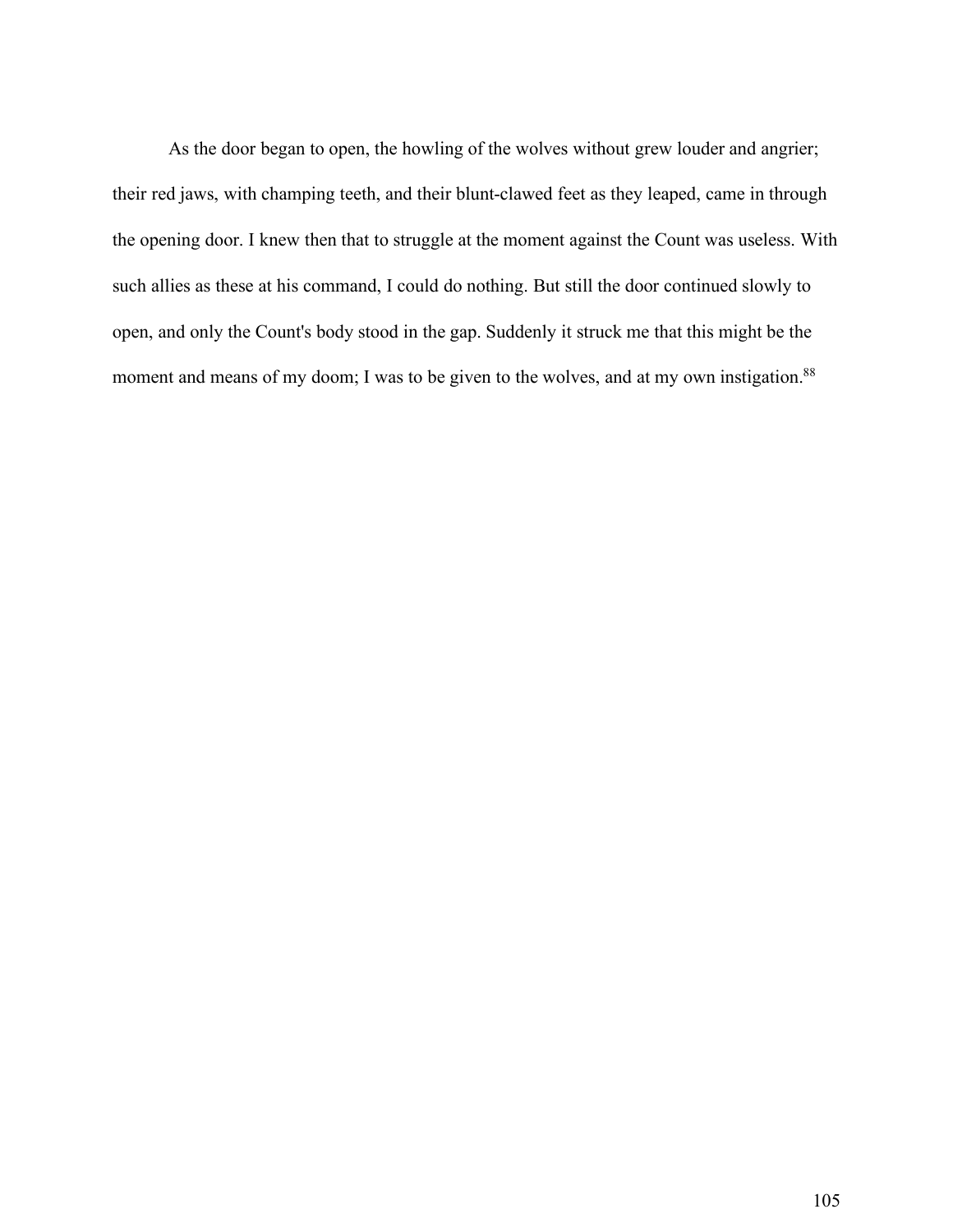I attempted the dangerous passage; and had proceeded about halfway, when my foot slipped, and I suddenly found myself resting with one hip on the border of ice, while the rest of my body overhung the rapid rushing fearfully underneath. I was now literally in a state of agonizing suspense: to regain my footing was impossible; even the attempt to move might precipitate me into the rapid. My first thought indeed was to throw myself in, and endeavour by swimming to reach the solid ice that bridged the river a short distance below; a glance at the torrent convinced me that this was a measure too desperate to be attempted;--I should have been dashed against the ice, or hurried beneath it by the current. But my time was not yet come. Within a few feet of the spot where I was thus suspended *in sublimis*, the rock projected a little outward, so as to break the force of the current. It struck me that a new border of ice might be formed at this place, under and parallel to that on which I was perched; exploring cautiously, therefore, with a stick which I fortunately had in my hand, all along and beneath me, I found my conjecture well founded; but whether the ice were strong enough to bear me, I could not ascertain. But it was my only hope of deliverance; letting myself down therefore gently, I planted my feet on the lower ledge, and clinging with the tenacity of a shell-fish to the upper, I crept slowly along till I reached land.<sup>89</sup>

The Fort now stood out against the red sky, and every stone of its broken battlements was articulated against the light of the setting sun.90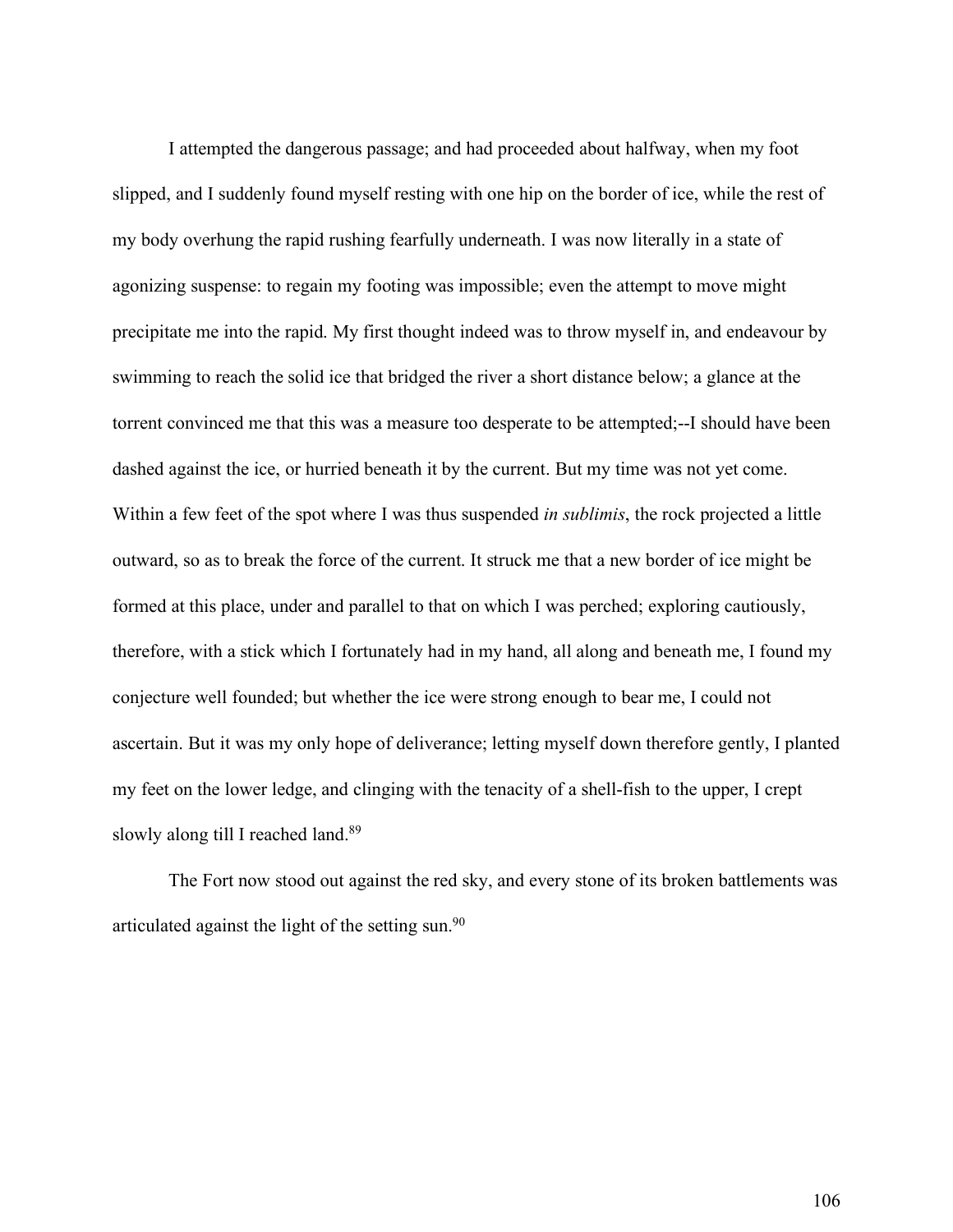The sun was almost down on the mountain tops, and the shadows of the whole group fell long upon the snow. I saw the Count. He was deathly pale, just like a waxen image, and the red eyes glared with the horrible vindictive look which I knew too well.<sup>91</sup>

I suddenly broke through the ice. The current here running strong, I should soon have been swept under the ice, had I not, by extending my arms upon it on either side of me, kept my head above water.<sup>92</sup>

As I looked, the eyes saw the sinking sun, and the look of hate in them turned to triumph.93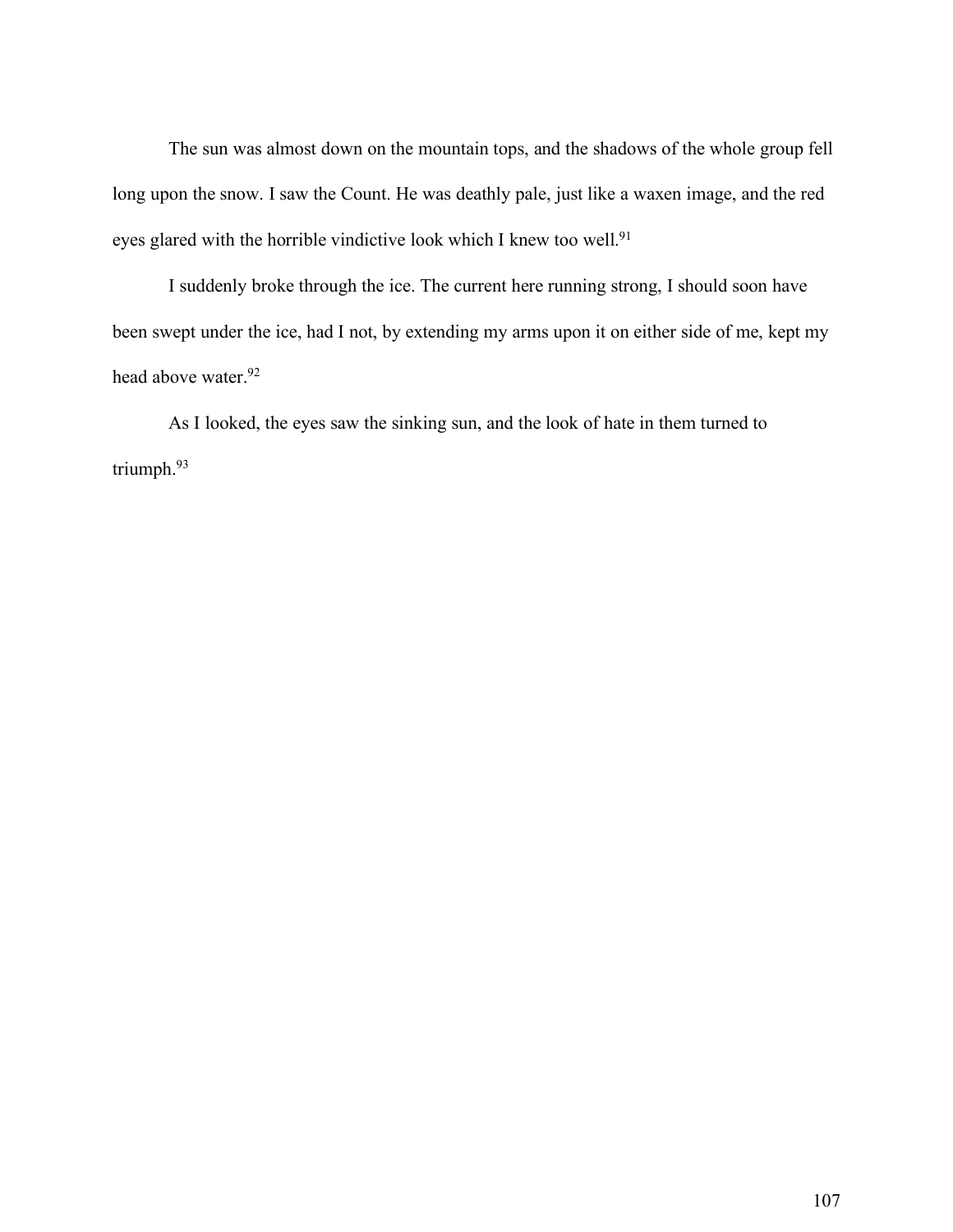**Part 3 - Thereafter**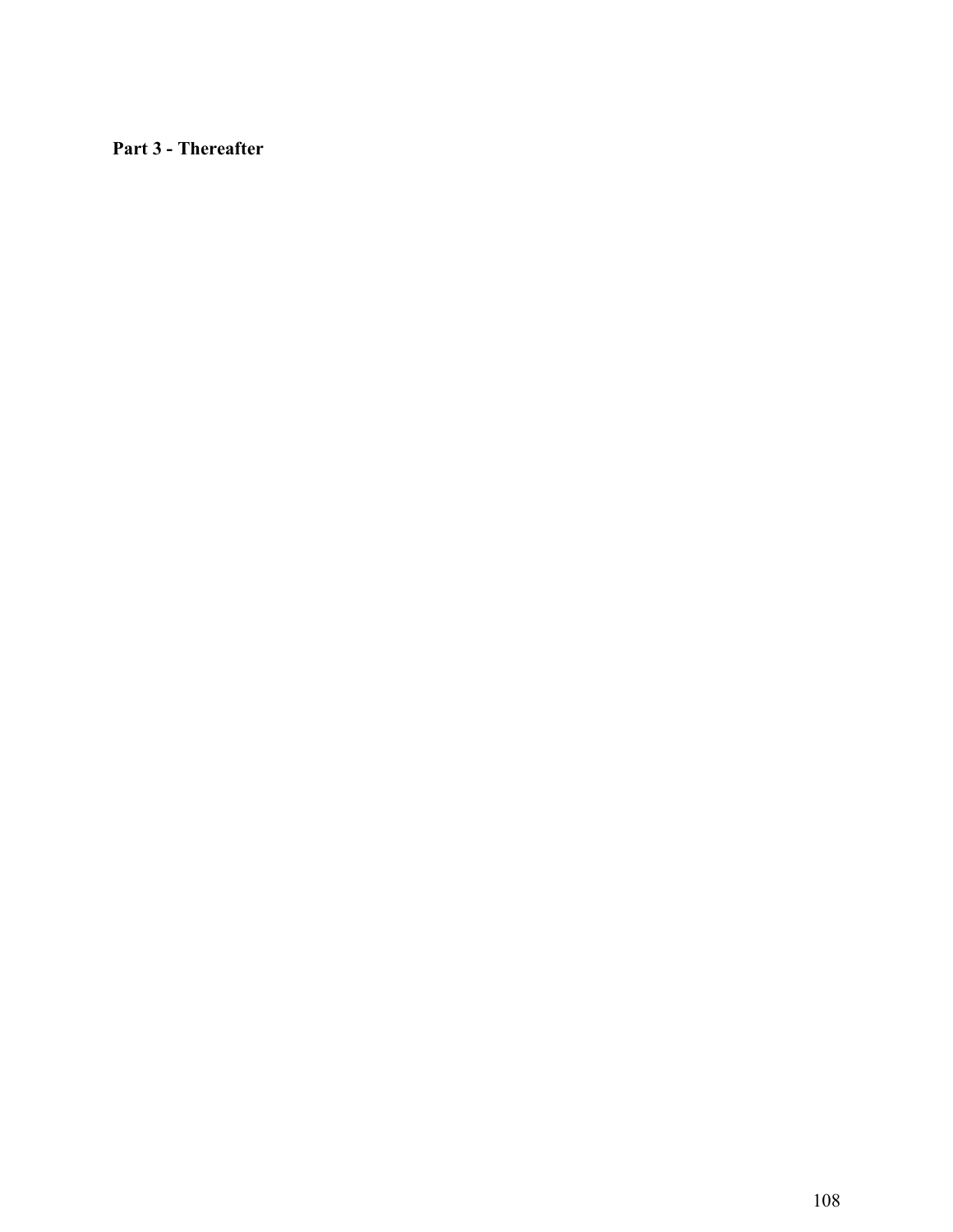"Dear Madam,--

"I write by desire of Mr. Jonathan Harker, who is himself not strong enough to write, though progressing well, thanks to God and St. Joseph and Ste. Mary. He has been under our care for nearly six weeks, suffering from a violent brain fever.<sup>94</sup> We found him near at the verge of the woods. I was sent in a boat and arrived at the fire. It was our gentlemen who had kindled it, to restore animation to the poor man, whom they had at last found under the rocks, half dead with cold and fatigue, his legs swollen and his feet bleeding. We clothed him, and brought him on board, where, by our care, we succeeded in restoring him to life.<sup>95</sup> The amputation was successfully carried out next day, and shortly after, he appeared to be in a hopeless state, refusing sustenance of any kind, and became delirious. This was the crisis of the malady; for he soon began to take some food, and recovered strength daily.<sup>96</sup>

He wishes me to convey his love, that he is sorry for his delay, and that all of his work is completed. He will require some few weeks' rest in our fort in the hills, but will then return. He wishes me to say that he has not sufficient money with him.

"Yours, with sympathy and all blessings,

"SISTER AGATHA.97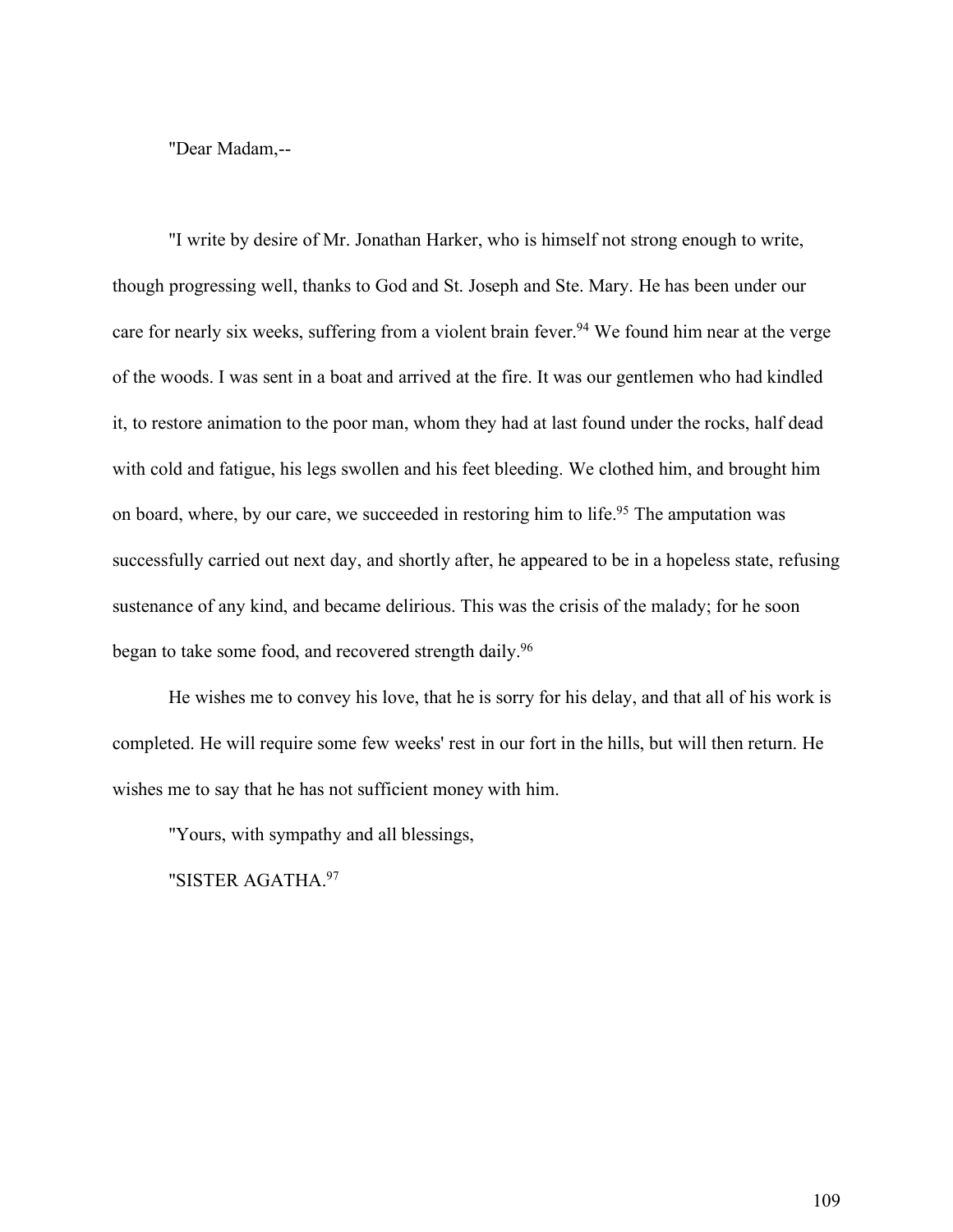Sixty-five men on horses, and with some carts, were sent by, the Northwest Company, up the river towards the Fort. They included six Canadians, four Indians, and fifty-four half-breeds. It was afterwards said they went on innocent business, but every man was armed, and the "breeds" were naked, and painted all over to look like Indians. They got their paint of the Northwest officers. Moreover, there had been rumors that the colonists were to be driven away, and that "the land was to be drenched with blood."98

The news of the brutal massacre was received with mixed feelings. Some blusteringly referred to it as the glorious news from the North, but the more thoughtful were greatly agitated. They foresaw the possible consequences with dread and apprehension. The immediate effect of the tragedy was the startled recoil of the principals. Later it was discovered that both the Club and the Northwest Company had received mortal wounds. The Company remained supreme, and into its vitiated blood was poured the exuberant energy and somewhat overbold hardihood of the bellicose Nor'-Westers.99

The events had drawn closer the bonds which connected Great Britain with the Canadas. The blood of the sons of Canada had flowed mingled with that of the brave soldiers sent for its defence, when reinforcements were afterwards received.<sup>100</sup> The vampire live on, and cannot die by mere passing of the time; he can flourish when that he can fatten on the blood of the living. Even more, we have seen amongst us that he can even grow younger; that his vital faculties grow strenuous, and seem as though they refresh themselves when his special pabulum is plenty. He eat not as others.101

110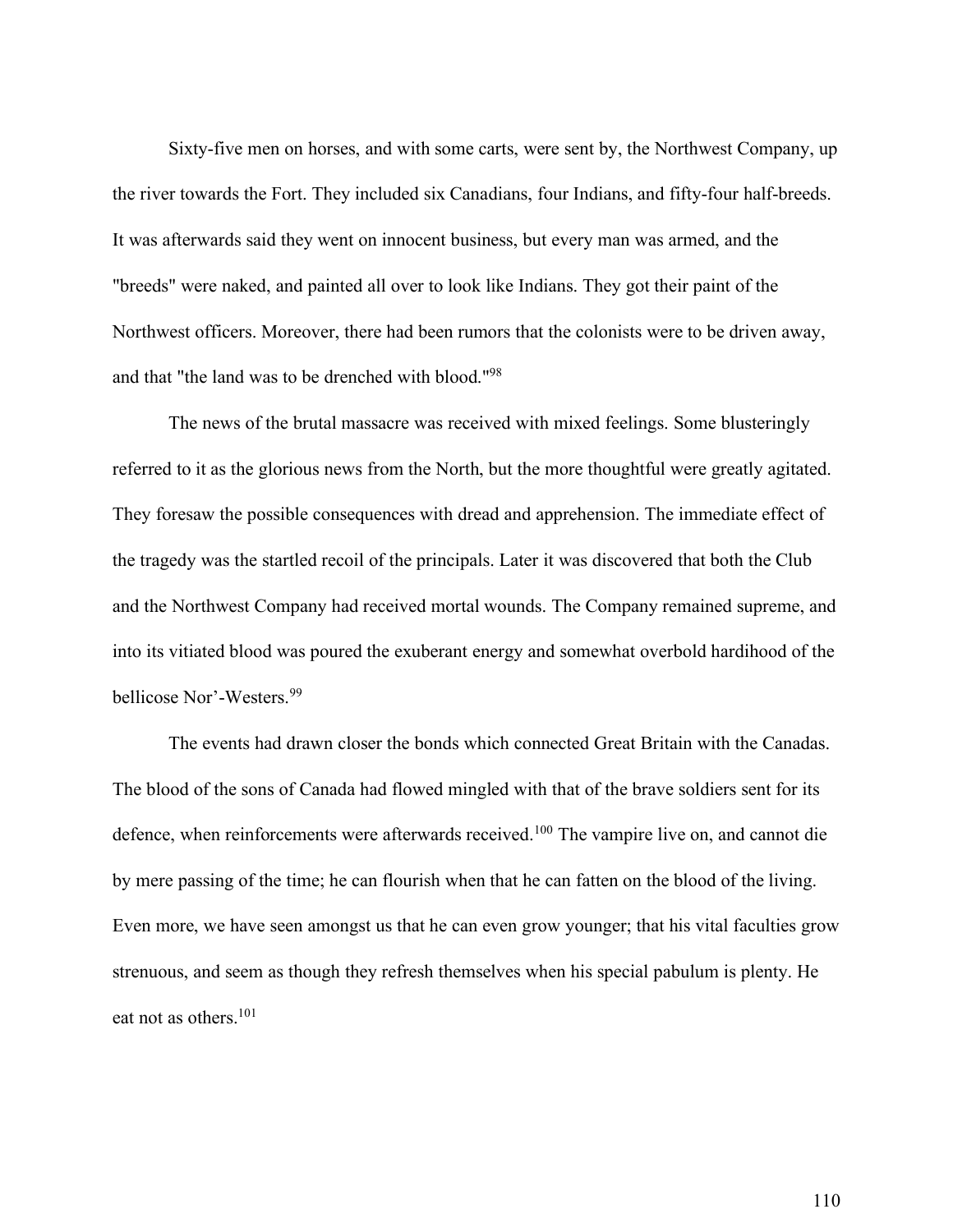My friends, this is much; it is a terrible task that we undertake, and there may be consequence to make the brave shudder. For if we fail in this our fight he must surely win; and then where end we?<sup>102</sup>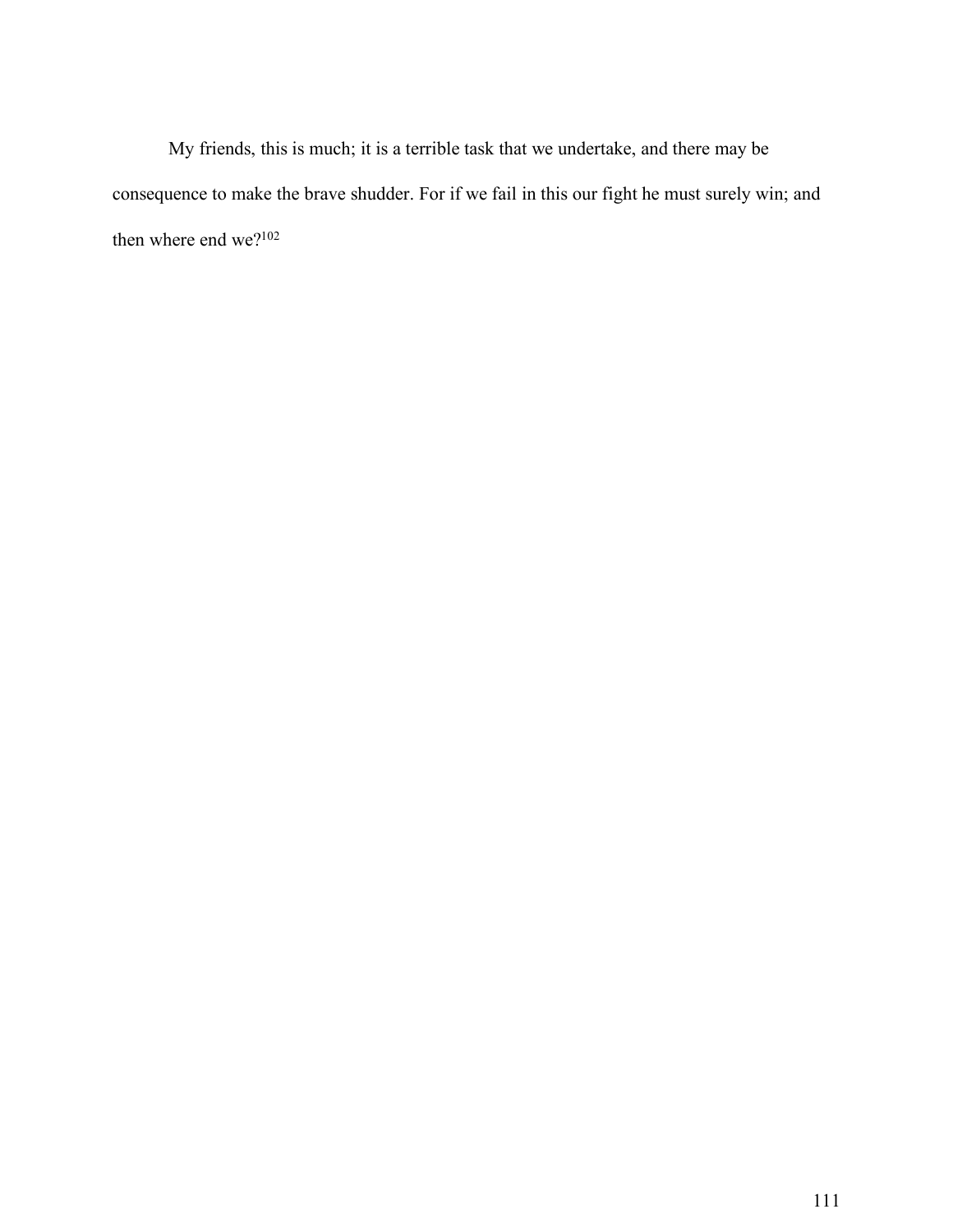Why did he do it? Primarily because his national dream was a European settler dream it was not an aboriginal dream.<sup>103</sup>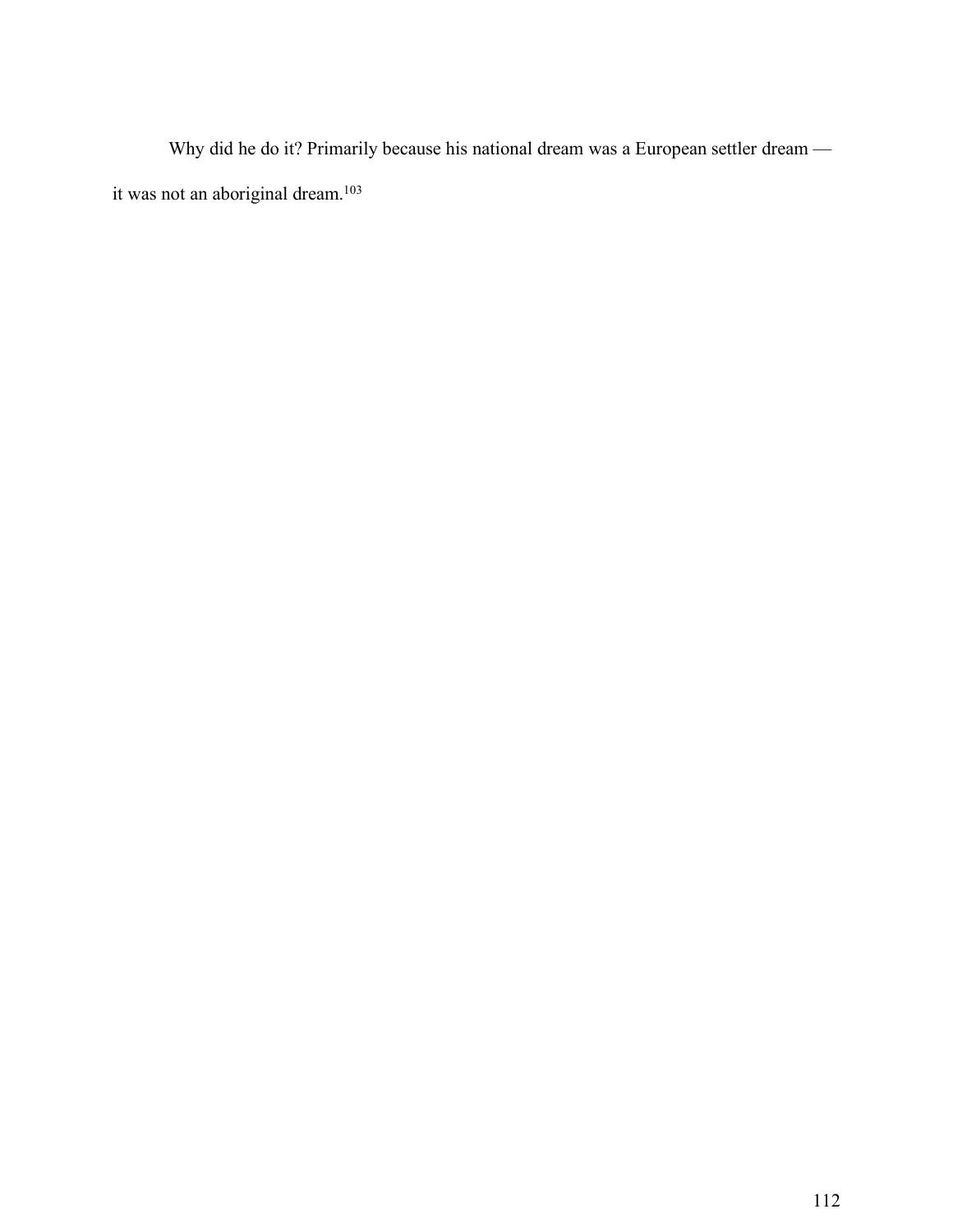Born in Glasgow, Scotland, and immigrated to Kingston, Upper Canada, in 1820, he played a leading role in the effort to achieve a federal union of Britain's North American colonies.104 If it be so, then was he no common man; for in that time, and for centuries after, he was spoken of as the cleverest and the most cunning, as well as the bravest of the sons of the 'land beyond the forest.' That mighty brain and that iron resolution went with him to his grave, and are even now arrayed against us.<sup>105</sup>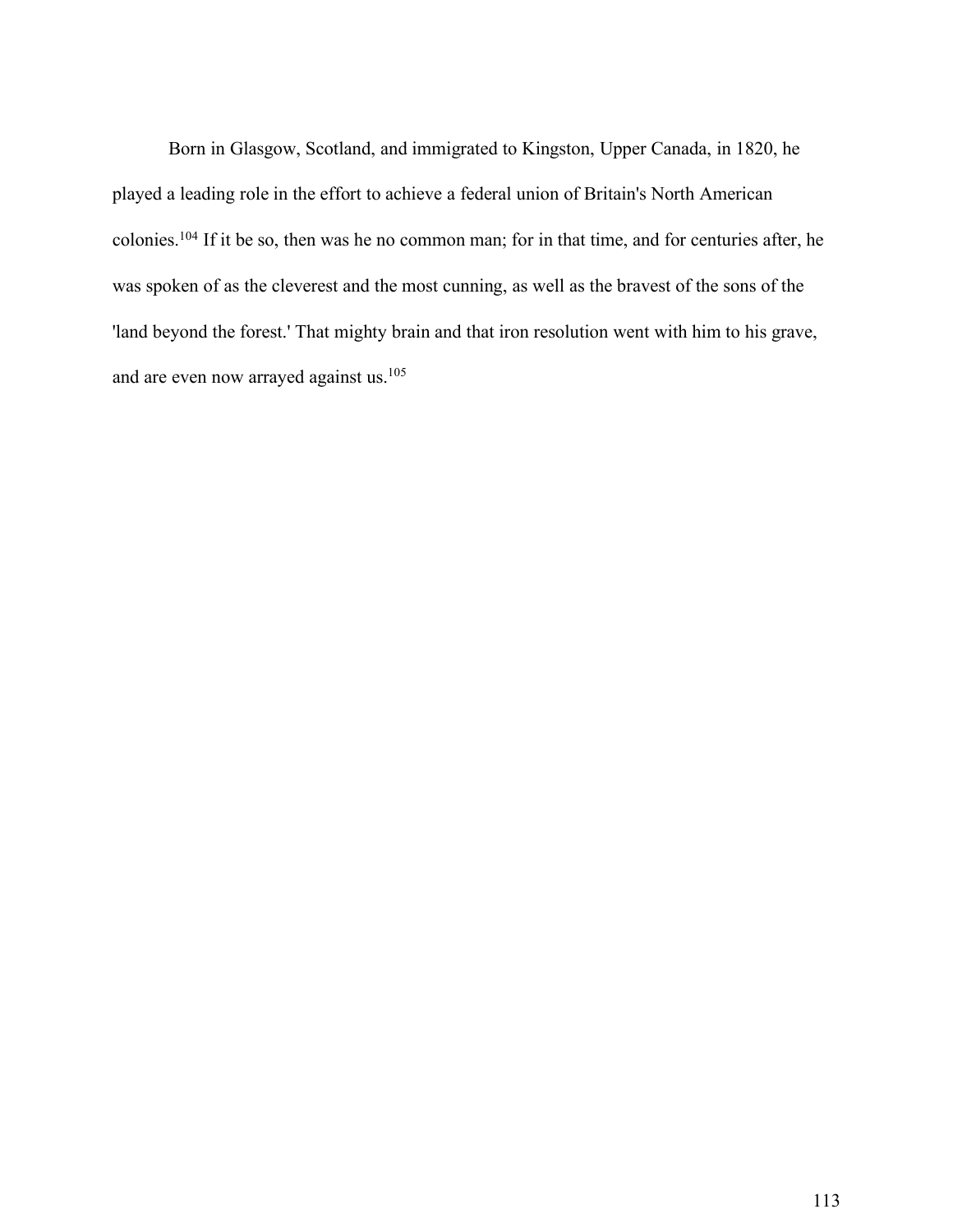Within a short time will be celebrated the centenary of the birth of the great statesman who, half a century ago, laid the foundations and, for almost twenty years, guided the destinies of the Dominion of Canada.<sup>106</sup>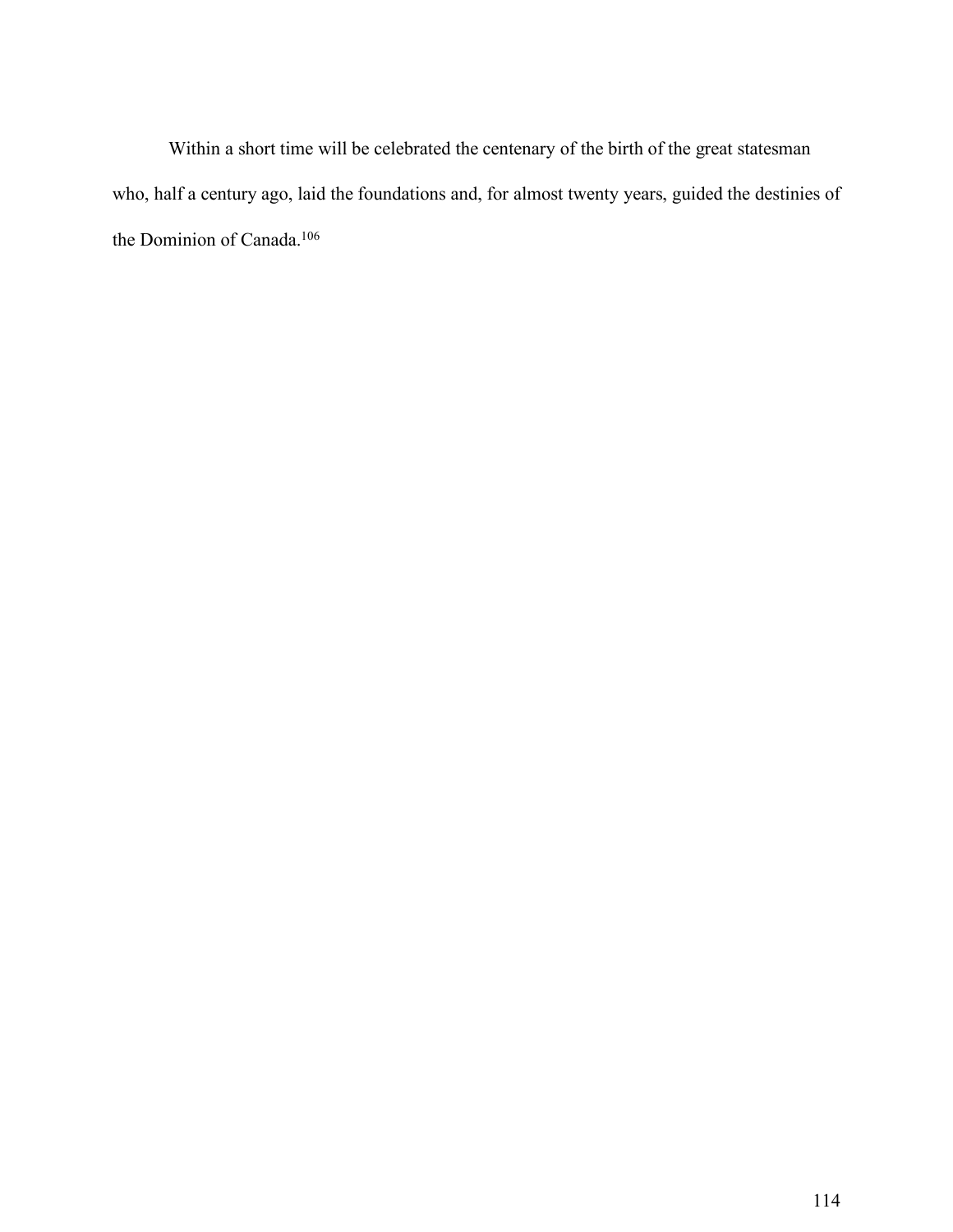He built a particular type of country, one which in 1867 took over control of aboriginal affairs from the British crown. Henceforth the partnership ideal between political communities was swept aside in favour of a wardship or "guardianship" relation which stripped aboriginal peoples of their political rights, granted them some civil rights but effectively set the institutional conditions by which many live today.107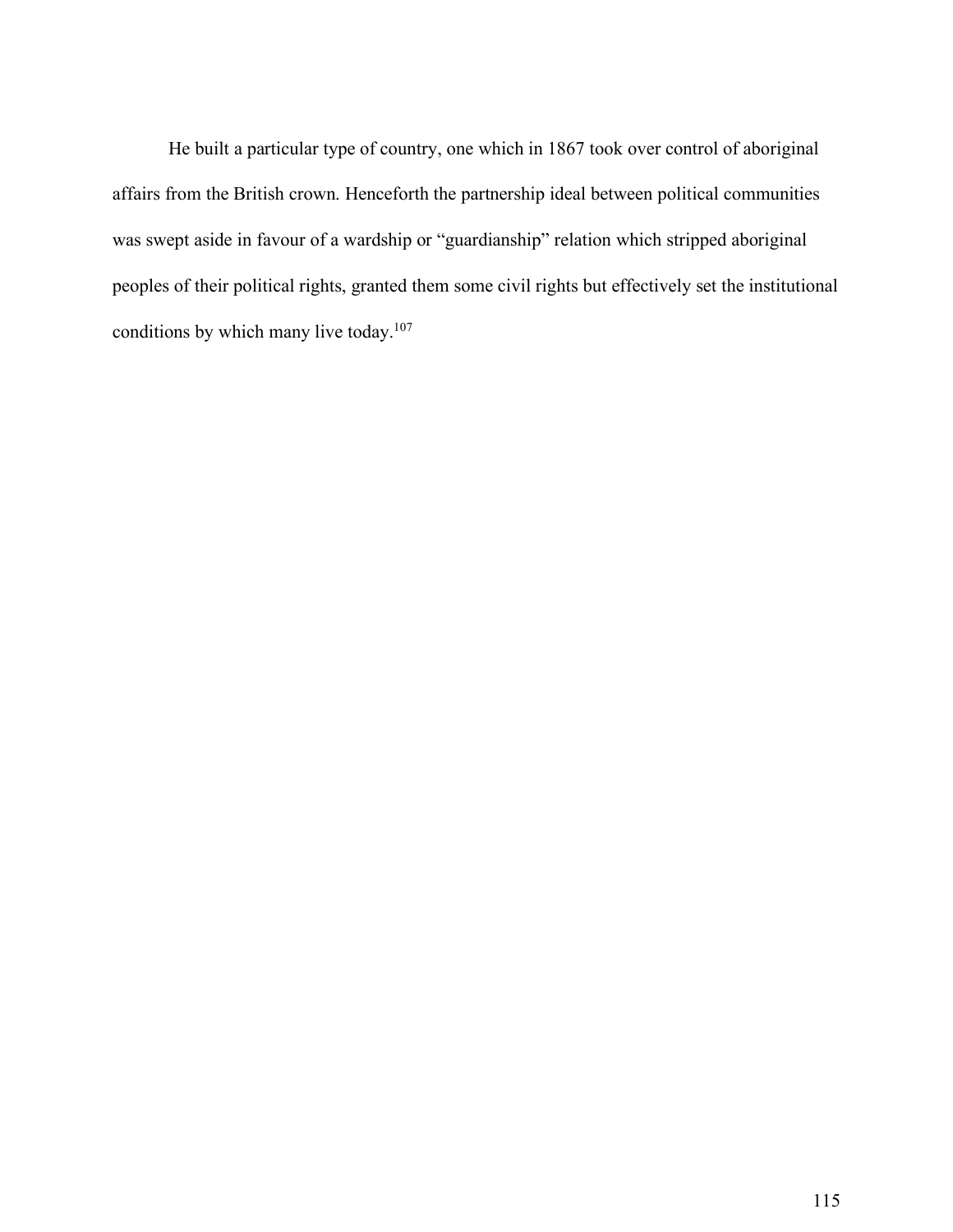Canadians are lazily using the country's founder as a "scapegoat" for the sins of the past.<sup>108</sup>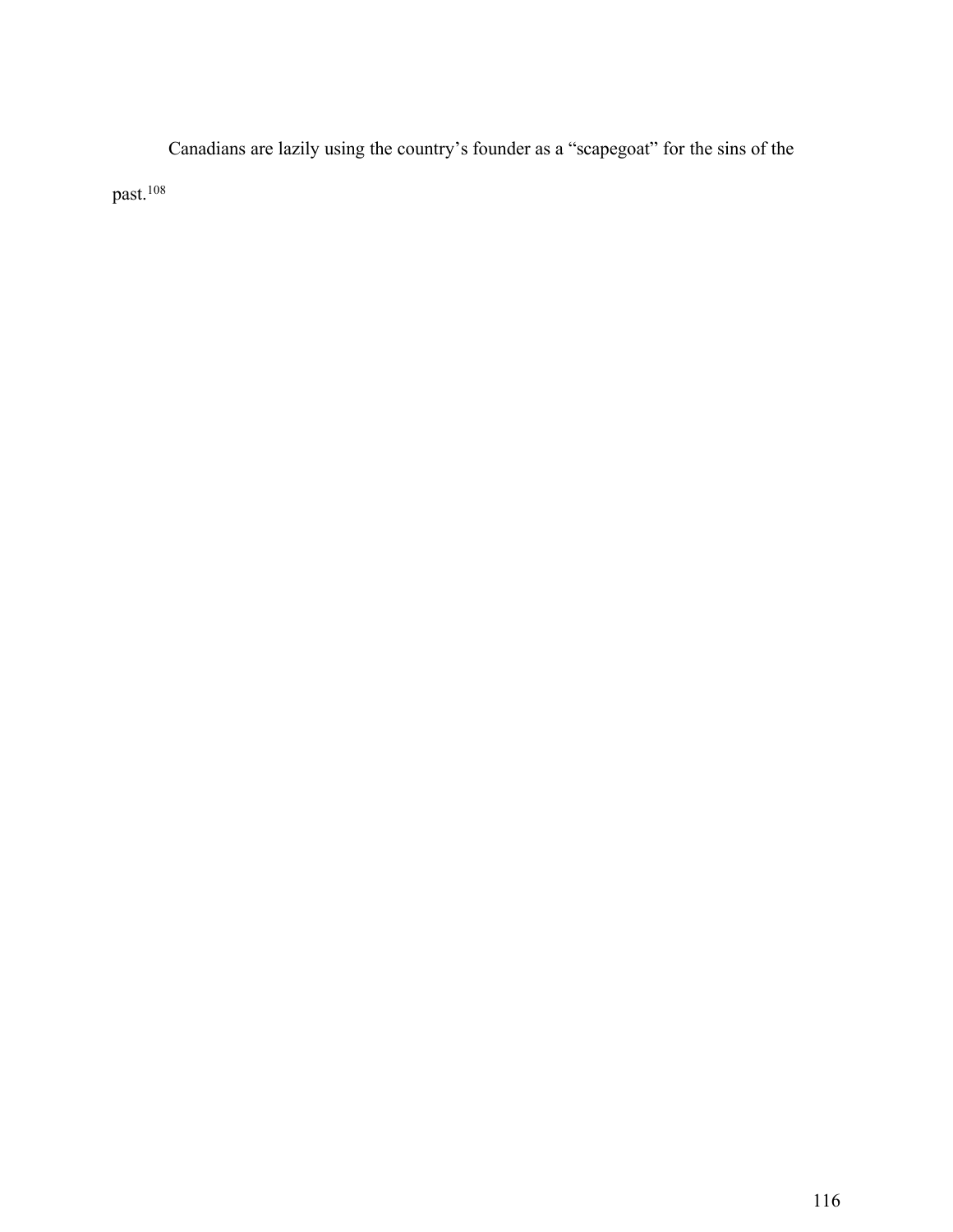"While [he] did make mistakes, so did Canadians, collectively,"109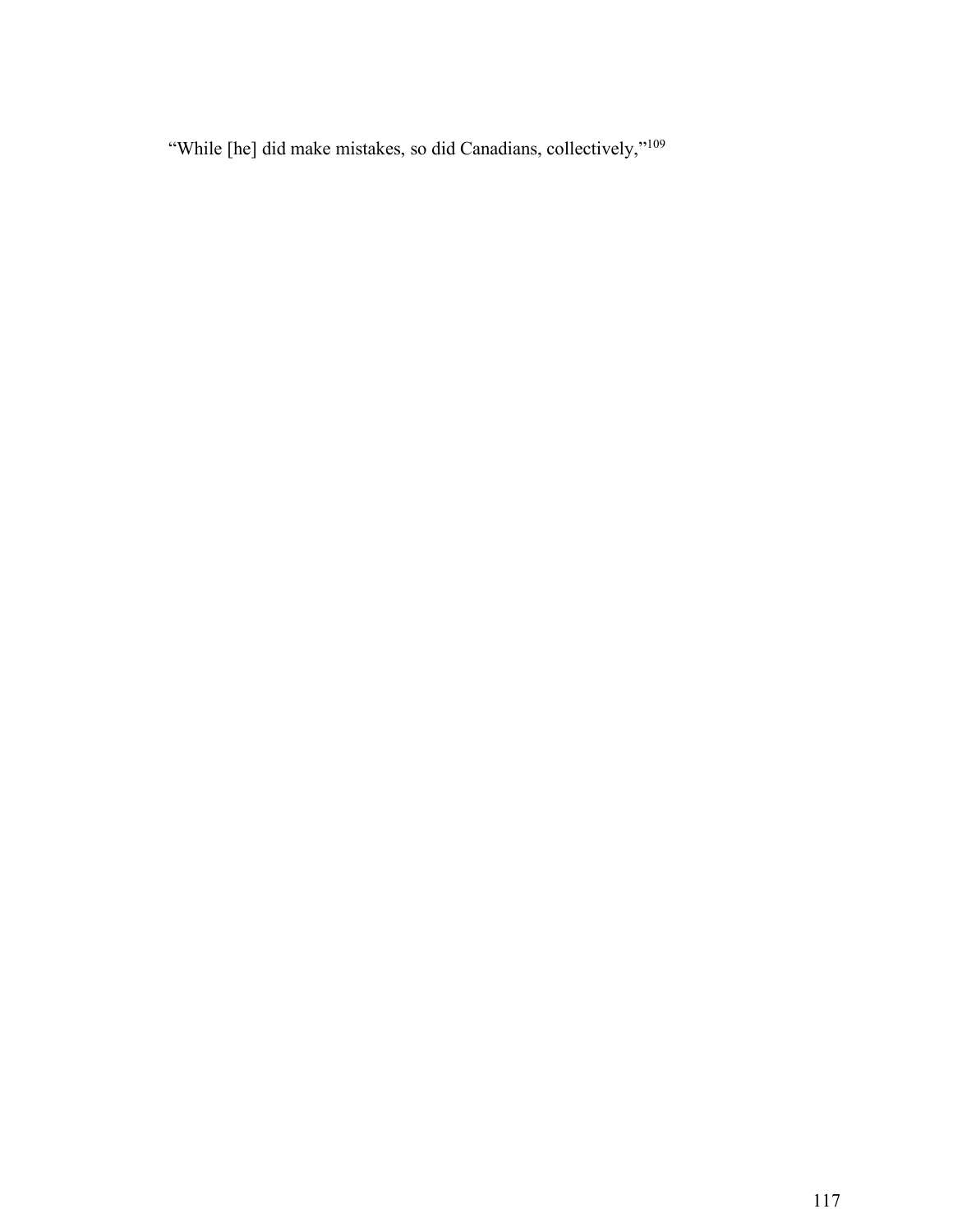He was a Canadian, struggling with the diversities and jealousies of far scattered people. With him it is true Canada was first.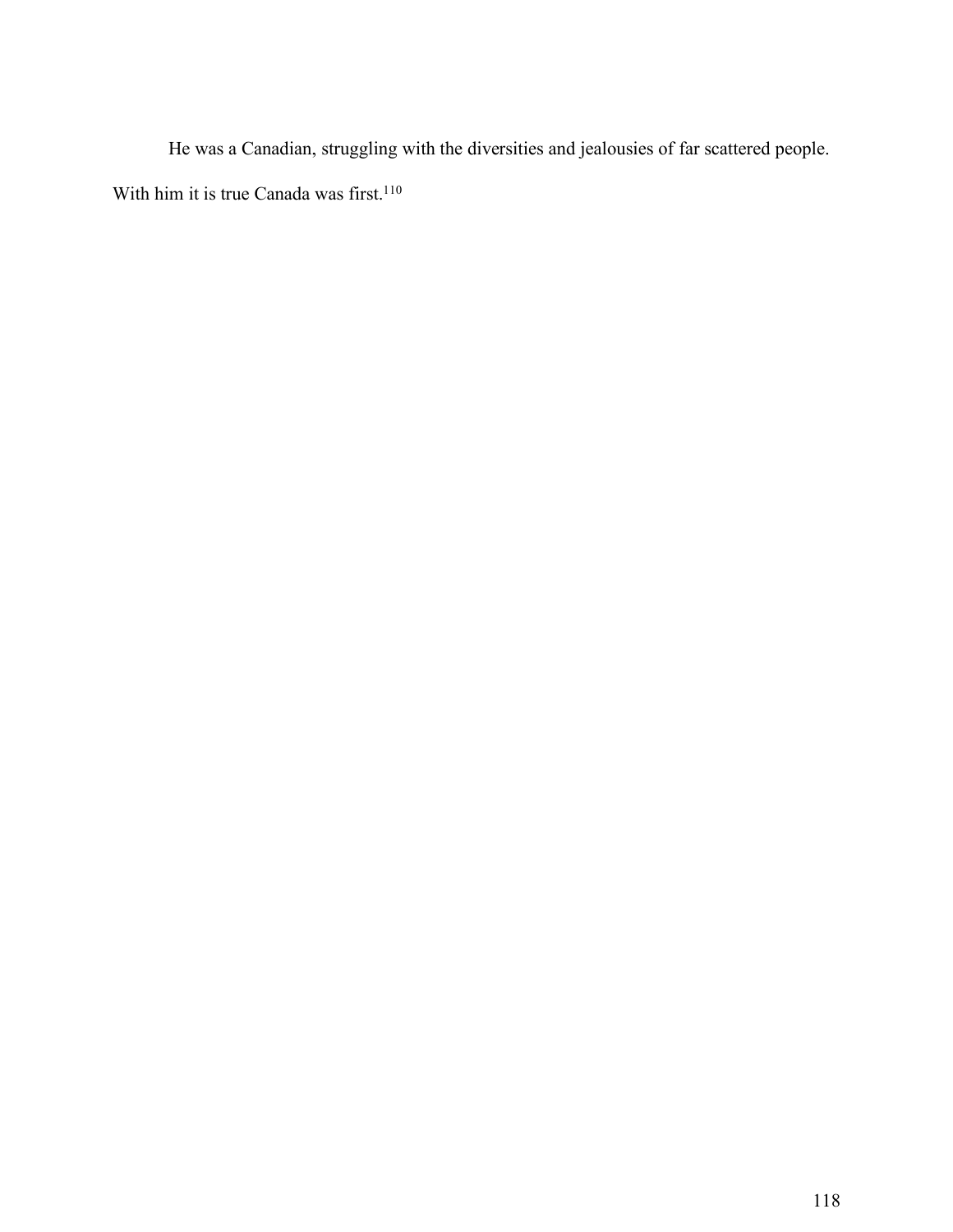What a very great man he was. He was wise, flexible, tolerant — but determined — and among the men who made Canada he must take pride of place.<sup>111</sup>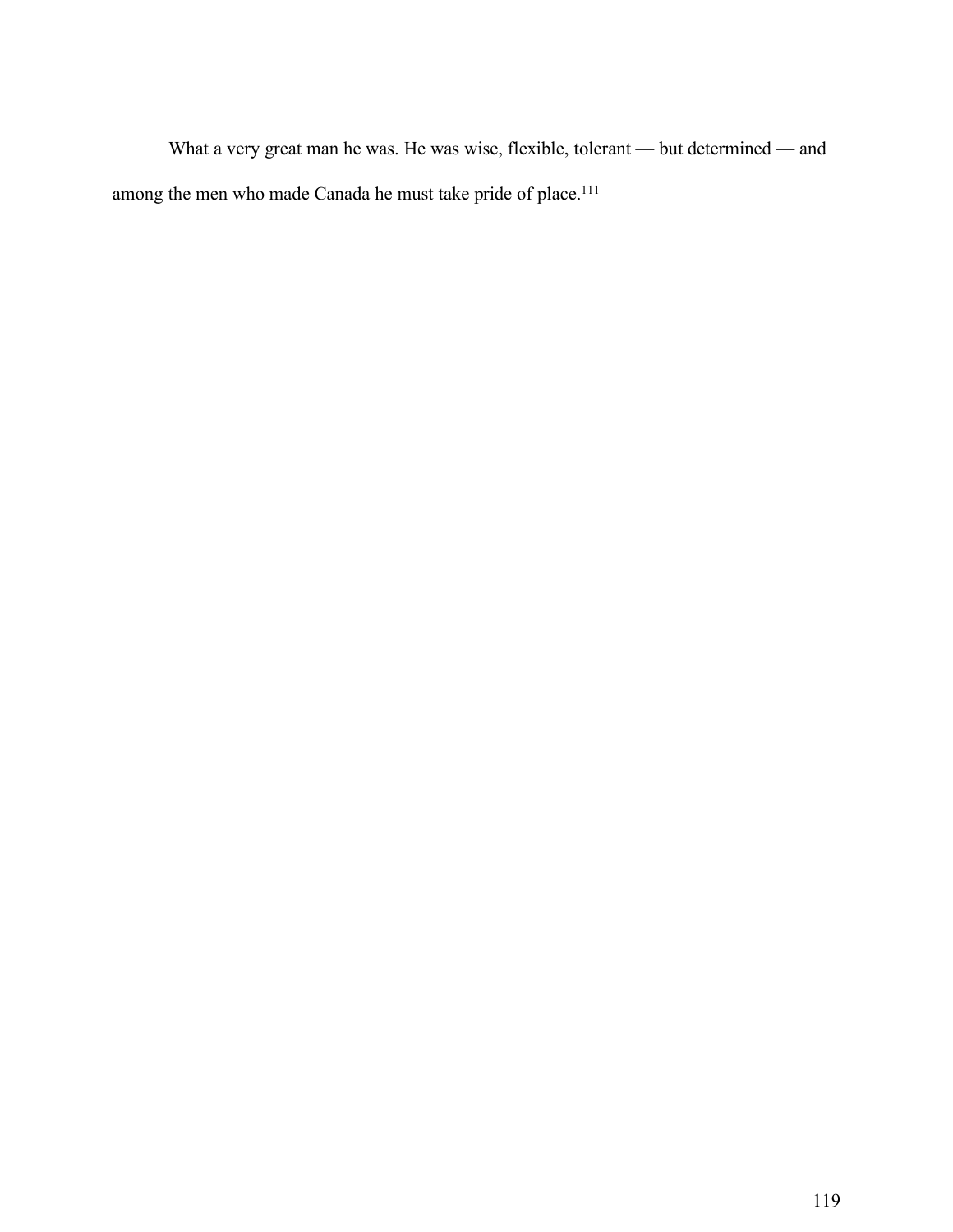He has been able to transmit his mature vision for this country to all Canadian leaders who have followed him, regardless of their party.<sup>112</sup>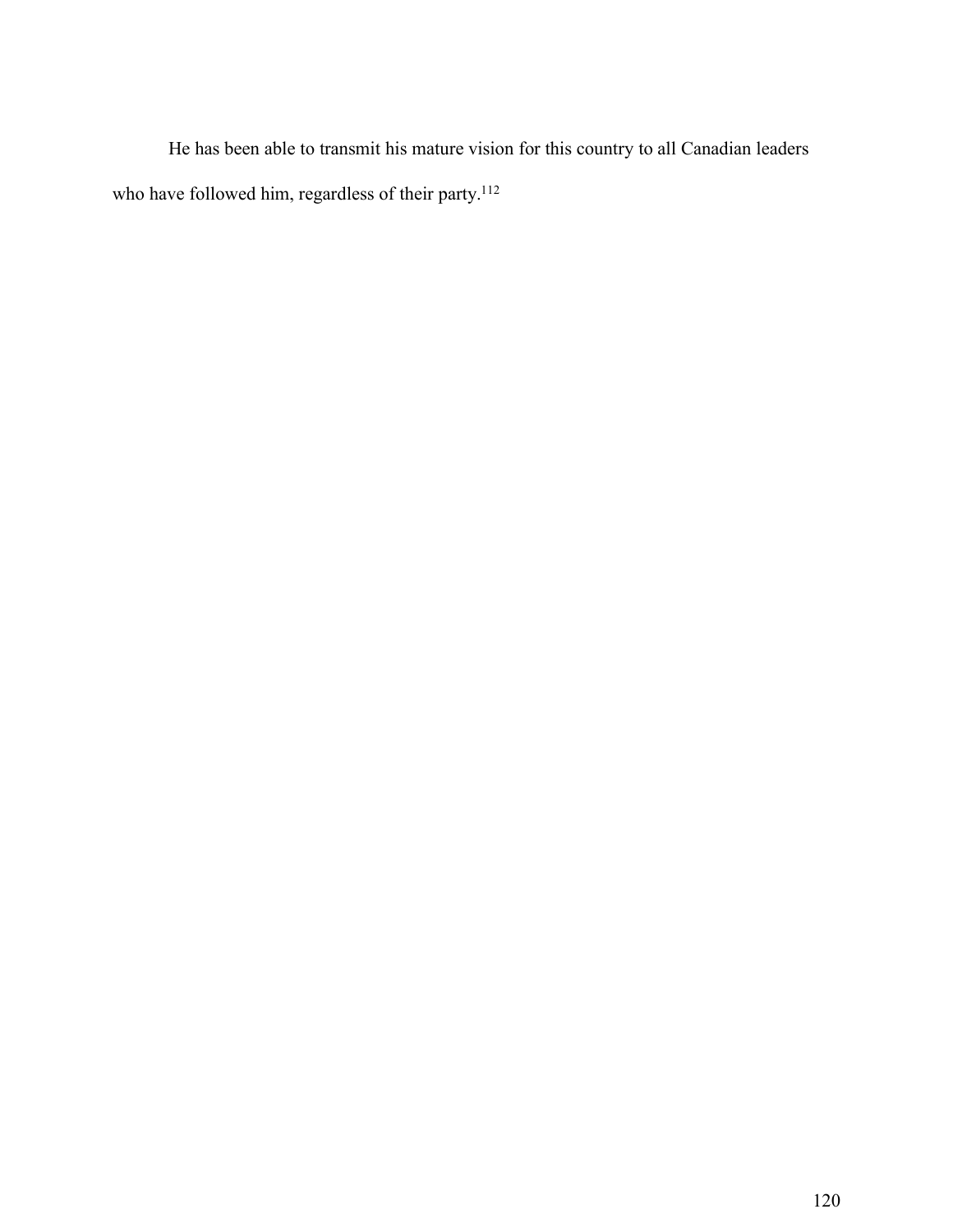His true and deep Canadianism was to him "a pillar of cloud by day and a pillar of fire by night."113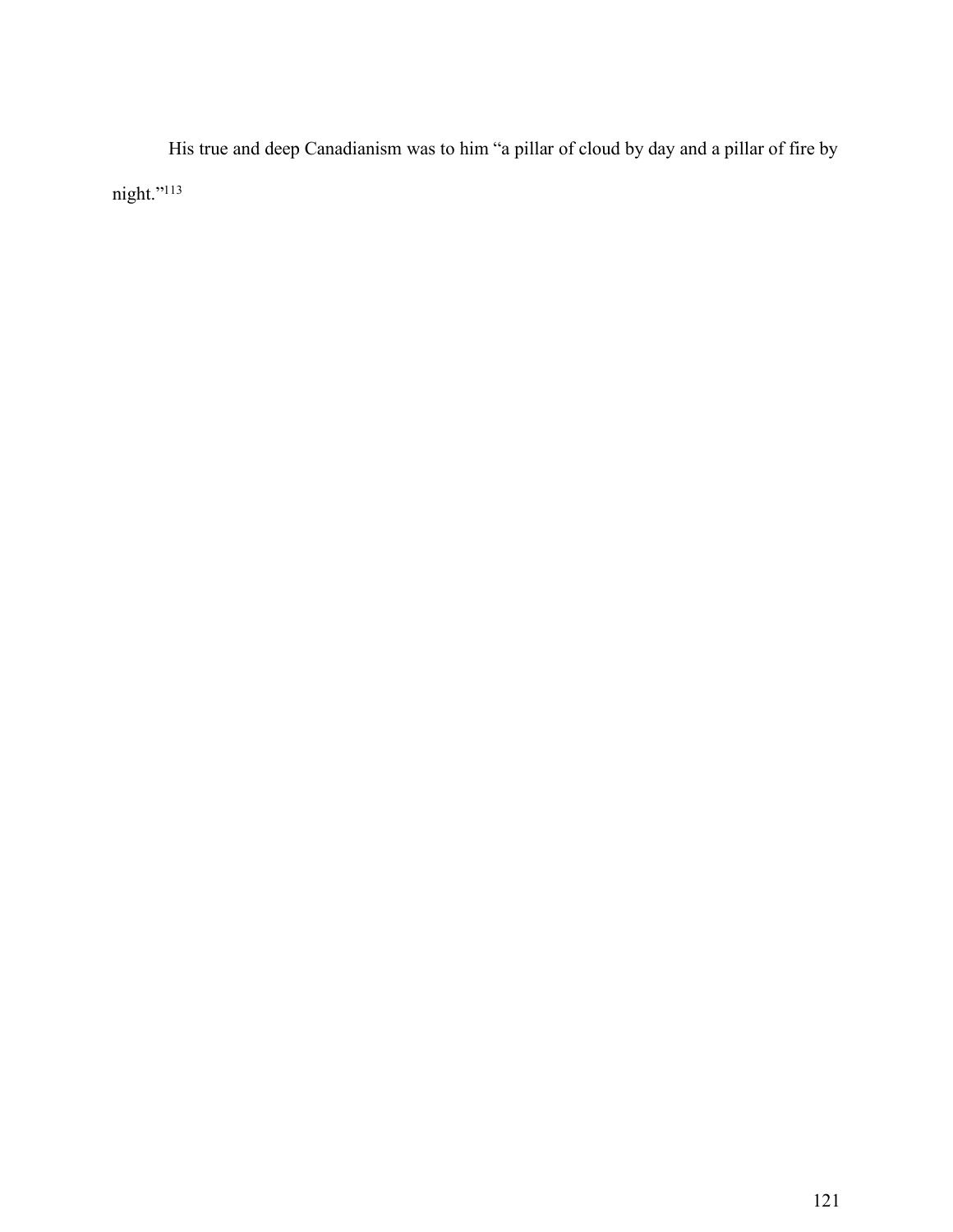It was his vision that brought Upper and Lower Canada, Nova Scotia, and New Brunswick together in 1867 to form our Confederation. Later, he brought PEI, British Columbia and the Northwest Territories into the Canadian family. He was revered for his ability to balance English and French rights.114 He had a great heart, as big a heart as ever beat within a human breast. He was always thoughtful of the feelings of the other fellow.

He was born a leader; he had that peculiar quality which we call magnetism, which I suppose is another word for love.<sup>115</sup>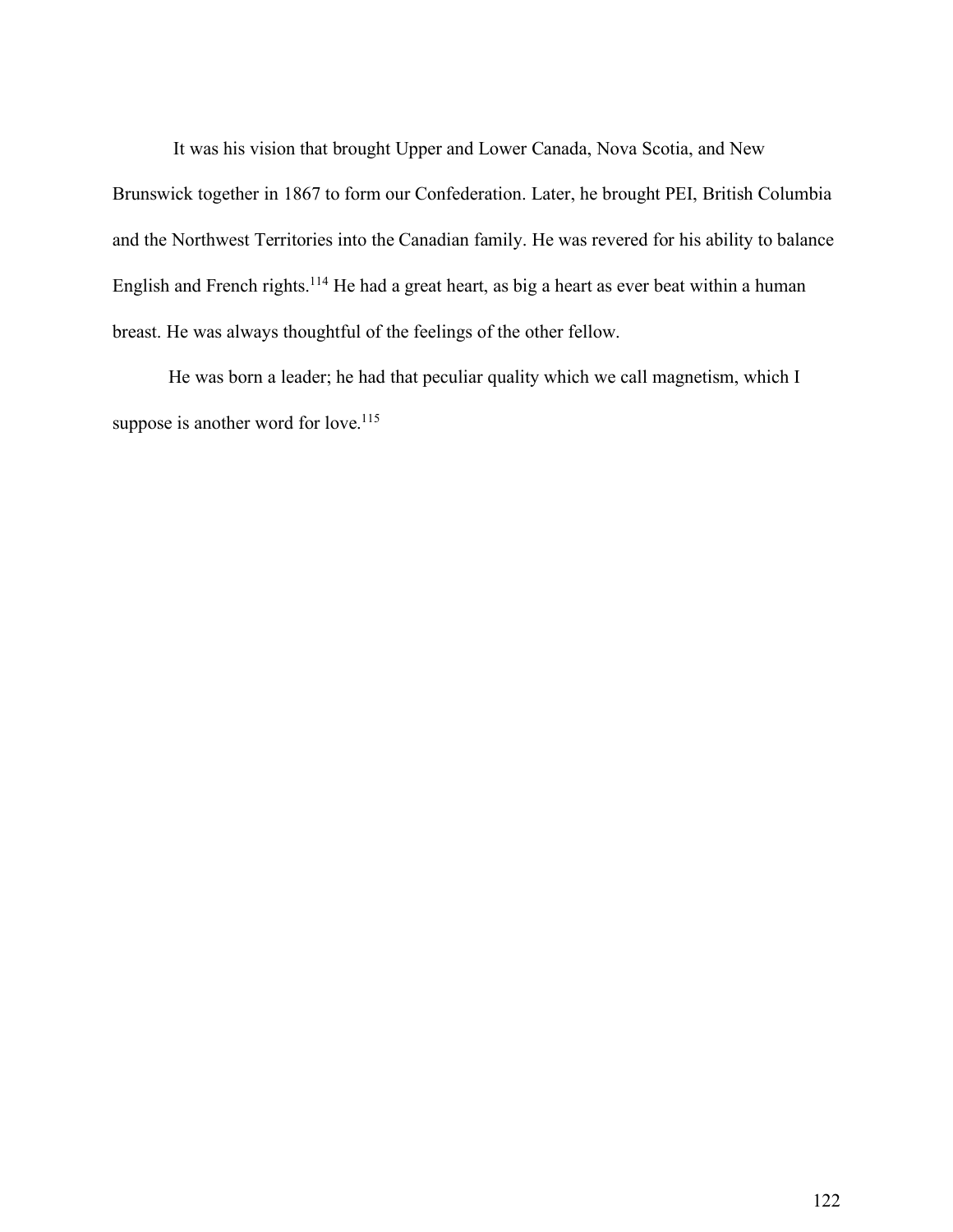The canoe grates away from the shore, the voices subside, the Indian steps silently into the stern, the steady sweep of the paddle begins--we leave with sober melancholy, and ever and always we breathe a fervid prayer that at least while we live it will be possible to launch the canoe upon the impetuous streams that wash the domain where the "lords of the wintry lakes and boundless forests" once held imperious sway, and when current and paddle bear us swiftly away that our lingering backward glance may rest upon the fort and behold at the top of the tall staff the slowly heaving folds of the blood-red banner of the HUDSON'S BAY COMPANY.116

I think I must have fallen asleep and kept dreaming of the incident, for it seemed to be repeated endlessly, and now looking back, it is like a sort of awful nightmare. It was almost impossible to believe that the things which we had seen with our own eyes and heard with our own ears were living truths.

Every trace of all that had been was blotted out.<sup>117</sup>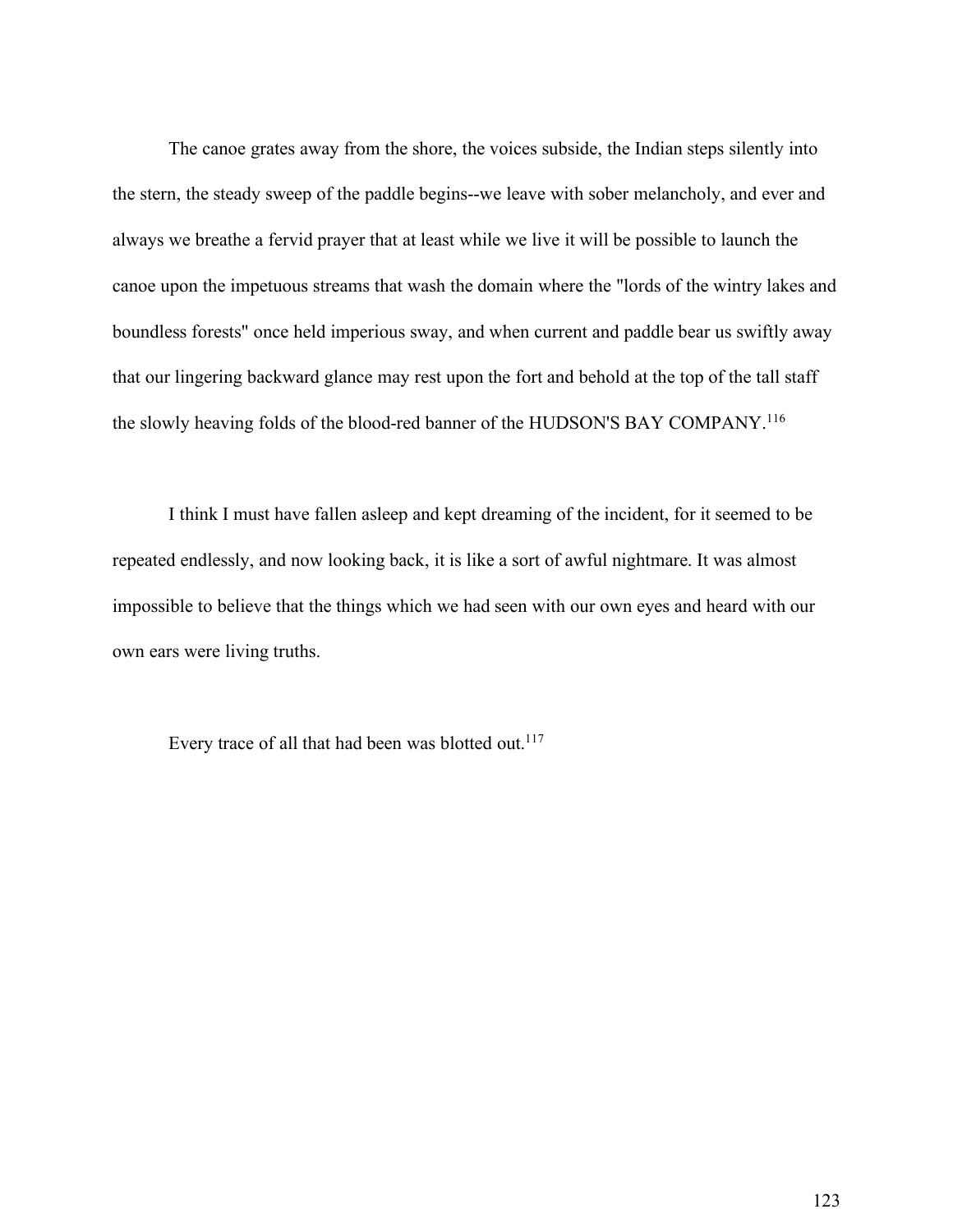## **Process**

*The Land beyond the Forest* is constructed almost entirely from the original text of Bram Stoker's *Dracula* and a number of public domain texts about Canada's fur trade which I found on Project Gutenberg. My goal with this text was to take the vampiric figure of Stoker's text and his mission of invading Europe and conflate him with that of John A. Macdonald and his goals of confederation and the assimilation of Indigenous peoples in Canada.

I began by importing all of my texts into Ulysses, a specialized word processor for Mac. I then searched for broad terms, such as "blood," "fort," "nation," and several others, and compiled the passages I found in to their own documents. I printed these compilations out, cut them up, and began arranging them into a narrative. In order to smooth this narrative, I searched for additional terms while working on the next draft, such as "escape," "fight," and "travel," in order to find sequences of strife or movement to blend my more thematic sections together. At times, but only very rarely, I edited the source texts. I did this most frequently during Harker's journey to the Count's fort, where I changed the "Driver" from *Dracula* into the "Voyageur." The only texts referenced here that are not in the public domain are most often news articles containing direct quotes from John A. Macdonald or voicing varied opinions about him.

While it is not news to most Canadians that John A. Macdonald was determined to assimilate Indigenous peoples, and that our government continued and continues to marginalize Indigenous peoples and ignore their needs, it is my hope that this text can continue to trouble our narratives of progress, nationhood, and the idea that reconciliation is anywhere near complete.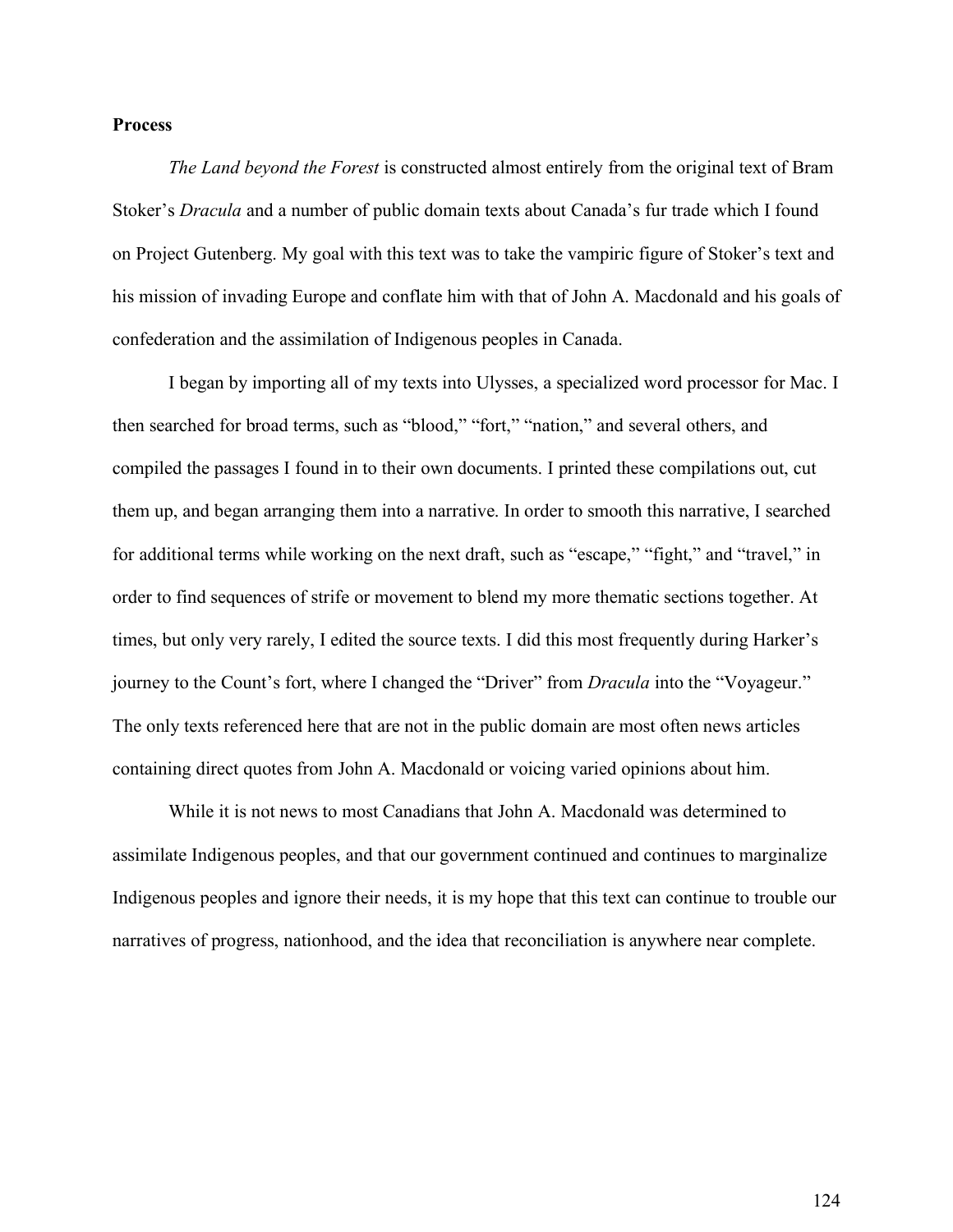## **Source Texts**

Stoker, Bram. *Dracula,* 1897. Project Gutenberg.

"Never a 'Wild West' in Canada." *The Beaver*, vol. 1, no. 5, 1921. Project Gutenberg

 Mackenzie, Alexander. *Voyages from Montreal Through the Continent of North America to the Frozen and Pacific Oceans in 1789 and 1793. Vol. I*, 1903. Project Gutenberg

Stoker, Bram. *Dracula*, 1897. Project Gutenberg.

Mackenzie, Alexander. *Voyages from Montreal Through the Continent of North America to the*

*Frozen and Pacific Oceans in 1789 and 1793. Vol. I*, 1903. Project Gutenberg

Stoker, Bram. *Dracula*, 1897. Project Gutenberg.

Ibid.

 Mackenzie, Alexander. *Voyages from Montreal Through the Continent of North America to the Frozen and Pacific Oceans in 1789 and 1793. Vol. I*, 1903. Project Gutenberg

Willson, Beckles. *The Great Company: Being a History of the Honourable Company of*

*Merchants-Adventurers Trading into Hudson's Bay*. Toronto, 1899. Project Gutenberg

Franchère, Gabriel. *Narrative of a Voyage to the Northwest Coast of America in the Years*

*1811, 1812, 1813, and 1814, Or, the First American Settlement on the Pacific*. New York, 1854. Project Gutenberg

Stoker, Bram. *Dracula*, 1897. Project Gutenberg.

 Mackenzie, Alexander. *Voyages from Montreal Through the Continent of North America to the Frozen and Pacific Oceans in 1789 and 1793*. Vol. I, 1903. Project Gutenberg

Stoker, Bram. *Dracula*, 1897. Project Gutenberg.

 Mackenzie, Alexander. *Voyages from Montreal Through the Continent of North America to the Frozen and Pacific Oceans in 1789 and 1793. Vol. I*, 1903. Project Gutenberg

Laut, Agnes. *The Adventurers of England on Hudson Bay*

*A Chronicle of the Fur Trade in the North*, Toronto: Glasgow, Brook & Company, 1914. Project Gutenberg

Ibid.

 Ralph, Julian. *On Canada's Frontier: Sketches of History, Sport, and Adventure, and of the Indians, Missionaries, Fur-Traders, and Newer Settlers of Western Canada*. Harper & Brothers, New York, 1892. Project Gutenberg

Ibid.

 Reed, Charles Bert. *Masters of the Wilderness*. University of Chicago Press, 1914. Project Gutenberg Canada

Stoker, Bram. *Dracula*, 1897. Project Gutenberg.

 Bryce, George. *The Remarkable History of the Hudson's Bay Company*. 1910. Project Gutenberg

 Colden, Cadwallader. *The History of the Five Indian Nations of Canada.* 1747. Project Gutenberg.

Stoker, Bram. *Dracula*, 1897. Project Gutenberg.

Ibid.

 McLean, John. *Notes of a Twenty-Five Years' Service in the Hudson's Bay Territory Volume II.* 1849. Project Gutenberg.

Stoker, Bram. *Dracula*, 1897. Project Gutenberg.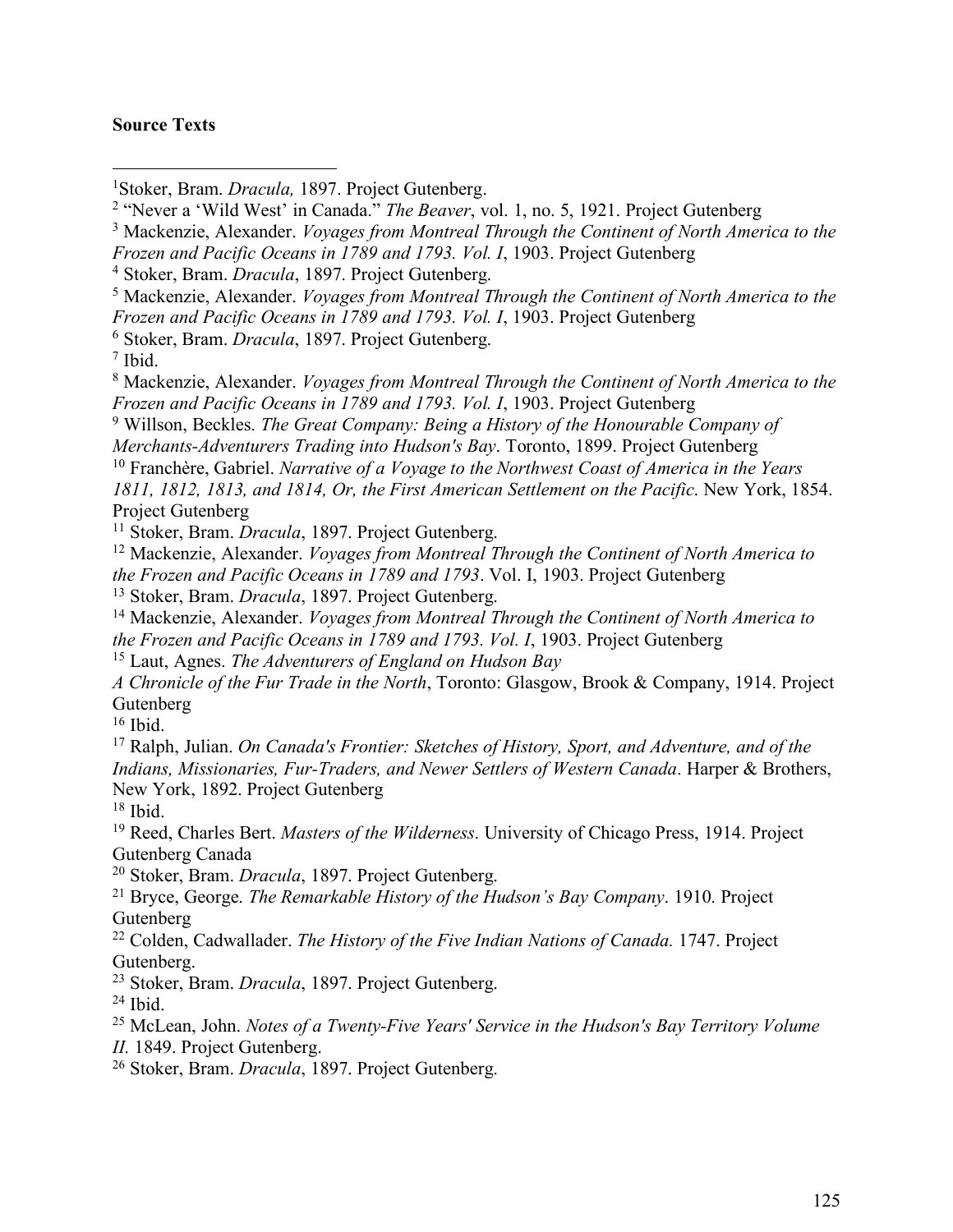- 27 McLean, John. *Notes of <sup>a</sup> Twenty-Five Years' Service in the Hudson's Bay Territory Volume II.* 1849. Project Gutenberg.
- <sup>28</sup> Howland, N. A. "'Skippering a Scow' on the Athabasca." *The Beaver*, vol. 1, no. 5, 1921. Project Gutenberg
- <sup>29</sup> Stoker, Bram. *Dracula*, 1897. Project Gutenberg.

<sup>30</sup> Bryce, George. *The Remarkable History of the Hudson's Bay Company*. 1910. Project Gutenberg

<sup>31</sup> Reed, Charles Bert. *Masters of the Wilderness*. University of Chicago Press, 1914. Project Gutenberg Canada

<sup>32</sup> Alston, Ashton. "Lost in the Bush." *The Beaver*, vol. 1, no. 5, 1921. Project Gutenberg

<sup>33</sup> Stoker, Bram. *Dracula*, 1897. Project Gutenberg.

<sup>34</sup> Ibid.

<sup>35</sup> McLean, John. *Notes of a Twenty-Five Years' Service in the Hudson's Bay Territory Volume*

*II.* 1849. Project Gutenberg.

<sup>36</sup> Stoker, Bram. *Dracula*, 1897. Project Gutenberg.

- <sup>37</sup> McLean, John. *Notes of a Twenty-Five Years' Service in the Hudson's Bay Territory Volume*
- *II*. 1849. Project Gutenberg.
- <sup>38</sup> Stoker, Bram. *Dracula*. 1897, Project Gutenberg.<br><sup>39</sup> Stoker, Bram. *Dracula*. 1897, Project Gutenberg.
- 
- <sup>40</sup> "Parliament Buildings National Historic Site of Canada." *historicplaces.ca.*

http://www.historicplaces.ca/en/rep-reg/place-

lieu.aspx?id=18470&pid=24921&h=Colline,Parlement, Accessed 4 June 2018.

<sup>41</sup> Stoker, Bram. *Dracula*. 1897, Project Gutenberg. 42 Stauffer, Rev. Byron H. "The Empire Club of Canada Addresses (Toronto, Canada), <sup>18</sup> Feb 1915, p. 66-77." *The Empire Club of Canada*. 1915,

http://speeches.empireclub.org/62057/data?n=3, Accessed 4 June 2018.

<sup>43</sup> Stoker, Bram. *Dracula*. 1897, Project Gutenberg. 44 Stauffer, Rev. Byron H. "The Empire Club of Canada Addresses (Toronto, Canada), <sup>18</sup> Feb 1915, p. 66-77." *The Empire Club of Canada*. 1915,

http://speeches.empireclub.org/62057/data?n=3, Accessed 4 June 2018.

<sup>45</sup> Stoker, Bram. *Dracula*. 1897, Project Gutenberg. 46 Ibid.

<sup>47</sup> Franchère, Gabriel. *Narrative of a Voyage to the Northwest Coast of America in the Years 1811, 1812, 1813, and 1814, Or, the First American Settlement on the Pacific*. New York, 1854. Project Gutenberg.

<sup>48</sup> Stoker, Bram. *Dracula*. 1897, Project Gutenberg.

<sup>49</sup> Willson, Beckles. *The Great Company: Being a History of the Honourable Company of Merchants-Adventurers Trading into Hudson's Bay*. Toronto, 1899. Project Gutenberg

<sup>50</sup> Stoker, Bram. *Dracula*. 1897, Project Gutenberg. 51 Ibid.

<sup>52</sup> Ralph, Julian. *On Canada's Frontier: Sketches of History, Sport, and Adventure, and of the Indians, Missionaries, Fur-Traders, and Newer Settlers of Western Canada*. Harper & Brothers, New York, 1892. Project Gutenberg

<sup>53</sup> Stoker, Bram. *Dracula*. 1897, Project Gutenberg.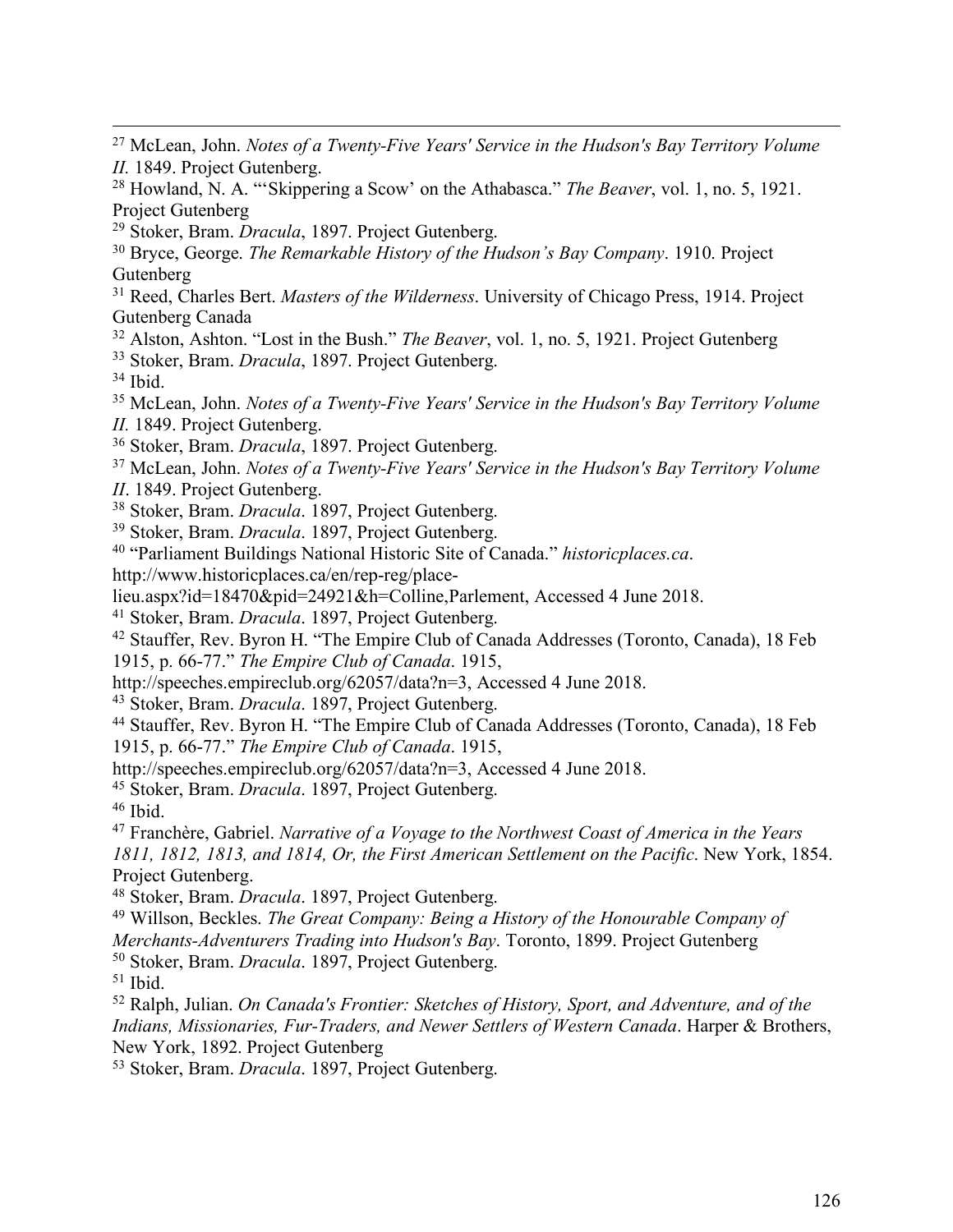54 Russell, David. *The Beaver*, vol. 1, no. 5, 1921. Project Gutenberg

<sup>55</sup> Stoker, Bram. *Dracula*. 1897, Project Gutenberg. 56 Hopper, Tristin. "Sure, John A. Macdonald was <sup>a</sup> racist, colonizer and misogynist — but so were most Canadians back then." *The National Post*. 10 January 2015,

http://nationalpost.com/news/canada/sure-john-a-macdonald-was-was-a-racist-colonizer-andmisogynist-but-so-were-most-canadians-back-then, Accessed 4 June 2018.

<sup>57</sup> Stoker, Bram. *Dracula*. 1897, Project Gutenberg. 58 "John A. Macdonald." *The Canadian Encyclopedia*.

http://www.thecanadianencyclopedia.ca/en/article/sir-john-a-macdonald-feature/, Accessed 4 June 2018.

<sup>59</sup> Laut, Agnes. *The Adventurers of England on Hudson Bay*

*A Chronicle of the Fur Trade in the North*, Toronto: Glasgow, Brook & Company, 1914. Project Gutenberg

<sup>60</sup> Stoker, Bram. *Dracula*. 1897, Project Gutenberg. 61 Ibid.

<sup>62</sup> Pope, Joseph. *Correspondence of Sir John Macdonald.* 1921,

https://archive.org/details/correspondenceof00macduoft, Accessed 4 June 2018.

<sup>63</sup> Carleton, Sean. "John A. Macdonald was the real architect of residential schools." *The Star*. 9 July 2017. https://www.thestar.com/opinion/commentary/2017/07/09/john-a-macdonald-wasthe-real-architect-of-residential-schools.html, Accessed 4 June 2018.

<sup>64</sup> Bitterman, Earlene. "Opposing Aboriginal Views of Sir John A. Macdonald Day." *BC Métis Federation*. 12 January 2014. http://bcmetis.com/2014/01/opposing-aboriginal-views-of-sirjohn-a-macdonald-day/, Accessed 4 June 2018.

<sup>65</sup> "Speech before the House of Commons, July 6, 1885." *Library and Archives Canada*. https://www.collectionscanada.gc.ca/primeministers/h4-4090-e.html, Accessed 4 June 2018.  $66$  Ibid.

<sup>67</sup> Ibid.

<sup>68</sup> "The Indian Act." *indigenousartsfoundations.arts.ubc.ca*.

https://indigenousfoundations.arts.ubc.ca/the\_indian\_act/, Accessed 4 June 2018.

<sup>69</sup> Saul, John Ralston. *The Comeback: How Aboriginals are Reclaiming Power and Influence*. Penguin Canada, 2014, ebook.

<sup>70</sup> Farber, Bernie. "The Terrible Legacy of Duncan Campbell Scott." *The Huffington Post*. 23 January 2017. https://www.huffingtonpost.ca/bernie-farber/duncan-campbell-scottlegacy\_b\_14289206.html, Accessed 4 June 2018.

<sup>71</sup> Titley, E. B. *A Narrow Vision: Duncan Campbell Scott and the Administration of Indian Affairs in Canada*. University of British Columbia Press, Vancouver, 1986.

<sup>72</sup> Brownlie, Robin. *A Fatherly Eye: Indian Agents, Government Power, and Aboriginal Resistance in Ontario, 1918-1939*. Oxford University Press, New York, 2003.

<sup>73</sup> Stoker, Bram. *Dracula*. 1897, Project Gutenberg. 74 "John A. Macdonald: First Prime Minister of Canadian Confederation." *Canadian Museum of History*. https://www.historymuseum.ca/cmc/exhibitions/hist/biography/biographi261e.shtml, Accessed 4 June 2018.

<sup>75</sup> Stoker, Bram. *Dracula*. 1897, Project Gutenberg. 76 Ibid.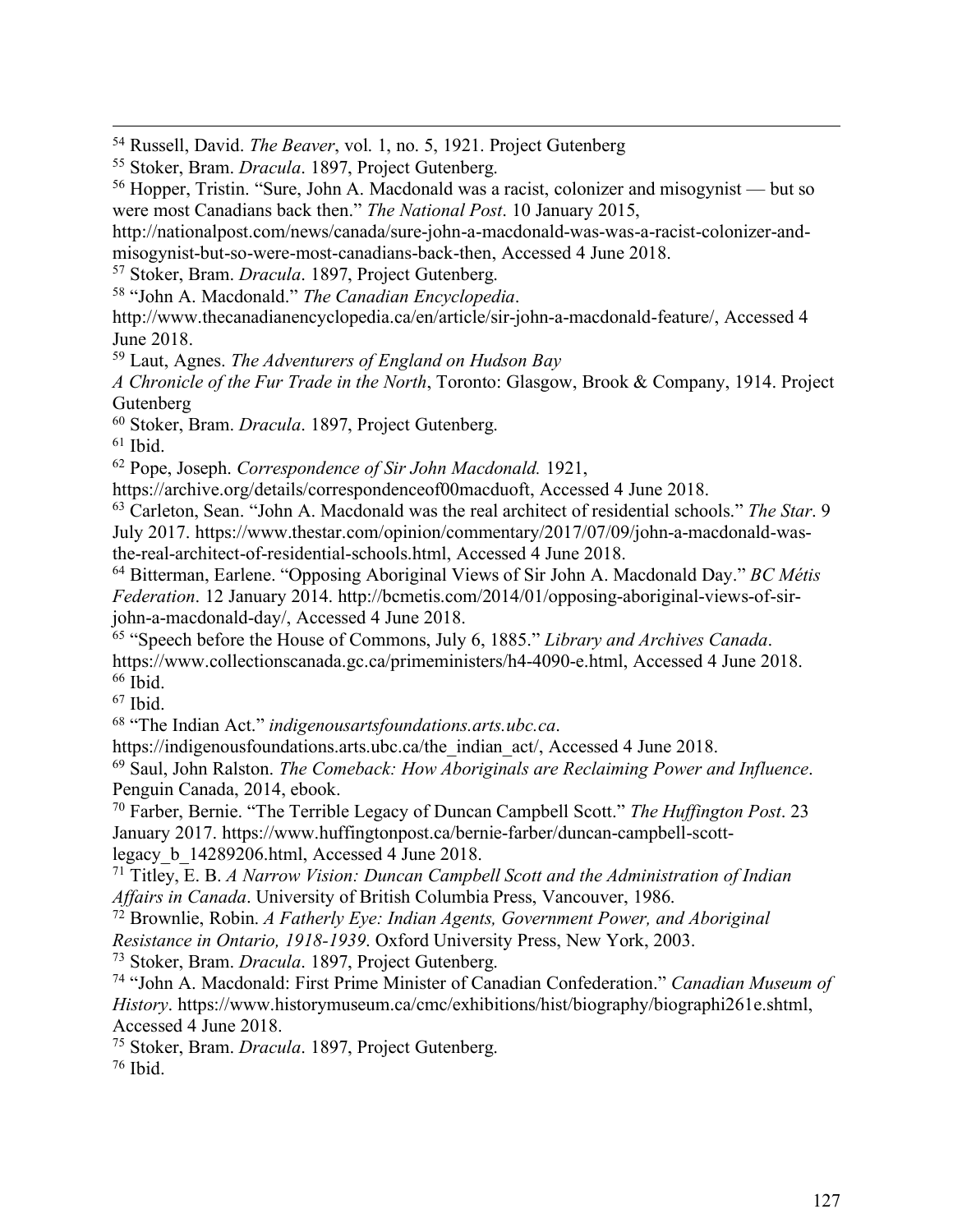Ibid.

 Franchère, Gabriel. *Narrative of a Voyage to the Northwest Coast of America in the Years 1811, 1812, 1813, and 1814, Or, the First American Settlement on the Pacific*. New York, 1854. Project Gutenberg

Stoker, Bram. *Dracula*. 1897, Project Gutenberg.

Ibid.

Ibid.

Ibid.

Ibid.

Ibid.

Ibid.

Ibid.

Ibid.

Ibid.

 McLean, John. *Notes of a Twenty-Five Years' Service in the Hudson's Bay Territory Volume II*. 1849. Project Gutenberg.

Stoker, Bram. *Dracula*. 1897, Project Gutenberg.

Ibid.

 McLean, John. *Notes of a Twenty-Five Years' Service in the Hudson's Bay Territory Volume II*. 1849. Project Gutenberg.

Stoker, Bram. *Dracula*. 1897, Project Gutenberg.

Ibid.

 Franchère, Gabriel. *Narrative of a Voyage to the Northwest Coast of America in the Years 1811, 1812, 1813, and 1814, Or, the First American Settlement on the Pacific*. New York, 1854. Project Gutenberg.

 Hunter, Martin. *Canadian Wilds: Tells About the Hudson's Bay Company, Northern Indians and Their Modes of Hunting, Trapping, Etc.* 1907. Project Gutenberg.

Stoker, Bram. *Dracula*. 1897, Project Gutenberg.

 Ralph, Julian. *On Canada's Frontier: Sketches of History, Sport, and Adventure, and of the Indians, Missionaries, Fur-Traders, and Newer Settlers of Western Canada*. Harper & Brothers, New York, 1892. Project Gutenberg

 Reed, Charles Bert. *Masters of the Wilderness*. University of Chicago Press, 1914. Project Gutenberg Canada.

 Roger, Charles. *The Rise of Canada, from Barbarism to Wealth and Civilisation Volume 1*. 1856. Project Gutenberg.

Stoker, Bram. *Dracula*. 1897, Project Gutenberg.

Ibid.

 Macdonald, David B, et al. "John A. Macdonald was a near Genocidal Extremist even for his Time." *The National Post*. 11 January 2015, http://nationalpost.com/opinion/macdonald-danfarber-john-a-macdonald-was-a-near-genocidal-extremist-even-for-his-time, Accessed 4 June 2018.

 Warkentin, John, et al. *Creating Memory: A Guide to Outdoor Public Sculpture in Toronto.* York University, Toronto, 2010.

Stoker, Bram. *Dracula*. 1897, Project Gutenberg.